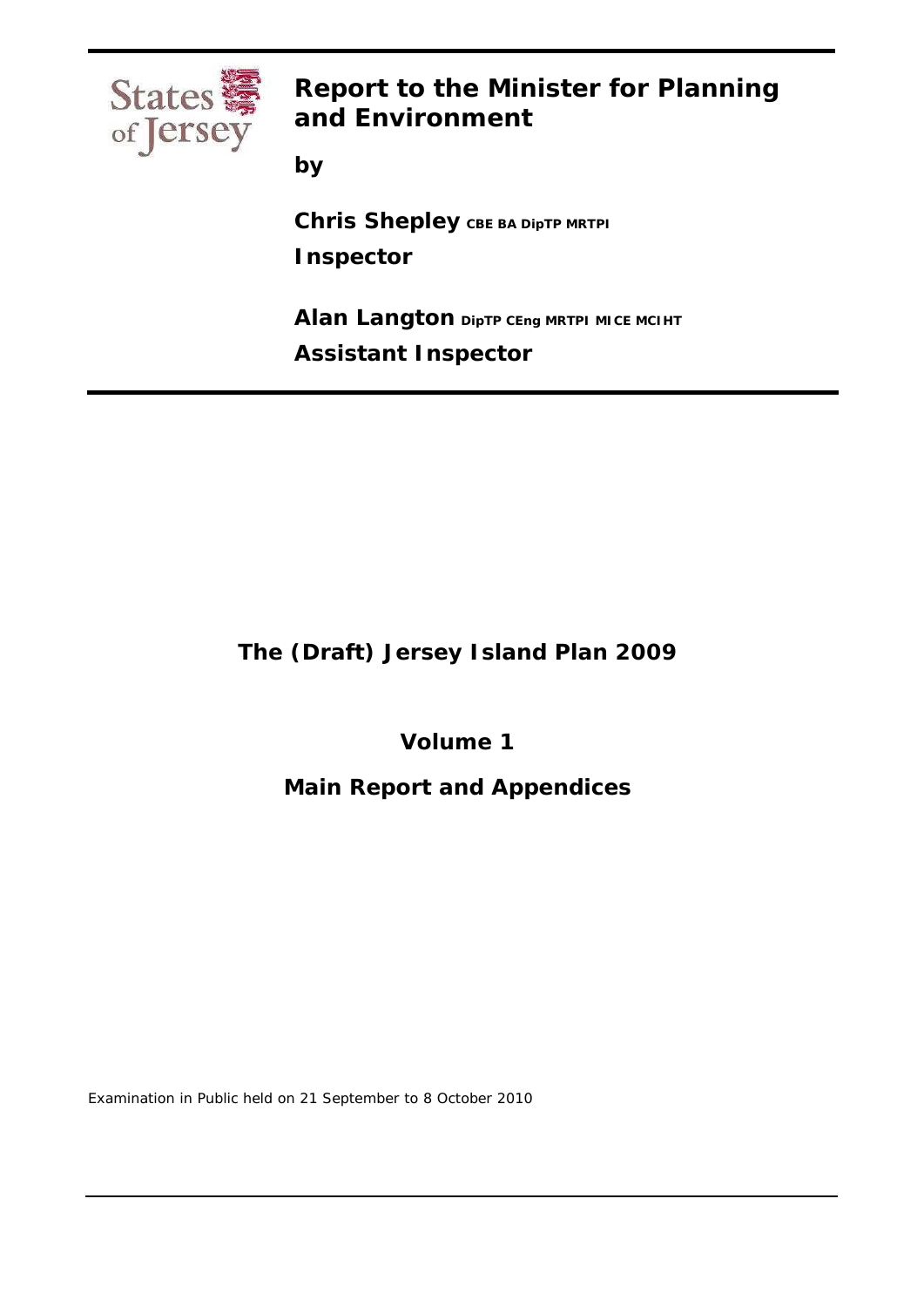Senator Freddie Cohen 19 November 2010 Minister for Planning and Environment States of Jersey

Dear Senator Cohen

## **The (Draft) Jersey Island Plan Report**

I am pleased, on behalf of the Assistant Inspector Mr Alan Langton and myself, to submit our report on The (Draft) Jersey Island Plan.

I would like to record my gratitude to Mr Langton, whose contribution to the process has been invaluable, and also to thank Mrs Helen Wilson, the Programme Officer, whose efficiency and good humour was I think appreciated by all the participants. It would have been impossible to run the Examination in the way that we did without her help.

I would like to thank all the participants who attended the oral sessions for their co-operation in what was a new process in Jersey. Also the many more people who, although they did not attend the sessions, made valuable written comments on the Draft Plan. We particularly asked your officials in Planning and Environment (and indeed their colleagues in other Departments) to do a great deal of work, before and during the Examination. I thank them for that. It enabled us to understand the issues better, and it enabled both the Examination and this report to be completed expeditiously.

I hope that all those who took part in the process – even those whose wishes were not fulfilled – will feel that they had a fair hearing, that their views were taken into account, and that the process was worthwhile. I am very grateful to members of the public who expressed their views and in several cases took part in the Examination; their contributions were extremely valuable.

Thank you for the opportunity to Chair this Examination

Yours sincerely

Chris Shiplin

Chris Shepley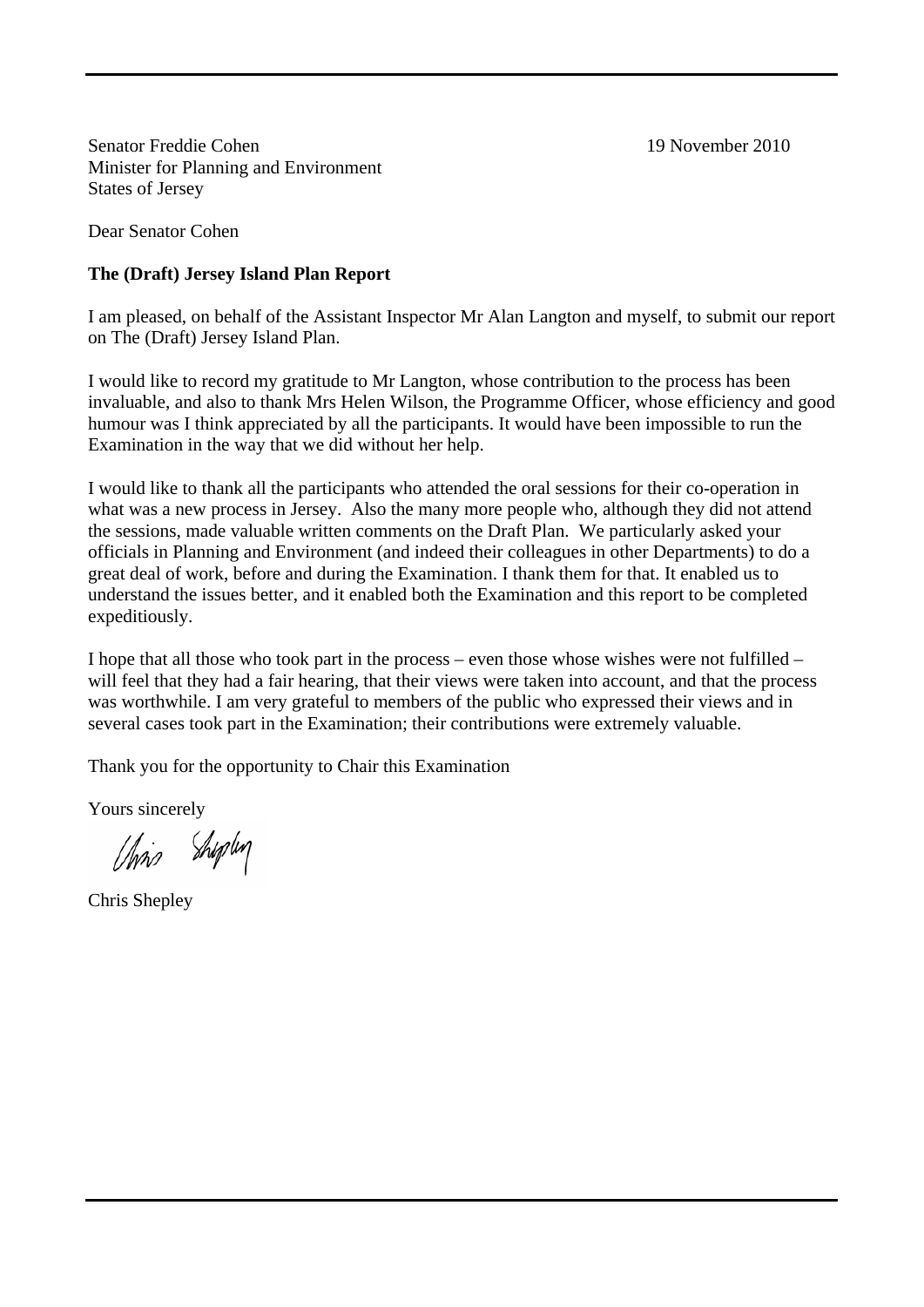# **Examination in Public into The (Draft) Jersey Island Plan.**

| Chapter 1     | Overview                                           | 1   |
|---------------|----------------------------------------------------|-----|
| Chapter 2     | <b>Strategy Policy Framework</b>                   | 8   |
| Chapter 3     | <b>General Development Control</b>                 | 19  |
| Chapter 4     | <b>Natural Environment</b>                         | 24  |
| Chapter 5     | <b>Historic Environment</b>                        | 34  |
| Chapter 6     | <b>Built Environment</b>                           | 37  |
| Chapter 7     | Economy                                            | 41  |
| Chapter 8     | Housing                                            | 50  |
| Chapter 9     | Social, Community and Open Space                   | 76  |
| Chapter 10    | <b>Travel and Transport</b>                        | 80  |
| Chapter 11    | <b>Natural Resources and Utilities</b>             | 93  |
| Chapter 12    | Waste Management                                   | 98  |
| Appendix 1    | Programme and Participants                         | A1  |
| Appendix 2    | <b>List of Documents</b>                           | A12 |
| Appendix 3    | List of Core Documents                             | A20 |
|               |                                                    |     |
| Abbreviations |                                                    |     |
| <b>AJA</b>    | Association of Jersey Architects                   |     |
| <b>BUA</b>    | Built up Area                                      |     |
| <b>CCA</b>    | Countryside Character Areas                        |     |
| <b>CPJH</b>   | Council for the Protection of Jersey's Heritage    |     |
| <b>EDD</b>    | Economic Development Department                    |     |
| <b>EIA</b>    | <b>Environmental Impact Assessment</b>             |     |
| EiP           | <b>Examination in Public</b>                       |     |
| <b>ESC</b>    | Department for Education, Sport and Culture        |     |
| <b>ICZM</b>   | Integrated Coastal Zone Management Strategy        |     |
| IoD           | Institute of Directors                             |     |
| IP            | (Draft) Jersey Island Plan                         |     |
| <b>JBG</b>    | Jersey Bat Group                                   |     |
| <b>JCC</b>    | Jersey Construction Council                        |     |
| JEF           | Jersey Environmental Forum                         |     |
| JFU           | Jersey Farmers Union                               |     |
| <b>JHA</b>    | Jersey Hospitality Association                     |     |
| <b>JSTP</b>   | Jersey's Sustainable Transport Policy              |     |
| NTJ           | National Trust for Jersey                          |     |
| P&E           | Planning and Environment Department                |     |
| <b>RJAHS</b>  | Royal Jersey Agricultural & Horticultural Society  |     |
| <b>SEA</b>    | <b>Strategic Environmental Assessment</b>          |     |
| <b>SPG</b>    | <b>Supplementary Planning Guidance</b>             |     |
| <b>TTS</b>    | <b>Transport and Technical Services Department</b> |     |
| WEB           | Waterfront Enterprise Board                        |     |
|               |                                                    |     |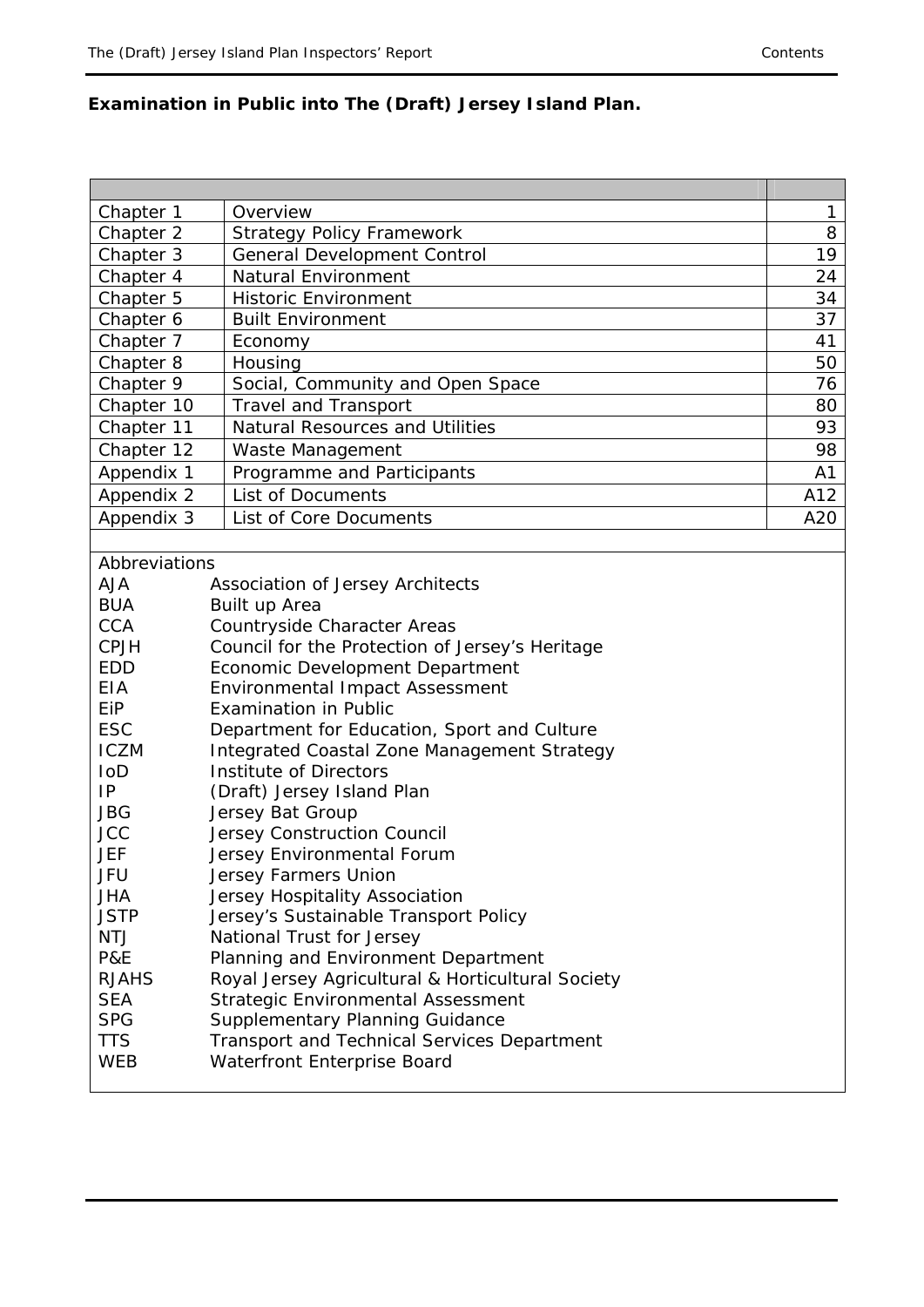#### **CHAPTER 1: OVERVIEW**

#### **Introduction**

- 1.1 The Examination into the (Draft) Jersey Island Plan (to which we refer as the "IP" throughout this report) took place from 21 September to 8 October 2010. We sat for about 12 days within this period and heard from some 97 participants. In addition we carried out well over 100 site visits, partly during our visits for the two Pre-Examination Meetings on 27 May and 22 June but also on 30 September and on 9 October (with one visit on each of 8 October and 10 October).
- 1.2 We had received about 1200 representations from about 200 respondents, following the formal consultation process on the draft Plan, and we are very grateful for these. The success of the process depends very largely on receiving a good response from organisations and members of the public which provide a basis for lively and constructive debate. We treated the written representations as seriously as the representations from those who actually appeared at the Examination in Public (EiP). But in order to examine the policies in the IP we selected groups of respondents to discuss each topic (and the topics themselves were based on our assessment of what had appeared contentious as a result of the consultation process). Our aim was to select people with a range of different views, and also to try to include individual members of the public as well as those representing various organisations. In expressing our gratitude to all who took part, our respect for their views, and our appreciation for the quality of debate, we would like particularly to mention the private individuals who took part. The process can be intimidating but they added invaluably to the debate.

#### **The process**

- 1.3 This is a fairly new process for Jersey and we understand the Minister intends to consider its effectiveness after the work is complete. We will be happy to contribute to that – and we just make a couple of points at this stage. Firstly, we went to very great lengths to ensure fairness. This meant taking steps which some might have regarded as bureaucratic or complex. For example we set various deadlines and were unwilling to accept representations after these deadlines. The reason for this was to ensure that everyone was treated alike and that nobody could gain – or appear to gain – an advantage by submitting comments after everyone else. Similarly, in the interests of transparency, we were completely unwilling to consider any representation which was not in the public domain – and in writing this report we can state with complete confidence that we have not taken into account even a single piece of paper which has not been available to all participants; and that we have not received any private briefings or other contact from the States or other parties which could have influenced the outcome. The determination of Inspectors to maintain these high standards of openness, fairness and transparency can sometimes puzzle, even irritate, participants who are unfamiliar with the process, but all our actions were determined by those principles.
- 1.4 We also stress the importance of the work which goes on before the EiP itself; the EiP should be seen not as *the* process but as a stage *in* the process. We were quite demanding in requesting information and clarification beforehand, but this was worthwhile given the increased understanding of the issues which it provided, and the time it saved at the EiP itself and in this process of writing our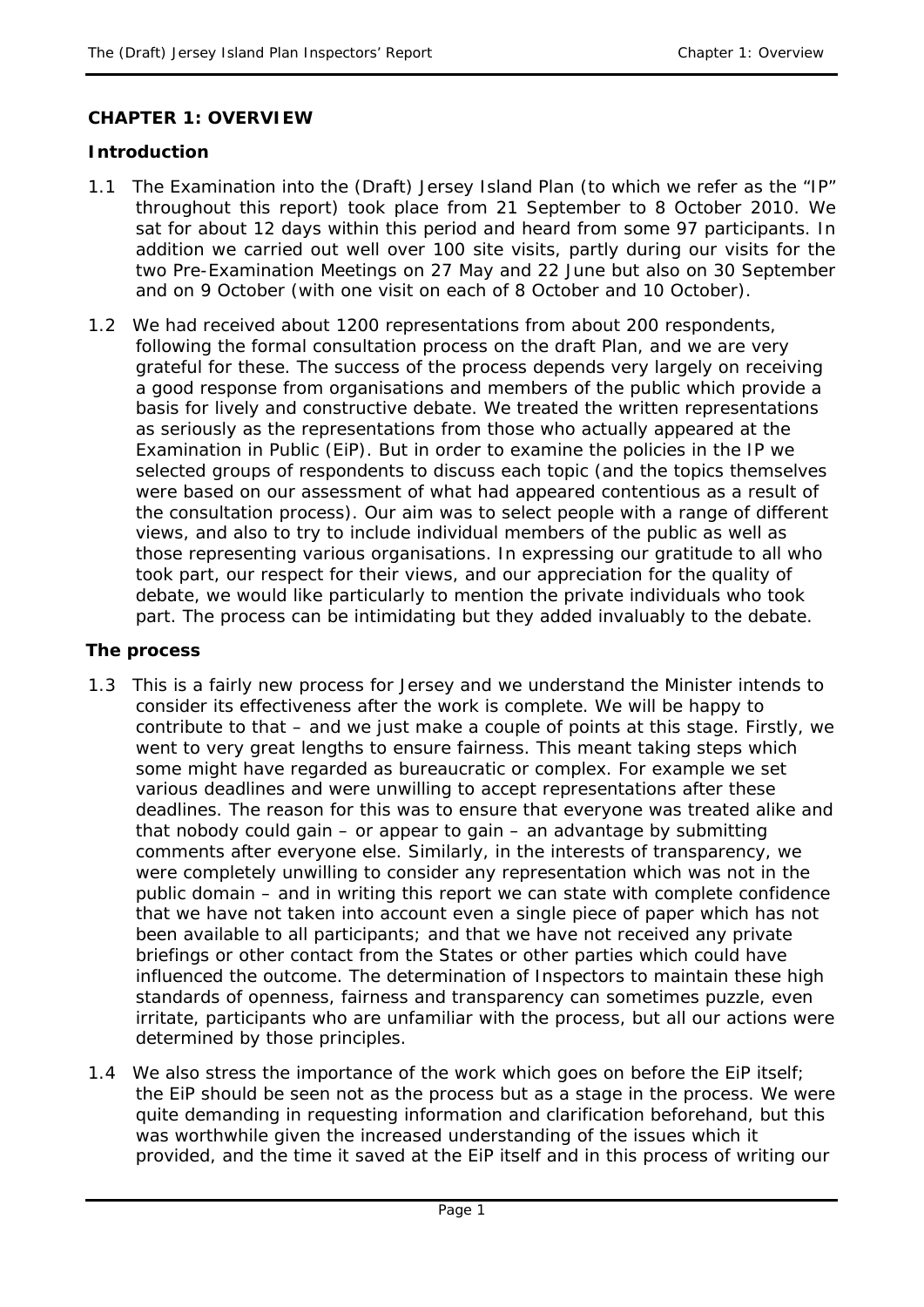report. We are grateful to the P&E Department and others for their responses to these requests – and, once again, all of the outcomes were published and made available.

#### **The need for the Plan**

1.5 We should record that a small number of participants questioned the need to review the IP at all. This is quite obviously a decision which had already been made by the States, and not one which was for us to examine. We note however that the 2002 Plan, which must have been prepared during 2000/01, is coming towards being a decade old; and that much has changed during that time. To give some simple examples, the States Strategic Plan has some clear policies about the use of greenfield sites, the importance of climate change, and the approach to transport which were not in being in 2002; the policy on immigration (which, it was made clear to us was a fixed point which was not for debate in the EiP) brings new considerations with it; and the housing sites identified in 2002 have been developed or otherwise become subject to different considerations. There are many more such changes and the Island Plan Review Policy and Zoning Amendments Schedule (Doc IP5) shows the very considerable extent of changes which have been made since 2002. So had we been asked we would have said that the review was indeed necessary.

## **The Quality of the Plan**

-

- 1.6 There was a debate on the opening day of the EiP about the IP as a whole. A number of respondents had argued that it was too long and complicated. That it needed to be simple and clearly understood; clear and concise. That it should be accessible to the layman. This was not a universal view (the AJA for example were complimentary – see their evidence paras 3.[1](#page-4-0)-3.3), but the Minister<sup>1</sup> did accept that it was a complex document. He pointed out that the IP was intended to be of practical use to applicants, developers, architects and the P&E Department itself. And the issues involved in planning over a ten year period were inevitably complex (and becoming more so). However, the final published version of the IP would be less complex; the Draft included much evidential material in justification of the policies and this did not need to appear in the final version. The supporting text would therefore be much shorter. It would concentrate primarily on the policies themselves; but there would be other guidance for members of the public.
- 1.7 We make two points here. Firstly, we accept that at well over 400 pages (albeit in a satisfyingly large font size) the document is a long one, and that inevitably it is complex in parts. However our view, having seen many such plans, is that it is well laid out and relatively easy to follow. We also believe that it is well written in relation to the needs of decision makers both within and beyond the Department; this was frequently mentioned during the EiP, and not all plans have this merit. In very general terms, we would commend the Minister on having produced a plan which could stand comfortably alongside the better examples in the UK. We support the idea that the final version should be a much shorter document; it needs supporting text of course, but this can be much abbreviated.

<span id="page-4-0"></span><sup>&</sup>lt;sup>1</sup> We refer throughout this report to "the Minister", for simplicity. Normally of course we mean the various officials who represented him at the EiP and who "stood in his shoes".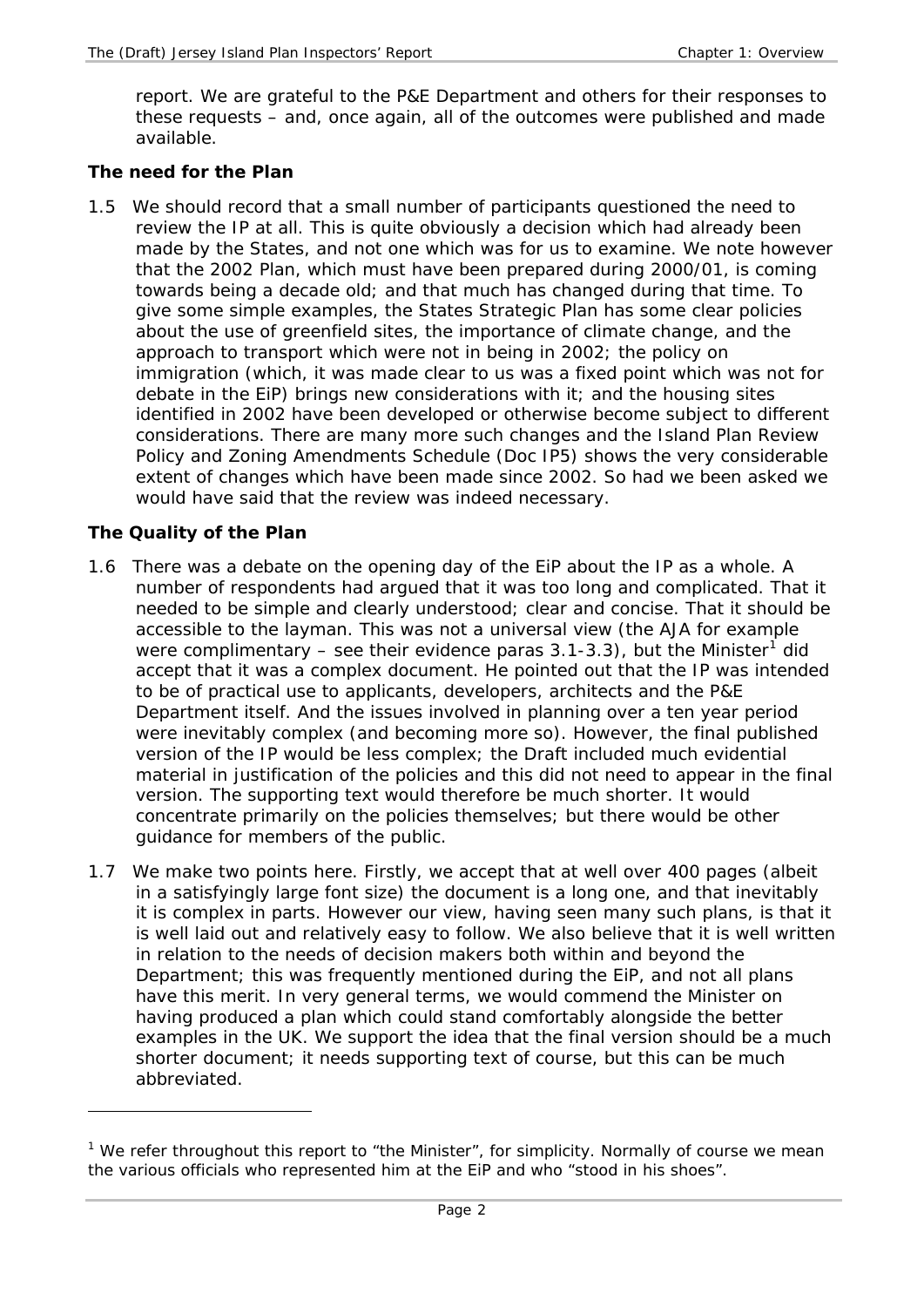1.8 Secondly, we concentrate in this report (as we did at the EiP itself) on the actual policies. In places we refer to the supporting material but since it is to be altered so much, a forensic examination of each paragraph would not be useful.

# **Supplementary Planning Guidance (SPG)**

- 1.9 Rather in contradiction to the previous point, some argued that the intention of the Minister to leave so much to supplementary planning guidance was problematic. Others, while accepting the need for SPG, were concerned that it was not in place at the time it was needed (eg see AJA evidence para 3.6). There is clearly an issue here; Appendix A of the IP sets out a long list of existing or proposed SPG, and it is intended to add more (for example on the Code for Sustainable Homes and on Noise).
- 1.10 It was pointed out to us that the SPGs fall into different groups; some, which provide guidance for development control, need to be in place when the IP is adopted – but others such as plans for regeneration zones or village plans can follow later. The Minister also pointed out that placing some of the detail in SPG made the IP less complex, and also that it made it possible for the Minister to alter various standards and guidelines without having to go through the complex process of altering the IP itself.
- 1.11 These are reasonable points, commonly followed by most plan-making bodies. So long as the policies themselves are tight enough, so as not to give any Minister carte blanche to alter guidance without compliance with the overarching strategy, we have no problem with what is proposed. However we do agree with those who said that the guidance needs to be in place quickly, where standards applicable to development proposals (eg matters such as parking or density) are concerned, and we urge that the necessary resources are provided to do this.

# **The format of this report**

- 1.12 Our report is in two volumes. The first deals with the policies in the IP, and we have tried to deal with them in the order in which they appear in the Plan (even though this was not the order in which we dealt with them at the EiP). The second deals with the various site specific issues which were raised (although some of the most contentious are dealt with in more detail in Volume 1). As it transpired, there were very many of these (118); this was not anticipated at the time we were appointed but an independent view of all these issues will, we hope, be valuable.
- 1.13 We have considered all of the written representations which were made. We cannot, in this report, give a specific response to all of them; there are simply too many. Similarly we have considered all of the comments which were made during the EiP itself, and if we do not mention everything which was said it does not mean we did not take all of the views into account.
- 1.14 All readers should if possible look at Chapter 2, which deals with the strategic policies; much of what follows on housing, transport, employment etc flows from those fundamental statements of policy.
- 1.15 Readers looking at individual sites may also find the strategic policies relevant; and they should also read the short introductory section to Volume 2.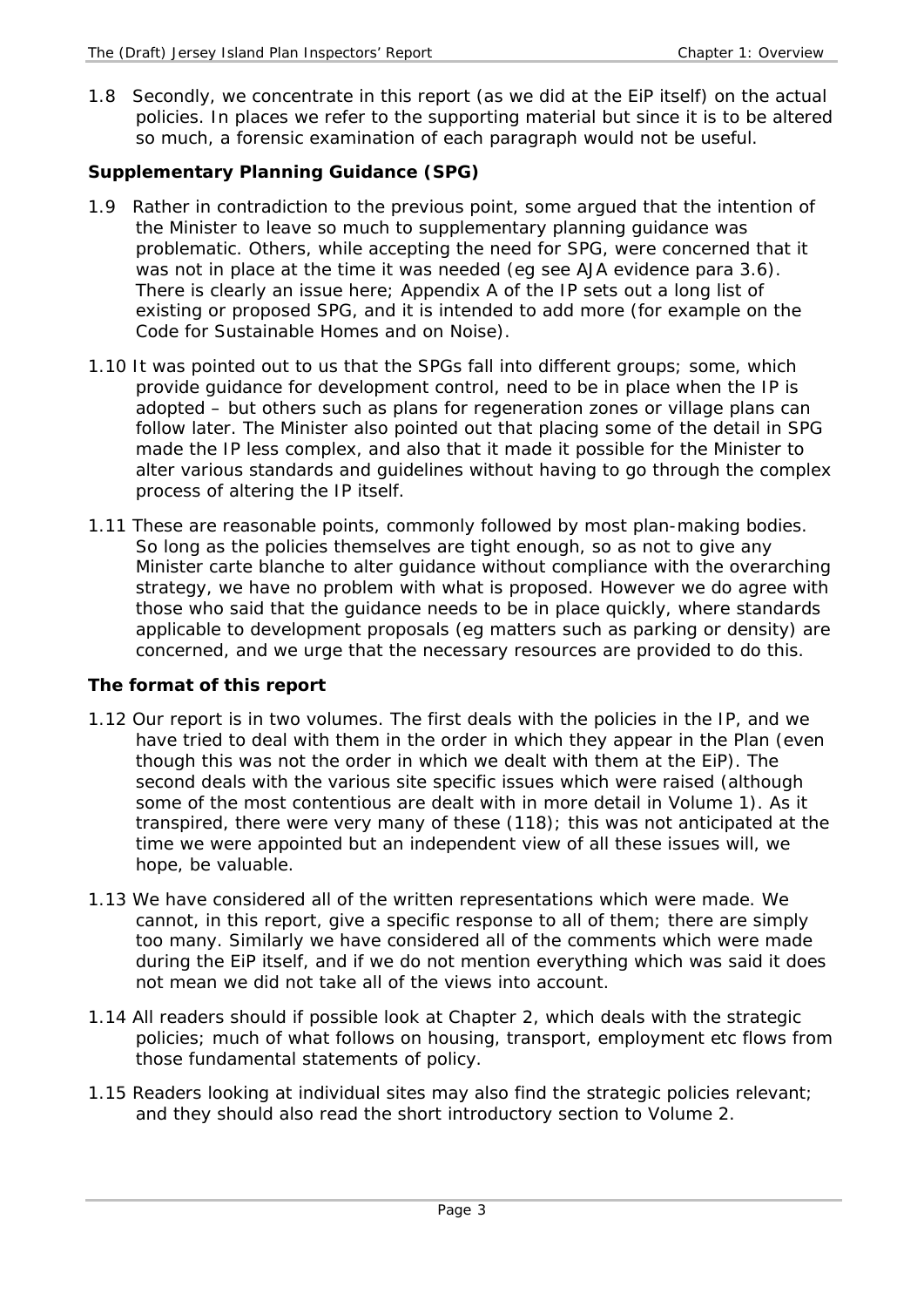## **Minister's amendments**

1.16 The Minister issued a list of amendments which he proposed to make to the IP following the first round of consultation (Doc PC8). He also issued a list of further changes resulting from the Sustainable Environmental Assessment (Doc PC6a 13 August 2010). We have dealt with the major issues arising from these lists in our report. We have considered all of them, but many were minor or uncontroversial. We endorse each of the proposed amendments not specifically addressed in this report.

# **Field 1248, Le Pouquelaye, St Helier**

- 1.17 During the EiP a difficulty arose in relation to Field 1248, St Helier. At an earlier stage in the process we had erroneously been led to believe that this site would be before us at the EiP as a potential housing allocation. In fact it was only the uncontentious (and already developed) adjacent CTV site that had been the subject of a representation, to maintain it within the Built Up Area. We do not apportion blame for this error; it is the only one which was made and amongst the mass of material which was being assembled it is perhaps excusable. Nonetheless it was most unfortunate because, although it had been advertised as being part of the programme, in fact the matter was not before us. The Field was shown as Green Zone on the Proposals Map. Though this was the cause of dismay amongst some parties, the undisputed fact is that no duly made objections to the designation had been received. The matter was therefore, as a matter of simple legal fact, not before the Inspectors and we were unable to come to a view upon it. To have done so might have disadvantaged others.
- 1.18 In the event, therefore, the advertised session regarding Field 1248 was limited to clarifying the situation, and a short debate regarding possible ways forward. We then confirmed that we would not be considering or reporting on the merits or otherwise of this field as a potential housing allocation. The States could if they so chose bring forward an amendment to the Plan which, if asked, we could consider following due process.

## **Policies regarding people with disabilities**

- 1.19 In their representations a number of people raised the question of policies dealing with the needs of people with disabilities. This arose not just in one part of the IP but in several places. It is a matter we take seriously, and we arranged for a debate to take place on the issue on Day 3 of the EiP. The Minister explained that many aspects of this question, at least as they affect buildings, are dealt with in the building by-laws and need not be repeated in the IP; we accept this. He went on to point out that there are provisions in Policies GD7 and NE8, and in the Transport section of the IP (where it is mentioned in para 8.22 as part of the hierarchy of users).
- 1.20 We are content with these references, but are pleased that respondents highlighted the issue. In practice much of the necessary provision will need to be made elsewhere – in SPG, or in the Sustainable Transport Strategy or the Public Realm Strategy. We urge the Minister to give priority to the subject in these other documents.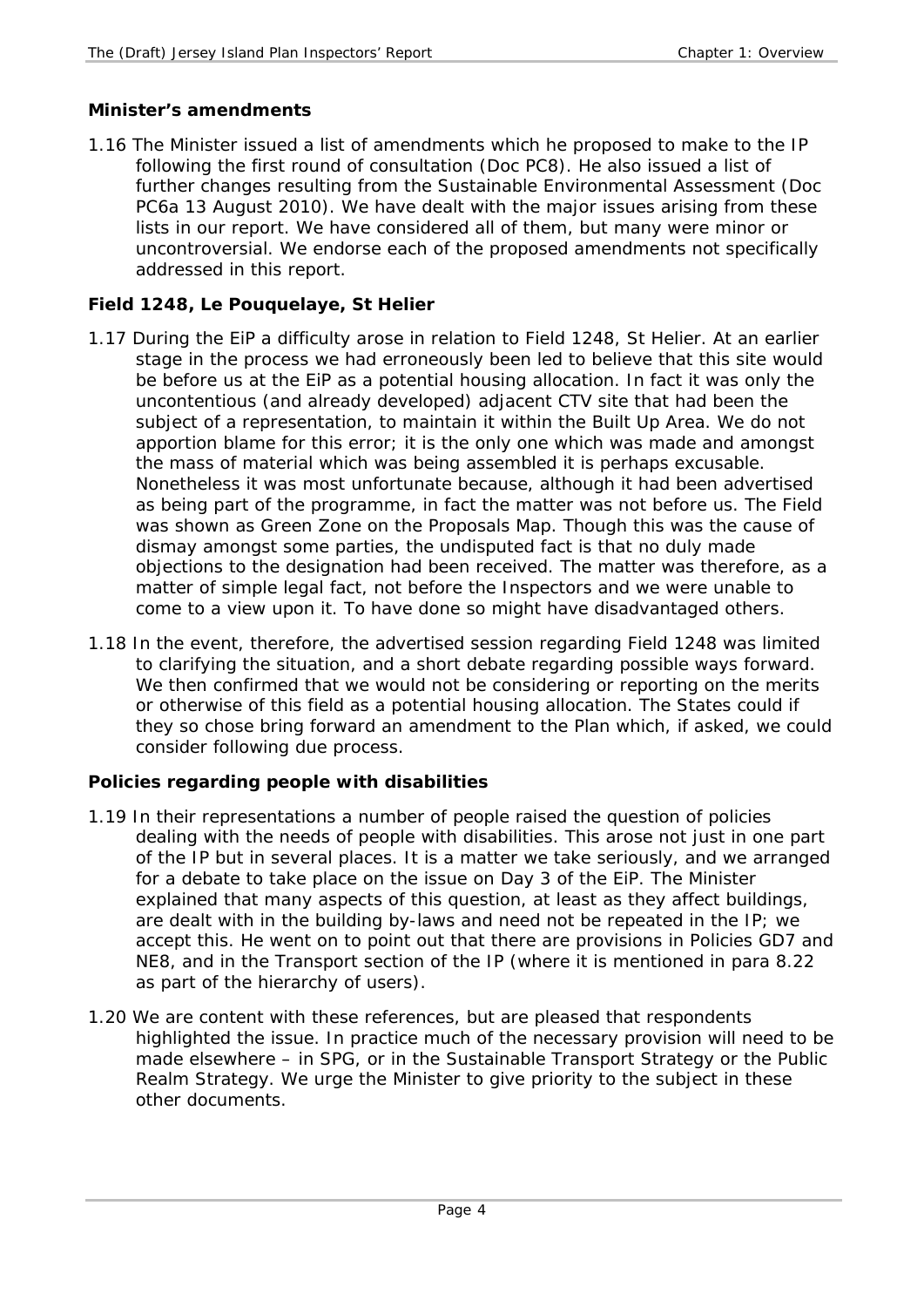## **Health Protection**

- 1.21 It was put to us by Mr Smith from Health Protection Services that major developments should be subject to a "rigorous health impact assessment" to determine their effects both positive and negative on the health of the population. We have sympathy with the principle behind this. Planning in some senses has its roots in health protection and it should rightly be a matter of concern to planners.
- 1.22 The Minister's view was that it was well covered already, and that SPG could provide any further guidance which was needed. We accept this. It is indeed covered in a number of places in the IP (eg in the GD policies, transport, etc); and we did not note any policies which might work against the interests of public health. We are reluctant to recommend a further burden on developers; but at the same time it is right that Health Protection stressed this point, and that they should continue to do so.

## **International Obligations**

1.23 Before and during the EiP Mr Dun raised the question of international obligations. Para 1.3 of the IP refers to more than 350 international treaties, conventions and protocols which carry legal or moral commitments under international law. We invited all participants to draw our attention to any such obligations which might not have been met, but received no other responses on the matter and we are not aware of any obligations which have not been met. This is not to dismiss the subject however – it is important. The Strategic Environmental Assessment (SEA), as the Minister pointed out, deals with the many obligations which deal with environmental matters; but it does not deal with others. We have considerable experience of the operation of the Human Rights Convention and saw no evidence that the IP contravened its provisions in any way, though the Minister indicated that legal confirmation of this would be sought before adoption. Mr Dun's concerns centred on provisions regarding discrimination and this is a matter of concern to all planners – and part of their Code of Conduct. We mention the subject at various points in our report; but are unable on the basis of the information we have been given to identify any specific provision which might have been contravened.

## **The adoption of the Plan**

1.24 The process by which the IP is adopted is not a matter for us. However we asked questions about it at the EiP, and we have sought to frame our recommendations in such a way as to make it as easy as possible. We have, for example, not recommended that any significant sites which have not already been the subject of consultation should be included in the IP (though we have identified some which could come forward later). We hope thereby that a further round of consultation at this stage can be avoided. There has been some delay in the process already – in order to improve the opportunities for public involvement. The previous consultation process was extended by three months, and the start of the EiP itself was delayed essentially because of the large number of representations, and the need for further consultation on the Minister's proposed amendments. Now, however, the period of time remaining before the end of the first part of the IP period (which was from 2009-13) is becoming fairly short and there are important decisions to be made and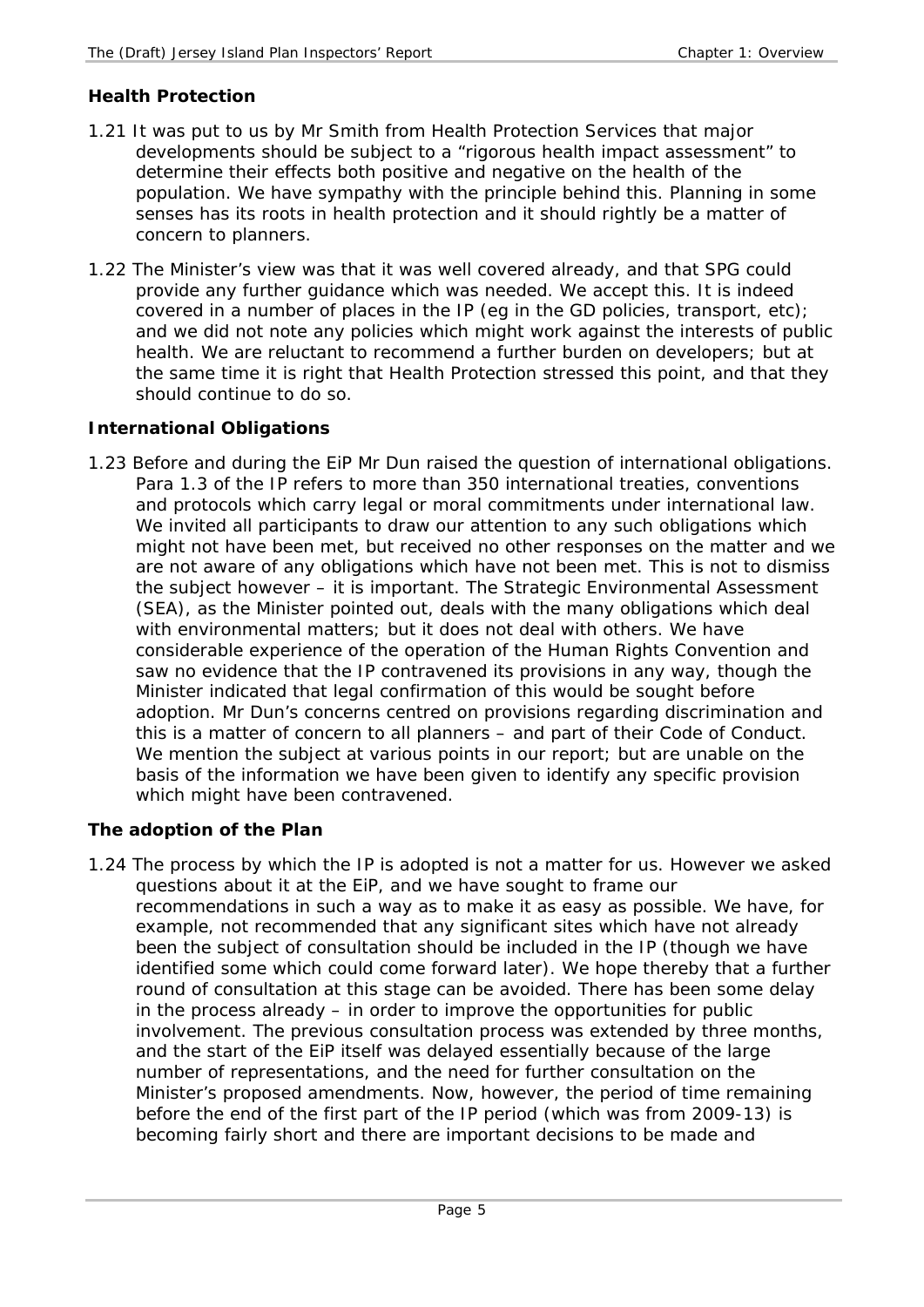implemented. We hope that the IP can proceed to adoption quickly – but that, as we say, is a matter for the Minister and not for us to determine.

#### **A Note for States Members**

- 1.25 We are aware that at some point, after the Minister has considered our report and accepted or rejected (with reasons) our recommendations, the IP will be considered in the States Assembly, and there are a number of points we wish to make in that connection.
- 1.26 All States Members were of course at liberty to make representations on the draft Plan and a number did so. We invited several States Members to take part in the topic debates, and they made very valuable contributions. In addition we issued an open invitation to all States Members to address us in a session specifically provided for them during the EiP (though only two took up this invitation). A number of States Members also commented on specific sites, and several took part in the debates on those sites. Some may be happy with the outcome; some not. But we considered all of their contributions carefully and objectively, against the background of the IP policies.
- 1.27 So our first point is that all States Members had a full opportunity to take part in, and influence, the process.
- 1.28 Secondly, we wish to reiterate to Members that the EiP was an intensive examination of the IP. It lasted for nearly 3 weeks; there were, as we have said, 97 participants; we read 1200 representations from over 200 people or bodies, and visited well over 100 sites. We asked many questions; we read a very large amount of background material; and we have jointly thought very hard about the issues. We know that we cannot please everybody – so we have not tried; we have simply given the Minister the best professional judgements we can based on all the evidence, and taken a holistic approach to the task. We don't claim infallibility; but we do claim objectivity.
- 1.29 Of course we respect the political processes of the States and do not for a moment suggest that our views as unelected Inspectors should outweigh those of elected members. But it will at least to a degree have been a waste of our time, and that of the participants, and of the very considerable efforts of the staff in the P&E Department who represented the Minister, if the recommendations are lightly cast aside. As always in these cases, local or short term considerations may have to be put aside in the interest of the wider community in the longer term.
- 1.30 Therefore we urge Members to look at the IP as a whole, taking into account the general aims and strategy. The IP itself is founded, correctly, on the States Strategic Plan:2009-14 previously and statutorily adopted by the States; we touch on this again in later Chapters of this report.
- 1.31 We urge States Members to respect, if not us, then at least the process which, to his credit, the Minister has put in place – which may well be as uncomfortable for him as for any other Member. We hope, for example, that Members will understand, where we have made recommendations which we know some will dislike, that we have done so after careful thought and because we believe they are right in all the circumstances. We hope that they will not, for example, bring forward new sites which were not considered at the EiP (as we understand some Members did in relation to the 2002 Plan). They had the chance to do so at an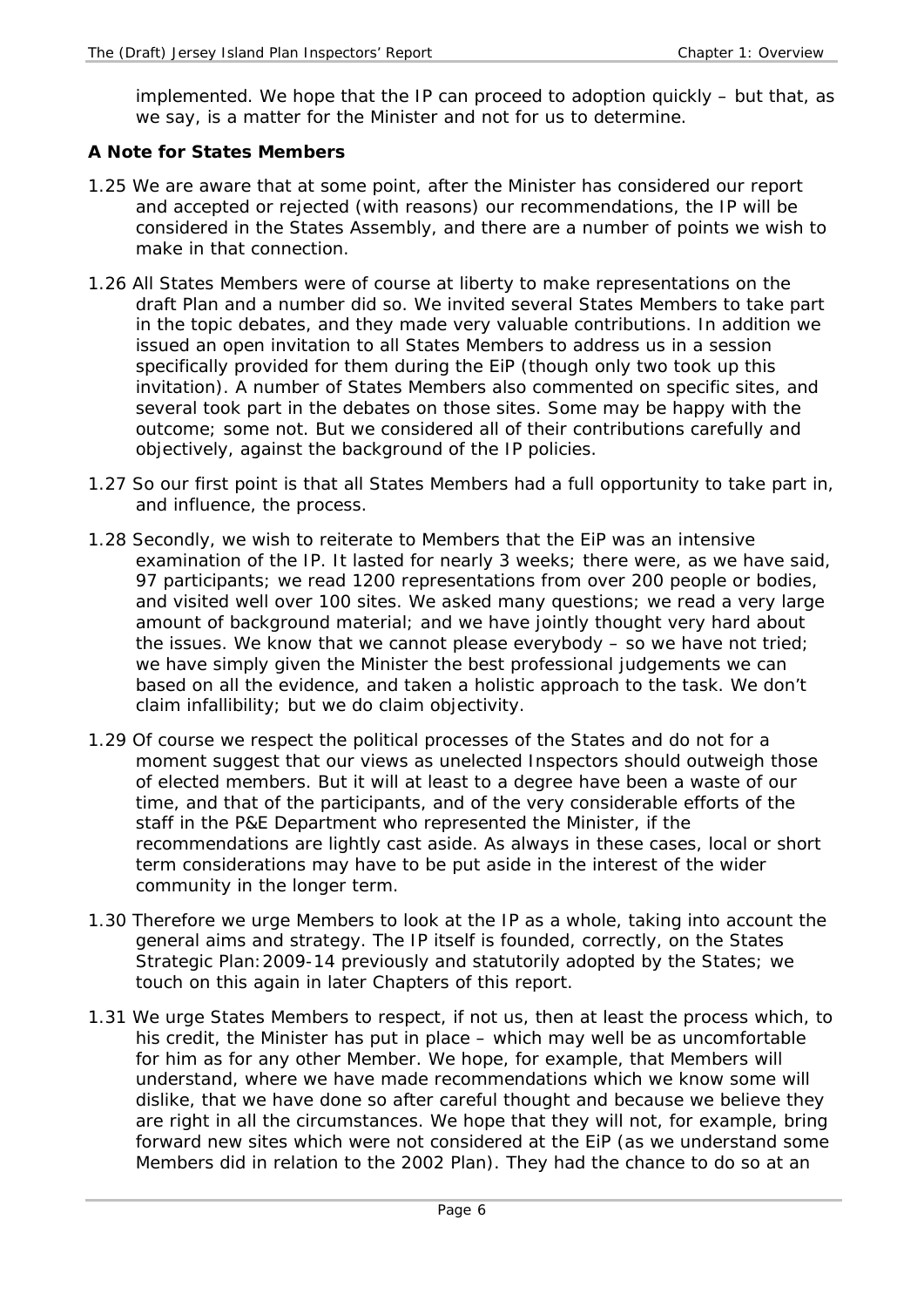earlier stage, and to have them considered in an open and fair way. We also hope they will not countenance delay in the adoption of the Plan. Even those who are unhappy with aspects of it will surely realise that taken as a whole the policies in the Plan need to be taken forward. We have come to appreciate the Island and its people very much during the time we have spent there; we wish it, and them, only the best.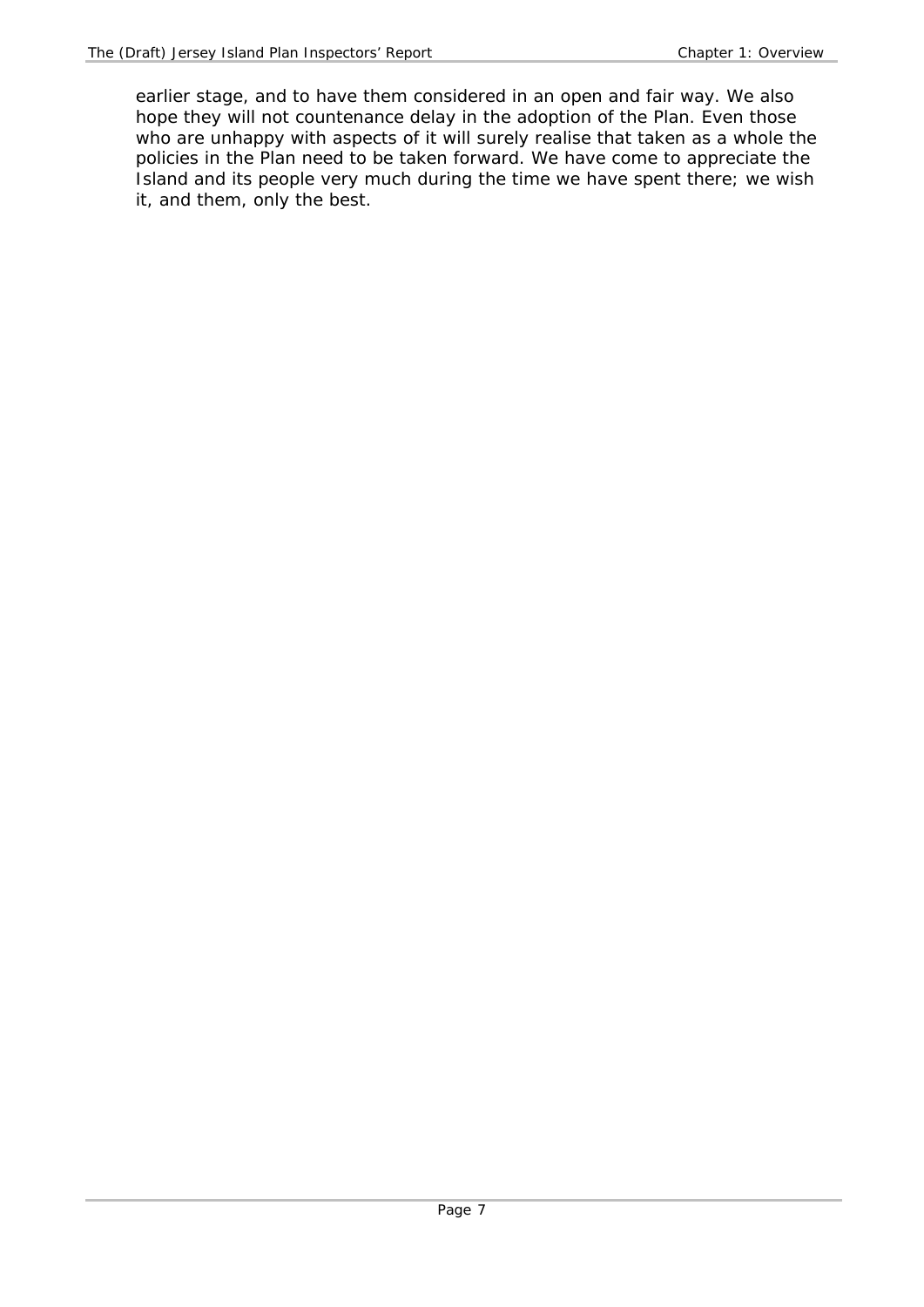## **CHAPTER 2: STRATEGIC POLICY FRAMEWORK**

#### **Introduction**

- 2.1 Chapter 2 of the IP deals with the Strategic Policy Framework. It is of course a particularly important Chapter because everything else flows from it. If the polices in respect of climate change, the concentration of development in the urban areas, the avoidance of development on greenfield sites, and the sequential test are accepted, then much of the rest of the Plan must follow. It would mean that policies to locate housing close to St Helier, the design of transport policies to reduce the need to travel by car, retail and employment policies which favoured development in the urban areas, and so on would become natural manifestations of the overall strategy.
- 2.2 Many times during the EiP the Minister said that the IP followed from the States Strategic Plan: 2009-14. He was bound by that. The Strategic Plan contains policies on key matters – greenfield development, climate change, transport and so on (some of the key points are set out on p29 of the IP). We too are conscious of this as a compelling consideration; though we have considered these issues from a fresh perspective and in the light of the evidence presented to us, it would only have been with strong evidence that we would have recommended departing from established States policy. In fact, as will be seen in this Chapter, there was general (though of course not unanimous) support for the broad thrust of States policies and our own conclusions are in support of them too.
- 2.3 As we indicated at the outset of the process, we had been instructed that the assumption that there would be inward migration of  $+150$  households per year was not open to debate at the EiP. It had been established as firm States policy following extensive consultation and the debate was not to be re-opened. We are quite comfortable with this; it is quite normal for established policies such as this to be treated as "given"; and in fact, though it was mentioned in some written evidence, parties for the most part did not seek to criticise it at this stage.
- 2.4 We dealt with policies SP1-6 on the first day of the EiP (and with Policy SP7 later). As with all the topics we asked a series of questions based on the points which had been raised in consultation. The first debate concerned climate change.

## **Climate Change**

- 2.5 The question of climate change is considered specifically in paras 2.7 to 2.14 of the IP. However it pervades the whole of the IP in various ways and is the background to very many of the policies. The question we asked was essentially whether the IP paid adequate regard to the issue (or indeed whether it went too far). We also asked, as in all the sessions, whether specific changes to policy were required.
- 2.6 The bulk of the written evidence we received on this topic stressed the importance of climate change and sustainable development. (See eg, in no particular order, Mrs Binet, Deputy Wimberley, Mr Dubras, Mr Palmer, Jersey Environment Forum, Mr Forskitt, S Smith (Health Protection Dept), and several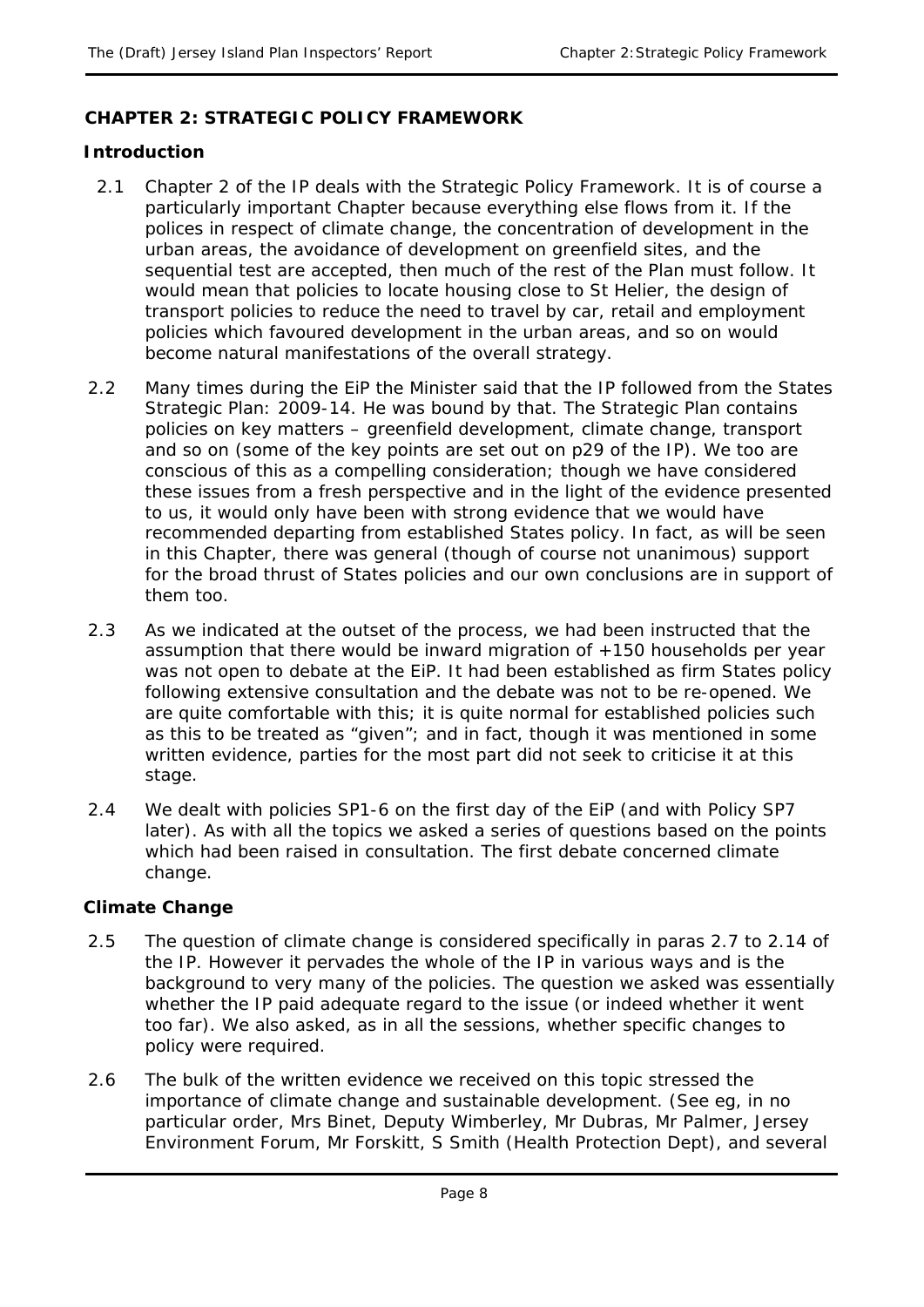others). Mrs Steedman – talking about sea level rises - was one who made the point that even if the problems of climate change were exaggerated it would be sensible to adopt a precautionary principle and plan accordingly.

- 2.7 Some respondents gave a more nuanced response for example the AJA said "we need to get away from the notion that development is somehow bad for sustainability". Only one – Senator Ferguson - gave us a robust contrary view, questioning the assumptions behind climate change theory and arguing at the EiP that the IP had accepted climate change without any critical analysis. She questioned seriously whether climate change was happening at all.
- 2.8 As Mrs Binet pointed out, nothing in science is ever "indisputable". And as Mr Palmer said, if the models are inaccurate, this may not provide comfort as they could be inaccurate in the "wrong direction". But these differences led to a lively and constructive debate at the EiP – though not one that led to a unanimous conclusion. Putting aside, as we must, our own views however, we conclude that the balance of the evidence and the debate was that climate change was of critical importance. Or, at the very least, that the policies which might be adopted in response to climate change (such as minimising dependence on fossil fuels, developing renewable energy, safeguarding agricultural land in order to increase the security of food supplies, and so on) were sensible and necessary in any event. We respect the views of Senator Ferguson; but other participants orally and in writing made a very strong case regarding the potential seriousness of climate change both locally and internationally, and we accept their arguments. We also accept their view that Jersey is not immune from the responsibility to seek both to mitigate and adapt to climate change. This of course accords with the view of the States Strategic Plan.
- 2.9 The question we then asked was whether any changes needed to be made to the policies in the IP. In respect of the SP policies there were in fact no suggestions for change from either side. We note particularly at this point that there was no dissent from Policy **SP2** (Efficient Use of Resources) (as amended following the SEA recommendations). We are therefore content with that Policy. The following points from the debate are worthy of note however:
	- There were a number of matters raised which go beyond the scope of the IP but were nonetheless important. One was that Jersey needs to have a more comprehensive and challenging set of targets and measurements – which may well be so, but in our view goes beyond land use planning and should be tackled by the States centrally. The Minister pointed out that there are various specific targets within the IP. Other points raised at the EiP related to quite specific matters, for example about renewable energy (and we were told these would be addressed in the forthcoming energy white paper).
	- However, more specifically within our remit, it was suggested that the supporting text needed to be strengthened to deal with this issue. Mr Forskitt made some specific suggestions in his statement and, though the Minister demurred, we think his suggestion that food security should be mentioned specifically in para 2.14 is a good one. As we have already said that text as a whole is to be abbreviated in order to make the IP more user-friendly. However, though we think that paras 2.7-14 give a reasonable summary of the issues, we would be concerned if the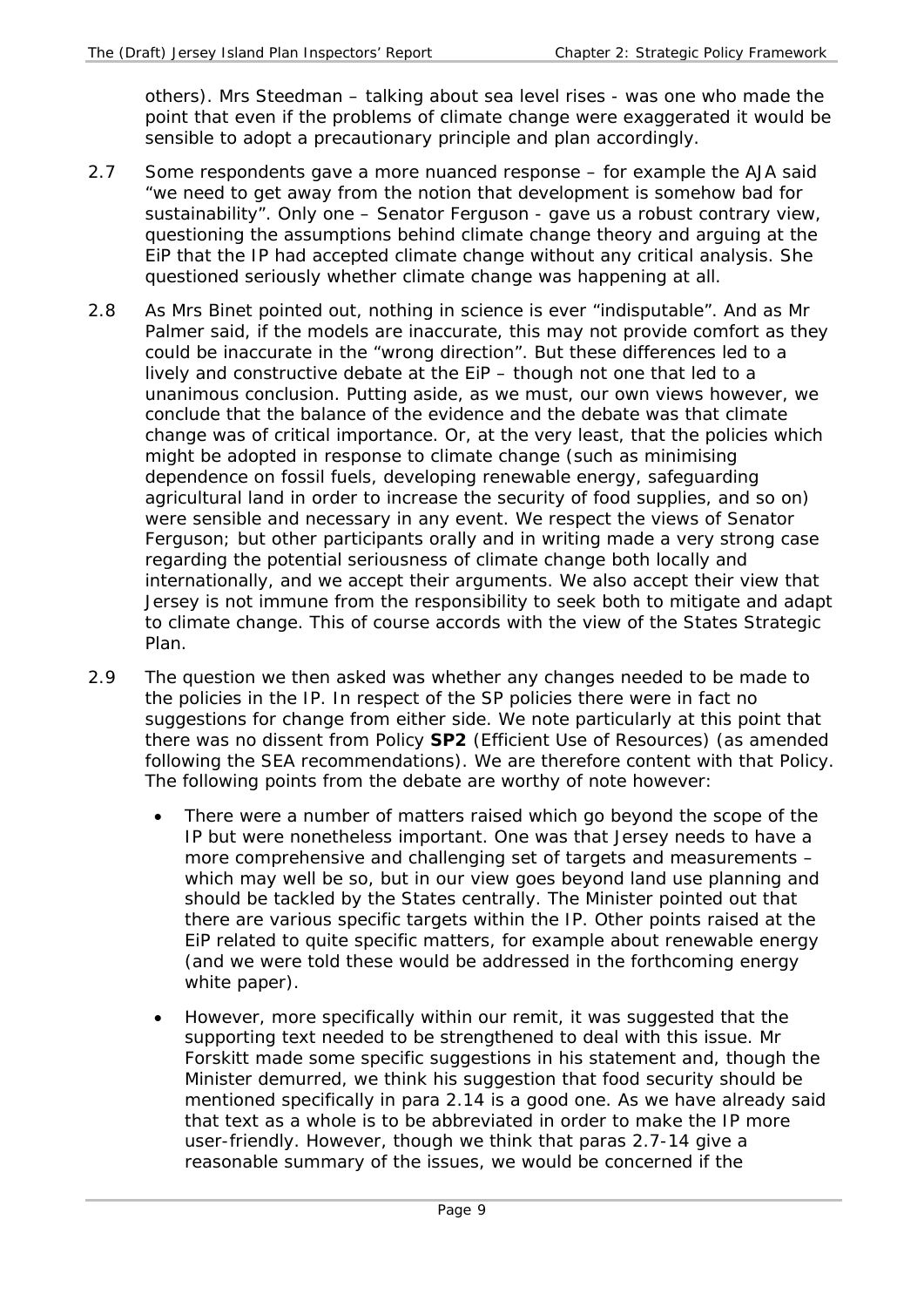commitment to sustainability were watered down in any way during that process.

2.10 We **recommend** that in any revision of the supporting text to the IP the section on sustainability (2.7-14) should not be abbreviated as it provides an essential background to the policies in the IP and records the States' commitment to tackling climate change. We further recommend that a reference to food security should be added to para 2.14.

#### **Policy SP1 Spatial Strategy**

- 2.11 Policy SP1 concerns the concentration of development in the Built Up Area (BUA), and especially in St Helier. It sets out the exceptional circumstances in which permission might be granted for development outside the BUA.
- 2.12 There is no more fundamental policy in the IP. We were told not only that it reflects the imperatives of the Strategic Plan, but that the protection of the coast and countryside is enshrined in the law. We have considered it very carefully.
- 2.13 First, it is clear that there is a very widely held view in Jersey that the countryside should be protected. As we shall see, it is not a unanimous view, but there was understandable pride in the way that Jersey, through its planning system, had managed to keep the rural areas relatively unaffected by development. Some mentioned, but it would be invidious to repeat, the name of another Island not far away which was perceived to have been less successful in this regard. Leaving that aside, we travelled all across the Island on our site visits and we did appreciate the extent to which the countryside had been protected over the years.
- 2.14 However there was some questioning of the apparent public view supporting this approach. In particular the "Imagine Jersey" exercise came in for some criticism (see for example the evidence from the Chamber of Commerce). It was said that it was an unrepresentative exercise; that a "nimby" view had emerged; and that it should at least to a degree be disregarded. In response the Minister said that Imagine Jersey, though in his view a very thorough exercise, was not the only evidence of public views which had been used. We accept this. Public consultation exercises are always subject to bias but there has been very extensive consultation here and we do believe that the general view of the public is that the coast and countryside should be protected. There is no evidence from the consultations that this view is any less strongly held amongst town dwellers than other residents, if anything rather the reverse. It is certainly the view of the States. Of course, this must be balanced against the other needs of the Island, as we discuss below. (We should also note while mentioning Imagine Jersey that it was also criticised for failing adequately to cover climate change issues, but this does not affect our conclusions above on that topic).
- 2.15 Despite this apparent public and political support, there was in fact a considerable degree of criticism of Policy SP1. It was perhaps the Chamber of Commerce who put this most forcefully – in their evidence they said: "the basic approach of targeting St Helier for the majority of new housing requirements with a minimal impact on the Countryside Zone should be reviewed". At the EiP they said that concentrating development in the BUA and especially St Helier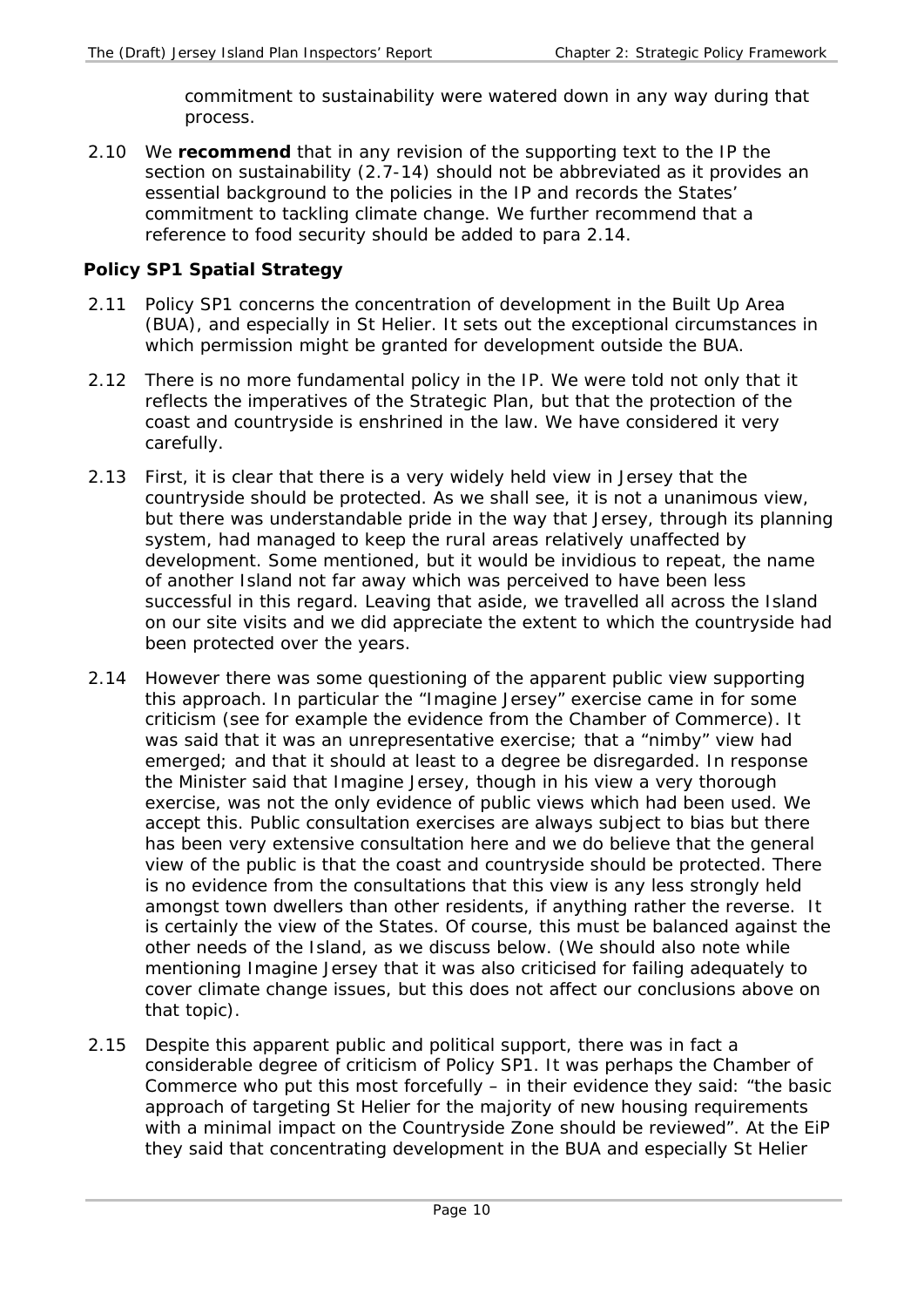was flawed, and that more sites should be allocated in the rural areas, for both Category A and B homes and for industry. Similar points were made by the Institute of Directors and the AJA, and by a number of individuals. At the EiP Mr Dun questioned the priority given to the countryside and asked why it was so "sacred". There was "nothing special about the countryside".

- 2.16 Behind many of these points was a view, articulated in various ways, that people wanted to live in houses with gardens, and not in apartments at high density in Town. It was argued that St Helier could not take the necessary development, or at least not to a satisfactory standard, and that social problems might ensue. It was argued that the policy was discriminatory; that those who were able to afford to live in the countryside enjoyed their excellent environment at the expense of those restricted to the BUA. This in our view is an argument which should not lightly be dismissed.
- 2.17 But unsurprisingly there was a strong contrary view. For example Deputy Le Fondré made some powerful points about the impossibility of everybody living in a 3 bedroom house in the country – or the implications if they did. The RJAHS made the point strongly that the countryside, as well as being attractive to look at, was a working environment. It was full of activity. The agricultural industry remained important in Jersey (and several participants suggested at various times during the EiP that it might become more important). In addition various points were made about the environmental/sustainability advantages of limiting development to the BUA, primarily in the south of the Island. This could reduce the need to travel. It was argued that even small amounts of development in the countryside would be damaging ("like woodworm eating away at a beam", as Mr Palmer put it).
- 2.18 There are profoundly difficult choices to be made here. Clearly it is true, in Jersey as elsewhere, that protecting the coast and the countryside is a basic function of a planning system, and that once lost it will never be regained. But clearly, also, there are some pretty serious needs in Jersey for development, particularly for affordable housing (which we discuss in Chapter 8). In any plan the aim must be to try to balance the three requirements to protect the environment, to house the population, and to grow the economy. We need to satisfy ourselves that, taking the IP as a whole, a reasonable balance has been struck and that the plan is "sustainable" in its widest sense – taking into account all of these three aims.
- 2.19 We believe that this is the case. It seems clear to us that a plan which concentrates development in the way that Policy SP1 proposes must be right in environmental terms. It is the pattern which is most likely to reduce the need to travel, and to reduce dependence on fossil fuels. We were convinced by the argument that locating development in or very close to the BUA would assist in these respects by reducing the distance which most people would have to travel, especially between home and work, and by making alternative forms of transport (walking, cycling, buses) more feasible or viable. But it is also a Plan which is likely to provide economic benefits, by seeking to promote the well being of the office and retail economy of St Helier while also protecting agricultural land (an argument was put that this has too special a status in Jersey and we can see that it must be made to justify its position; but food security is becoming an increasingly important issue everywhere and a long term view must support a prudent approach). And there are policies to protect and enhance tourism (including by the protection of the coast and countryside)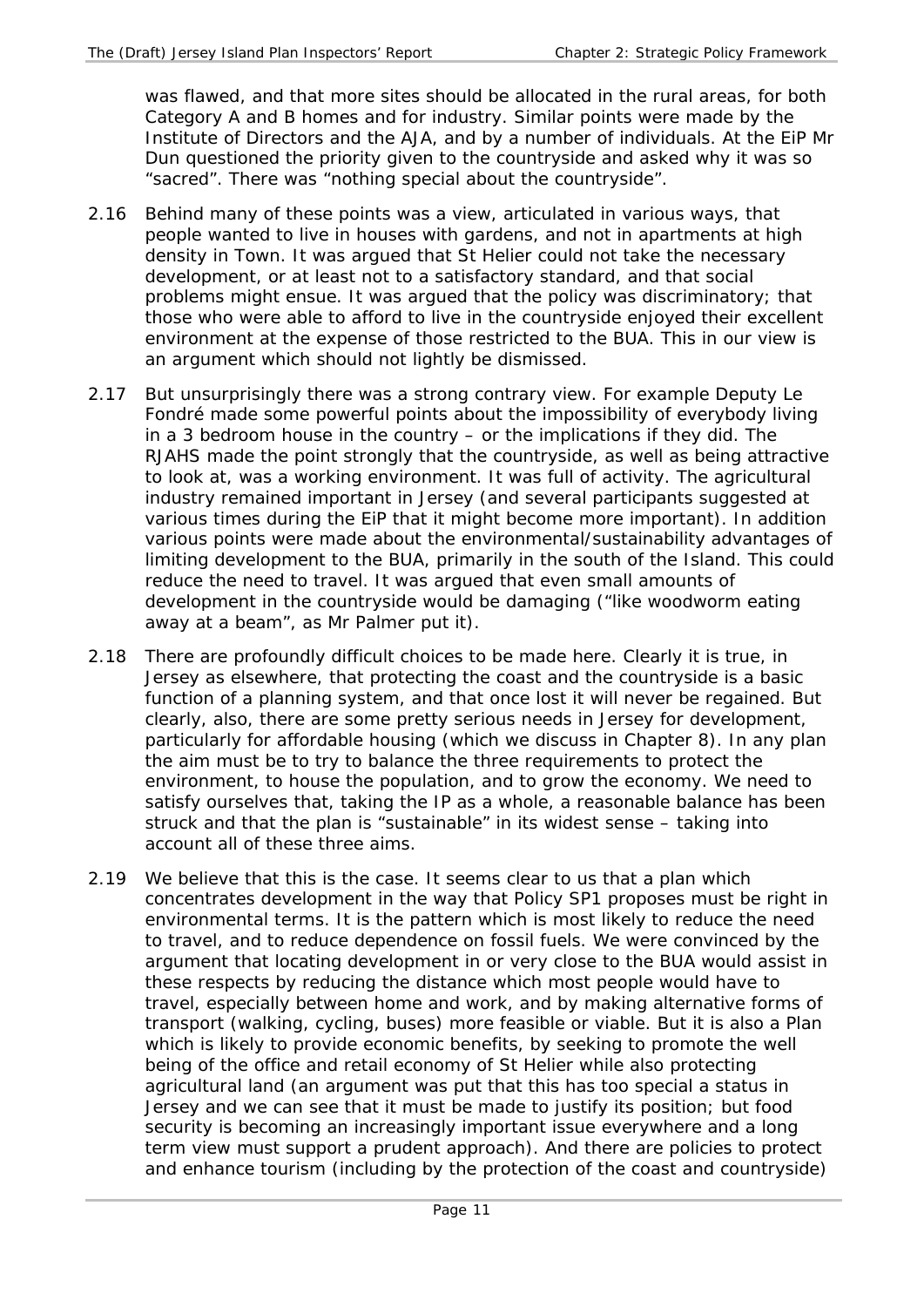and to provide land for light industrial purposes. In terms of housing, we examine later ways in which – without compromising the overarching principles – sufficient housing can be provided over the IP period, and are satisfied that this can be done.

- 2.20 In fact, therefore, we reach a very firm conclusion. It is that the approach in the IP is the correct one. The IP does strike a reasonable balance. While founded on environmental principles including, as we have seen, the need to tackle climate change, it also provides adequately for the Island's needs. And, of course, it complies with the basic principles of the States Strategic Plan.
- 2.21 The acceptance of this approach has many implications. It does for example mean that the town of St Helier and contiguous built up areas in adjacent Parishes will have to take the bulk of development. The impact on St Helier itself is very important; questions about this came up at various points in the EiP and we deal with it more extensively in Chapter 6 (Built Environment), as well as looking in the appropriate Chapters at housing, retail, etc. We heard a lot, understandably, from the Constables of St Clement and St Saviour, who feel that their areas have taken more than their fair share. This in our view is a matter not of fairness but of geography. The IP is not founded on Parish boundaries but, in the present context, on the extents of the BUA. Much of the Parish of St Helier and far more so those of St Clement and St Saviour, are designated as being in the Green Zone or Shoreline Zone and subject to restraints on development.
- 2.22 It is an inevitability of the overall IP approach (and probably even without it) that development will find its way to the edges of Town rather than (with some exceptions which we consider later) to the rural Parishes. We firmly think that is right, in the interests of the Island as a whole. We take what might be called a "helicopter view". Most people live around St Helier. Most people work there. Most of the leisure, retail and other facilities are there. It is difficult to argue with any credibility that further development should be directed elsewhere.
- 2.23 Constables Hanning and Norman, and others, will not agree; but their understandable and well articulated views have not been ignored; we are simply drawn to a different conclusion. It may be that more needs to be done to deal with environmental and traffic issues in these Parishes. But at a strategic level we are sure that the IP takes the right approach.
- 2.24 None of this is to ignore the needs of the rural Parishes themselves and it was put to us that they should be allowed smaller scale development to meet local needs. We agree, but this matter is dealt with in Proposal 14 and Policy H5 and we look at it in our Chapter 8.
- 2.25 That said, this strategic approach does have implications for the many potential development sites which were put to us and which we discuss in Volume 2 of our report. It means that the hurdle over which a small site remote from the main BUA has to jump is very high and often it will be insurmountable. It would be contrary to the basic strategy to "pepper-pot" the countryside (as the Minister put it later in the EiP) with small developments, even if it were the case that individual examples appeared on the face of it relatively harmless. As we indicate later, all kinds of reasons were put to us for supporting some of these proposals. For example that the site was untidy or derelict (to allow development for that reason would be likely to encourage the creation of a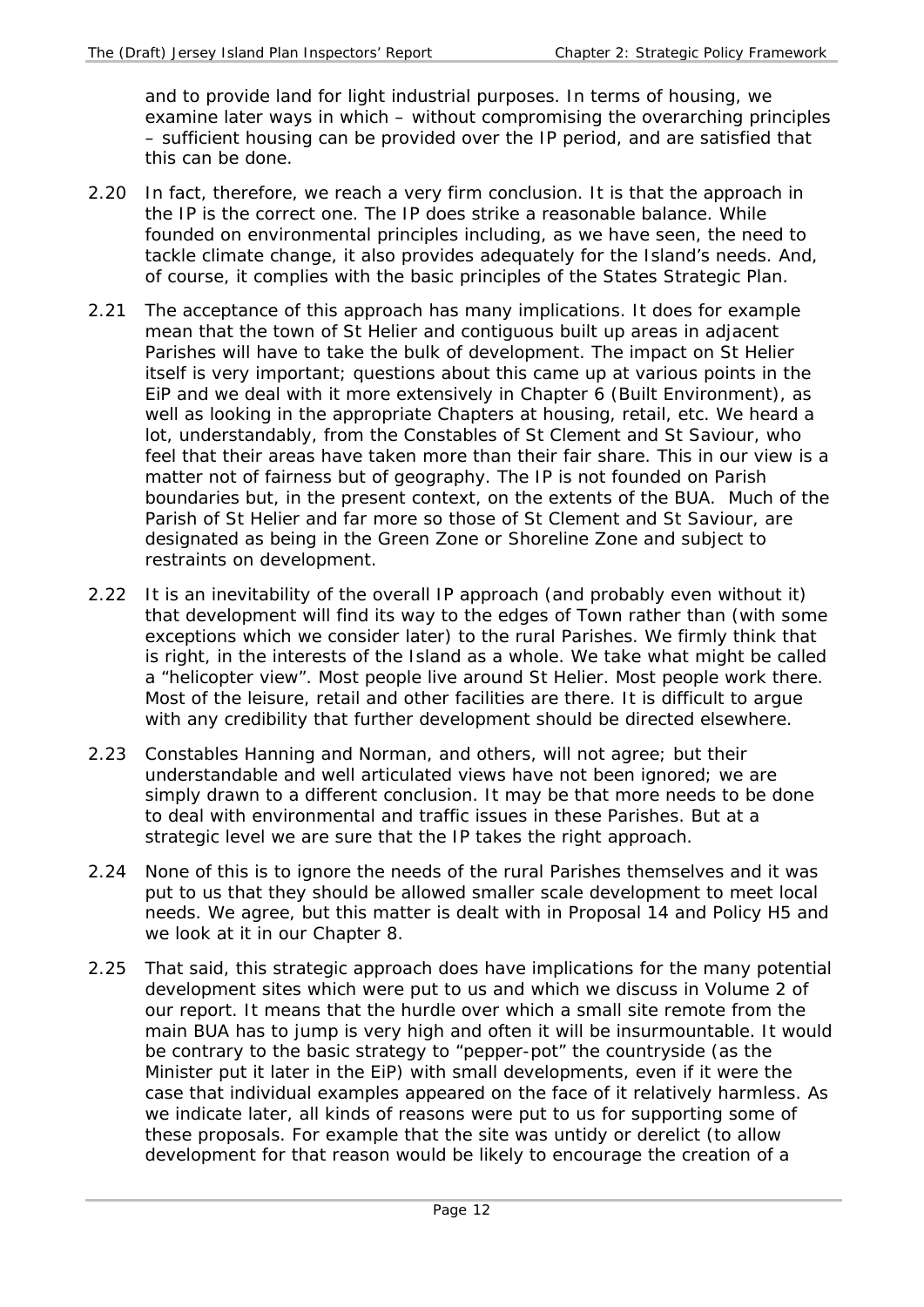further selection of unkempt pieces of land); that it could be screened (which even if true does not place it any closer to compliance with the strategy); or that the dwellings were for family members (ditto). The view we have taken in Volume 2 is that it is the relationship with this strategy which is the preeminent consideration. It does not mean that there is never any other justification for development; but it does mean that the circumstances must be exceptional.

- 2.26 We would also observe that Policy SP1 does not amount to an absolute prohibition of all development outside the BUA. This was the subject of some debate at the EiP. The Minister pointed this out in response. The IP allows for development where it is justified, including for agricultural and tourism uses; it recognises that people live and work there. It does however militate against the change of use of buildings to residential use – we return to this under Policy SP3. We support these views; a more flexible approach could be exploited with damaging economic and environmental consequences.
- 2.27 There are two further points to make now about the BUA. The first is that its area has been reduced (this is set out in the Policy and Zoning Amendments Schedule (Doc IP5). There were some complaints about this, but the reasons are set out in IP5 and there were no specific suggestions for changes in principle (though in Volume 2 we deal with many individual proposals regarding the BUA).
- 2.28 Secondly, there was concern that the Les Quennevais/Red Houses area had been given insufficient prominence. It was the AJA who made this point most strongly, in their evidence and at the EiP, but others supported it. The Minister in response pointed out that the area was included in the BUA and was therefore capable of accommodating development. The AJA went on to argue for a "multi-centric" approach. They felt that substantial expansion for both housing and jobs in the west could act as a counter-weight to St Helier and would be efficient in terms of enabling people to live and work in close proximity, thus reducing the need to travel. The Minister pointed out that there was already substantial employment in the west, at the airport for example; but he and others felt that in a small Island such as this, there was neither the scope nor the need for the active encouragement of a second centre. St Helier would always be the dominant centre. We tend to agree with this, and we touch on this again in Chapter 10 on Travel and Transport. People do not behave predictably and those living in the west might easily work in Town (and vice versa), thus tending to increase rather than reduce the need to travel. We are content that the Les Quennevais area is identified as part of the BUA and see no need to take it further.
- 2.29 We therefore recommend no change to Policy SP1.

# **Policy SP3 Sequential Approach to Development**

2.30 The issues which this policy raised are very similar to those raised by Policy SP1 and discussed above. Policy SP3 provides for a "sequential approach" to development of retail and office development in favour, essentially, of sites in the town of St Helier as defined on the Proposals Map. It also, in summary, provides for development which it is essential to locate in a coast or countryside location subject to various constraints, and allows for changes of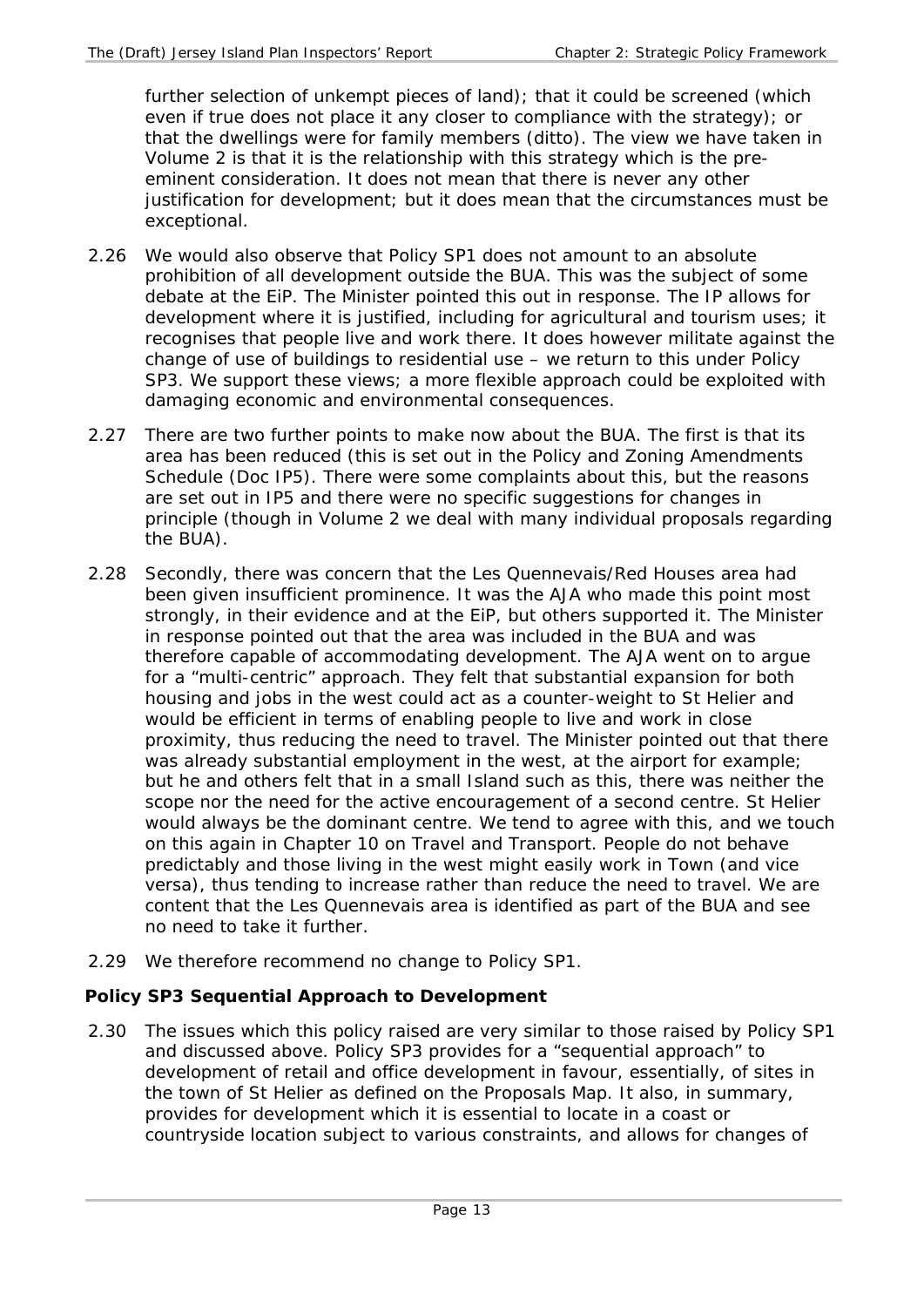use of land or buildings within the economic sector. At the EiP we discussed SP 1 and 3 together.

- 2.31 The AJA again expressed their concerns about "cramming" everything into St Helier and referred to a multi-centric approach. The Chamber called for a relaxation in the location of offices – so that they could be located "near where people live". But they were also concerned to protect the retail function of St Helier. The Minister argued however that while there would be development elsewhere (eg at the airport and the proposed Thistlegrove light industrial area) it was essential to protect the retail and office functions of St Helier. The sequential test was a new approach to doing this and it was not a "black and white" approach – there was still some scope elsewhere, but it was an important part of the strategy. We agree with this, for the same reasons as those we gave in support of Policy SP1.
- 2.32 There was some debate at the EiP about the redevelopment and re-use of buildings in the countryside. There were those – Deputy Le Fondré was one – who wanted to see greater flexibility – for example in relation to developments needed for tourism. He and others felt that limited development within the Green Zone, maybe involving under-used or derelict sites or buildings – might cause little harm. We have already commented on some of the dangers of this (see para 2.25/26).
- 2.33 We detected some misunderstanding of the approach in this part of SP3; the policy does in fact give a degree of flexibility – but only to change uses within the employment sector; it is designed (prudently) to inhibit the loss of buildings currently or previously used for employment, tourism or agriculture to a higher value residential use. We look again at this in more detail in Chapter 7, Economy.
- 2.34 We think the policy is sensible and recommend no change to it. We do accept, given the overall strategy, that a sequential approach favouring St Helier is complementary to other policies and is needed to protect the economy of the town where most people – whatever the outcome of this process – will continue to live and work. We also agree that the degree of flexibility given for necessary uses in coastal and countryside is necessary but that it would be dangerous to draw it more widely.

#### **Policies SP4 Protecting the Natural and Historic Environment and SP5 Economic Growth and Diversification**

- 2.35 We debated these two policies, which deal with very general principles, together at the EiP, seeking to establish whether the balance of the IP as a whole was correct. Relatively few comments had been made about them amongst the written representations, and most of those that were made (for example about building conservation or policies affecting the tourism and leisure industry) are considered elsewhere in our report.
- 2.36 We discussed the question of the balance of the IP as between economic development and the protection of the natural and historic environment. Though we consider various detailed aspects of this later in our report, our overall conclusion is that this difficult balance has been appropriately struck.
- 2.37 On policy SP4, the Minister had proposed an amendment in response to the SEA to make it more proactive in relation to encouraging the delivery of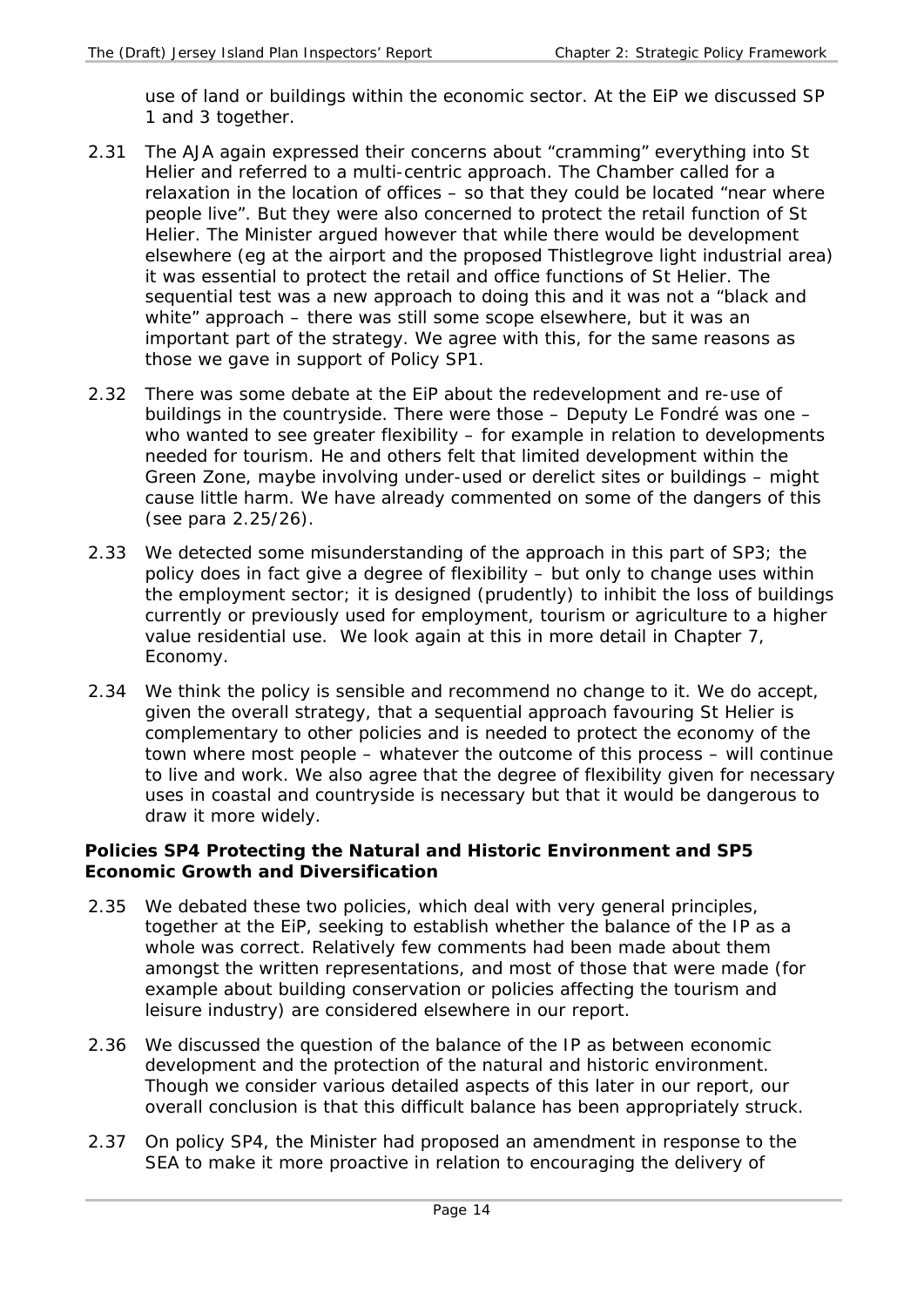biodiversity enhancement measures and we support this. The AJA requested a further addition to deal with the enhancement of the historic environment but we consider that this is covered in Chapter 3 of the IP, to which we return later. The JEF (Mr Barnes) made a very valid point to the effect that the policy should not be used for the "tidying up" of the environment; the IP needed to allow for change and evolution. We agree with this, but think it is a matter of implementation rather than an amendment to the Plan.

- 2.38 On policy SP5 the AJA suggested that the policy, and in particular the first point (concerning the protection and maintenance of existing employment land and floorspace for employment use), represented an unwarranted interference with the free market. We were somewhat surprised at this, since such policies are common in development plans and this degree of interference, for the public good (as the Minister pointed out), is generally accepted. It does not of itself inhibit changes from one employment use to another. A different policy might mean the loss of employment land to more valuable uses and this could be damaging. Mr Palmer drew attention to the interchangeable use of the terms "economic growth" and "economic development" throughout the IP, preferring the latter formulation. The Minister felt (see closing statement) that this was an academic or semantic distinction with limited land use implications. While we feel that this somewhat downplays Mr Palmer's point, we do accept that in its practical use, the wording of the IP in this regard is unlikely to be material.
- 2.39 We recommend no changes to policies SP4 or 5.

# **Policy SP6 Reducing Dependence on the Car**

- 2.40 In discussing this policy we were very conscious that there was to be a further and much longer debate on transport issues later in the EiP (which we discuss in Chapter10 of this report). We are also very conscious of the policies in the States Strategic Plan and of the emerging Sustainable Transport Strategy, both of which we also discuss in Chapter10. We therefore deal with the matter relatively briefly here. However this is a very fundamental component of the IP, closely related to the sustainability issues we discussed earlier, and there was a lively debate on the matter at the EiP. There were surprisingly few direct references to this policy in the written representations, with a majority in general support. Mrs Lee however no doubt spoke for many when she said "Jersey is the Island of the car….."
- 2.41 Unsurprisingly, the debate tended to involve itself in detail. There were strong feelings about parking standards etc (with a view that restrictions on residential parking went beyond reducing dependence on the car to actually restricting car ownership). There were comments on air quality (and the Minister indicated that the States would be producing a strategy and standards on this topic). We consider these matters in Chapter 10.
- 2.42 On the substantive issue however, there were different views. In favour of the policy, Mr Forskitt said that really there was no alternative to reducing dependence on fossil fuel; the only question was what to put in its place. Mr Palmer felt people were too dependent on their cars, and Mr Barnes, while accepting that people needed a car, supported policies to reduce dependence on it – for example by reducing car parking standards which he regarded in some places as profligate.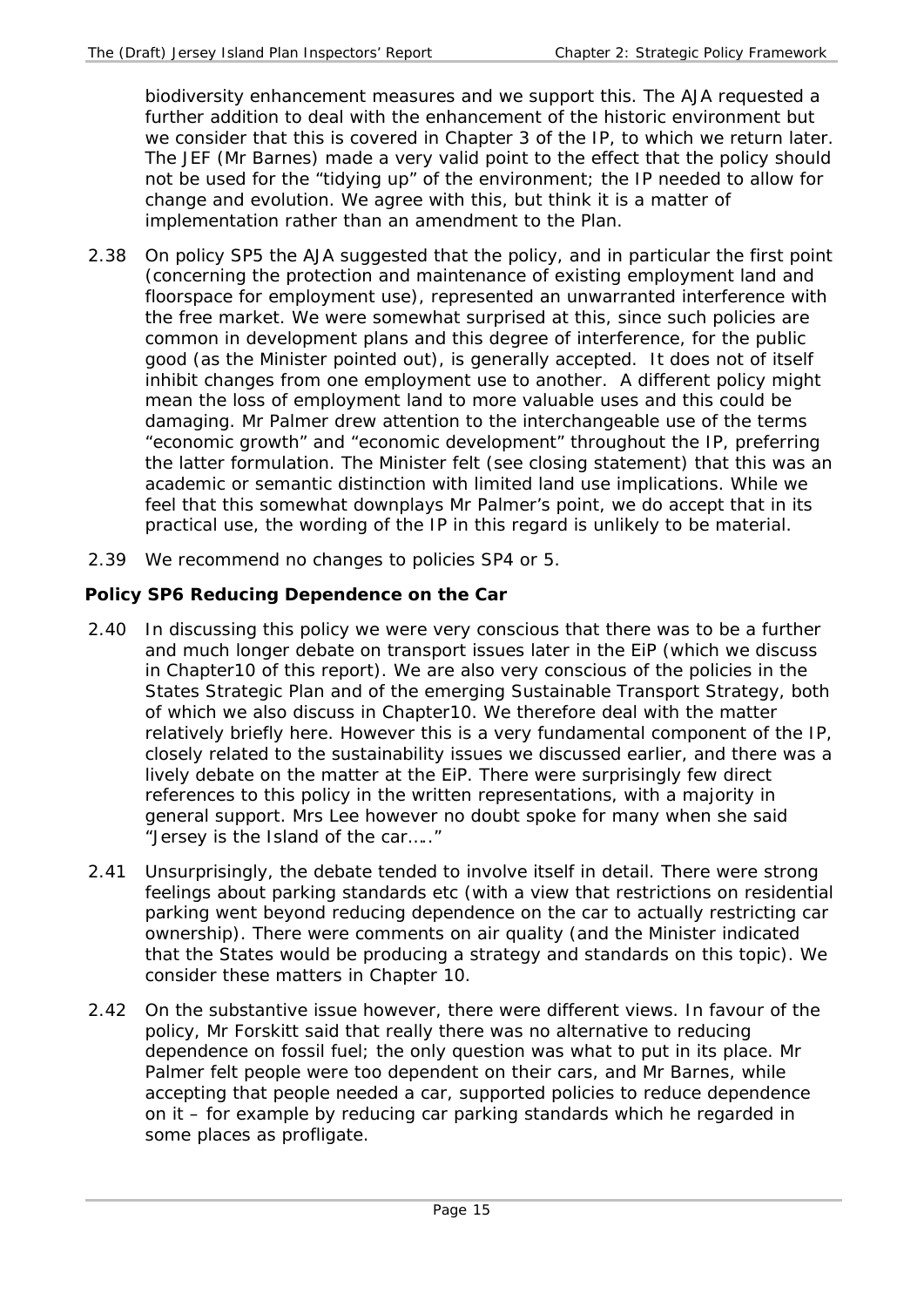- 2.43 Mr St George, from TTS, outlined the sustainable transport strategy, and said that there were many reasons for reducing car dependence. But the IP was crucial. It was important to choose carefully where to locate development. If it were scattered, then providing public transport alternatives became impossible. Development must be in the right places, and Mr St George echoed earlier debates about locating it close to the urban areas.
- 2.44 This general approach was not universally supported and, again in an echo of earlier debates, it was the Chamber and the AJA who expressed concern. The AJA felt that it was impractical to limit people's ability to get from home to work and school. The Chamber felt that the IP must be pragmatic – facilities must be provided (especially convenient car parking). Mr Dun felt that the policy tended to discriminate against more disadvantaged people in the urban areas, though the Minister argued (and we agree) that the reverse was the case as the policy would tend to help those who did not have cars.
- 2.45 It seems to us that the policy is in fact a relatively modest one. It does not affect existing development, and the requirements it places on future development are far from extreme. It seems to us that it is a natural concomitant to the policies on climate change and a natural consequence of the Strategic Plan. We think that the suggestion that this is a "dictation of a lifestyle….acceptable in China or Russia", which was made at the EiP is a pretty extreme reaction to what in the modern context is an entirely reasonable requirement to consider the impact of development on traffic and to look carefully at its impact on safety, air quality, and the provision of alternative opportunities for transport such as walking and cycling.
- 2.46 We make two detailed points. Firstly Deputy Wimberley, in his evidence, questioned the use of "long term" in paras 2.61 and 2.63. He thought that a more urgent approach was necessary. We have some sympathy with this but we accept that in practice this policy in the IP (as opposed to other polices which the States might adopt), which essentially deals at present just with the impact of future development, is likely to have an effect only on a long term basis. The second concerns a very fine detail – the use of the word "new" in the first line of the policy. This could be interpreted as referring only to new buildings, whereas the policy should also apply to changes of use of existing land or buildings. This was generally accepted
- 2.47 We **recommend** that the word "new" is removed from the first line of Policy SP6 – to read "Applications for development….." rather than "Applications for new development….."

## **Policy SP7 Better by Design**

- 2.48 This policy was discussed later in the EiP alongside other relevant policies notably GD7 (and Proposal 2). In written comments it had mostly been supported, and there was general acknowledgement of the current Minister's interest in, and support for, a better quality of design. However there were some comments from an architectural perspective.
- 2.49 We leave on one side the AJA's understandable preference for local architects to be given some degree of preference which, whether justified or not, is not a matter for the IP. But we note the concern expressed at the EiP by Mr Harding (AJA) that new buildings should reflect Jersey's heritage in terms of traditional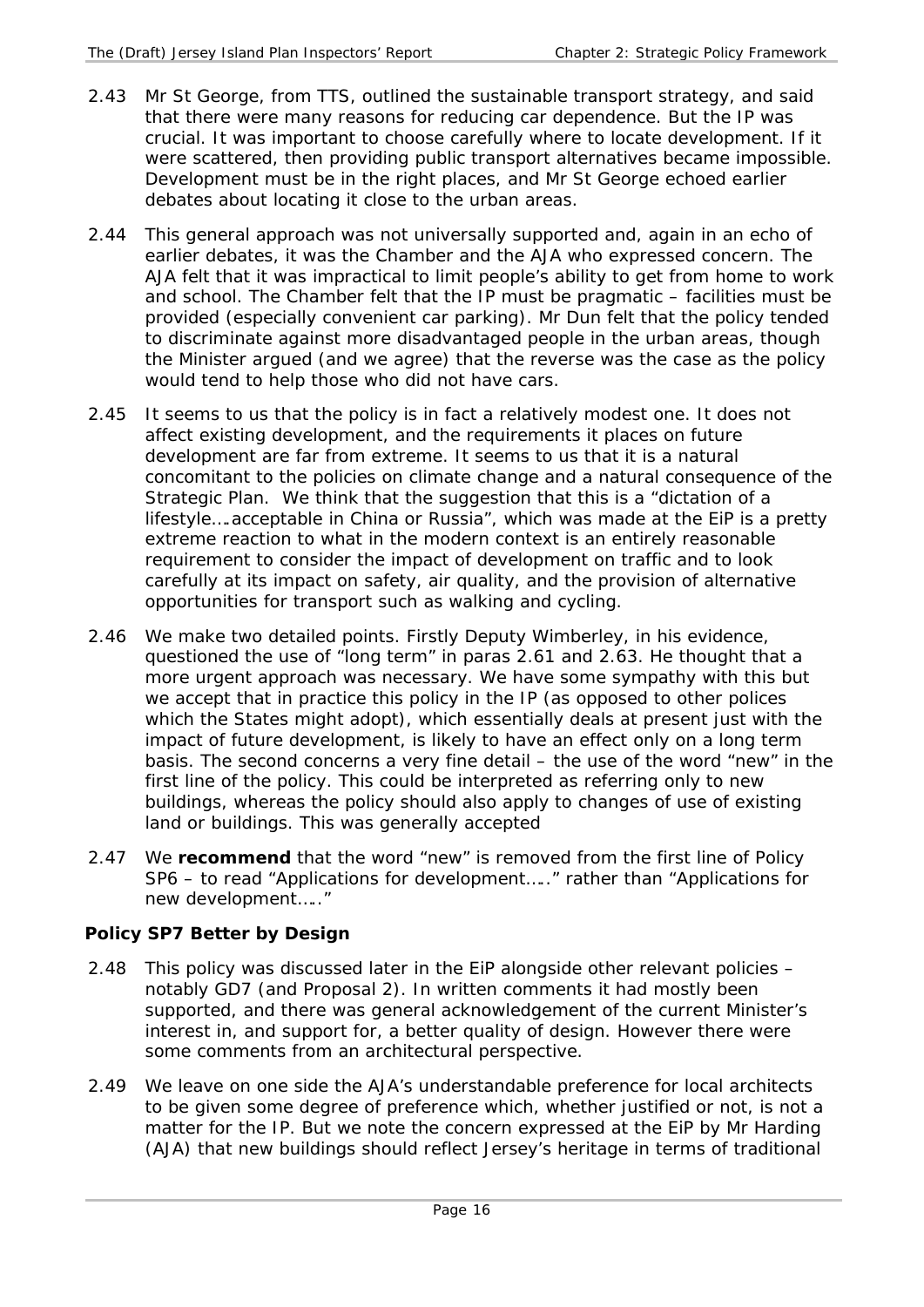site widths and plot widths. Mr Harding wished to see a focus on local relevance and proposed an addition to SP6: "elevational modulation, variety and character" and sought an additional objective to "reflect traditional local site widths".

- 2.50 Mr Waddington made a rather different point. Mr Harding (and the AJA's evidence) had called for greater support for modern architecture, and Mr Waddington felt that there needed to be scope for some things which hitherto were not Jersey-relevant. He was unhappy with the wording of para 2.71, which referred to the "modern interpretation of traditional forms" – he felt this was too restrictive. Mr Alluto for the National Trust agreed with this point so long as care was taken over location and setting of modern buildings. Mr Le Sueur, in a thoughtful presentation, later made a similar point – the IP did not leave enough room for radical alternatives.
- 2.51 Hesitant though we are to involve ourselves in this kind of architectural debate, insofar as Mr Harding and Mr Waddington differed we find ourselves here on the side of Mr Waddington. As the Minister pointed out, there is provision in SP7 for "local character and sense of place" (first bullet point in the second list). It also appears in GD7, point 3, quite strongly. However we do accept the point that para 2.71 could be taken to inhibit some modern forms of architecture. The Minister was clear that this was not the intention; but nonetheless we conclude that the paragraph might valuably be amended to make this clear. It is obviously the case that the use of more innovative forms of modern architecture will be limited in its application; but there will be certain places where it will be acceptable – indeed might be welcomed - depending on the locality and setting.
- 2.52 We **recommend** the addition of a further sentence to para 2.71 as follows: "The use of more innovative forms of modern architecture of the highest quality will be encouraged in locations where the setting and context are appropriate, and where areas of particular quality or local character will not be damaged but may be enhanced"

## **Safety by Design**

- 2.53 The Minister proposed, as a result of the SEA, an amendment to policy SP7 highlighting the need for "safety by design" principles to be part of achieving high design quality. We agree with this – but the issue was raised at the EiP and this is a good place to deal with it – even though it also appears in policies GD1 point 3d and GD7 point 7.
- 2.54 DC House (Jersey Police) addressed the EiP and his comments were also supplied in writing (Doc No HE/Q5/POLICE/1). He felt that the IP was not specific enough. For example the words "takes into account" (the need to design out crime) were inadequate. His proposal was that the onus should be on developers to provide "Crime Impact Statements" (for schemes above certain thresholds set out in the note), and that this requirement should be included in the IP. Mr Smith (Health Protection) supported this but the AJA opposed it. They did not accept that there is a problem. DC House had given some examples of trouble spots – but these were historic; consultation now worked well.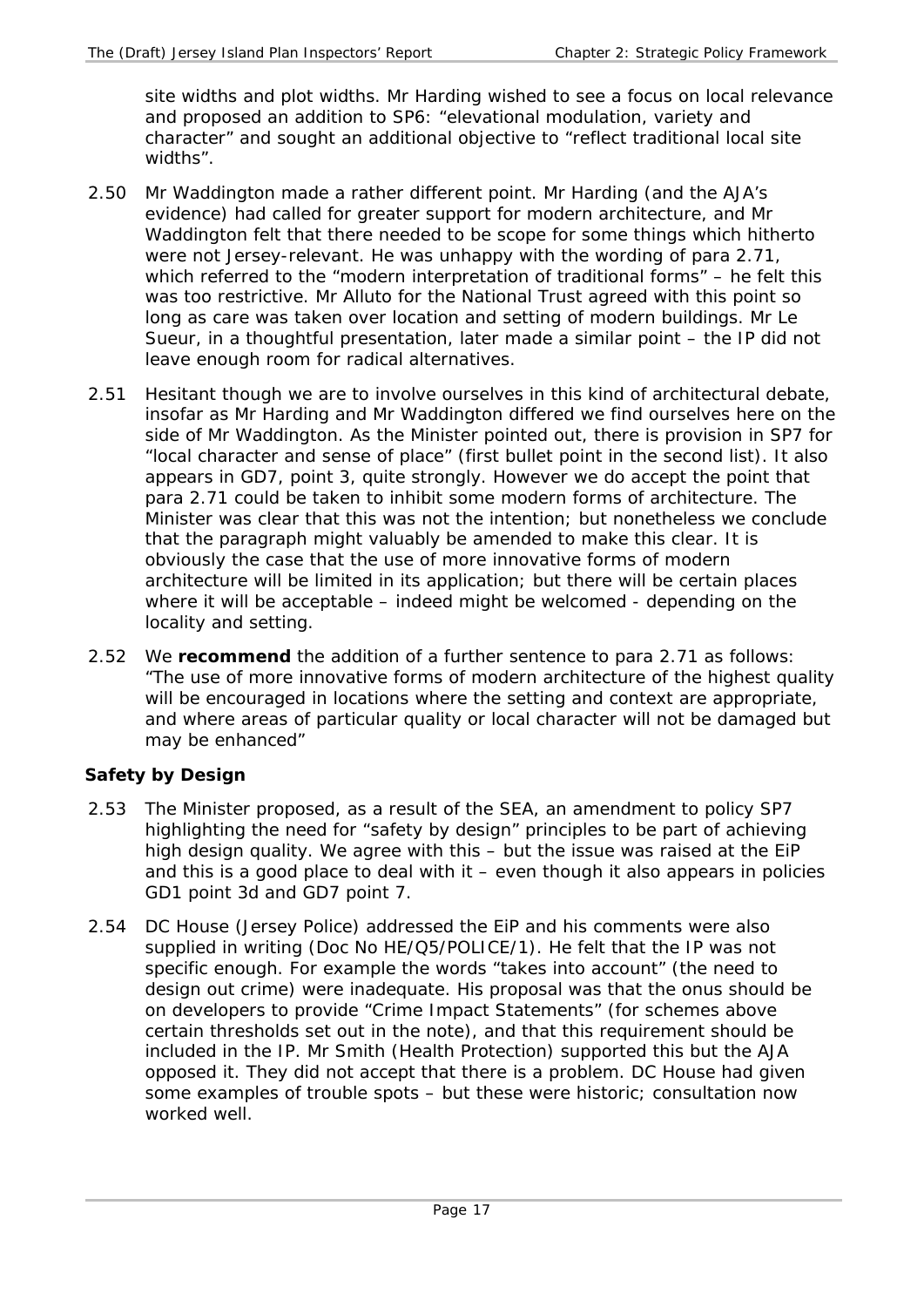- 2.55 The Minister also felt that the system worked well, and believed that the provisions in SP7, GD1, and GD7 were sufficient. Planning permission could be refused for proposals which failed to take this issue into account. He also pointed out that para 1.7 provided (amongst other things) for crime reduction assessments to be required from developers. But nonetheless he agreed that he would be happy to work with the Police on the production of supplementary planning guidance on this issue.
- 2.56 We would be happy with this outcome. Our view is that the three provisions already in the IP (including the proposed addition to SP7) are sufficient to deal with the issue. We are reluctant to advocate the imposition of a further requirement on a large number of developers when it may not always be necessary. However the preparation of further SPG on the issue could only be beneficial. We **recommend** that no change is made to the relevant Policies in the IP, but that SPG is produced to give further guidance on safety by design.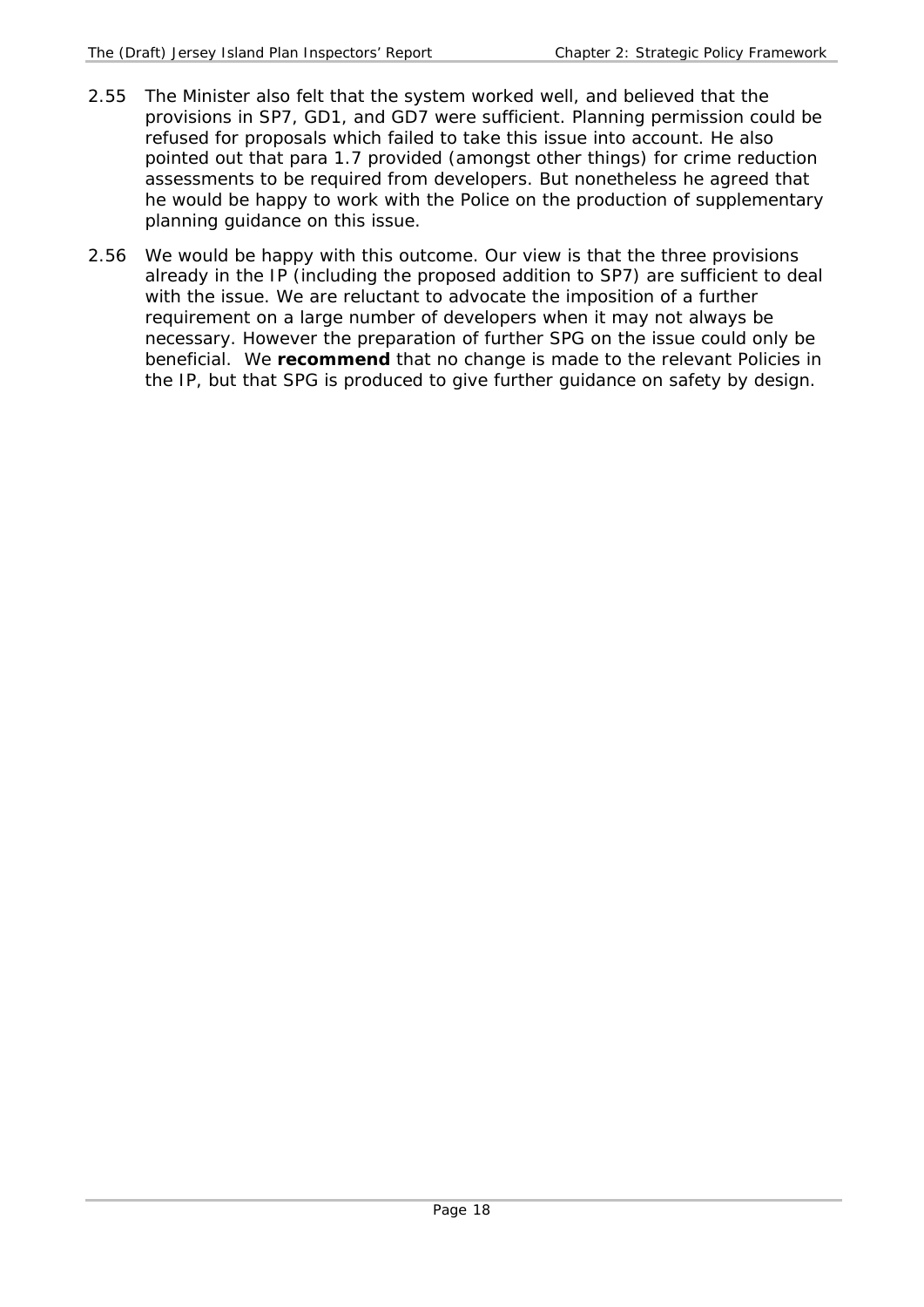## **CHAPTER 3: GENERAL DEVELOPMENT CONTROL**

#### **Introduction**

3.1 We dealt with the General Development Control Policies not as a separate section of the EiP but at various points where the policies were relevant to the discussion. However we bring them all together in our report in the hope that this will be more helpful to the Minister. In fact there were relatively few comments on the Chapter as a whole, even though some particular policies did raise concerns.

#### **Policy GD1 General Development Considerations**

- 3.2 Policy GD1 is to a large degree a compendium of other policies in the IP which form a crucial basis for development control. In his amendments schedule of 20 June, the Minister proposed a number of amendments to this Policy, all of which we accept. He also referred to the addition of a new policy in the Natural Resources section of the IP to deal with the incorporation of renewable energy in new residential development and to the addition of an SPG on noise standards to the list in Appendix A; we support both of these.
- 3.3 Other comments and representations either constituted indications of support, or are dealt with elsewhere in this report or in the Minister's proposed amendments (or in the case of the comment by Mr Norris about the speed of dealing with planning applications, are matters which we consider to be outside the scope of the IP).

#### **Policy GD2 Demolition**

- 3.4 The AJA described Policy GD2 (Demolition and Replacement of Buildings) as overtly anti-development, as akin to listing every building on the Island with criteria that are virtually impossible to meet. Why (criterion 1) should demolition require that it is not appropriate to repair or refurbish the building? Why (criterion 7) should it be a requirement that the building be unsympathetic to the character or amenity of the area? These criteria fail to permit the demolition of a building that while not requiring repair or refurbishment, and while not actually unsympathetic to its surroundings, may nonetheless be nondescript and perhaps inefficient in layout or energy use. Arguments about pressure on waste disposal sites fail to recognise that demolition rubble can be recycled. Style Group suggested an addition to 1a of Policy GD1 ".......unless a more efficient use of the land can be achieved through good design".
- 3.5 The Chamber welcomed aims in the policy's supporting text (IP paras 1.8 & 1.9) as "light at the end of the tunnel" but were concerned about some of the Policy detail. For example, an obsolete ugly agricultural building may unavoidably have to be replaced by another that while more efficient is still not particularly attractive. Usage should be a factor. The JEF (Mr Barnes) saw the Policy as not about covert listing but sustainability and waste: existing buildings embody energy from their original construction which should be conserved. However, he also described the Policy as "woolly"; much of it redundant by addressing the replacement building which is not material to demolishing the existing one. The crucial need is for requirements to be spelt out clearly in the promised SPG, and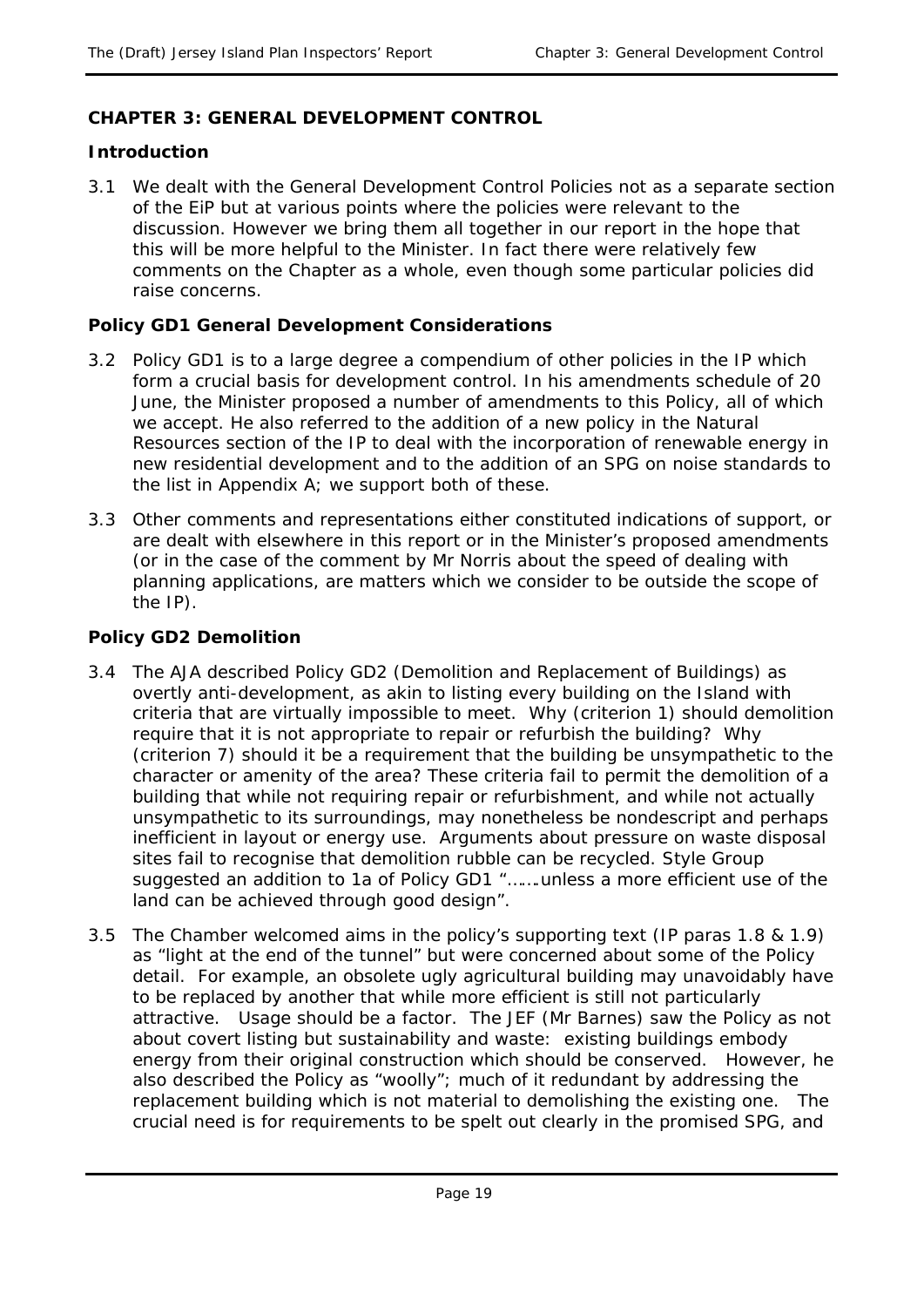that these should be robust and balanced with regard to buildings that still have a useful future.

- 3.6 Prompted by Mrs Steedman several participants attacked the word "appropriate" as vague, leaving too much open to interpretation across such issues as sustaining energy, better uses of land and economics of refurbishment. Mr Gibb felt that the word should be banished from the Plan: a "get out clause". The JEF urged "meeting criteria in SPG" or better still in the IP itself addressing the types of issues raised by Mrs Steedman.
- 3.7 In response the Minister stressed the underpinning Policy SP2, Efficient Use of Resources and the aim to reduce  $CO<sub>2</sub>$  emissions. The Policy, including its criterion 1, simply requires that prior consideration be given before demolition as one material consideration along with others. It is something to have regard to but not unduly restrictive. The criteria are not self contained but refer to other policies in the Plan. However, he expressed some sympathy with the AJA's criticism of criterion 7 and would welcome the Inspectors' views. As regards "appropriate" the word is employed daily in planning but he accepted the need for greater clarity regarding its scope in this present context.
- 3.8 We reach a number of conclusions, starting with acceptance of the underlying need for this form of policy control. Buildings in the broadest sense are part of the capital assets of the Island. Part of this lies in the fact that  $CO<sub>2</sub>$  emissions (from the initial materials and site works) do not need to be expended again now. Also a vacated site following demolition can be unsightly and attract anti social behaviour; there have been examples of unscrupulous owners using this as a mechanism to put pressure on planning authorities and local communities to accept a new development that might otherwise be resisted. We therefore accept the approach in Policy GD2 that in effect puts the onus on the applicant to justify a proposed demolition. None of this implies that such an application need be refused, merely that it should be examined.
- 3.9 We do not in principle recoil from the word "appropriate" when used in planning generally or specifically in Policy GD2 criterion 1. As the Minister explained, criterion 1 concerns sustainability in whether to replace or repair/refurbish a building. We recognise that it has to provide for the myriad subtleties that arise in practice without being so open ended as to fail to give a clear steer in decision making. Entrusting decision makers with the word "appropriate" has a role in striking that balance. An enduring area of UK planning policy concerns Green Belts, where the starting point is expressly whether a proposal is inappropriate or not. But there is a body of guidance against which to consider that question, which is as yet lacking with regard to criterion 1, indeed it is not even evident on the face of the Policy that "appropriate" here is intended to mean appropriate in sustainability terms. We **recommend** that clarification, by amending Policy GD2.1 so that it reads: involves the demolition of a building or part of a building that it is not appropriate in sustainability terms to repair or refurbish.
- 3.10 We have no problem with criteria 2 to 6, which are either founded on other Policies in the Plan or on well recognised development control considerations.
- 3.11 We note the Minister's reflection on criterion 7, which requires that the replacement of a building or part of a building depends on that building being unsympathetic to the character or amenity of an area. This has no bearing on sustainability issues and skirts close to in effect listing all buildings that are not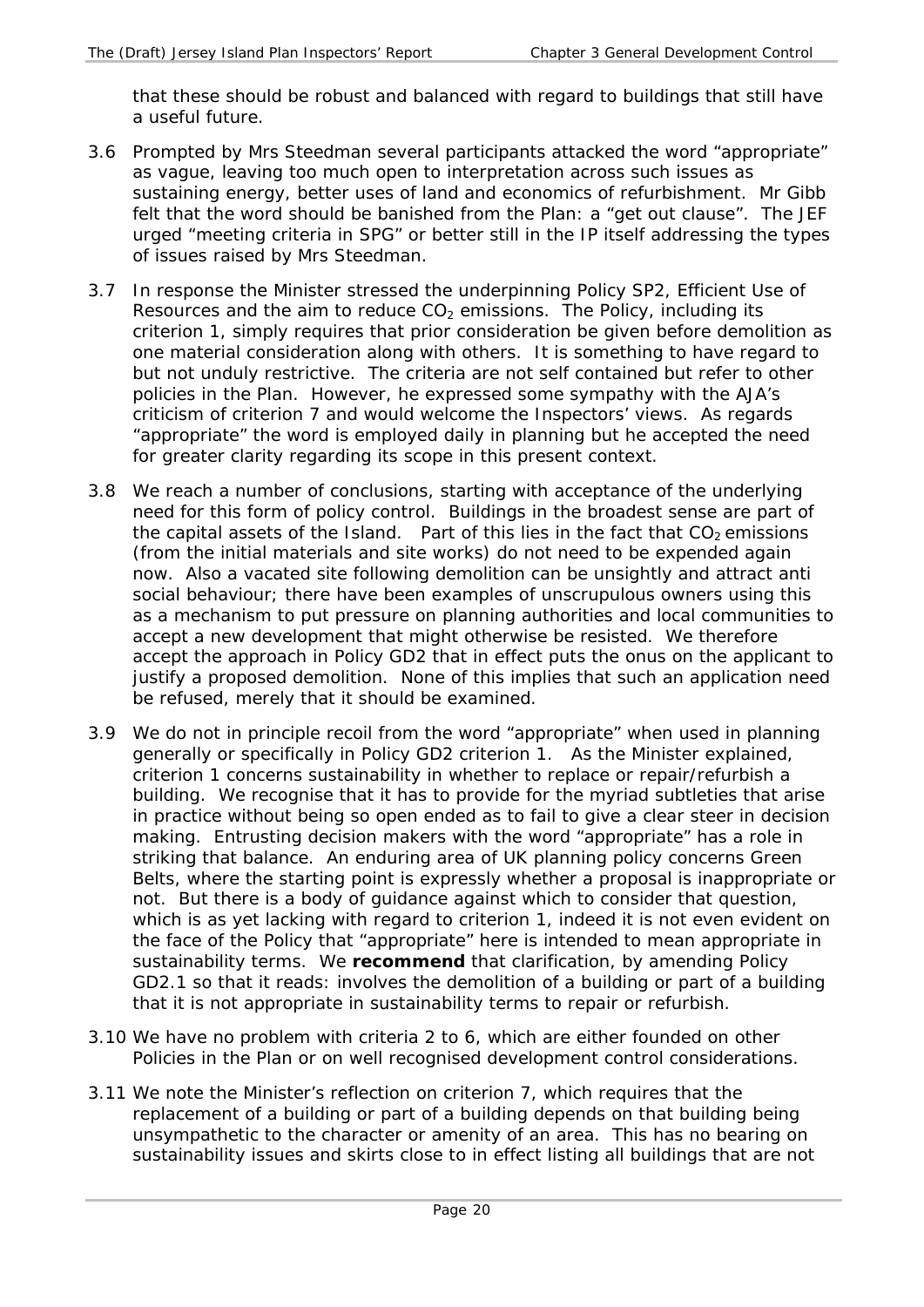positively unsympathetic to their surroundings. There are other criteria (and other policies in the Plan) to safeguard buildings of positive merit or where demolition would he harmful in itself. If the Minister accepts our recommendation to clarify Policy GD2.1, we see no need for the amendment suggested by Style Group to Policy GD1.1a, since the two are in any event cross referenced.

- 3.12 We **recommend**. First that criterion 7 should be deleted from Policy GD2. Second, we recommend that the necessary resources should be devoted to producing and adopting the SPG referred to in paragraph 1.9 of the Plan with respect to the "sustainability" balance between retention and replacement of buildings. As elsewhere in our report, we recognise the practical necessity for such guidance to be in separately prepared SPG (following consultation) rather than with the Plan, which would otherwise become unwieldy and the guidance time consuming to modify in the light of evolving experience.
- 3.13 We note and support the Minister's intention, in response to the SEA, to add a reference in Policy GD2 to the need for demolition to avoid effects on protected species and for suitable mitigation to be included as necessary.

# **Policy GD3 Density of Development**

3.14 A number of comments were received on this policy, several of them in support. This policy sets the general parameters but signals that SPG will set out the detail. We touch on this in various places in our report. We understand the views of Mr Troy, Ms Harding and others. Care is needed in designing schemes at higher density, and as we indicate later we understand the need for family housing. However our view is that the principle of maximising densities (subject to the caveats of reasonableness, and effects on surrounding properties set out in GD3) flows naturally from the strategic policies and we recommend no change.

# **Policy GD4 Planning Obligations**

- 3.15 Policy GD4 sets out the Minister's approach to what might be required by way of planning obligations associated with grants of planning permission. Extant SPG 13 The Use of Planning Obligations (Doc SD1) gives further guidance in relation to the policies in the 2002 Island Plan.
- 3.16 The Chamber described the process as a "stealth tax" generally and specifically with regard to percentage for art which we address below. On the whole, however, there was little opposition to the principle of the Policy, whereby developers fund infrastructure or amenities required as a direct consequence of a proposed scheme. Much of the debate centred on process. Several participants made broadly similar points. Uncertainty at the outset regarding the amount of potential financial liability makes it impossible to evaluate proposals in order to determine the correct purchase price to offer for land. Subsequently, delays and negotiations in concluding an obligation can seriously hinder progress on desirable developments or even call them into question altogether. There is no choice, failure to agree means no planning permission; the only appeal is to the Royal Court, which is very expensive and slow. Some form of arbitration would be preferable.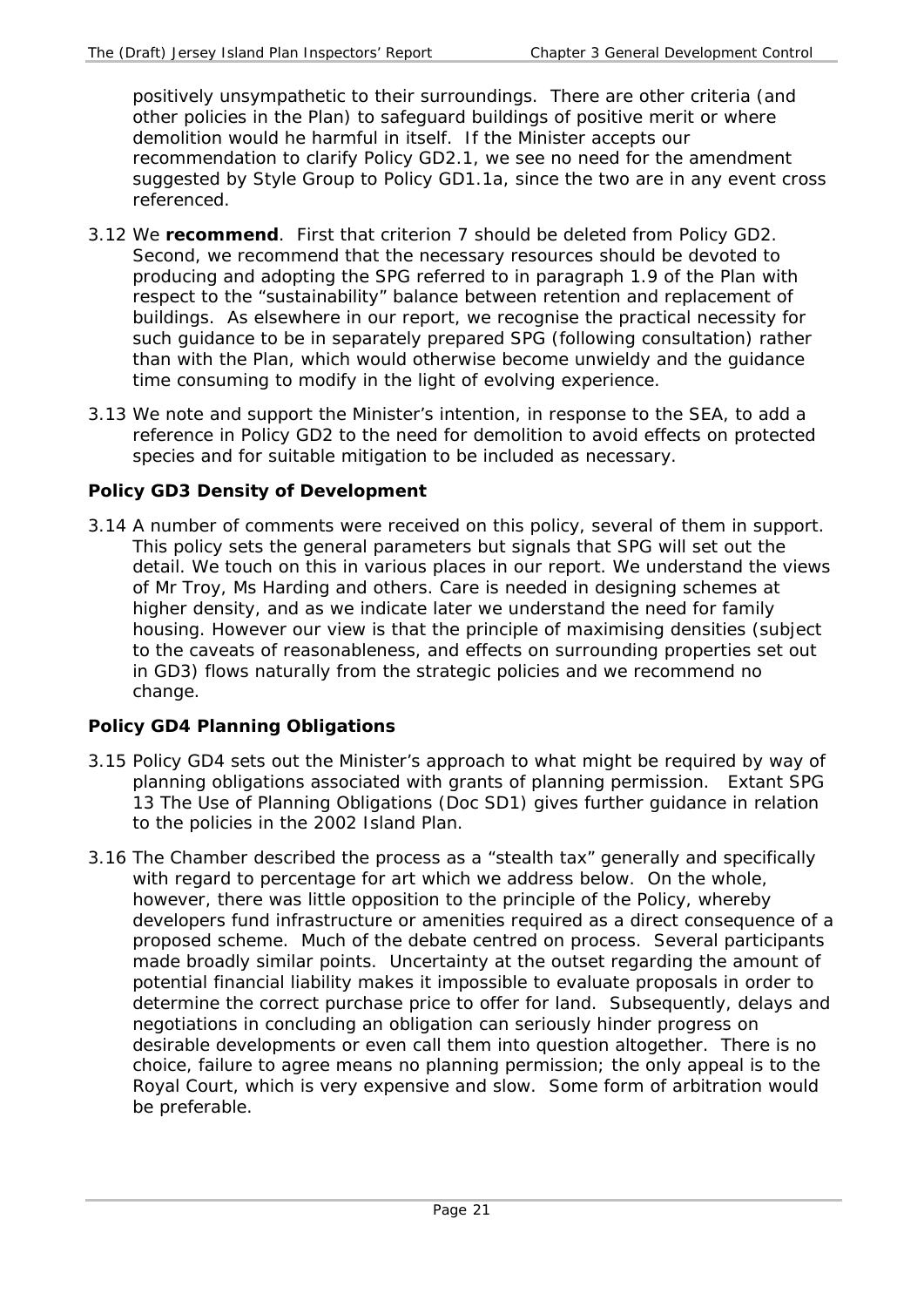- 3.17 On a different tack, Mrs Steedman suggested some form of charge to reinstate and maintain highways cut up to provide services for developments though this was opposed by the AJA.
- 3.18 The Minister underlined that the obligations are not in any sense a tax, but aimed solely at meeting off-site costs directly arising as a consequence of a development. Developers do not have to enter into an obligation if agreement cannot be reached. Where possible P&E attempt to flag up obligation requirements at as early a stage as possible, for example at allocated sites via a development brief. He recognised that drawing up the obligation legal documents does take time; work is in hand with States Law Officers with a view to using standard templates.
- 3.19 We see no reason to suggest amending Policy GD4, which accords with recognised best practice in being limited to providing measures directly required as a consequence of a development but which cannot be achieved as an aspect of the development itself. That would not necessarily exclude works to reinstate a public highway, if the circumstances justified it, but we agree with the AJA that any form of ongoing maintenance liability would go beyond the scope of what should properly be required: it would amount to a local tax.
- 3.20 Process problems, especially delay and uncertainty, are a real problem and not just in Jersey. This is somewhat outside our remit, but we commend the practice of flagging up expected obligations in the development briefs for allocated sites, and also any practical steps that can be taken to speed up the legal drafting. Standard templates including all standard clauses must be a possibility with the specific amounts and requirements for a particular scheme inserted. Whether negotiations should provide for arbitration is well outside our remit, although as a broad principle arbitration can be useful as a means of dispute resolution in planning. It is wrong, however, to imply that developers are completely ham strung at the outset when valuing a site. The practice of taking an option to purchase at a price to be adjusted in the light of the outcome of a planning application is well established.

## **Policy GD5 Skyline Views and Vistas**

- 3.21 There were several expressions of support for Policy GD5, and just one objection – from the AJA, who said "…Para. 1.23-1.27 presupposes that buildings detract from vistas and the skyline, whereas in fact they can enhance views. For example, the escarpment skyline around St Helier contains important buildings such as Fort Regent & Victoria College - that enhance their location and surrounding vistas. If this Policy had been in force when these buildings were conceived they would not have been built! The way this section has been approached is overtly anti-built environment………."
- 3.22 We simply do not accept this point of view. The policy is carefully worded so as not to exclude *all* development. But we have viewed the skyline around St Helier and other important views of the coast and countryside, and we think that the exclusion of such a policy from the IP would be remarkable.
- 3.23 We have no comments to make regarding Policy **GD6** (Contaminated Land). We note and support the Minister's proposed addition to **Proposal 2** (and Appendix A) dealing with the Code for Sustainable Homes. We have considered the matter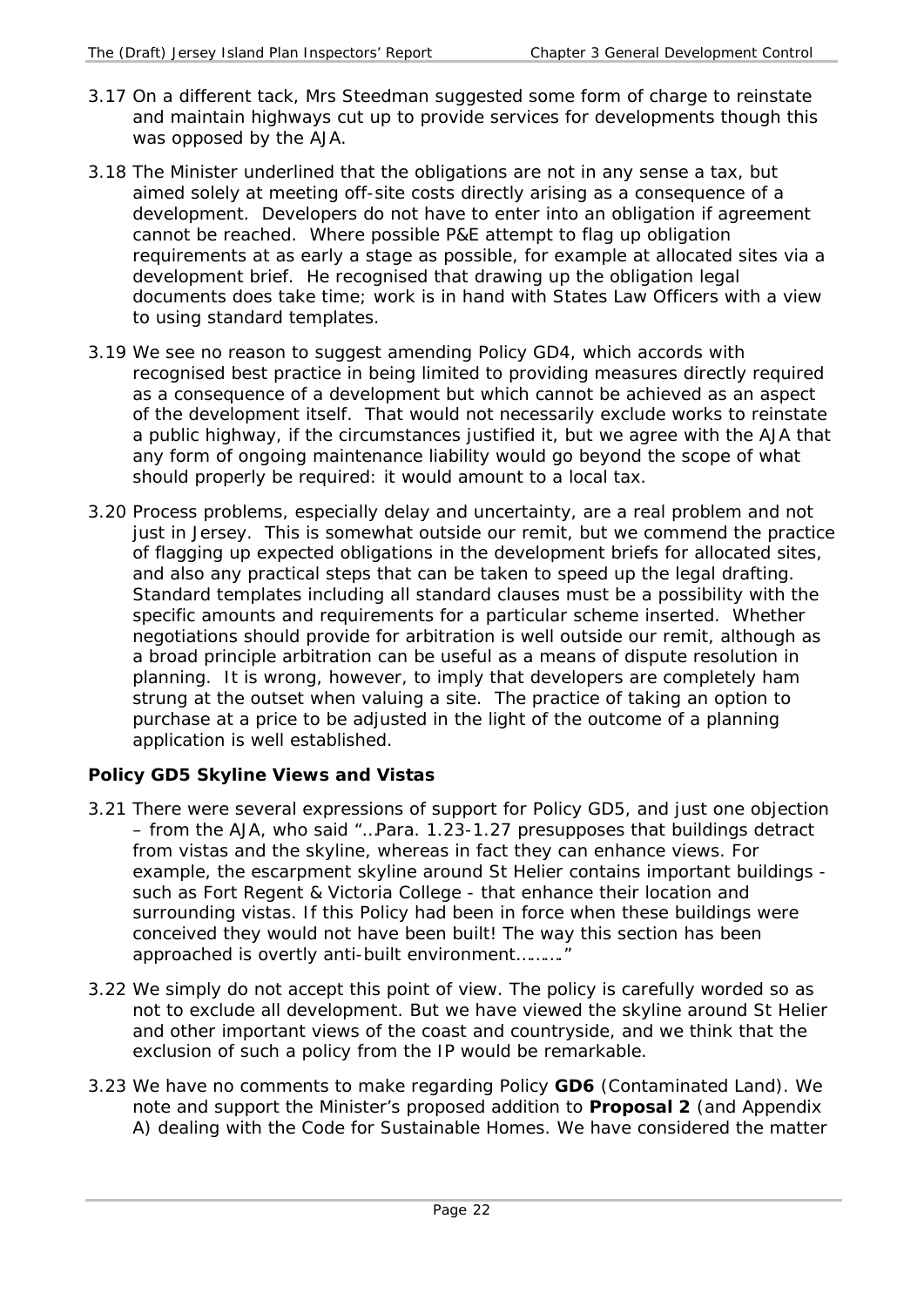of design quality (Policy **GD7**) in dealing with Policy SP7 and have nothing more to add.

#### **Policy GD8 Percentage for Art**

- 3.24 Policy GD8 as above addresses Percentage for Art. This states that the Minister will encourage the contribution of a percentage of design and development costs to the provision of public art, indicating the circumstances where agreement will be sought. Extant SPG 3 (Doc SD3) gives further advice.
- 3.25 As foreshadowed above this was described as a stealth tax by the Chamber, at least in their written submissions. On the whole though there was support for the concept including by the AJA. Mr Mcloughlin (ESC) made particular cogent supporting arguments, highlighting wider benefits beyond simply the presence of a piece of public art: for example in strengthening cultural identity, engendering pride of ownership and sense of place. This and considerably more is well expressed in the SPG, which we enthusiastically commend. We saw excellent examples of public art during our time on the Island.
- 3.26 In the main, criticisms were directed less at the aims of the policy but the way it is worded: what does "encourage" mean? If it is a requirement for planning permission then it should say so. The Minister was clear: it is a voluntary process, encouraged at particular forms of development but not a legal requirement.
- 3.27 We suspect that the word "encouraged" might be seen in slightly different lights by a planning case officer and prospective developer. But as set out in the SPG, the scheme is aimed at particular forms of development, including for example major commercial or retail schemes and other significant proposals. Applicants are likely to be professionally represented and negotiate accordingly. The amount indicated, up to 0.75% of development costs, can be readily factored into a site valuation. Many developers are likely to share aims behind the initiative – certainly it would be very unfair to assume otherwise – but even on the narrowest financial consideration the small additional cost could well be justified by enhanced value to the completed development. We recommend no changes to the Policy GD8 or the approach taken as set out in the SPG.
- 3.28 We have nothing to add to the Minister's responses to representations on Policy **GD9** Signs and Advertisements.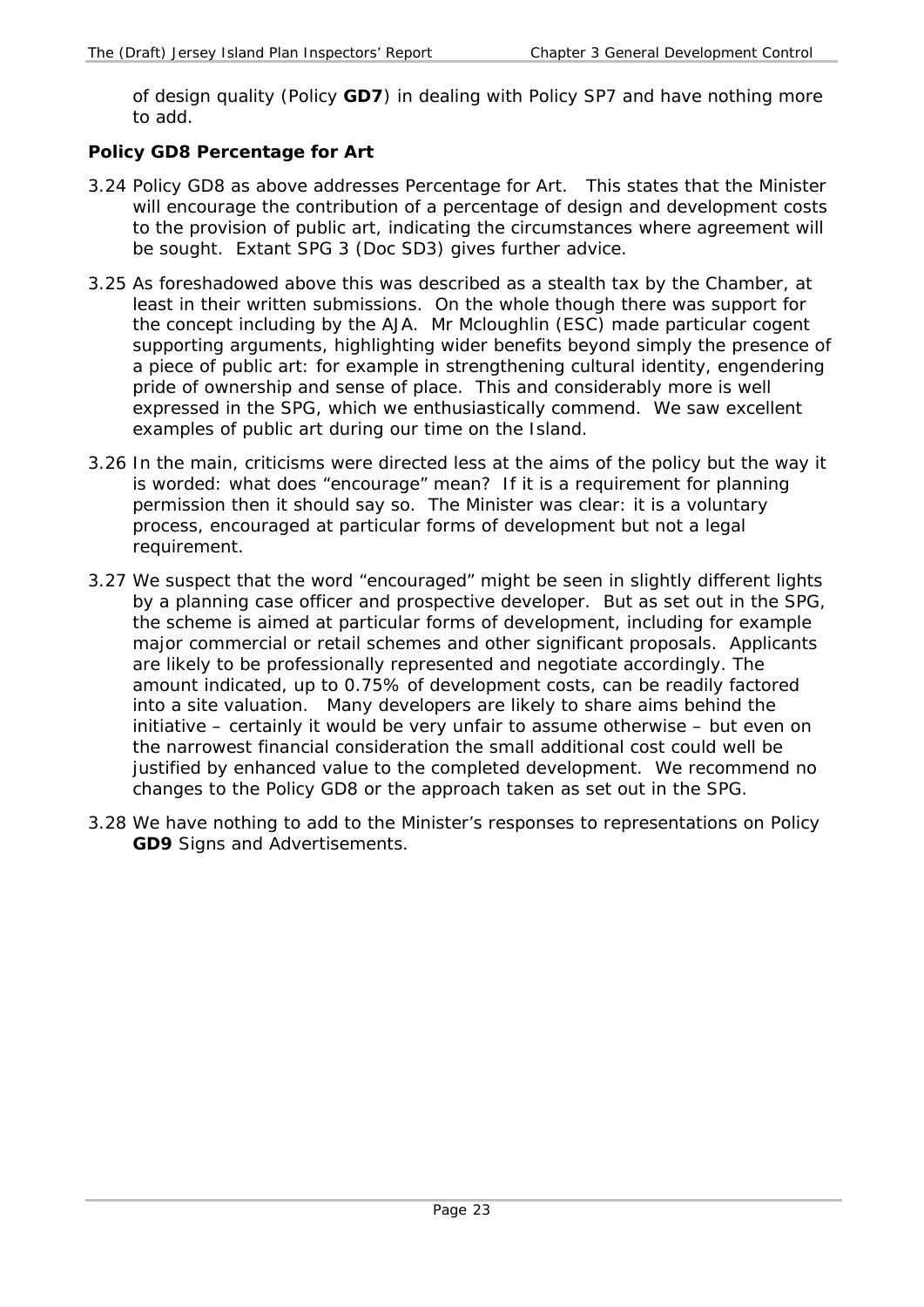## **CHAPTER 4: NATURAL ENVIRONMENT**

#### **Introduction**

- 4.1 The Natural Environment chapter of the Plan attracted a range of comments. We invited debate on what we see as the most salient. However, we see little to disagree with in this chapter of the IP and make no more than a few suggestions for change.
- 4.2 Objective NE1, Natural Environment Objectives, seeks 1) to protect and promote biodiversity and enhance the Island's terrestrial and marine habitats and ecosystems; and 2) to protect and enhance the quality, character, diversity and distinctiveness of the Island landscape, coastline and seascape.
- 4.3 There was little or no dissent regarding these objectives, which seem to us entirely sound, and we look first at the ensuing suite of development control policies.

## **Policy NE1 Conservation and enhancement of biological diversity**

#### **Policy NE2 Species Protection**

#### **Policy NE3 Wildlife Corridors**

#### **Policy NE4 Trees, Woodland and Boundary Features**

- 4.4 While broadly supporting these polices so far as they go, the AJA, Mrs Binet, Mr Pinel, NTJ, Jersey Bat Group (JBG), JEF, Mr Troy and others commented to the effect that the range of protections offered might focus unduly on rural locations, designated sites or protected species. Do the policies sufficiently address biodiversity in the BUA, in "ordinary" open countryside and with regard to non-protected but nonetheless important species (toads were cited as an example)? Mrs Binet referred to 27% of bat roosts being within the BUA. Policy NE2 was described as restating the law but not taking it further.
- 4.5 The provision in Policy NE1 that "Permission will not be granted for … development which would *seriously adversely* affect biological diversity" (emphasis added) was seen by some as insufficient and providing a "get out clause". This was countered in particular by Mr Troy who reminded us that it is not developers but the Minister who decides planning applications and he pointed to the associated requirement for "measures to secure a demonstrable net gain in biodiversity".
- 4.6 In response the Minster forcefully defended the Plan: describing it as providing the strongest ever biodiversity and related protection for the Island, on issues that have grown in importance for the States. Policies NE1 and NE2 are not restricted to the coast and countryside but apply equally to the BUA, wherever there is a protected site or species. The "get out clause" argument is based on a misconception that designated areas, Ramsar sites for example, can never be subject to development. Such designations are important material considerations which as a matter of law the Minister must weight along with other factors. Policy NE1 is also a tool in appropriate circumstances to secure positive benefits, not merely benign outcomes, to enhance biodiversity. Mr Troy put the matter well; and beyond the Minister there is scope for a public inquiry independently to consider very controversial proposals. It is accepted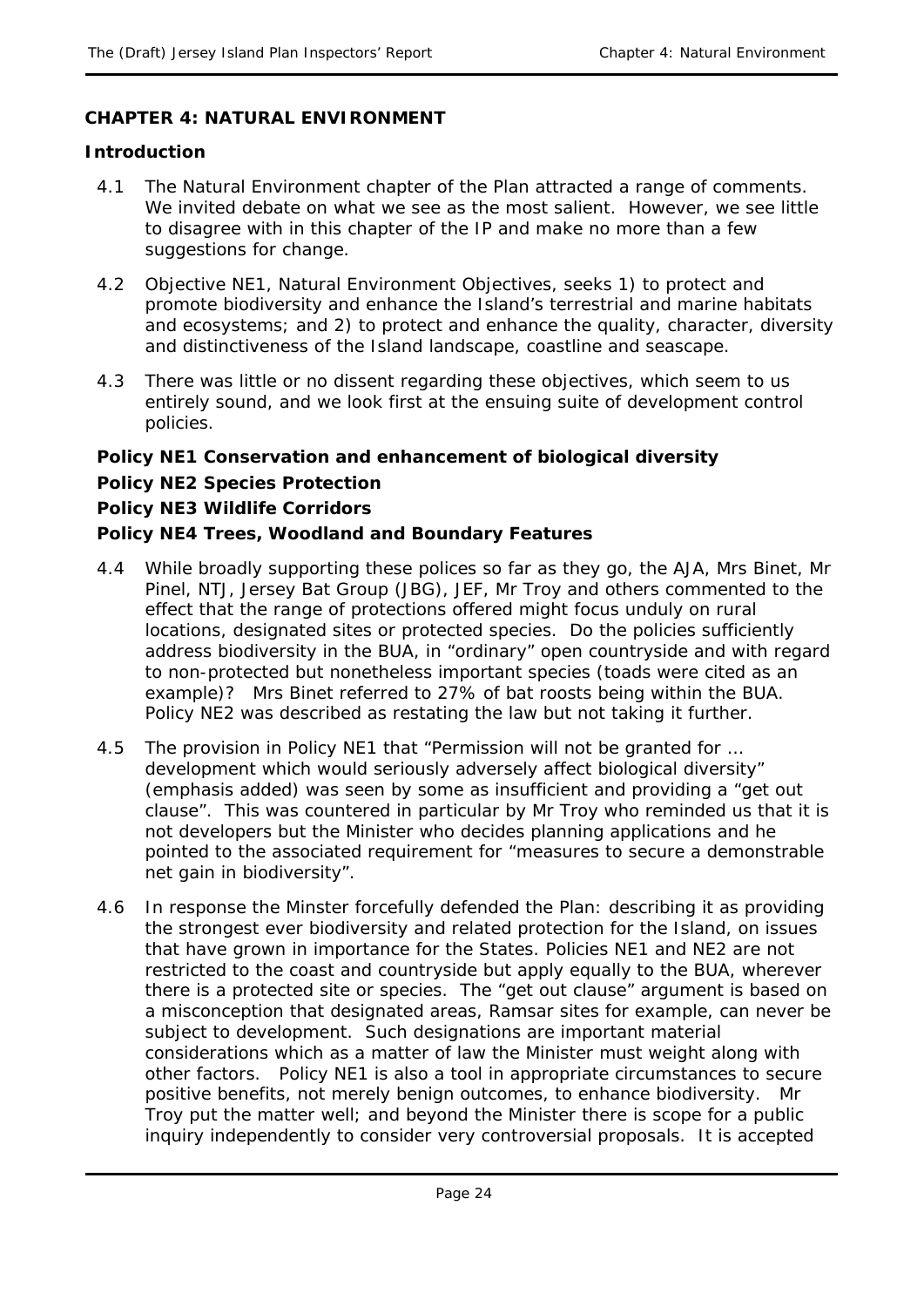that Policy NE2 is a restatement of the law but usefully flags this up for development control purposes.

- 4.7 We reflect first on the introduction to this part of the Plan, which rightly notes that despite Jersey's relatively small size, its geographic and bio-geographic circumstances mean that it supports myriad wildlife. As the Plan goes on to note, again rightly, the Island has a responsibility to protect and promote its unique biological heritage, both morally and more formally through its ratification of the Convention on Biological Diversity. In our view, Policies NE1 to NE4, supported by other aspects of the Plan provide an excellent framework within which to discharge this moral and formal responsibility. We say "framework" because here as elsewhere we remind ourselves – and with respect our readers – that we are assessing a land use plan, whose primary purposes are to guide the determination of planning applications and the preparation of site briefs, area masterplans and supplementary guidance. It will operate in conjunction with other measures, such as the Integrated Coastal Zone Management Strategy (ICZM) and Coastal Park Management Plan, both or which we refer to below.
- 4.8 It is difficult to see how Policy NE1 could go further than it does without, in effect, purporting to widen the list of protected species and designated localities. Put bluntly, if everything and everywhere is to be accorded special protection then nothing and nowhere is specially protected. The concern about undue focus on protected species and designated localities is surely addressed by the opening part of Policy NE1, which states: "There will be a presumption in favour of the conservation and enhancement of biological diversity in accord with Policy SP4 Protecting the Natural and Historic Environment." The Strategic Policy SP4 is itself general in its application, giving high priority to the protection of, amongst other things, biodiversity as a key material consideration in the determination of planning applications. These policy aspects apply generally and not just to designated sites and protected species.
- 4.9 Clearly the weight to be attached in any particular case will vary, and rightly may be much higher with regard to designated localities and protected species, in accordance with other elements of the NE Policies. But wherever the issue arises the presumption in favour of biodiversity is there in the Policy to be addressed by an applicant and taken into account as a key material consideration by the Minister. Policy NE2 does plainly do little more than restate the laws with regard to protected species, but these are none the worse for being transposed here as policy determinants during the preparation and consideration of planning applications.
- 4.10 All this being so, where exceptionally a development is to be allowed for overriding reasons despite harming biodiversity, it will plainly warrant special consideration. The concept in Policy NE1 that such developments should do more than simply balance the harm, by way of mitigation and compensation measures, but secure a demonstrable net gain is one that is steadily gaining currency. Sometimes referred to as "conservation credits", it is we think a reasonable requirement in return for the initial unavoidable harm, consistent with aims to enhance as well as protect the environment. Applied imaginatively there may well be scope for harm to one biodiversity interest to be offset by benefits to something quite different but of higher conservation value.
- 4.11 We conclude by endorsing Policies NE1 to NE4 without amendment.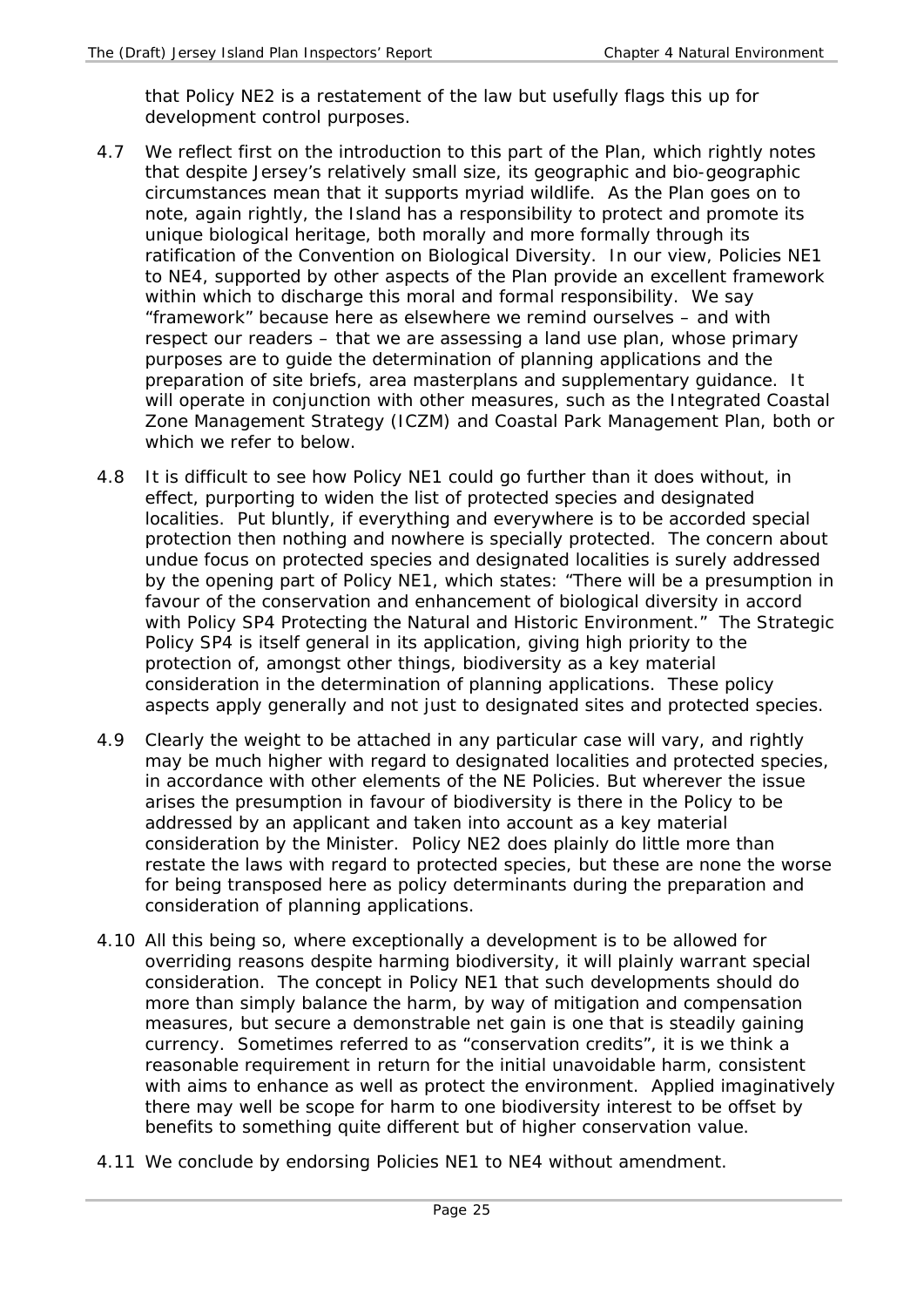## **Coast and Countryside Character**

4.12 The Plan prefaces the ensuing NE policies with brief extracts from The Countryside Character Appraisal (1999) (Land Use Consultants)(Doc BT12). Para 2.48 describes this Appraisal as comprehensive and authoritative (we agree) and goes on to say that it has been used to inform the definition of the countryside planning zones, including the Coastal National Park, the Green Zone and (though surely stretching the word countryside) the Marine Zone. Proposal 14 commits the Minister to issuing it as SPG on adoption of the Plan. We commend that: it is a substantial document in its own right; it adds a great amount of detail to the necessarily brief references within the Plan. In the light of that we turn to consider the three zones.

# **Policy NE5 Marine Zone**

- 4.13 Unlike some jurisdictions, Jersey planning control extends to the territorial limit, including the need for planning permission for development. A policy framework for that sea area, designated as the Marine Zone, is therefore needed: Policy NE5. But it should not be seen as a repository for managing coastal waters more widely than in the control of proposals subject to planning control. The ICZM (Doc OS15) mentioned previously provides what appears to us to be a comprehensive vehicle for conserving and managing the coastal and marine zone, including resources such as fisheries. Plainly the two regimes, and doubtless others, need to work in conjunction if Jersey's waters are to be safeguarded and enhanced.
- 4.14 Policy NE5 includes a presumption against all developments except those which are essential for navigation; access to water; fishing and fish farming (subject to other policy safeguards); and coastal defence. Access to water was queried by Mr Morel; we take it to include such things as slipways or works needed to harbours. Para 2.52 makes clear that it is not intended to facilitate new marinas. Mr Morel was also amongst those concerned by the phrase "does not *seriously* harm" (emphasis added) in the ensuing paragraph of NE5. We understand this, but as with other policies, NE5 does not itself grant any planning permission but provides a framework for the Minister's decision on an application. For example, it might be that proposals for essential coastal defences cannot avoid serious harm to one of the interests listed in the policy, in which case the need and the harm would each have to be weighed as material considerations. There is a further safeguard in the requirement for an EIA for significant developments in the Marine Zone (IP 2.52).
- 4.15 The Policy concludes by recognising the possibility of renewable energy production within the Marine Zone. We consider renewable energy in Chapter 11, Natural Resources and Utilities, and here limit ourselves to endorsing the policy provision for this in Policy NE5.
- 4.16 Before concluding on Policy NE5 we will touch on the question of marine leisure and marinas in particular. This was debated both in the context of the IP Natural Environment chapter and again in relation to the Economy chapter. We here pull together threads from both, which is not in any way to downplay the economic issues but simply because any recommendation for change to the IP would be within the context of Policy NE5 and its supporting text.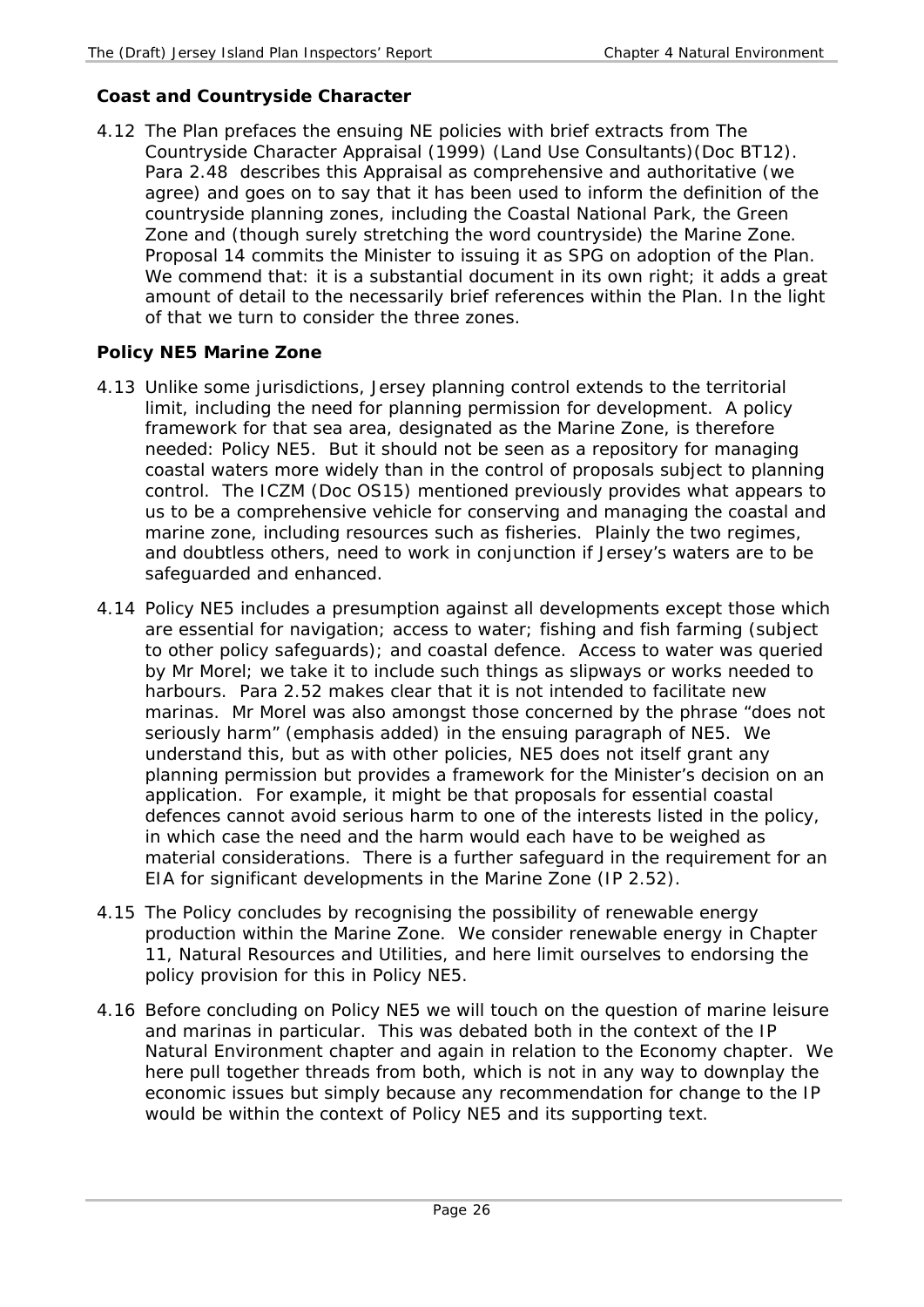- 4.17 The case for marinas, and more generally marine leisure was persuasively led by Jersey Harbours (Capt Le Cornu). Other participants supported him (some very properly declaring their memberships of yacht or similar clubs). No one dissented, including those whose views on other matters featured concerns regarding environmental impacts. Hoteliers present for the economy debate confirmed that they saw a synergy rather than competitive threat from marine leisure.
- 4.18 The essence of the case was that visiting yachts contribute substantially to the economy via mooring fees and high average expenditure per head in shops and restaurants. Local owners and visitors generate substantial business also for chandleries and for repair and maintenance businesses. Demand for leisure craft continues to grow, bucking the general recession, as does pressure for marina and other moorings. Surveys confirm that Jersey is a popular and growing destination for leisure craft. Residential properties with marina views command a premium. A marina "lifts" a waterfront. The lack of bespoke onshore facilities and limits on mooring places for home and visiting boats are missed financial and regeneration opportunities; tourism is an arm of the Island's economy, which the States wishes to grow, and the IP should do more to assist.
- 4.19 Others, Mr Dubras for example, stressed the educational and social benefits, especially for youngsters; Proposal 11 is not the answer, as the Regeneration Zone is not necessarily the best place for a marina. The Boat Owners' Associations pointed to long waiting lists for moorings, for example 8 or 9 years at Gorey just for a drying, mud berth.
- 4.20 In response the Minister said that the Plan does not presume against proposals for on-shore facilities at St Helier, where the Waterfront may present opportunities, nor elsewhere within the BUA. The St Helier Harbours Regeneration Masterplan provides a mechanism to consider marina proposals. Outside of St Helier the Plan does presume against marina developments. He pointed to the States Strategic Plan aim, indeed legal requirements, to protect and enhance the coast and countryside. The theme in the IP is set by Policy SP4: Protecting the Natural and Historic Environment. The Plan takes a precautionary approach towards a fragile coastal environment.
- 4.21 The Island interests as a whole need to be taken into account, and the Minister had not been made aware of any marina proposal outside of the regeneration zone within the life of the Plan. There is scope, however, for the Minister to make a decision contrary to the Plan should a case be made out.
- 4.22 Like others present we have reservations about a response that relies on the possibility of deviating from a Plan which has as its opening introduction "Jersey has a 'plan-led' planning system …". We do, however sympathise with the Minister's position at the EiP, standing between the States clearly stated strategic aims regarding the environment and a unanimity amongst a range of participants urging changes to the Plan.
- 4.23 Any amendment to the Plan to facilitate marina development outside the confines of the regeneration zone would be very major change, one that has not been subject to the SEA or wider public consultation. At the very least this would significantly delay adoption of the Plan, and with it such things as much needed new provision for housing. But we will not duck behind a process issue,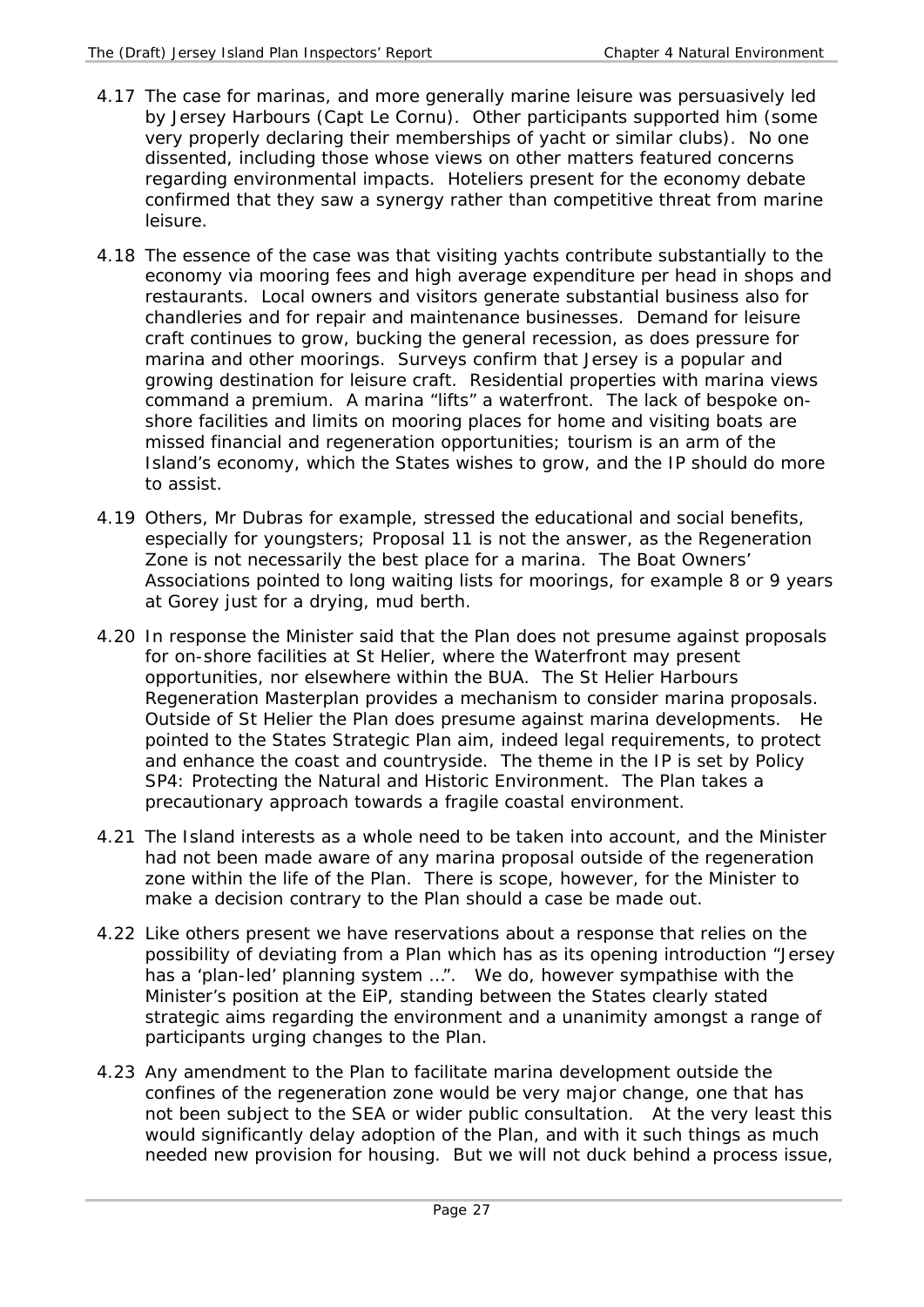important though that is, in our recommendation. We do not question the many benefits that flow from marine leisure and marinas in particular. However, we are also professionally very aware of the substantial impacts that new marinas, outside of an established harbour area, can cause to natural and historic environments. We need hardly mention the historical and heritage value of places like Gorey and the Jersey coastline generally, which are important both for the own sake and for their contribution to the economy.

4.24 We realise that our conclusions will disappoint a significant number of people who contributed constructively to the IP examination, but from such exercises as Imagine Jersey we are not convinced that an amendment to facilitate more by way of marina developments would command general support on the Island. We recommend against the Minister amending the Plan to facilitate marina or related developments outside of the scope of Proposal 11: St Helier Regeneration Zones. Accordingly we make no recommendations for changes to Policy NE5.

## **Policy NE6 Coastal National Park – boundaries**

- 4.25 The introduction of a Coastal National Park, delineated on the Proposals Map and subject to Policy NE6, unsurprisingly attracted a considerable amount of comment. We leave for others to ponder the semantic objection of "what nation?", observing only that the term "National Park" has an established usage in which neither word is taken over-literally. And we doubt if "The Bailiwick of Jersey Coastal Park" would resonate better. But we must move on to the more substantive considerations regarding the principle, boundaries and policy.
- 4.26 We heard some criticism of the 2009 Public Consultation (Doc PC2) but on our reading of the results there was a solid measure of public support behind the principle of establishing the Park, and certainly there was a generally favourable response to the IP and subsequently to the EiP. In their initial representations the RJAHS expressed concern that the Park would lead to a "two tier" countryside, suggesting the same status be applied to the Green Zone. The Society did not pursue this line at the EiP, though they did contribute knowledgeably regarding pressures in the countryside generally. The case for the Park is well made in the IP from para 2.55 onwards and there is no basis on which we either could or would wish to recommend against the designation.
- 4.27 Several participants suggested that the Park be enlarged. The NTJ referred to the north coast and land above the escarpment to St Ouen's Bay, arguing that the IP defined area, based as it is on CCA Character Type A1 (North Coast Heathlands) misinterprets the CCA analysis. The CPJH made a broadly similar suggestion, referring to the coastal area from L'Etacq to Plemont headland, emphasising historicism as well as landscape value. Mr Dubras too urged inclusion of the Plemont headland and also expressed surprise at the exclusion of Grouville Common with its important wetlands. Mr Le Saux looked for extensions further up river valleys to take in catchment areas. JEF raised a rather different point, expressing concern at the exclusion of the Ramsar site at St Clement and Mr Morel more generally questioned why the Park stops at Mean High Water Springs.
- 4.28 Conversely Mr Troy, while applauding the general intension, argued that the Park – extending to more than 50% of the Jersey coastline, has been too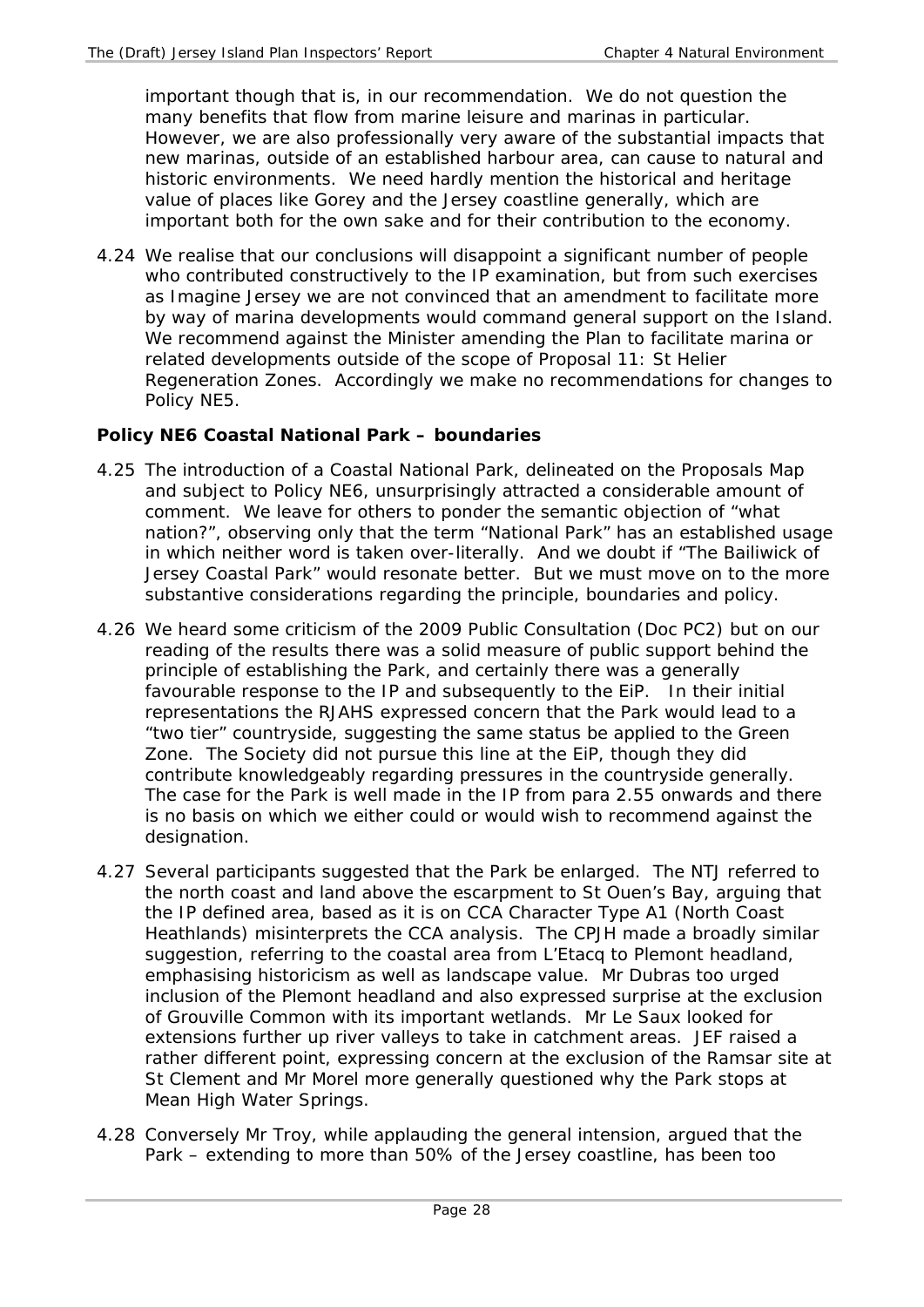widely drawn; he questioned how far it reaches up river valleys and also suggested that it should exclude existing industrial, commercial and residential areas. He cited examples of Bouley Bay, Greve de Lecq and Five Mile Road as places where the designation could, in his words, severely prejudice individuals and business.

- 4.29 We understand both sides of these arguments but do not agree with either. The primary purposes of a National Park, linked to its special qualities, are set out at IP 2.57:
	- the conservation and enhancement of the natural beauty, wildlife and cultural heritage of the National Park;
	- to promote opportunities for the understanding and enjoyment of the special qualities of the National Park by the public.
- 4.30 To be successful, the temptation to make the designation serve wider purposes must be resisted. The extent of the mainland Park as shown on the Proposals Map comprises nine CCA Character Areas: B4, Quennevais Dunes; B5, St Ouen's Bay Coastal Plain; C3, St Ouen's Bay Escarpment and Valleys; A1, North Coast Headland; A2, South-west Headlands; A3, Low Wooded Edge; D4, North Coast Valleys; D5, St Martin's Valleys; F1, North and South-west Cliffs.
- 4.31 Both from the CCA work and from simply travelling around the island it is apparent that these defined areas do share special qualities by being, on the whole, unenclosed coastal land of high scenic value. The selected river valleys are relatively short, and in that sense relate more closely to the coast than do those rising from the south coast which generally penetrate considerably further into the Island.
- 4.32 CCA Character Areas suggested for additional consideration by NTJ (and to varying extends implicitly by others) comprise D1, E1, E3 & E4. These are respectively the Main Interior Valleys and three areas within the Interior Agricultural Land typography. The descriptive titles alone point to why, even where only a little inland, these Character Areas have rightly been differentiated from those selected to comprise the Coastal National Park. This is not a for a moment to suggest that these areas, nor river catchments and wetlands such as Grouville Common, are in any way unworthy of protection, simply that this needs to be addressed outwith the objectives behind the Park designation.
- 4.33 It is also logical to end the designated Park at Mean High Water Springs, below which is inter-tidal sea bed more appropriately included within the Marine Zone and subject to Policy NE5. Obviously there may be proposals and management issues that span the two zones but that will occur wherever the seaward boundary is defined. The "land" areas (above MHWS) of the offshore reefs seem to us to be places of special quality that would benefit from the first purpose above of declaring a National Park and contribute to the second, although plainly the interrelationship with the Marine Zone will be even stronger than along the mainland shoreline.
- 4.34 We do not consider that the Park should be fragmented to exclude those few pockets of "developed localities" lying within it. The quotation marks are because, as may be expected, no BUA as defined by the IP is within the defined Park area though a number abut it and a few project into it. As touched on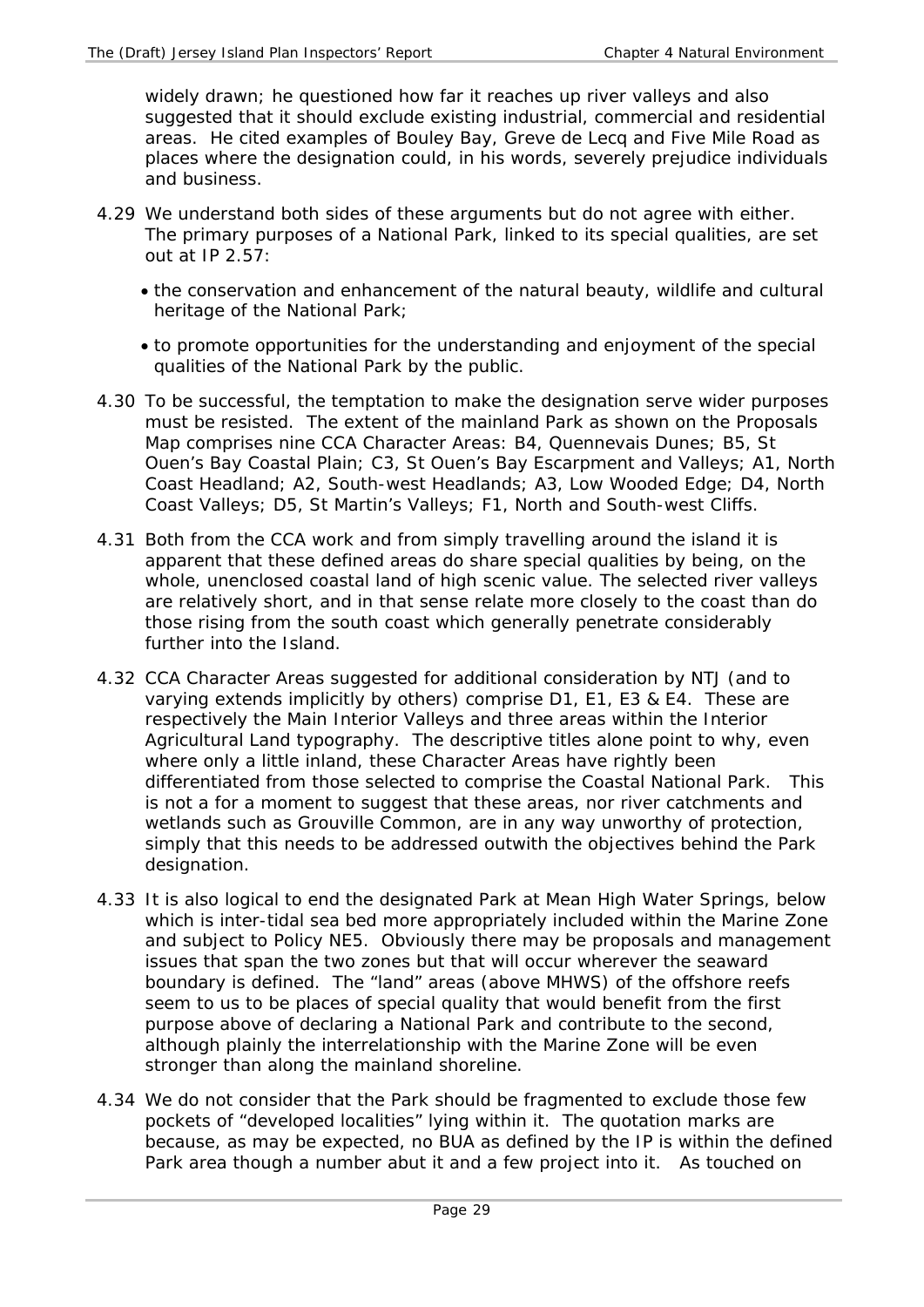above, a National Park is not akin to a Town Park or even a Country Park; as IP 2.65 acknowledges the Coastal Park area is a living landscape, with many buildings and land uses within it. These need to be addressed via Policy and an intended Management Plan, which we consider shortly, having first looked at one specific site at the edge of the defined area.

## **The Biarritz Hotel**

- 4.35 The Biarritz Hotel building stands on the headland above St Brelade's Bay, within the defined BUA. Its lengthy narrow garden falling to the shoreline is currently just within the National Park. To its northwest side is clearly BUA and to its southeast are extensive wooded dunes. The hotel garden was the subject of a site specific session at the EiP. Having listened to the cases for and against the garden's inclusion, and most particularly in the light of our site visit, we have concluded that the garden should be excluded from the Park area. We reach this conclusion not because of the Hotel's modernisation plans, the merits of which are not for us to determine, but because of the character of the garden land right at the very edge of this part of the Park.
- 4.36 The Hotel garden is attractive but in a cultivated, managed way. In character it has more in common with the BUA on one side than the dunes on the other. Put simply, and not in any pejorative sense, we think it lacks the type of special qualities that have defined the extent of the Park. This of course could doubtless be said of other curtilages within the defined area, but in this case any anomaly can easily be rectified by no more than a small adjustment to the boundary, having no discernible effect on the integrity of the Park. Any development proposals would be subject to planning control, when the proximity of the dunes within the defined Park would likely be a material consideration. Changes to the garden that do not require permission would not be controlled by inclusion within the Park, but in any event we also think that the responsible way in which the Hotel has evidently managed these gardens over many years should be given some recognition and provide an assurance for the future.
- 4.37 We **recommend** that the boundary of the Proposals Map be amended to exclude the curtilage of the Biarritz Hotel from the Coastal National Park and include it within the adjacent BUA. Subject to that we recommend that the Minister makes no other change to the boundary of the Park.

## **Policy NE6 Coastal National Park – policy**

4.38 Planning policy within the Park is focussed on Policy NE6. Again, differences arose as to whether it is too lax or unduly restrictive. Taking the former view, the CPJH proposed a complete replacement to something like: New development inside the Coastal National Park is forbidden unless approved by the States of Jersey as necessary to meet an essential community need that cannot be located elsewhere. Mr Morel saw the exceptions recognised within the Policy as offering massive scope to developers, including that regarding residential extensions not causing *serious* harm (emphasis added). The Trust sought greater clarity regarding the applicability of Policies NE8 and EVE3 within the Park. On the other hand the Chamber saw tensions between the levels of control and other needs of the Island. The AJA, notwithstanding their enthusiastic support for the Park, considered that the requirements to permit a residential redevelopment were too onerous and did not cater for replacing an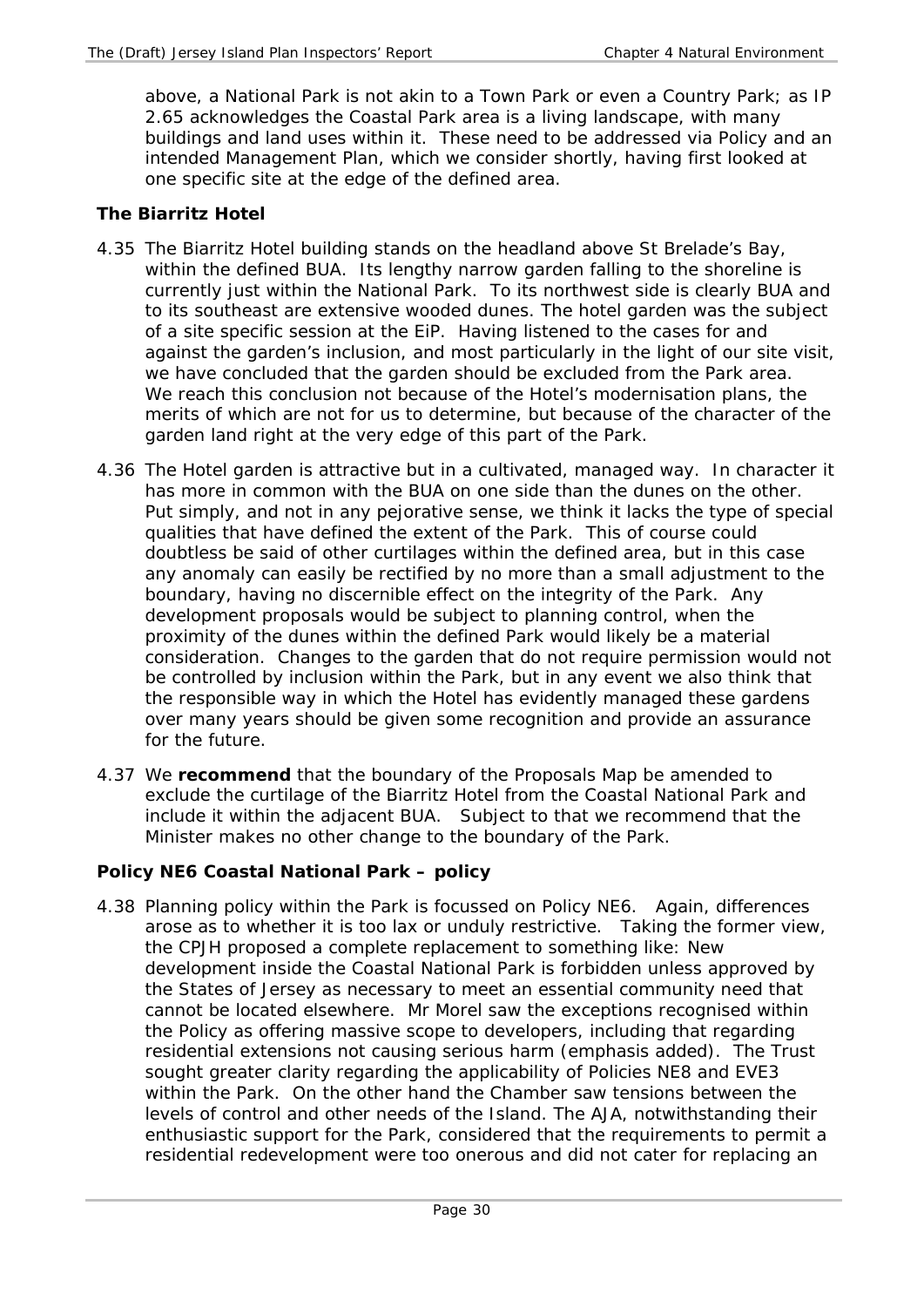existing poor quality building. Deputy Le Fondré raised concerns about visitor facilities being inhibited within the very areas where they may be most needed. And having not supported Mr Troy's arguments for excluding developed localities, we now need to consider how Policy for the National Park would bear on them.

- 4.39 We comment in Chapter 7, Economy, on what we agree is ambiguity between Policies EVE3 and NE6, recommending that, as an aspect of economic policy, EVE3 does no more than simply confirm that developments within the National Park will be determined in accordance with NE6. We will come to NE8 shortly and make a somewhat similar recommendation with regard to it.
- 4.40 As regards Policy NE6 being too lax, the head paragraph is that the designated area "will be given the highest level of protection from development and this will be given priority over all other planning considerations. In this area there will be the strongest presumption against all forms of new development for whatever purpose". That is hardly lax.
- 4.41 But we again make the point that the National Park is not a single entity like a Country Park or managed nature reserve, but swathes of land that although sparsely populated and substantially wild and natural, do encompass places where people live, farm, visit recreationally and run businesses. These should neither be wished away nor set in aspic to meet conservation interests. The exemptions to the headline paragraph are recognition of that and we think strike a fair balance. On the AJA's particular point regarding replacement dwellings, we accept the Minister's response that read in context the requirement for a "reduction in visual impact" does not necessarily mean a physically smaller or more secluded building, but could fairly be applied to the replacement of a visually mediocre dwelling with one more suited to its setting.
- 4.42 Exemption 3 facilitates "proposals for new or extended cultural and tourism attractions" – we think that is right bearing in mind the second primary purpose of designation – subject as this is to requirement that they are "sensitively related to the distinctive landscape character and heritage of the area". We do however **recommend** deletion of the concluding words "and are in accordance with Policy NE8 'Access and Awareness' and Policy EVE3 'Tourism Support Facilities in the Countryside' ". We found it difficult, as evidently did others, to discern which was the determinative policy and which the cross reference. We think that logically it should be NE6 and that this should be unambiguous. Subject to that small matter of clarification we recommend that the Minister makes no amendment to Policy NE6.

# **Proposal 5 Coastal National Park Management Plan**

4.43 In Proposal 5 the Minister undertakes to develop and adopt a Management Plan for the Coastal Park. We see this as essential. Achieving the primary purposes of the Park will depend not only on development control, important though that undoubtedly is. Success will also depend on how the various component areas are managed, on how those living and working within it perceive the Park, on the degrees of support from organisations and businesses, on the behaviour of visitors and behind all this on whether Jersey residents feel a sense of pride and "ownership". All this being so, we commend the intention for the Management Plan to be undertaken in co-operation with other public and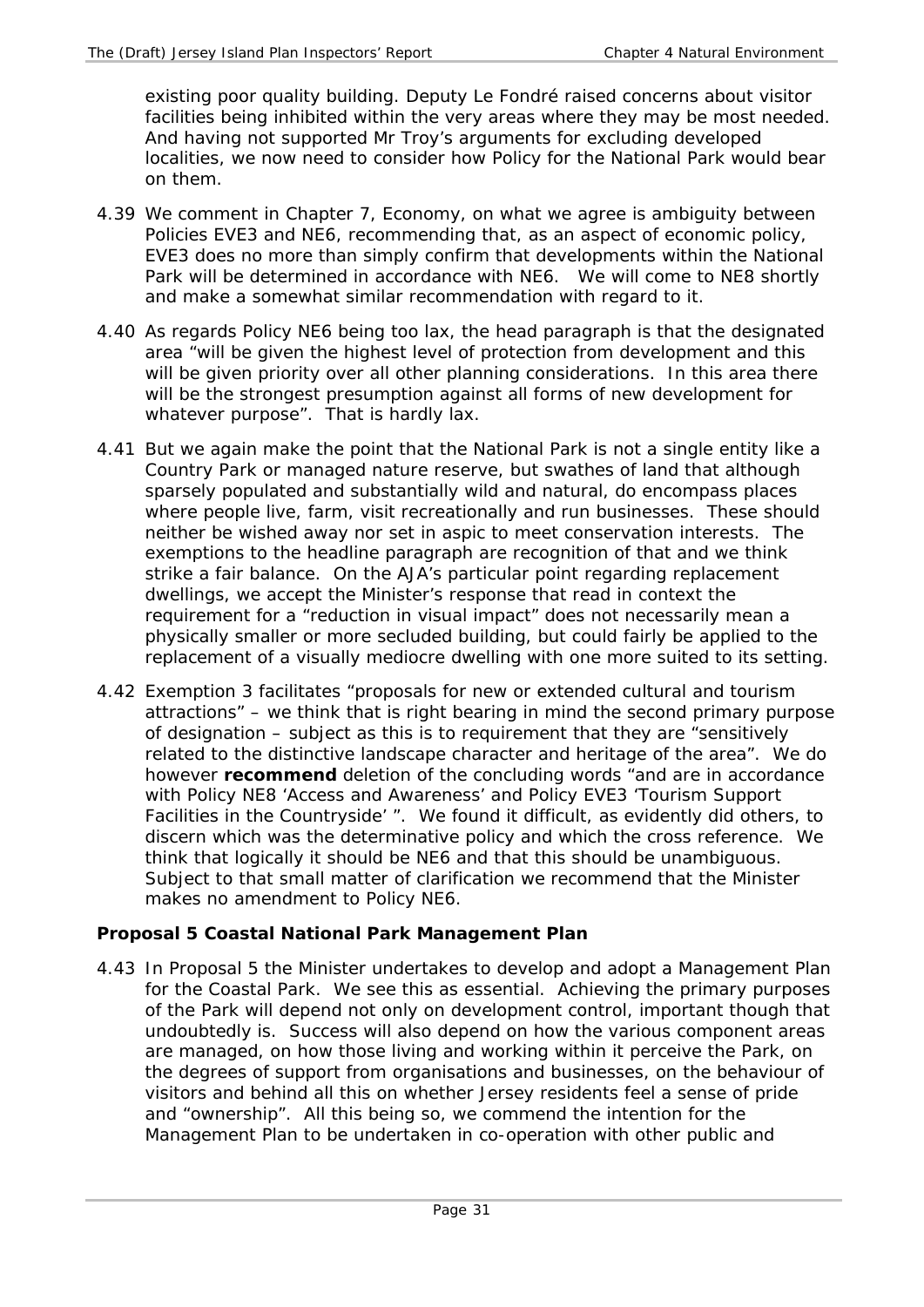private agencies, interest groups, landowners and farmers. "Interest groups" we assume is not intended to exclude individuals from contributing.

- 4.44 Our only reservation which we know is shared by others is the timescale of "during the Plan period". We are acutely conscious of the number of commitments arising from the IP and our report, including a number with timescales unavoidably linked to adoption of the Plan. Even so, it does seem to us that for the Park to be successful – to be more than just a designation on a map – early engagement will be vital or the moment lost. It might be that rather than producing a final definitive Management Plan, the Minister envisages something that is more of a continuous process – a forum for generating and taking forward ideas for how the Park is best managed and responds to circumstances. In any event we commend the recognition in Proposal 5 for a co-operative approach.
- 4.45 We take the opportunity here to make broadly similar points with regard to Proposal 6: Landscape Management Strategy.

#### **Policy NE7: Green Zone**

- 4.46 The Green Zone, defined on the Proposals Map, is unsurprisingly by far the most extensive area designated by the IP. There is a general consensus agreeing with the principle of it combining the 2002 IP Countryside and Green Zones; the AJA described the current policy approach within the 2 separate zones as being identical.
- 4.47 The AJA raised concerns about what they described as "reverse zoning" the net reduction in BUA defined by the IP compared with the 2002 Plan. Mr Troy questioned the inclusion of open spaces and domestic gardens on the periphery of the BUA within the Green Zone.
- 4.48 We see the AJA objection (which we also mentioned at para 2.27) as less concerning the extent of the Green Zone as such but rather whether the Plan makes adequate provision for development in general and housing in particular. The tighter BUA boundaries flow from the strategic aims of the IP, themselves determined by the States Strategic Plan. We look at these matters in our Chapters 2 and 8 and specific sites in Volume 2; in the context of this present Chapter we see no basis for recommending any wholesale revision to the Green Zone boundaries, which as with the National Park are founded on Character Areas in the CCA. Nor as a matter of principle do we see any reason why peripheral open spaces and gardens should not be within the Green Zone. Owners and occupiers are not inhibited in day to day activities; but developments proposals, which might potentially, have a substantial impact on the open setting of the BUA, will be subject to a policy framework aimed at protecting the qualities of the Green Zone. Having said this, in Volume 2 we conclude in a few small individual cases, based on their own merits, that the BUA boundary has been drawn too tightly and recommend accordingly. Subject to that, we here make no recommendation for amendments to the extent of the Green Zone.
- 4.49 The debate regarding planning policy within the Green Zone in some regards echoed that regarding the National Park. The Chamber, for example, sought greater flexibility, the NTJ was concerned about the scope for harmful development to be permitted, while the RJAHS again highlighted abuses and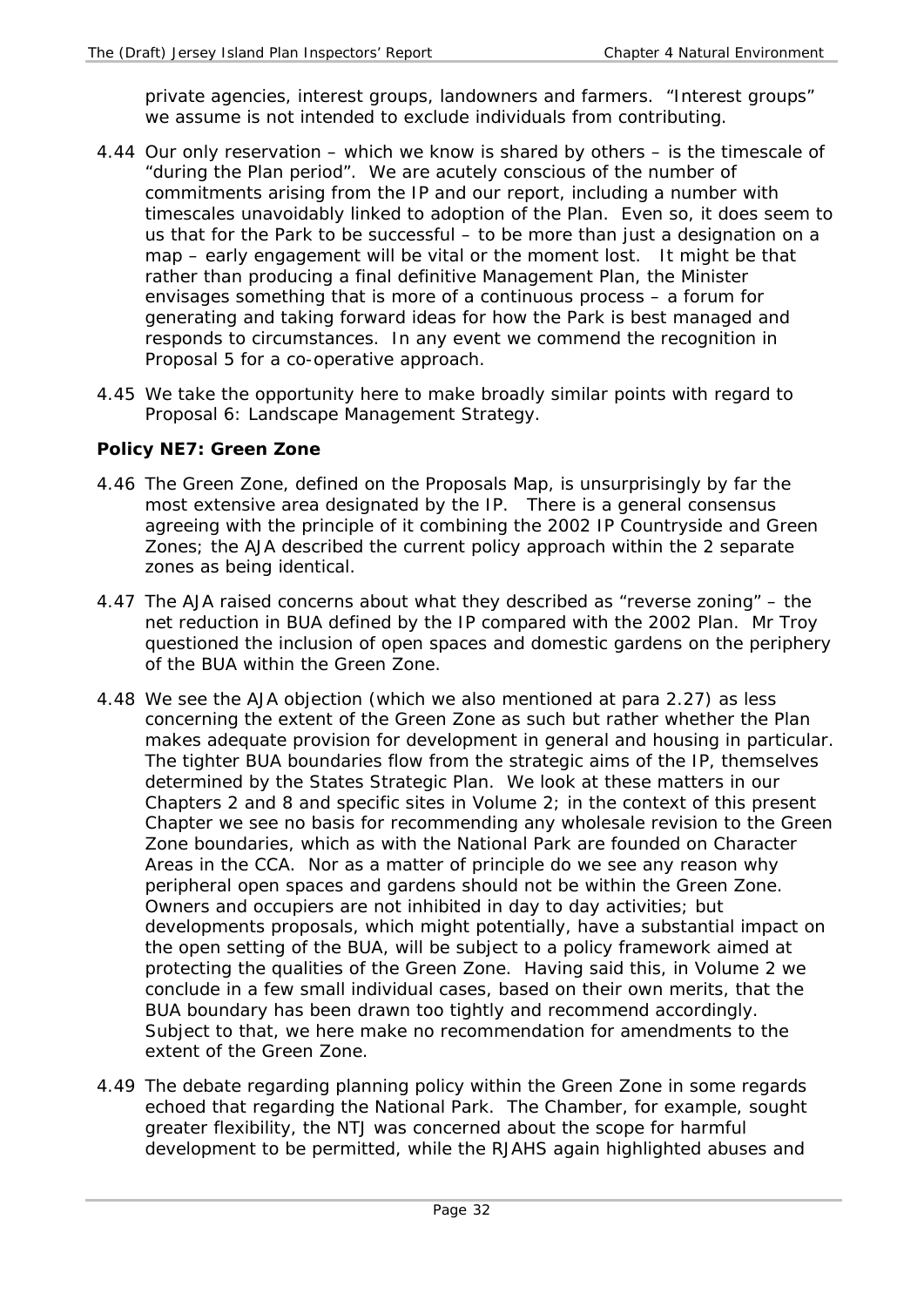failures of enforcement not least with regard to domestic encroachments onto agricultural land.

- 4.50 In a number of cases Mr Stein put forward arguments (in similar terms) to the effect that Policy NE7 should be redrafted to make easier the development of a variety of small sites (generally infill sites or sites on the edge of the BUA). See for example his comments on sites B2 (Brook Farm St Brelade) and B8 (Oak Lane Farm, St Brelade).
- 4.51 Our conclusions are similar to those with regard to Policy NE6 and the Coastal Park. The head paragraph of Policy NE7 states: "The areas designated as Green Zone on the Proposals Map will be given a high level of protection and there will be a general presumption against all forms of new development for whatever purpose." The tone is less protective than NE6, but rightly so given that the Green Zone comprises the generality of countryside covering the greater part of the Island. However, it is on any reading a high commitment to protect that countryside. But even more so than within the National Park the policy framework has to recognise that the Jersey countryside is a living, working and recreational landscape. In our view the listed range of developments that might be permitted, and the caveats attached, have been well drafted to meet the reasonable expectations of applicants for planning permission while continuing to safeguard the essential qualities of the Jersey countryside. We firmly reject Mr Stein's proposition that the policy should be modified to make the development of small sites easier – as we say elsewhere, the cumulative effect of such development could be damaging. In Chapter 7 we touch on issues of planning enforcement but we see nothing in the way Policy NE7 has been drafted to add to the difficulties. We recommend that the Minister makes no amendments to Policy NE7.

## **Policy NE8 Access and Awareness**

- 4.52 As foreshadowed above we **recommend** that the Minister amend Policy NE8 to delete the words "in accord with Policy EVE3 'Tourism Support Facilities in the Countryside'" in order to clarify that NE8 is the determinative policy.
- 4.53 There were other written representations on this part of the IP, all of which we have considered. Some of them, in our view, fall outside the scope of the IP; in the remaining cases we accept the view expressed by the Minister. We also accept his views regarding the three points arising from the SEA, where he does not propose to alter the IP.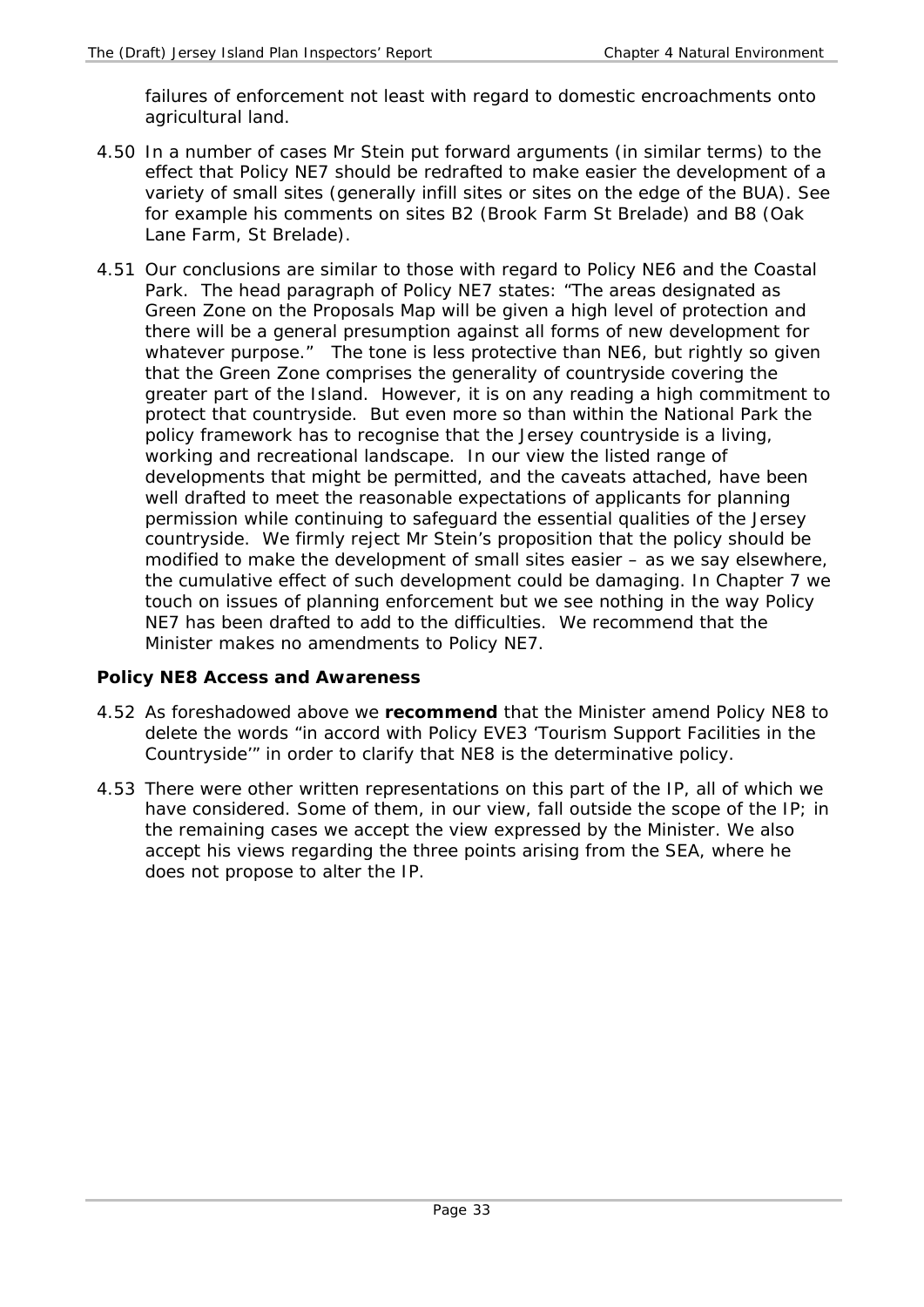## **CHAPTER 5 HISTORIC ENVIRONMENT**

#### **Introduction**

- 5.1 Relatively few representations were made about the Historic Environment Chapter. However, there were some robust comments about Policy HE1 which we discussed at the EiP, and we deal with that debate here; we also comment on the written representations on the remaining HE policies.
- 5.2 As the IP indicates at para 3.9, the historic environment protection regime is the subject of review. We were told by the Minister that Consultants had been appointed to carry out this major task, and it was expected that it would be completed within three years. This was a more thorough review than previous exercises (the AJA agreed with this) and would introduce a single tier system with four levels of grading which would help development control officers in dealing with cases affecting historic buildings or locations. A good many of the comments in writing and in the debate relate in effect to that review and not to the policies in the IP itself. The Minister indicated that he was minded to amend the IP to reflect progress on the review, and of course we support this. But we seek to restrict ourselves here to the policies in the IP, while noting the importance of the review.

## **Policy HE1**

- 5.3 Perhaps the kernel of the argument in relation to HE1 is set out in the written evidence of the AJA: "……several AJA members expressed the view the section on Historic Environment section has now become overly restrictive in its policies towards old buildings…..…There is a perception an antidevelopment culture now predominates in case of historic buildings, making them immune from the worldly concerns and pressures that the rest of the Island Plan seeks to address".
- 5.4 The IoD and the Chamber, in their written comments, supported the review but also made points suggesting the need for greater flexibility. At the EiP the AJA suggested an amendment to Policy HE1. The first para says (broadly) that proposals which do not preserve or enhance protected buildings or places will not be approved; the AJA suggested adding "except where there is over-riding public, economic or social benefit". Mr Waddington supported this view, and was concerned that St Helier could become a "museum". There was too much obsession with preservation.
- 5.5 The proposal did not go down well in all quarters. The CPJH, for example, felt that such a clause would allow a chink in the armour. Their view, which was supported by the National Trust, Mr Gibb and others, was that too many buildings had been lost in the past and that experience had shown that the policies were in fact too weak to protect the most important buildings. It was too easy already to depart from the list. Mrs Steedman was concerned that it was impossible to define "over-riding benefit"; and the National Trust called for a robust policy.
- 5.6 The Minister's view was that sufficient flexibility already existed, and he pointed to para 3.18 and the part of HE1 which referred to "exceptional cases". The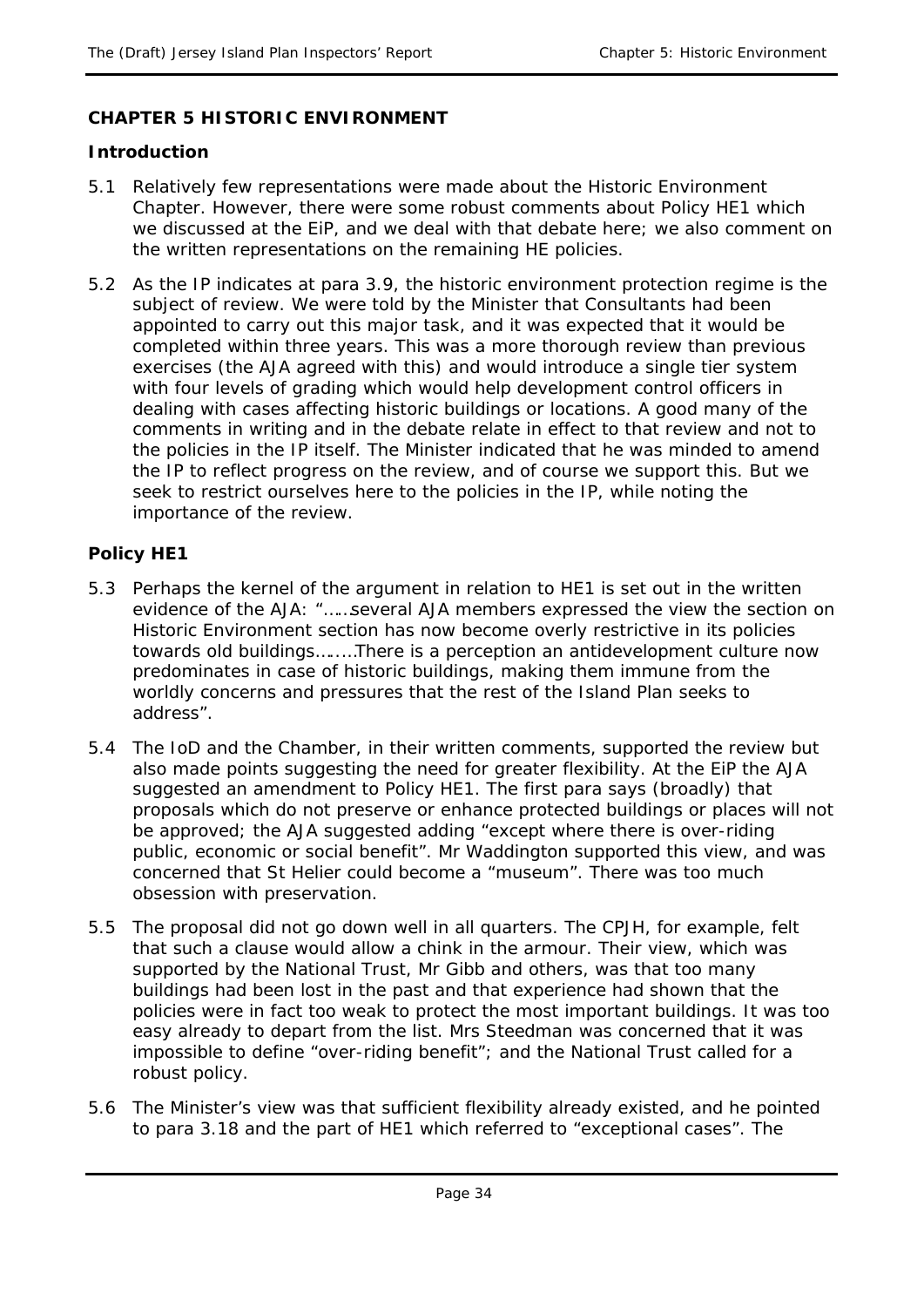Minister had obligations under the law and international conventions to protect the historic fabric. It was in his view best to have a robust and straightforward policy, but he could (and indeed, to the chagrin of the CPJH and NT, did) depart from it under Article 19(3) of the 2002 Act.

- 5.7 This is always a hard issue to get exactly right. On balance, however, we agree with the Minister. Introducing exceptions to policies can be dangerous, and can create uncertainty, or provide loopholes which can too easily be exploited. We also agree that defining an "over-riding benefit" would be exceptionally difficult. The policy does not represent a major change of direction as compared with policy G13 in the 2002 IP, and overall the evidence we heard seems to suggest that that policy has not inflexibly prevented the loss of, or changes to, historic buildings over the years. We therefore recommend no change.
- 5.8 There are three other points to make. Firstly, the Chamber referred to historic buildings in a poor state of repair and felt that these might benefit from deregulation, especially where they were inhibiting development. We think there are dangers here; if the message got around that allowing a building to fall into a poor state of repair might be a convenient route to permission for demolition, the consequences for some buildings could be serious. Secondly, we note the National Trust's view about internal fittings etc; the Minister indicated, and we accept, that this can be controlled under the existing policy or that proposed in the IP ("proposals affecting any historic fabric deemed to be part of the special interest of the building or place can be regulated" – Minister's response to consultation). Thirdly we note and support Deputy Le Fondré's comments on historic footpaths. It is useful to have drawn attention to this, but in a lengthy response the Minister indicated (and we agree) that this is a matter of practical implementation rather than one for the policies in the IP.

#### **Policies HE2-5**

- 5.9 Policy HE2, which deals with historic windows and doors, was generally supported. Mr Renouf, however, made a number of comments about the "insensitive and ignorant replacing of period windows in particular". We recall that on Day 1 Senator Ferguson had complained about the "prescriptive" approach to things like uPVC windows. But nonetheless our sympathies lie with Mr Renouf and we noted examples of the kind of development he describes as we travelled around the Island. We are not sure, however, that we can or should recommend any change to the policy in the IP, which seems to cover the point well. As the Minister said in his response, this is a matter of enforcement. We hope, however, Mr Renouf's comments will not be forgotten.
- 5.10 Proposal 7 and Policies HE3 and HE4, all of which deal with Conservation Areas, were generally supported, but we must deal, briefly, with a comment from the AJA on Policy HE5 dealing with the preservation of archaeological resources. Their view was that remains need not always be preserved on site, but could be placed in the Museum where they could be easily accessed. We firmly reject that view and believe that the Minister is right to suggest that evidence should normally be preserved in situ where in the future more advanced techniques may enable more information to be extracted. This is we understand a generally held view amongst archaeologists: the recently superseded UK document PPG16 Archaeology and Planning for example included that "… there should be a presumption in favour of their [archaeological remains] physical preservation in situ ..." The replacement PPS5 Planning for the Historic Environment and its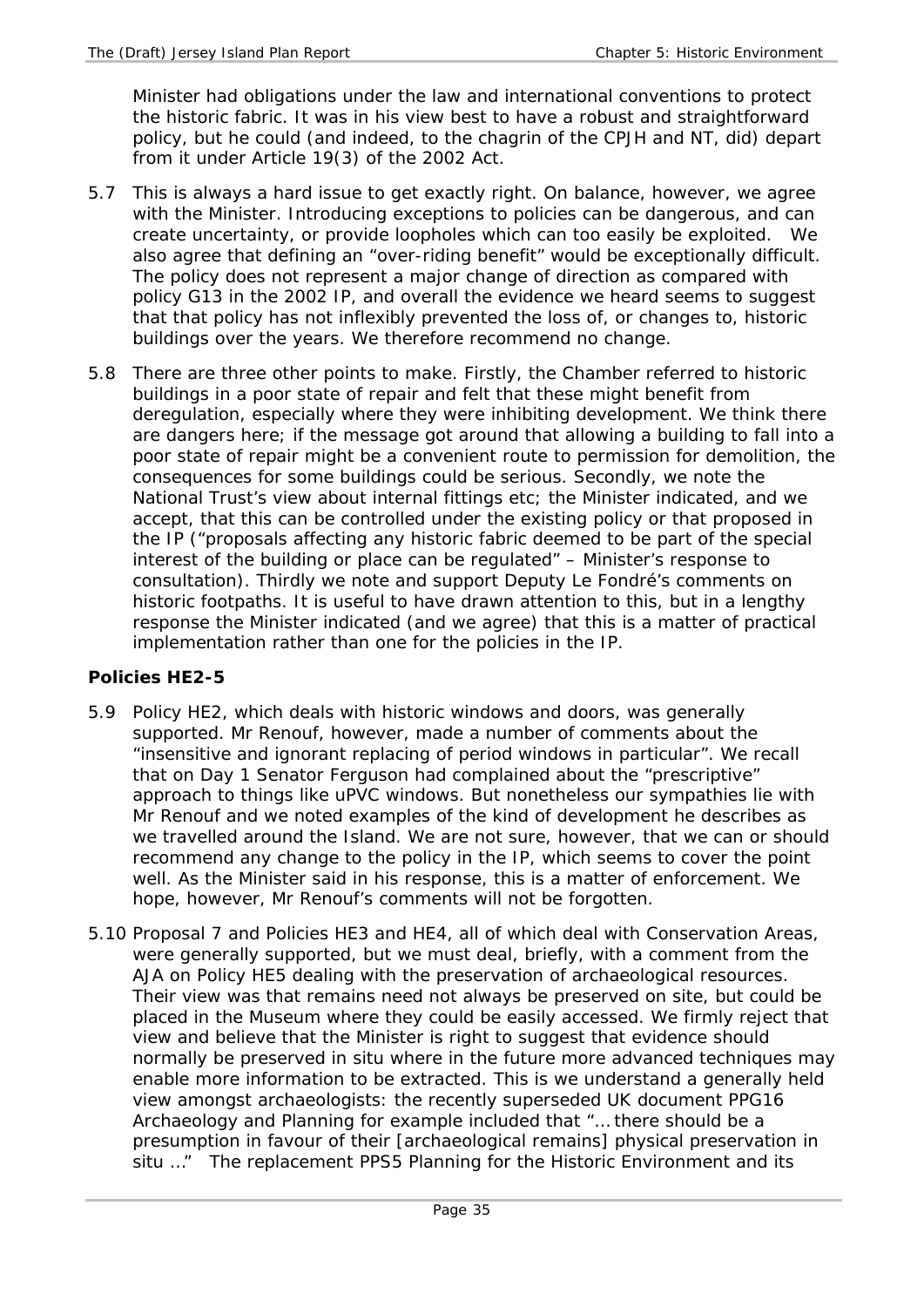Practice Guide similarly requires applicants and planning authorities to "Seek to eradicate or minimise impact through design (for example foundations that span sensitive areas rather than penetrate them)" .

5.11 We recommend no changes to Policies HE2-5.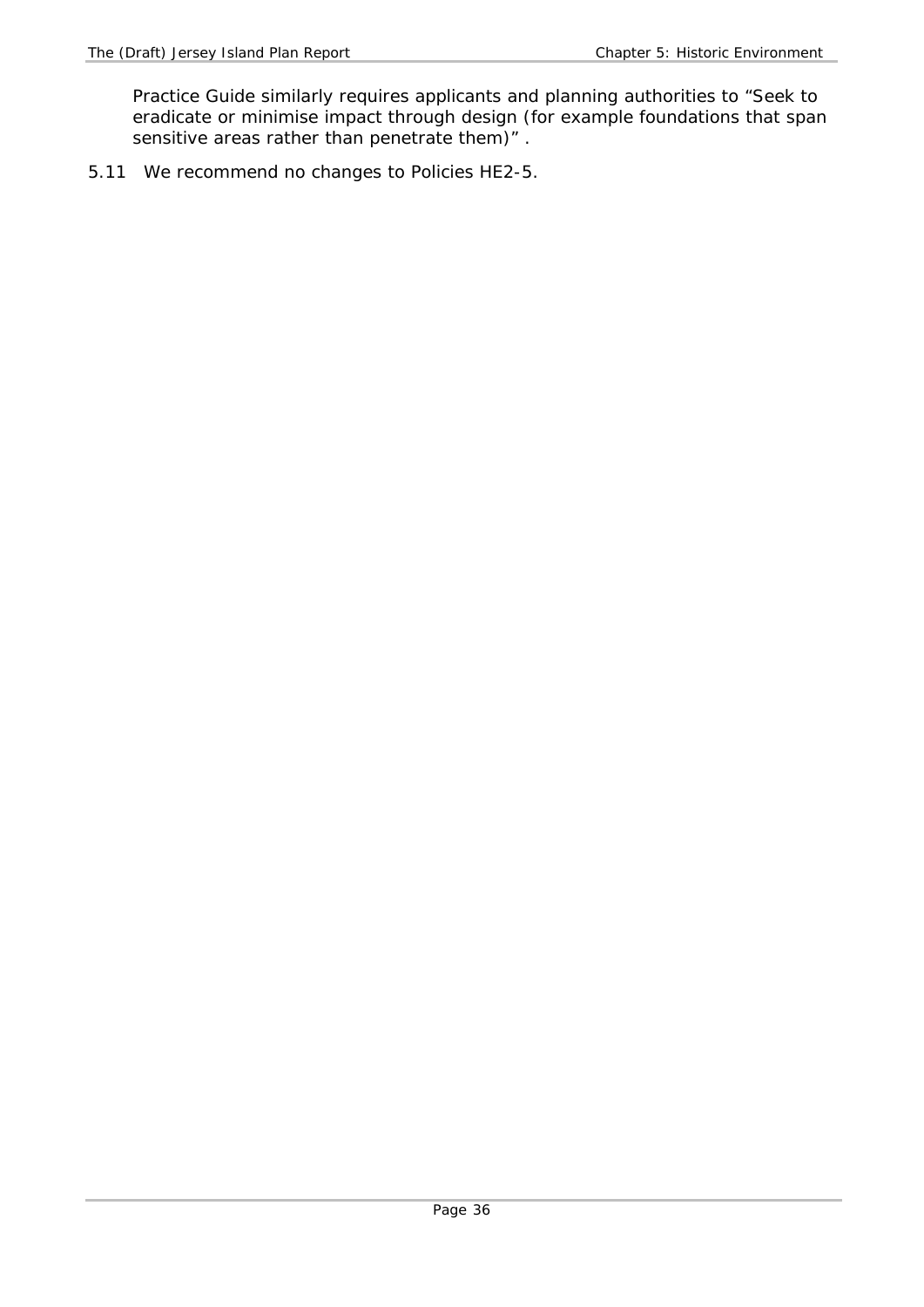### **CHAPTER 6: BUILT ENVIRONMENT**

#### **Introduction**

- 6.1 We take the opportunity here to discuss issues relating to St Helier, which is covered in Objectives BE1 and BE2 and in some of the Policies, especially BE1. It is also covered in policies in other parts of the IP. As we mentioned earlier, there was a debate about this on Day 1 of the EiP, when we were discussing the strategic policies which of course give priority to development for housing to the urban areas, and to retail and office development to St Helier via the sequential approach in Policy SP3 (see Chapter 2 of this report). We return to it again when we consider the retail policies (Chapter 7), its capacity to take housing development (Chapter 8), and some of the traffic and transport issues (Chapter 10).
- 6.2 We also deal in this Chapter with the rest of the Built Environment Chapter of the IP, which for the most part attracted relatively little comment. We deal with Proposal 14 in Chapter 8 of this report when we consider housing (and particularly Policy H5).
- 6.3 It is worth saying at the outset that many of the comments made on this Chapter may most appropriately be considered as part of the SPG which the Minister intends to prepare, either for particular regeneration zones or for development control purposes.

### **St Helier**

- 6.4 We have already indicated support for the strategic policies of the IP, especially (in this context) SP 1 and 3, and we won't repeat that material. We have supported a strategy which concentrates development in St Helier and the rest of the BUA. As, obviously, the major centre, however, the effect of this on St Helier is crucial and it attracted a lot of written contributions and a substantial debate at the EiP. We felt that one or two of the contributions (eg "Much of St Helier has been allowed to become a squalid slum") were grossly exaggerated, and the Chamber pointed out in the debate that St Helier was a thriving office and retail area of which many would be envious. A sense of balance is required. But this is not to diminish the genuine concern which existed.
- 6.5 Although the debate was lively, it has to be said that it was primarily directed not at what appears in the IP itself but at what does not appear. It was the evidence of Mr Waddington which provided the basis for the discussion and his written submission (with its concept of a "polycentric St Helier") impressed us and others in its analysis of the town. The key argument which was put was that there was a lack of "vision". Though there have been two efforts to plan comprehensively for it (by EDAW in Doc BT11 and Willie Miller in Doc BT10), these have not been fully adopted and it was felt by several contributors that there was a vacuum and that the proposed separate plans for regeneration zones set out in Proposal 11 would provide a fragmented rather than a comprehensive approach. The policies in the IP were about legislation or about protection, but not about imagination or vision; the IP was a missed opportunity.
- 6.6 Mr Waddington's views were generally supported by Mr Smith, Mrs Steedman (who also made useful written submissions), Mr Gibb, and the AJA; and by the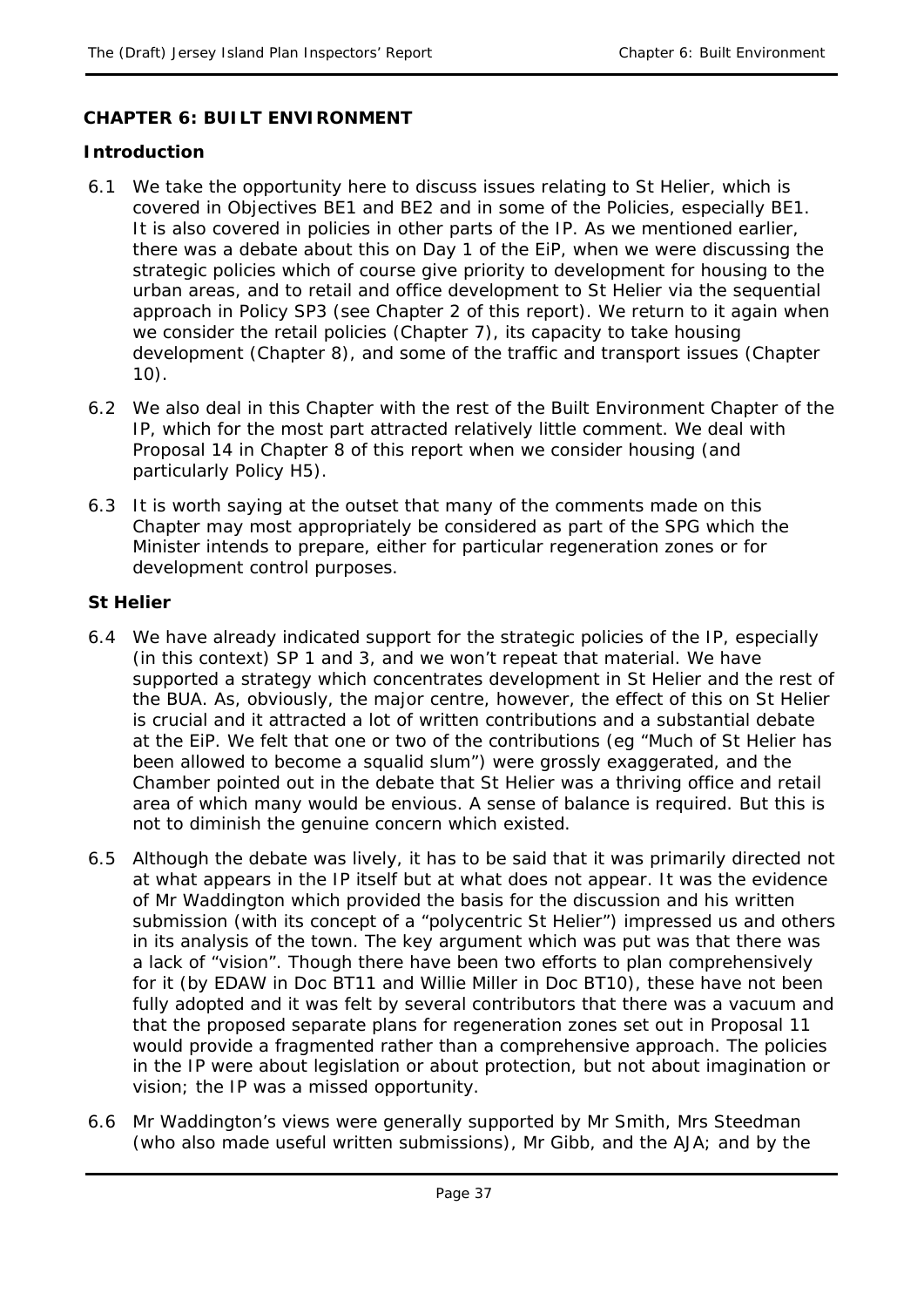JEF, IoD, and Mr Willing in their written submissions. Deputy Wimberley regretted past unwillingness to tackle the problems directly.

- 6.7 It is not entirely clear to us why the Willie Miller study in particular (which received some praise) has not been fully adopted – though we were told it had "informed" the IP along with the EDAW study. The Minister did accept that a "central vision" for the town seemed to be missing, though he felt that the IP did set out some clear directions on housing, retail and economic development particularly. The Minister indicated that he did not have the resources to "handle such a large project" in any event; and his view was that the various regeneration zone plans included in Proposal 11 would provide the necessary guidance.
- 6.8 The question which arises for us is whether the IP itself needs to be amended in any way. Though we asked for them, nobody made any specific recommendations to amend Objectives BE 1 or 2 (leaving aside the minor change the Minister has proposed concerning the deletion of the word "features", with which we agree). Nor did anyone suggest any specific changes to Policy BE1 or 2. Rather there was general support for BE1 with regard to town centre vitality. (There were a number of written comments on BE2 but we think these are a matter for consideration as plans for the waterfront develop). Mrs Steedman and others queried the aim behind expanding the core retail area (as defined on the Proposals Map) southwards from Broad Street towards The Esplanade. The Minister explained that this was aimed at a greater degree of linkage between the existing core and the Waterfront, but was solely a facilitating provision in the Plan which would come into effect only if a demonstrable need for more comparison shopping floorspace arises.
- 6.9 The possibility was raised of delaying the IP while a plan for the whole of St Helier was produced. This, since we agree with the view that an overall visionary plan would be beneficial, is worth consideration – but only briefly in our view. There is so much else in the IP which needs to be taken forward, and any delay could be a long one. Alternatively it was suggested that a statement might be incorporated in the IP linking it to forthcoming SPG which would provide the vision which was sought. This would be easy enough to do; but it would not in itself produce the desired outcome.
- 6.10 Our view is that this is a matter which should be considered very seriously by the Minister outside the IP process. He should look at the proposals from Mr Waddington and consider the other contributions which were made. The adoption of the Willie Miller study would go some towards filling the vacuum. And the production of the plans for the regeneration zones will tackle the most immediate problems. But there still remains a case, if the resources could be found, for a further overarching vision which ties together the separate regeneration plans within a single comprehensive strategy. In doing this, the views of Mr Mcloughlin about the importance of a cultural strategy should not be overlooked.
- 6.11 We recommend no change to Objectives BE 1 or 2 or Polices BE 1 or 2, but outside the IP process we urge the Minister to consider the need for an overarching strategy for St Helier in the light of the debate and our comments above. One way of giving impetus to this would be to build in an indicator to "Indicators BE2" on page 138: "Progress of development of overarching strategy for St Helier". We so **recommend**.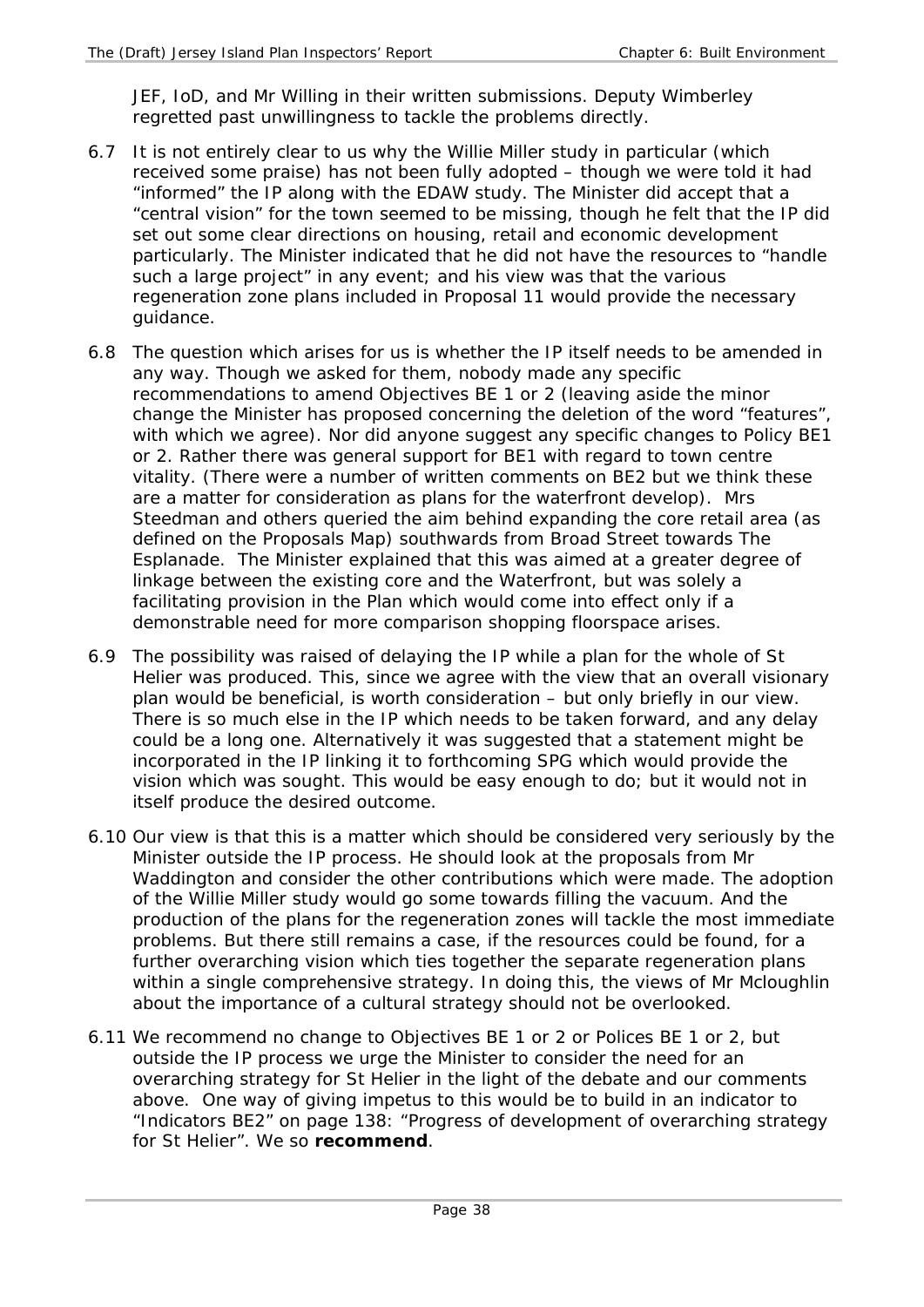## **The remaining BE Proposals and Policies**

- 6.12 We have considered the written comments on the remaining sections of this Chapter, which were mostly supportive, and have little to add. We have dealt with the question of Conservation areas also in Chapter 5. Proposal 9 was also supported, and respondents are anxious to see the completion of the Public Realm Strategy. We deal with Proposal 8 below.
- 6.13 There were various comments on the sections dealing with density, not all in agreement. Deputy Wimberley and the AJA were amongst those who were concerned about the amount of development which was to come to the town; and we deal later (in our Chapter 8) with housing mix and the relatively large number of smaller apartments which already exist. But Deputy Le Fondré and others felt that "higher and more land-efficient" densities were entirely possible (with the caveat of good design). We are touching again here on the opening debate about strategy – lower densities in the BUA would mean greater encroachment onto open land. The AJA were among those who called for more guidance on density; we note the intention to produce SPG on "Guidelines for Residential Regeneration" alongside the adoption of the IP (see Appendix A) and anticipate that this will provide the guidance needed.
- 6.14 We note calls for greater flexibility in relation to BE3, the green backdrop zone (Deputy Le Fondré) and BE10, roofscape (Mr Willing), but in both cases we believe that the policies as written are reasonable, and that to weaken them would carry dangers of too wide an interpretation. We make no recommendations for change. As we have said, we deal with Proposal 14 in our Chapter 8.
- 6.15 We do not comment on the individual regeneration zones. Various remarks were made about the North of Town Masterplan, but this was not before us; other comments were made about Fort Regent and the remaining zones but these are for consideration separately.
- 6.16 The central issue regarding the Airport Regeneration Zone (Proposal 12) was concern regarding its possible extent onto greenfield agricultural land rather than the substance of development within the zone. The Minister confirmed that the boundary on the Proposals Map is no more than indicative. His intention to clarify it so that the zone is clearly limited to the airport's existing operational area (ie not including outlying land owned by the Airport authority) met the concerns and we endorse the change. Understandably the Chamber was intrigued to find out what type of development might occur, and Mr Dubras made suggestions regarding the approach. However, we were told that work on the Masterplan is underway led by the Airport authority under EDD, though previous indications looked to light industrial and similar developments to help diversify the financial basis of the Airport. No one demurred.

## **St Helier Conservation Area(s)**

6.17 Prior to the EiP representations from, for example, the AJA and Chamber in essence suggested that the Plan is unduly focussed on conservation to the detriment of regeneration and growth. At the EiP Mr Harding (AJA) expressed himself rather less concerned having read further into the document, acknowledging that the conservation policies do also provide for future needs. Others, such as Mr Ferrari (CPJH) and Mr Gibb went further, as did the Minister,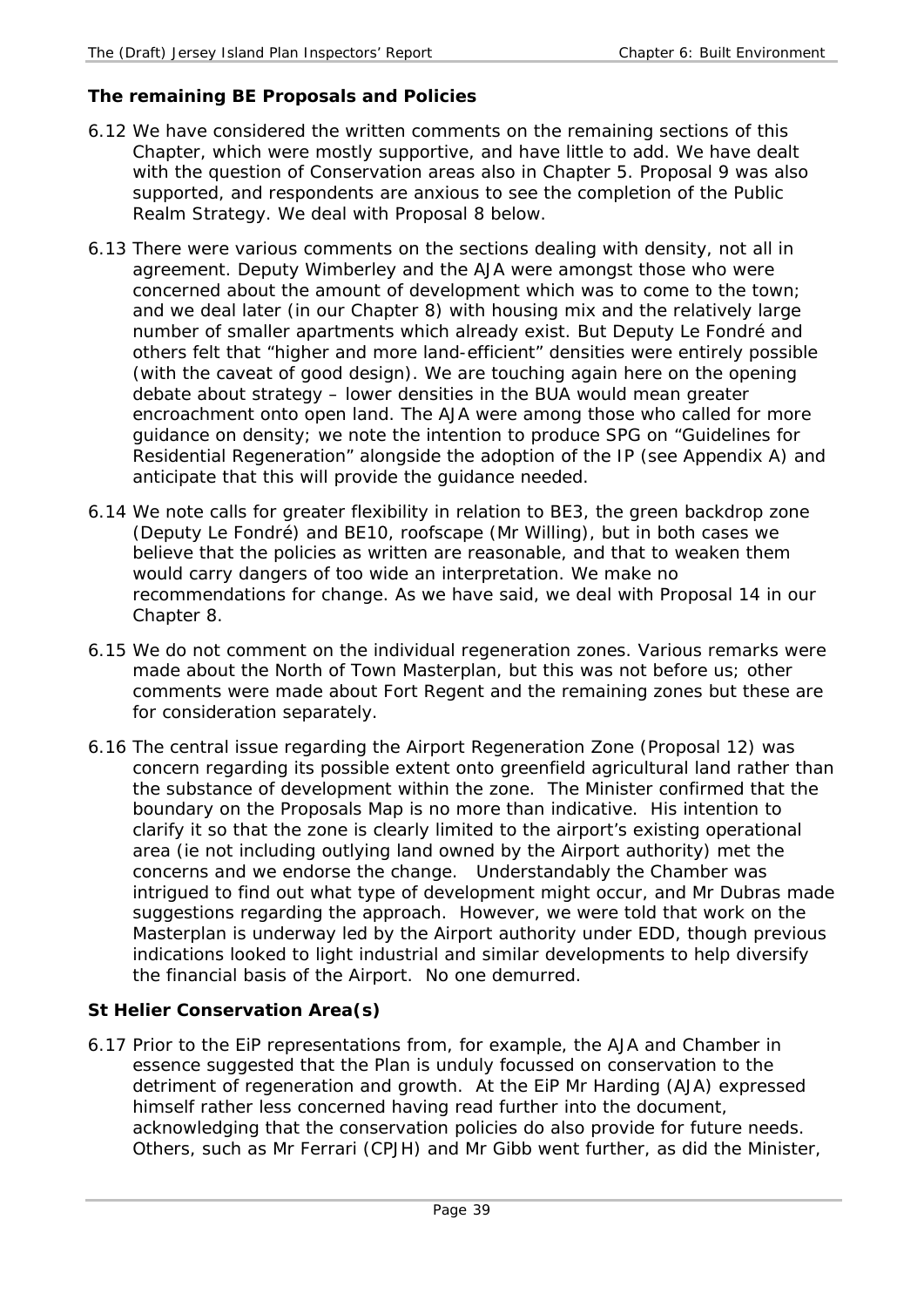stressing the positive contribution that heritage and conservation can bring to future development and economic growth. We accept this proposition, which is well expounded in the IP at paragraphs 3.4 and at 4.24 onwards. Protecting and enhancing the Island's built heritage brings obvious direct benefits to the tourist economy but nor should its influence on inward investment decisions be understated, particularly as regards "high end" businesses. We do not, of course, suggest that conservation is in any sense justified solely for economic reasons; it is worthwhile for its own sake, we simply make the point that it should not be seen as in opposition to the needs of the island but an important aspect of meeting those needs.

- 6.18 IP paragraphs 4.29 and 4.30, leading to Proposal 8, debate without fully resolving whether there should be a single conservation area encompassing the whole historic built-up area of St Helier (seen by the AJA as risking absolute nonsense arriving at a later date) or several discrete separate designated areas. At the EiP Mr Ferrari was uncertain about discrete areas seeing St Helier as perhaps so much "knocked about" leaving historic buildings in scattered groups. Mr Gibb made the surely valid points that conservation areas are about character and not necessarily individual historic buildings; also that conservation area designation does not prevent development. The Minister referred back to the Willie Miller study (BT10) as floating either a single large or phasing in several discrete conservation areas. In any event the Minister will take into account the results of full consultation prior to adoption.
- 6.19 It seems to us that Proposal 8 is plainly drafted in the plural, implying separate discrete conservation areas. Notwithstanding options posed by Willie Miller, and some ambiguity in the IP supporting text to Proposal 8, we think that several separate areas is the right way to proceed, which need not necessarily be contiguous. Of itself, a conservation area designation achieves little or nothing. What is important is the associated appraisal of the appearance and character of the area that justify the designation, and what local policies and processes are to be instigated to protect or enhance them. We hesitate to put the issue quite as starkly at did the AJA but we would share their concerns regarding an overlarge conservation area spanning localities of distinctly differing appearance and character. We see no reason to recommend any change to the wording of Proposal 8 but do **recommend** that supporting text retained in the adopted Plan should point to multiple discrete areas and that this is the basis on which the Proposal is taken forward.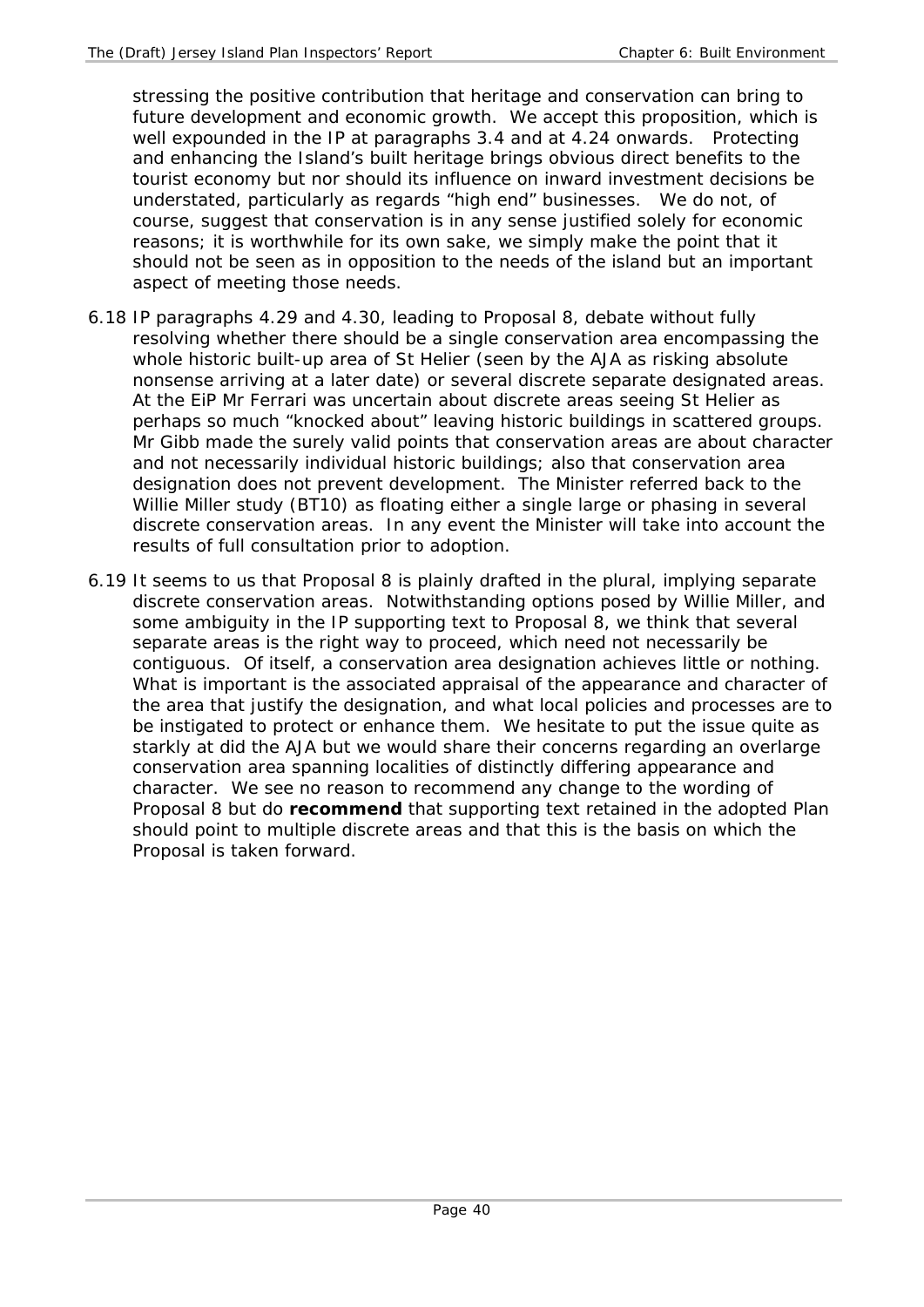## **CHAPTER 7: Economy**

### **Introduction**

7.1 In this Chapter we consider a number of aspects of the IP Economy chapter that attracted comment and one specific site, Thistlegrove, St Lawrence.

## **Objective E1: Economy Objectives Policy E1: Protection of Employment Land**

- 7.2 Policy E1, sets a "presumption against development which results in the loss of land for employment use as supported by Strategic Policy SP5 Economic Growth and Diversification … ".
- 7.3 The Policy was strongly opposed by, among others, the AJA, JHA, individually also by Morvan and Savoy Hotels (Mr Morvan and Mr Lora) and by Mr Ludlam. Deputy Le Fondré was sympathetic to their cases. The AJA described the policy as an unwarranted interference with the market, inconsistent with the aim in IP Objective E1 to "encourage a balanced and more diverse economy and assist all sectors of the economy to adapt and change in the market place". Mr Ludlam argued that such interference with an owner's use of their own property probably amounts to a breach of the Human Rights Act, risking legal challenge.
- 7.4 The JHA and the individual hoteliers were among those who referred to an earlier failed policy attempt to retain prime hotels in their existing use: the economy changes, particularly the leisure industry; flexibility is paramount. The maximum potential market value of a property asset may be needed to secure finance, for example to carry out essential upgrades either at these same premises or elsewhere in the proprietor's property portfolio. The policy may actually cause a business to fold for want of investment. For many proprietors in the hotel and leisure industry, their premises may also be their pension pot; they should be free to exit after a lifetime's work and sell at the highest price obtainable when they retire.
- 7.5 The Minister's concession in being minded to exempt sites where "existing development is predominantly office or tourist accommodation" was welcomed but it did not go far enough: it should be widened to "tourism based employment sites".
- 7.6 We have noted elsewhere the Minister's undertaking to have the Plan reviewed by the States' legal service regarding compliance with the Human Rights Act. Here we limit ourselves to noting that the provisions of the Act most directly relevant to planning impart qualified rather than absolute rights. Protocol 1, Article 1: Protection of Property makes express provision for states to regulate the use of property in accordance with the general interest.
- 7.7 We therefore turn to the more specific scope of the Policy. As the Minister stressed at the EiP, and we think that this is fundamentally important here, Policy E1 does not seek to prevent employment sites switching from one employment activity to another. We touched on this earlier. In essence, what it does is create a presumption against the loss of employment sites to other types of uses, in practice normally residential, that might well yield a considerably higher valuation. It seems to us that far from undermining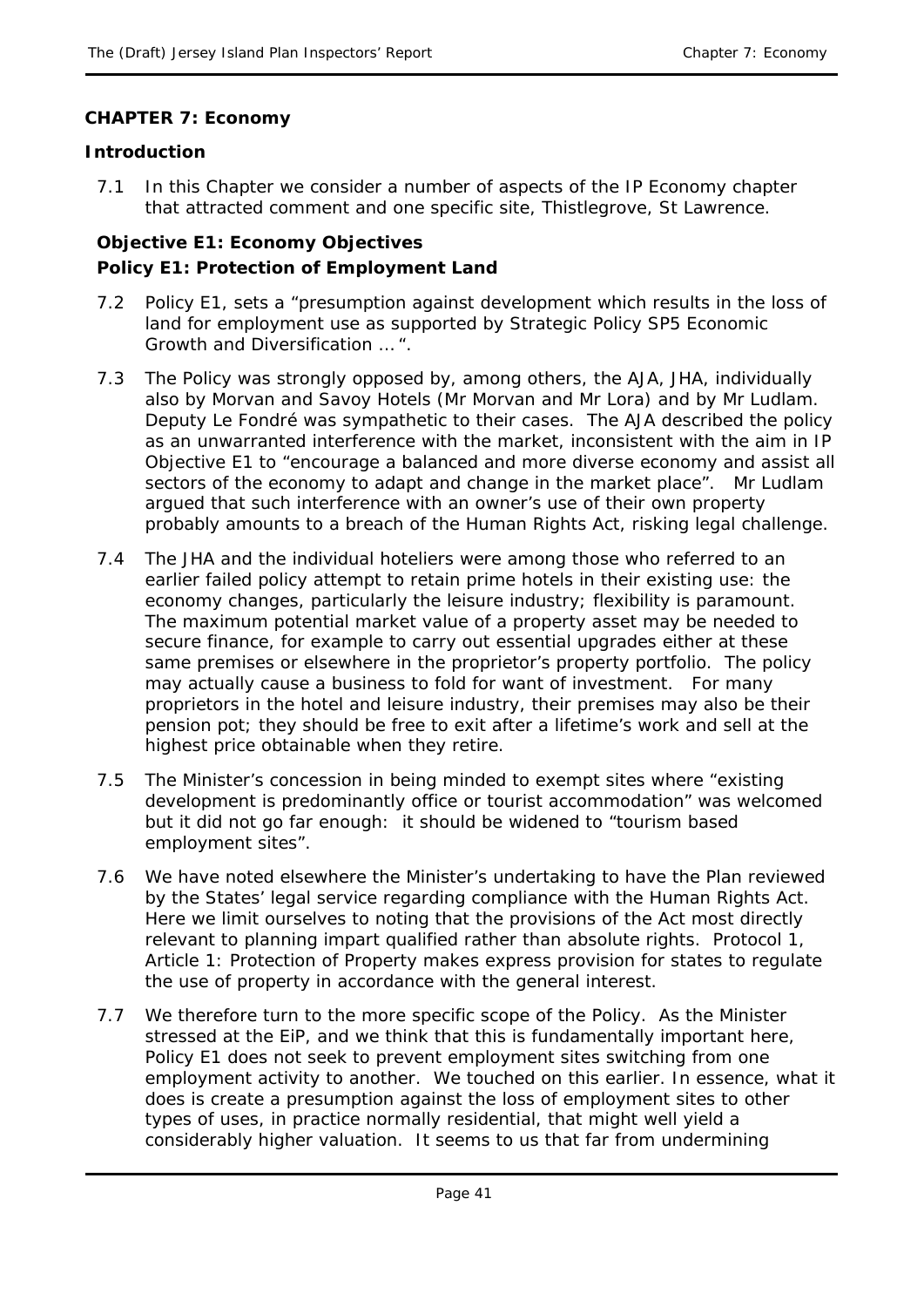business interests, the Policy provides a crucial safeguard to maintain a stock of affordable premises, of different sizes, not least in localities where other policies militate against new development. This may be vital for anyone seeking to enter or expand in any sector, including leisure and tourism, where they might otherwise be "squeezed out" by proposals for residential redevelopment.

- 7.8 The Policy is not inflexible; it does, rightly, recognise exceptions. Briefly: where a site is demonstrably unviable for any employment use; where community benefits from the new use would outweigh adverse employment effects; or where employment use causes inherent environmental problems.
- 7.9 There are obvious flaws with an exemption simply to provide a higher site valuation to use as collateral. To serve any purpose that higher valuation must be capable of being realised in practice, and also to provide finance above that which the employment enterprise could attract on its own merits. In practice the likely outcome would be disposal of the premises for the higher value use, probably residential. We see similar objections to the concept of treating the maximum potential valuation, again probably residential, as a pension fund over and above the sale price of the business itself.
- 7.10 Conversely the two exemptions now proposed by the Minister do make sense. Tourist accommodation, say a hotel, guesthouse or self catering units, is already akin to a residential use and offers little scope for a change to some other form of business activity. Whether tourist accommodation constitutes the existing predominant use on a site will normally be evident; sites in mixed usage would need to be assessed on their individual merits. Redevelopment proposals for camp sites and similar open-land uses would in any event be likely to be subject to other development control policies, such as those for the Green Zone. As regards the other intended exemption, outdated and surplus offices may well offer scope for conversion (in some cases reversion) to residential use, as office based businesses seek more modern premises with cabling and open footplates.
- 7.11 We also support the removal of the words "for 12 months" from the Policy, together with the Minister's proposed new paragraph in the supporting text at 5.22 and his intention to produce SPG to deal with the protection of employment land, for the reasons given by the Minister in response to the Style Group representation.
- 7.12 We **recommend** that the Minister amends Policy E1 as he proposes but not otherwise

## **Objective EVE1: Tourism Objectives**

# **Policy EVE1: Visitor Accommodation, Tourism and Cultural Attractions Policy EVE2: Tourist Destination Areas**

## **Policy EVE3: Tourism Support Facilities in the Countryside**

7.13 Policy E1, just considered, is applicable across employment uses generally, but in practice objections to it focussed mainly on its impact on hotel and leisure businesses. We therefore linked the debate to that regarding the EVE objective and 3 of its related policies, with the same group of participants. There is one further Policy EVE4: Beach Kiosks, favourable to the retention of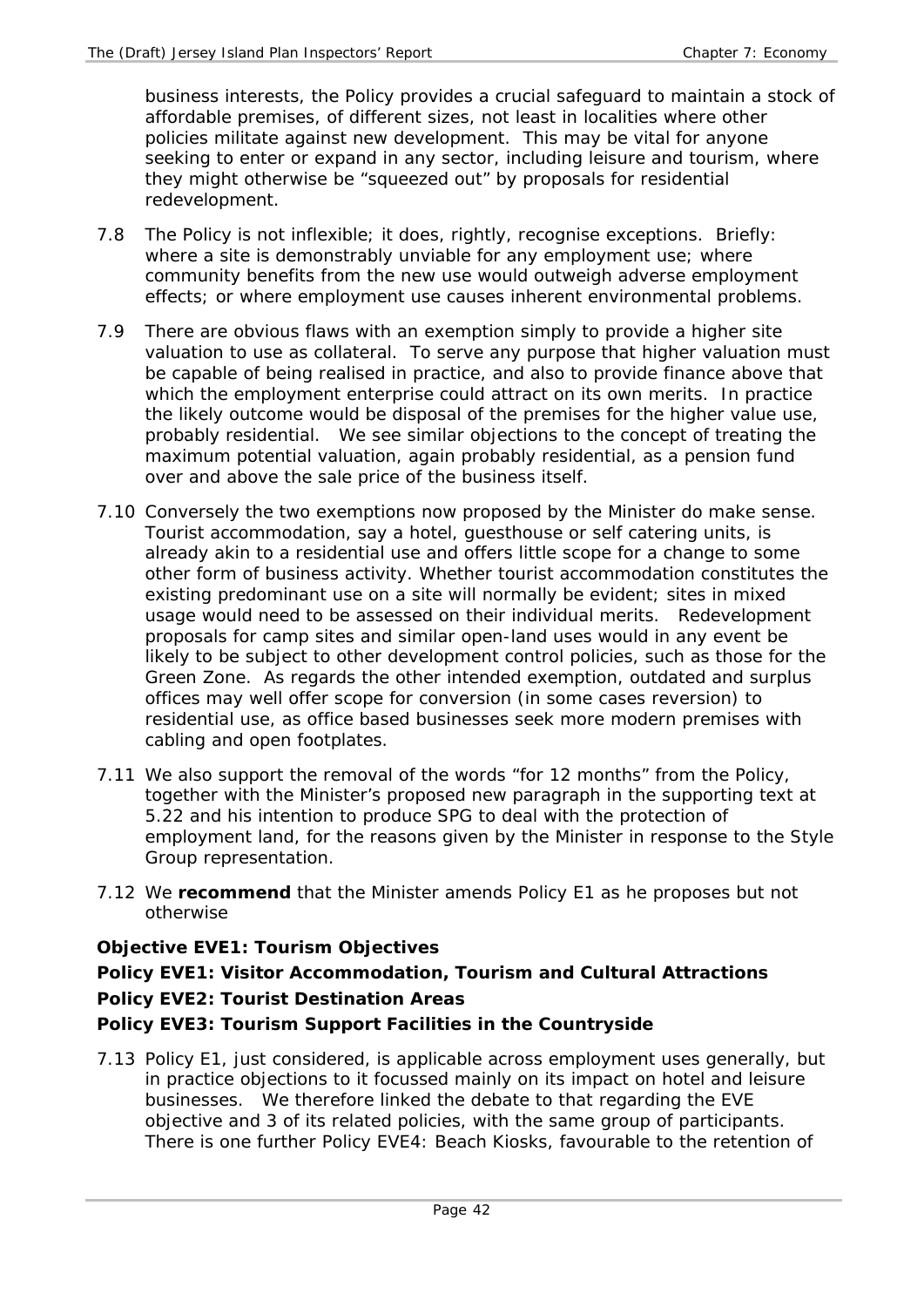beach kiosks and cafes so long as these do continue to serve a beachside trade. This attracted little comment.

- 7.14 In other regards, however, first the tone was criticised by the AJA and JHA in particular. Here and elsewhere the AJA saw the IP as constraining rather than facilitating. JHA contrasted Policy EVE1 with the approach in the current 2002 Plan, where under Policy TR1: "… proposals for new tourist accommodation … will be favourably considered, provided ...". A similarly more positive approach was sought in the IP Policies, which as they stand do not reflect the aim in Objective EVE1 "to *promote* (added emphasis) improvements in the range, quality and sustainability of visitor and leisure attractions for the benefit of local residents and visitors".
- 7.15 Deputy Le Fondré (very properly declaring his own interest in a particular site) was one of several participants concerned that Policy EVE1 would limit new tourist facilities to the BUA, whereas the need might well be elsewhere. He referred to several successful tourist attractions within what would become the National Park, where these would not be permitted under Policy EVE1. He suggested designating certain locations within the Park as tourist centres where further related development ought to be possible. JHA were also concerned about the Policy being too coarse: it ought not to inhibit even the smallest proposals, indeed they saw this as a general criticism of the IP.
- 7.16 On the question of tone, the Minister has accepted some of the criticism though his intended response is hardly what the objectors were seeking. At the EiP, rather than amend the Policy he proposes to amend the second aim in Objective EVE1 so that it reads: To sustain on going improvements in the range, quality and sustainability of visitor and leisure attractions for the benefit of local residents and visitors. His reasoning (in this particular case and more generally throughout the IP) referred back to the States Strategic Plan, as reflected in the IP strategic policy framework including Policy SP5, which now seek a more balanced approach towards sustainable growth.
- 7.17 We looked at the strategic framework previously, in Chapter 2, recognising the primacy of the States Strategic Plan and also endorsing the more nuanced approach towards development and growth adopted by the IP compared with the current one. The Minister's amendment to Objective EVE1 is consistent with this change and we recommend that he proceeds as he intends.
- 7.18 The substance of the Policy is consistent with the strategic aims. It is most favourable towards new or extended tourist accommodation and attractions within the BUA. Subject, as the Policy is, to normal development control considerations, developments located within the BUA are likely to have fewer environmental and traffic impacts than those elsewhere.
- 7.19 Policy EVE1 does not in fact directly set out either a permissive or restrictive approach towards visitor accommodation, tourism or cultural attractions within the Green Zone; as an aspect of the IP Economy chapter it simply refers to and briefly summarises relevant aspects of Policy NE7 (which we addressed previously in Chapter 4). Subject as always to normal development control considerations, the Policy is favourable towards extensions to existing tourist accommodation, conversion of existing buildings or development of new tourism and cultural attractions, where the proposal is directly related to an existing tourism, leisure or recreational facility. That seems to us a helpful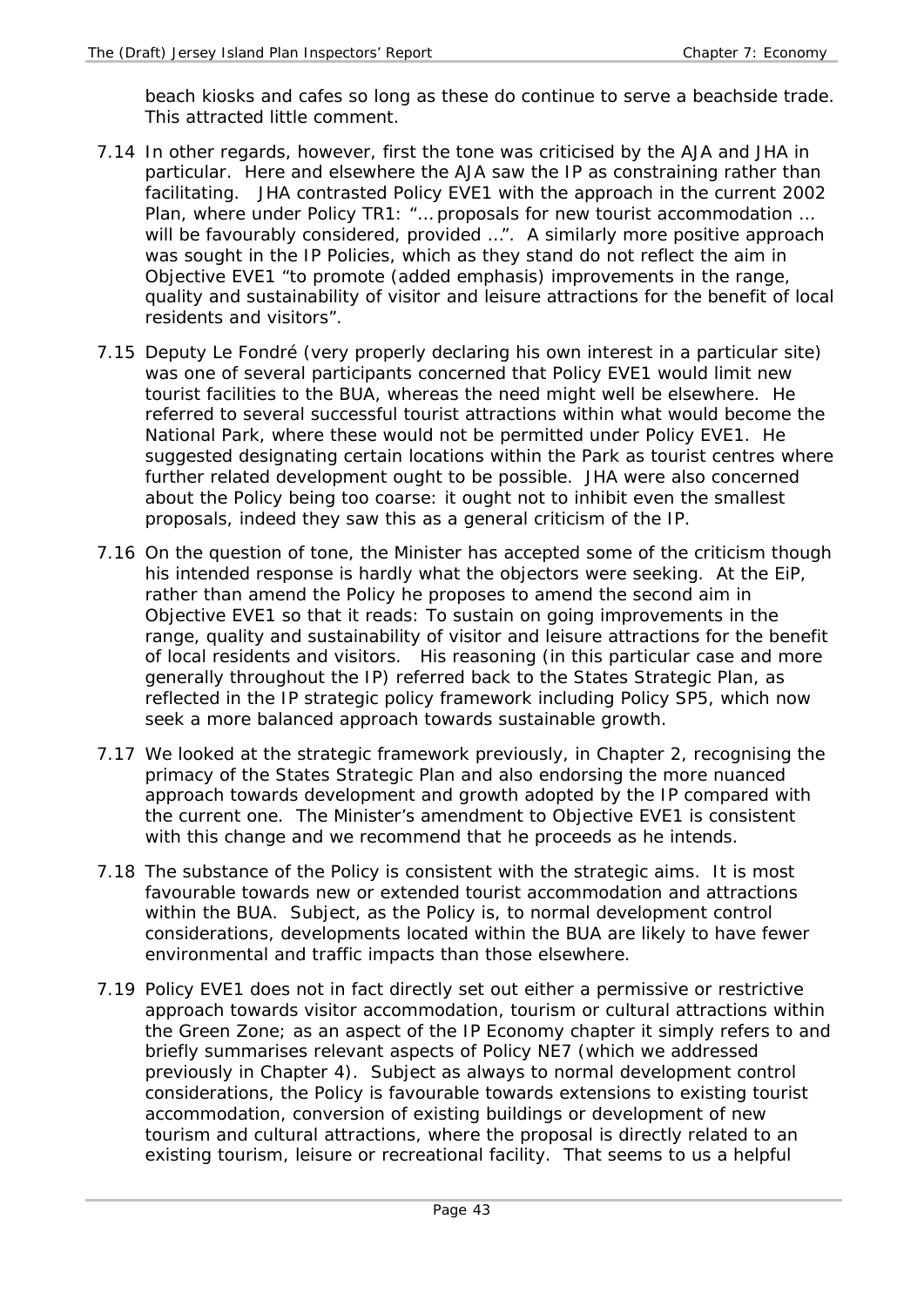approach towards existing tourist and leisure businesses located in the countryside.

- 7.20 Policy EVE1 is silent regarding proposals for wholly new such developments in the Green Zone though some limited scope is allowed for under Policy NE7.10. We think that the Plan is right to take a cautious approach (short of an absolute prohibition) towards new tourist accommodation or leisure attractions within the Green Zone not directly related to an existing facility. Jersey's attractive countryside, as well as being worth safeguarding for its own sake, is clearly an important asset for the tourism and leisure economy. It would be ironic if that very asset were to be eroded by individual tourism related developments seeking to benefit from being located in the Green Zone. Hard cases make bad laws but we can't resist mentioning here the impact of the former Plemont Bay Holiday Camp on an otherwise highly attractive headland.
- 7.21 Similarly, although Policy EVE1 concludes with a presumption against both new tourism developments and extensions to existing ones within the Coastal National Park, it does so by summarising and referring to part of Policy NE6. We looked at the substantive issues regarding this in Chapter 4, and will not repeat them here save to confirm that when read as a whole, including exception 3 to the general presumption against development within the Park, we consider that the IP does provide the type of scope for visitor facilities sought by Deputy Le Fondré and others.
- 7.22 However the concerns raised are understandable, since there is some ambiguity in the way the second two paragraphs of Policy EVE1 are worded. They convey a greater degree of restriction than that in the most directly relevant policies. We **recommend** that these paragraphs be amended to read respectively:
	- Within the Green Zone, proposals for visitor accommodation, tourism and cultural attractions will be determined in accordance with Policy NE7.
	- Within the Coastal National Park, proposals for visitor accommodation, tourism and cultural attractions will be determined in accordance with Policy NE6.
- 7.23 Deputy Le Fondré also suggested extending the Tourist Destination Area designations under Policy EVE2 to individual attractions, for example St Catherine's Café, to ensure that they are not inhibited from reinvestment. We understand his concerns, but having concluded that the Plan is in fact less restrictive than might appear on the face of Policy EVE1 as it stands, we also consider that it would be inappropriate to enlarge the scope of Policy EVE2 as suggested. This Policy is directed to the very different circumstances of locations such as St Aubin and Gorey and should not be diluted by including less significant locations.
- 7.24 We do however **recommend** rewording the second paragraph of Policy EVE3 Tourism Support Facilities in the Countryside, in a similar manner and for similar reasons to our recommendation with respect to EVE1, so it reads: "Within the Coastal National Park, proposals for tourism support facilities will be determined in accordance with Policy NE6".

## **Marine Leisure**

7.25 Representations regarding marine leisure spanned both environmental and economic issues. We heard a range of view at our sessions on both these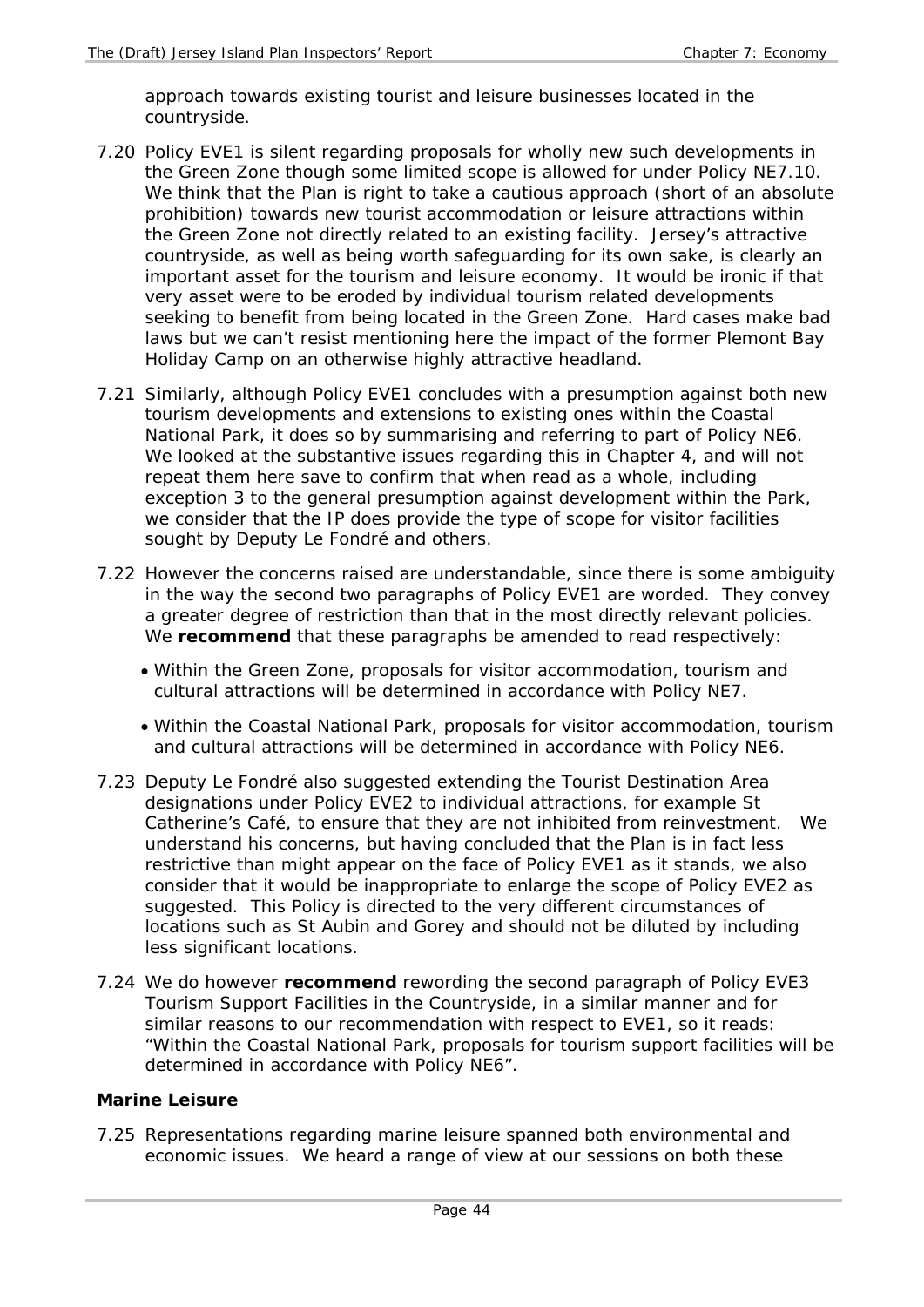aspects of the Plan, however we have collated our views above within Chapter 4 between paragraphs 4.16 and 4.24, and as there we make no recommendation for changes to the Plan.

### **Retail Economy**

- 7.26 We considered what might be called the "vision issue" for St Helier in our preceding chapter on the built environment. There were echoes of this debate again in the economy context: concerns about a southward drift of the town's vitality and about what was seen as uncoordinated approaches by various States departments and the Parish. The southward drift risked leaving long established hotels and guest houses in the northern outer areas somewhat adrift from the life of the town. The proposed enlargement of the defined shopping area southwards of Broad Street Policy ER1, was again questioned.
- 7.27 However there was a consensus of support for the IP policies most directly applicable to retailing businesses, most particularly the primacy accorded to St Helier as the Island's main retail centre by Policy ER2.
- 7.28 We had structured this session expecting the focus to be on a paper "Response from EDD to the revised Island Plan White Paper – Retail Element". At risk of oversimplification, this argued that there is inadequate competition and consumer choice in food retailing, sustaining higher prices, and that the Plan fails to address this. The Paper criticises the analysis in the DTZ report – said to be shaping the Plan – based as it was on floorspace capacity and which acknowledged that it does not consider retail prices or the number of food store operators on the Island. The Plan is characterised as over protective of the existing centre and calls into question the sequential test for new stores set out in Policy SP3.
- 7.29 In the event two things took the sting out what might have been a lively discussion. Prior to the EiP it had been announced that a third major food retailer (Waitrose) was in any event coming to the Island. It might be a moot point whether that particular operator will directly lead price reductions, but its presence will certainly add choice and perhaps indirectly put downward pressure on prices if one or other of the existing operators responds in that way rather than going head to head on quality. The bigger factor in a low key discussion though was that in the event EDD were unable to attend or be present to defend the paper, and the paper was decried by other participants.
- 7.30 Deputy Le Fondré went further and sought to have Policy ER7 strengthened in its opposition to major food retailing outside of St Helier town centre. We do not accept the need for that: the Policy as it stands sets a high bar that would have to be met. But having reflected on the issues raised, we certainly do not suggest that the Plan should be in any way relaxed. An out of town food store, inevitably served by generous surface car parking, might well bring benefits in convenience and, though less certainly, prices to one sector of society as regards one aspect of their lives. In other regards, however, the outcome would be likely to risk inconvenience, and perhaps higher prices, to those necessarily reliant on town centre shops where availability could well reduce as a result of trade diversion to the new store. This is all quite apart from possible harm to the wider character and vitality of the town and to the strategic aims of the Plan (founded on the States' Strategic Plan) to concentrate development in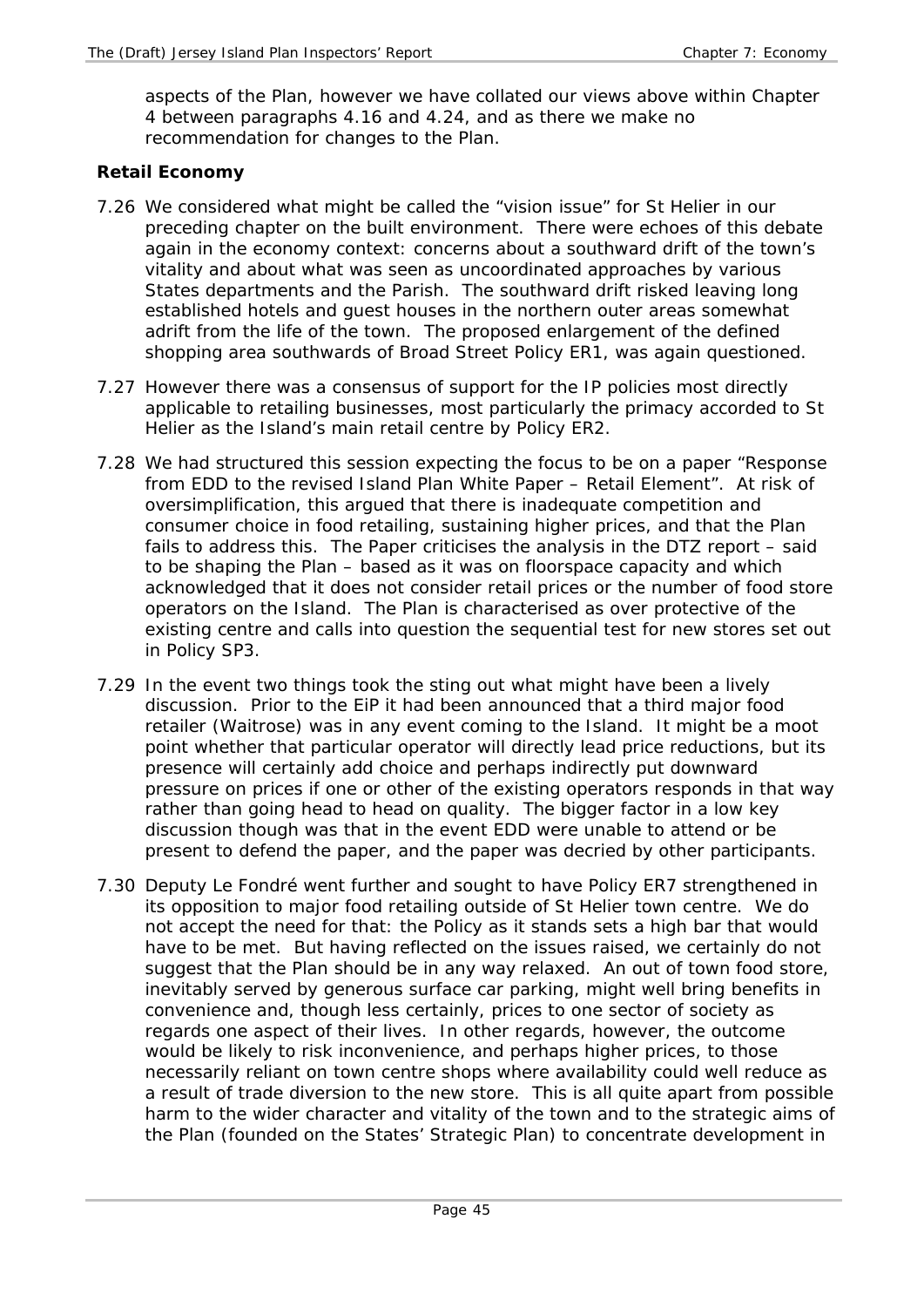the BUA and seek to avoid development in the Green Zone. We find no reason to recommend any change to the Plan in this regard.

7.31 We support the minor amendment to para 5.66 proposed by the Minister to deal with the effect of night clubs on hotels.

### **Policy EIW1 – Provision of Light Industrial and Warehouse Land**

- 7.32 Thistlegrove, St Lawrence, light industrial park is one of seven industrial sites zoned by the 2002 Plan, which are to be protected from alternative types of uses by IP Policy EIW2. The history of how this site came into being attracted some adverse comment but it is now established and, understandably, its continued use for light industrial purposes has not been contested. However the IP (para 5.116 onwards) advises that most of the seven sites are full or nearly so and unsuitable for any form of expansion. The one identified exception is Thistlegrove, where Policy EIW1 proposes to extend the light industrial zoning. The site is close to the boundary of St Lawrence and St John Parishes, and the expansion was opposed by, amongst others, Constable Mezbourian (St Lawrence), Deputy Rondel (St John) and Mr Andrew Morris. We programmed a specific session of the EiP when the points for and against were debated.
- 7.33 We did not see the issues as completely clear cut in either direction. Having visited the site prior to the EiP sessions we made another, more extended, visit after the debate, with the points that had been made very much in our minds.
- 7.34 Weighing against the zoning, we see first and foremost its rural location. But for the provision made by Policy EWE1 to zone this parcel of land for light industrial or warehouse purposes, any application to do so would be likely to fail in accordance with the presumption in Policy EIW6 against such developments in the countryside. There is no suggestion that this site could comply with any of the listed exceptions. More broadly, the rural location runs counter to the thrust of the strategic aim (which we have supported repeatedly in this report) to steer most development to the BUA rather than the Green Zone. Nor is the rural location offset by sustainable accessibility for employees: it is not closely or frequently well served by bus services, and walking or cycling from the nearest settlements (St John to the north and Carrefour Selous to the south) is along a busy main road without footways. And two houses would be left essentially appended to a sizeable industrial estate.
- 7.35 Conversely, on uncontested evidence there is a clear and pressing need for modern light industrial premises on the island. There may be difficulties at La Collette because of revised safety zones required post Buncefield, and in the longer term because of possible harbour relocations. Also it is now clear (para 6.16) that the Airport regeneration zone is to be tightly defined; and in any event it is likely to be most attractive to aviation related businesses. This leads us to conclude that there is unmet need for light industrial and distribution units which the Thistlegrove extension would go a good way towards meeting.
- 7.36 Visually and in terms of character, the location is already fully industrial on the existing site and in a mix of industrial, commercial or quasi industrial activities across the proposed extension. These activities currently are dispersed in an ad hoc manner using a variety of former, generally unsightly, agricultural structures. We understand that these activities are now viewed as lawfully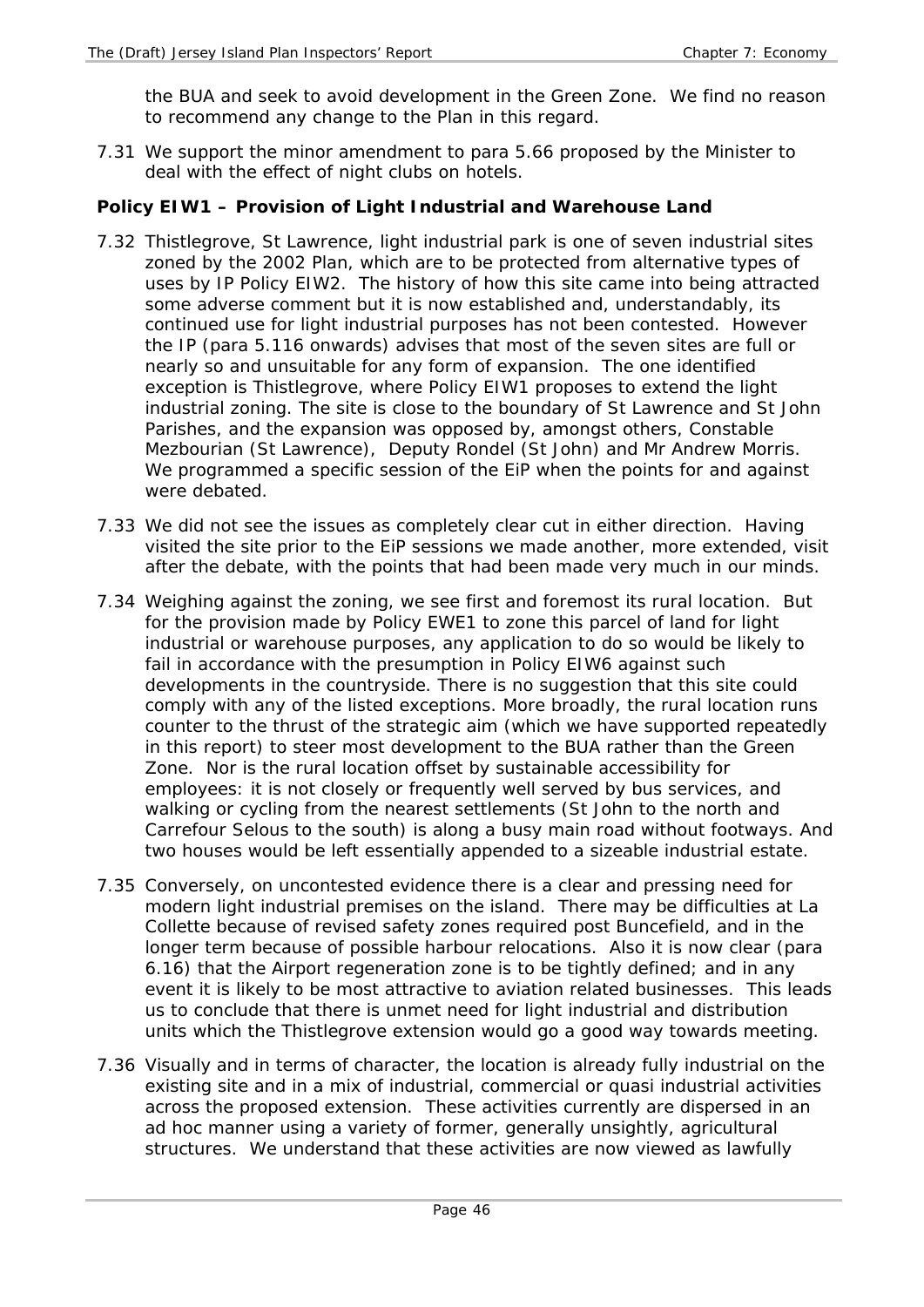established. Modern buildings on the existing zoned area are higher but much more orderly in appearance and character; in our estimation the existing site has only a small impact on the surrounding countryside, restricted to the immediate locality. The extension land is well screened by hedgerows, and although this would rarely amount to a reason of itself to permit a development it is a further favourable consideration. Indicative plans show how buildings broadly similar to those on the existing site could be laid out, set back from the outer boundaries so as to minimise their visual impact.

- 7.37 The whole complex is currently served by 3 accesses off the main La Grande Route de St Laurent (A10) and 3 more off the very sub standard (in highway terms) minor side turning, La Rue de la Scelletterie. This unsatisfactory arrangement could be rationalised, again as illustrated on submitted indicative layouts, with fewer accesses off the main road and none serving the enlarged site off the minor side turning. This would represent a noticeable improvement. As the Traffic Impact Assessment confirms, the new access arrangements could serve the enlarged site; there would be an increase in vehicles, light and HGVs, but nothing that might be characterised as a continuous flow of traffic. The A10 does not fully meet modern highway standards (few of the Island's roads do) but it is part of the Primary Route Network, intended to carry traffic serving the island, and it is of a reasonable standard to do so. Also, although not well served to provide a choice of travel mode for employees, the location central on the island does offer strategic benefits of reduced distribution distances that might be attractive to any business serving, for example, the agricultural or tourism sectors.
- 7.38 We understand the views of the occupants of the two adjacent houses, but inherently light industrial type activities are limited to those that might be located in a residential area, or in this case near two houses. Subject to proper account being made for the presence of these houses in any detailed layout, we do not see their presence as a reason to recommend against the new zoning. Nor do we foresee any insurmountable difficulty in providing for sustainable surface water drainage within what would necessarily amount to a comprehensive and carefully thought out scheme.
- 7.39 These more detailed points lead us to Constable Mezbourian's further objection that any zoning should follow a satisfactory development brief rather than rely on one being produced later. Certainly we would not recommend confirmation of the intended zoning based solely on an uncertain hope that the details can be sorted out later. However, although any future planning application would need to be considered on its merits, and might be refused accordingly, the current illustrative layouts, Traffic Impact Assessment and further information provided by MS Planning convince us that a satisfactory scheme ought potentially to be possible, subject doubtless to a number of planning conditions. We **recommend** that the Minister does not amend Policy EIW1.
- 7.40 It is convenient at this point to deal with the site which we number L1 Bienvenue Farm, which is directly adjacent to Thistlegrove light industrial estate. This site was put forward for housing development. It is currently occupied mainly by polytunnels and is largely surrounded by development. It was argued that it is of limited agricultural value. Housing would be a suitable use as there is a house, Thistlegrove, already adjoining the site.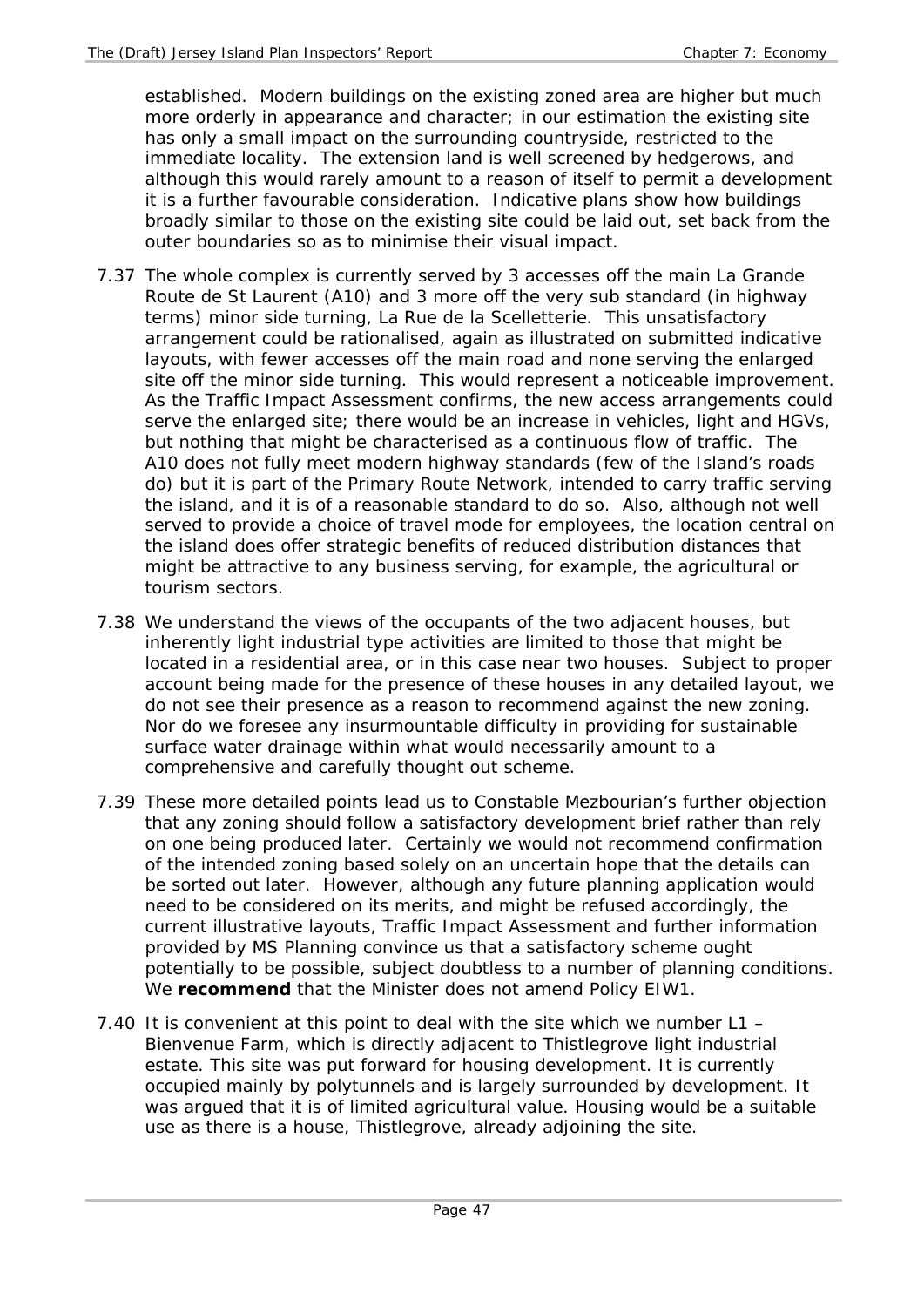7.41 The Minister had assigned scores of "Poor" (spatial strategy). "Low" (Suitability), "Low" (Landscape sensitivity) and "Poor" (Use) in the Suitability for Housing Assessment (Doc BT18). We agree with the Minister that this is not a suitable location for housing – despite the established dwelling which it adjoins; it is remote from the BUA and contrary to the general housing strategies of the IP. However it may in due course form a possible location for any necessary extension of the Thistlegrove estate itself. The Minister agreed at the EiP that, should the land be developed in the future, it would be a more appropriate use. For the present, however, we **recommend** that the Minister does not amend the Plan.

### **Policy ERE6**

7.42 There were representations regarding Policy ERE6, notably from the RJAHS and the JFU (who, in summary, stressed the importance of the provision of new agricultural buildings) and the National Trust who (again in summary) took a less supportive view. We think the Policy has the balance right; strict control is necessary but the Policy does not preclude development in the right circumstances. We were interested however in the Minister's proposal in answer to the RJAHS that it was "worth considering" on new development a planning obligation which requires the owner to remove and restore the land if a shed becomes redundant to agriculture. We think this is more than "worth considering", and should be implemented. We so **recommend**.

## **Policy ERE7**

- 7.43 The question of the re-use of redundant glasshouses came up at the EiP more than once and we think it is important to make a clear statement on it. There were arguments from Mr Stein during the debates on particular sites that the policy should be applied in a more flexible way because redundant glasshouse sites – in effect brownfield sites – were suitable for providing the residential development needed in Jersey. Mr Stein made this point, in similar terms, in a number of his submissions – see for example his statement on Field 79, Broadfields, St Lawrence (site L2). The JFU also felt that these sites should be used for housing ahead of greenfield sites, and the RJAHS made a somewhat similar point. Deputy Wimberley however was among those who supported a tough policy approach.
- 7.44 Our clear view is that the policy should not be weakened in any way. A strong policy is needed here. As we indicate elsewhere, in relation to particular sites, it is the location of the sites in relation to the overall strategy of the IP which is critical. Where a redundant glasshouse is well located in relation to the BUA, to local services, and so on then its "brownfield" nature does indeed give it a clear advantage in relation to other sites. But where, as is the case with a number of the sites put forward, they are not so well located then there is no justification in our view for reallocating them for residential development. It would be quite wrong in terms of its effect on the countryside, its relationship to transport policies, its location in relation to jobs and services, and so on for a site in a rural area, away from the BUA, to be used for housing simply because it contained redundant glasshouses. The Policy does allow, somewhat generously in our view, for small amounts of "enabling" development to allow for the restoration of sites; we accept this, though with reservations as it is likely to lead to small numbers of houses being built in sub-optimal locations in the countryside.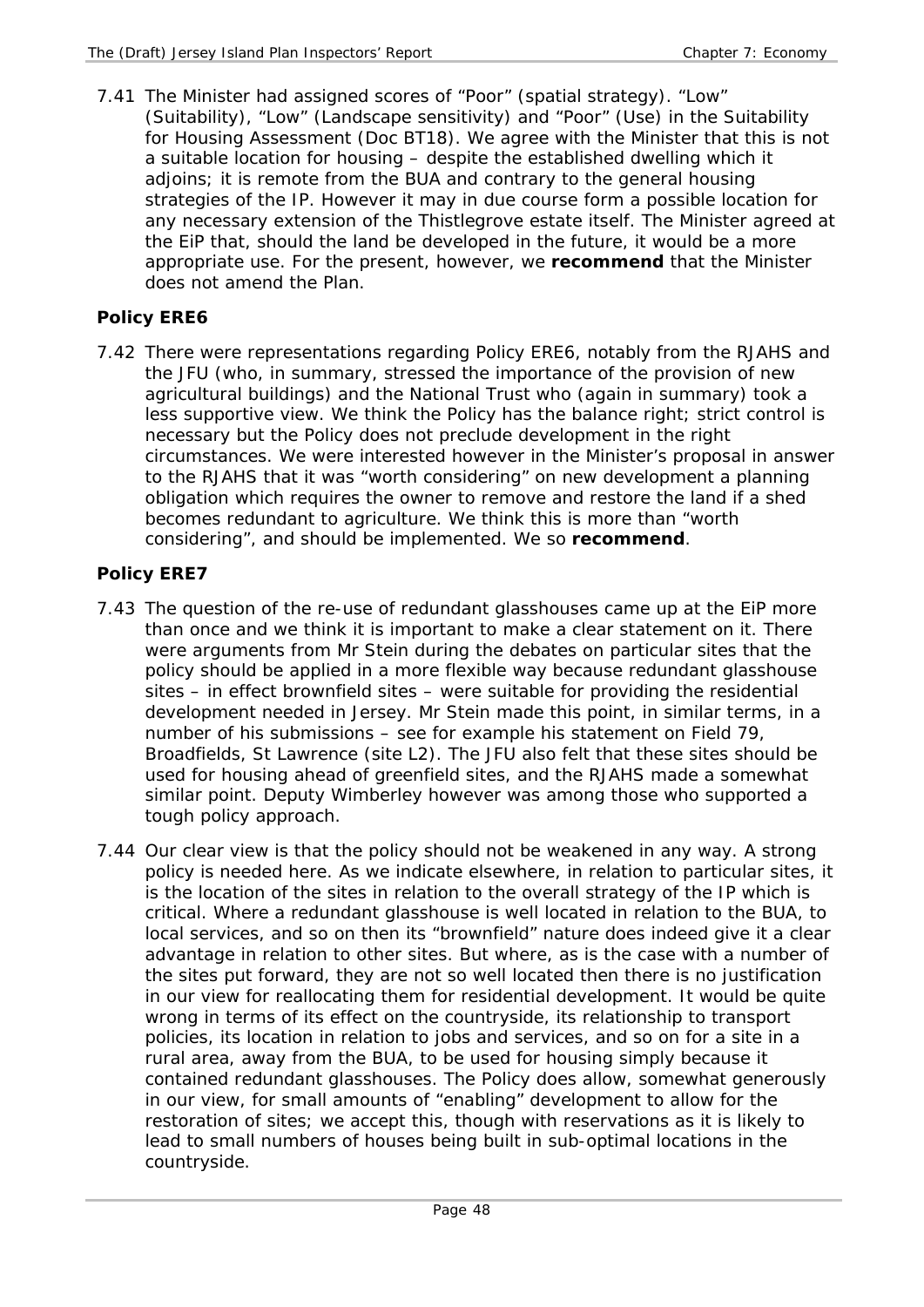- 7.45 We would add that Mr Le Rossignol and others in their written comments, and a number of participants at the EiP, suggested to us that in future there may be a need for these glasshouses for agricultural purposes. We are unable to be certain about this point – it is clearly a possibility – but our recommendation for no change would generally accord with this view.
- 7.46 We recommend no change to the policy.

## **Other matters**

- 7.47 We note and agree with the two amendments proposed by the Minister in response to the SEA (Doc IP6a) (in respect of Policy ERE8 and the general comments on the Visitor Economy).
- 7.48 We have considered all the other written comments on this Chapter. There were some valuable contributions raising issues which we think fall outside the scope of the IP (eg from Ms Gosselin, from Mr Ed Le Quesne – about "locally owned: import substitution" policies, the suggestion that the Market should open on Sundays, and from various correspondents about diversifying the economy). We see nothing in the IP which would frustrate these aims – but their achievement will depend on actions outside the IP process. We agree with the Minister's proposal to produce guidelines on the sale of locally produced goods in farm shops, outside the IP. We note with some sympathy the RJAHS's concerns about the extension of horse liveries across the Island but think this is also a matter outwith the IP. We endorse the Minister's responses to their extensive and valuable comments on Policy ERE1.
- 7.49 Deputy Wimberley, NTJ and others raised concerns regarding the application of Policy ERE3 Enabling or Linked Development. We accept that this provision requires careful handling if it is not to be abused, but equally that there are legitimate circumstances in which it will be in the public interest. We think that the policy as drafted contains sufficient safeguards and do not recommend any amendment.
- 7.50 We agree with the Minister's proposal in response to Mr de Gruchy to amend the supporting text to Policy ERE5 to refer to Policy SP5. In other cases while we have considered the points made, we accept the Minister's responses. There were many messages of support for various policies in this Chapter, which we also note.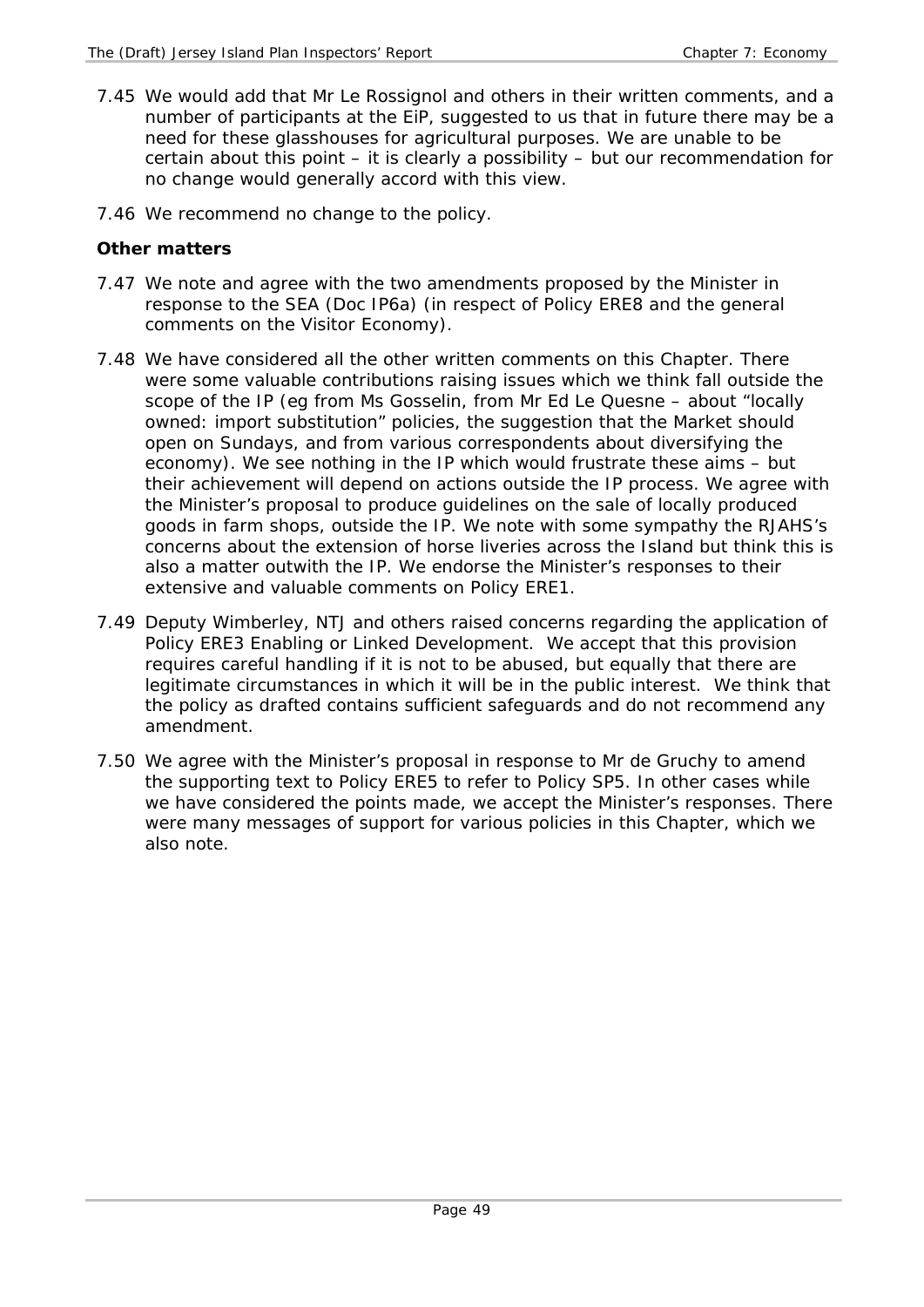#### **CHAPTER 8 HOUSING**

## **Introduction**

- 8.1 There is no doubt that it was the housing section of the IP which raised the greatest controversy. The most significant areas of debate were the Minister's intention to remove three sites from Policy H1; and the justification for/practicality of Policy H3 dealing with affordable housing. But there were other areas of contention too.
- 8.2 There are certain decisions or policies which form an essential background to this Chapter. Firstly, the States Strategic Plan (relevant parts are summarised in paras 6.3 and especially 6.4 of the IP) establishes a clear objective that all the Island's residents are adequately housed; but it also inter alia requires that no more greenfield land should be developed. In addition it supports the development of affordable housing, and a States resolution passed by a 41-4 majority requests the Minister to bring forward a policy, in short, similar to that in Policy H3 of the IP (see Draft Housing Policies Update Note (Doc BT20) for full resolution). Crucial too, in relation to the sites in H1, is the Minister's concession that no site will be brought forward without the agreement of the Constable of the relevant Parish – hence the proposed removal of the three sites.
- 8.3 The other essential piece of background is the set of Strategic Polices in the IP, which we discussed in our Chapter 2 and generally supported. These are particularly important when it comes to deciding on the distribution of housing, and which sites to recommend for inclusion on the IP; we have already discussed some of the implications of the strategy for housing distribution.
- 8.4 In picking our way through these issues we take the following approach:
	- First we look at the overall housing need assessment set out in Table 6.1 of the IP. We refer also to needs beyond the IP period, and look at monitoring.
	- Secondly, we look at the question of supply. We consider the assumptions regarding the amount of development to be accommodated in St Helier, and the windfall sites. We consider and make recommendations on the sites in H1 and also refer to other possible sites which might make up any future shortfall (cross referring to Volume 2 of our report).
	- Thirdly we consider the need for affordable housing, and we consider Policy H3.
	- Fourth we consider the question of housing mix (with reference to Policy H4).
	- Fifth we consider the rural housing policy H5 (including Proposal 14).
	- And sixth, we consider the remaining policies in the Housing Chapter, with particular reference to Policy H9, which was discussed at the EiP. We also make some points about the non-qualified sector.

## **Total demand for housing 2009-18**

8.5 Table 6.1, with the above title, appears on page 238 of the IP. (We are careful about the title because one participant was very anxious to draw a distinction between "need" and "demand". He was right to do this, and the States admitted to a certain interchangeability between these two terms and agreed (in their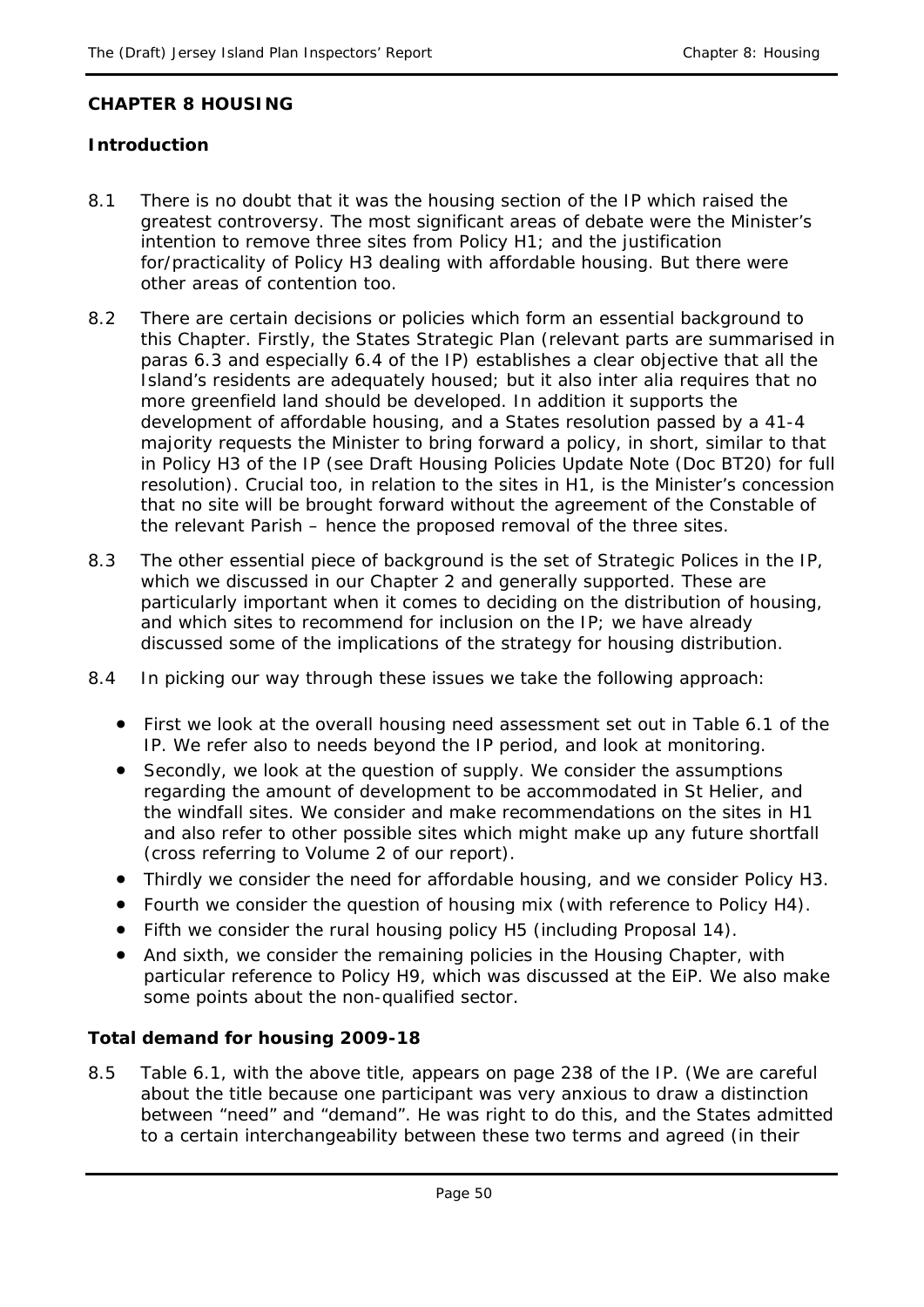response to Pioneer Property Services Ltd dated 22 September) to revisit the terminology.

- 8.6 The table shows a demand for 2000 dwellings in each of the two periods 2009- 13 and 2014-18. The background to this is set out in some detail in the documentation, primarily in Future Requirements for Homes 2005-35, dated June 2007 (Doc BT6); Addendum 2 to that document, dated March 2009 (Doc BT6b); and Jersey's Housing Assessment 2008-12, the report on the 2007 Housing Needs Survey (Doc BT5). The Island Plan Review Green Paper – Strategic Options (Doc IP1) and the "Interim Review of Residential Land Availability" Feb 2010 (Doc BT17) and the June update (Doc BT19) also give useful information about how need and demand were calculated. In addition we draw attention to the full written transcript of this part of the EiP (the session held on the morning of Day 5, 27 September, Doc HSD/STATES/1 – HHM/STATES/1). In that session Dr Gibaut from the States Statistical Unit gave a full summary of the way in which the figures in the table had been determined, and answered questions.
- 8.7 Mr Dun was sceptical about the figures, and was concerned that they would not deliver quality housing to all residents of the Island by the end of the IP period. Others felt that in view of the downturn in the economy since 2007 the figures derived from the survey may be too high; this was debated and we conclude on this point that over the IP period the various upturns and downturns in the economy will tend to even themselves out. Mrs Lee, Mrs Lissenden, Ms Valerie Harding, and Mr Mesch also suggested in their written evidence or at the EiP, in different ways, that too much housing was being planned; we have considered all the points they made.
- 8.8 However, it is our conclusion that, in the end, the assessment of *overall* demand was soundly based, and that it was not seriously challenged. This, unlike many areas of our examination, is to a large degree a technical exercise, and it seemed to us that this had been carried out to a high standard. Dr Gibaut did not argue that the figures were precise, and we have enough experience of forecasting of this kind to know that precision is impossible. His view was that for the population/household modelling figures, which account for 1500 out of the 2000 in each period, the margin of error was plus or minus 200. These figures relate to headcount population forecasts transposed to household numbers. For the "latent demand" (the remainder) the margin was plus or minus 100. These figures relate to such factors as existing overcrowding and adult children still living with parents.
- 8.9 There is a greater degree of judgement involved in the latter figures than the former; in particular regarding assumptions of what proportion of "latent demand" for new homes identified in the Housing Needs Survey should be included for the 2009-13 assessment of total demand. Current financial constraints on first time buyers add uncertainty and mean that this element of the assessment may be prudent but necessarily robust.
- 8.10 However we believe the conclusions are reasonable. They mean of course that, though we are content to work on the basis of the IP figure of 2000, we must be conscious that for each period the possible range of demand is between 1700 and 2300. This means that monitoring and implementation are crucial and we deal with this later.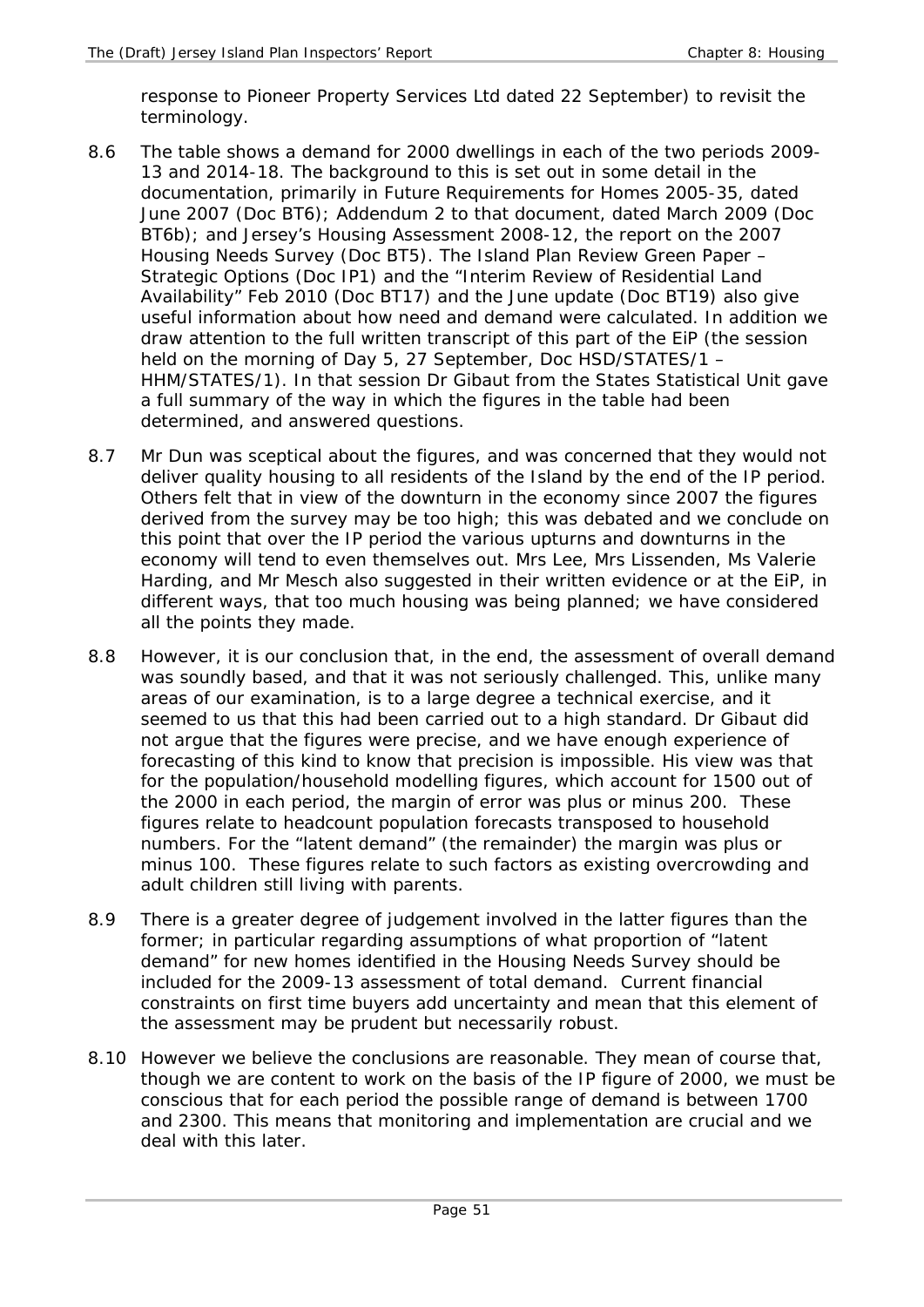- 8.11 We note that a figure for housing demand of 2000 in each period would lead to a requirement for 400 homes per year, which is somewhat lower than the figure for recent years (560 per year were built in the last eight years, though only 366 per year in the previous sixteen – see BT19). While comparisons of this kind may not always be helpful, because circumstances change so much, we do think this might provide some context for those who thought that the figures for future years were unreasonably high.
- 8.12 We also note that significantly higher population/household growth forecasts appear in the papers we have mentioned (especially BT6b) for the period beyond the IP, up to 2035. We are not asked to examine these figures of course, and the further ahead the forecasts are made the more imprecise they obviously become. We did receive information about possible sources of housing development beyond 2018 – for example in BT6b and in the Town Capacity Study (Doc BT7), which referred to moving the Port; but this obviously remains uncertain. We think it is relevant to bear in mind the potentially high post 2018 demands. Policies are not fixed in time; their effects continue beyond the specific period in question, and under-providing in the current IP period could only exacerbate the problem in later years.

## *Monitoring*

- 8.13 Consciousness of the post 2018 position might lead to a supposition that in allocating land we should err on the higher side of the 2000 mid-point rather than the lower side. We do not make this recommendation because we do not think the hard evidence exists to point that way. We note however that on the supply side (which we examine in more detail later) the IP (as originally published) puts forward sites which it suggests could accommodate 4625 dwellings. The IP in para 6.57 says: "It is considered that the level of anticipated provision over and above the level of estimated demand (at 550 units after five years and 625 after ten years) is prudent, reasonable and justifiable given the estimates and assumptions upon which the forecasts are made in addition to the challenges that remain to ensure delivery of the homes required……". The IP is thus seeking, by this higher figure, not just to provide for the eventuality of housing demand being higher than forecast, but also for the possibility that there may be delivery problems in relation to the sites identified. This – especially in relation to windfall sites and sites in St Helier – is something which a number of participants anticipated might be a problem.
- 8.14 All this does lead us back to the question of monitoring, and we asked questions about that at various points during the EiP. There is a discussion of this in the Housing Chapter of the IP (6.70-72) and there is also a policy (IM1 on page 465) which deals with it. Policy IM1 refers inter alia to a continuing review of housing (and employment) land supply and allocations; and also to "action to bring forward sites for development [and] development on previously developed land".
- 8.15 We think this is extremely important in relation to the demand for housing and the supply of land (and also to the question of affordability which we consider later). Given the inevitable margins for error in forecasting, we needed to be convinced that a workable mechanism for monitoring was in place. This of course must not be a process which simply absolves the Minister from making the most accurate forecast possible (or ourselves from testing that process). But on the other hand, if robust monitoring and review processes are in place it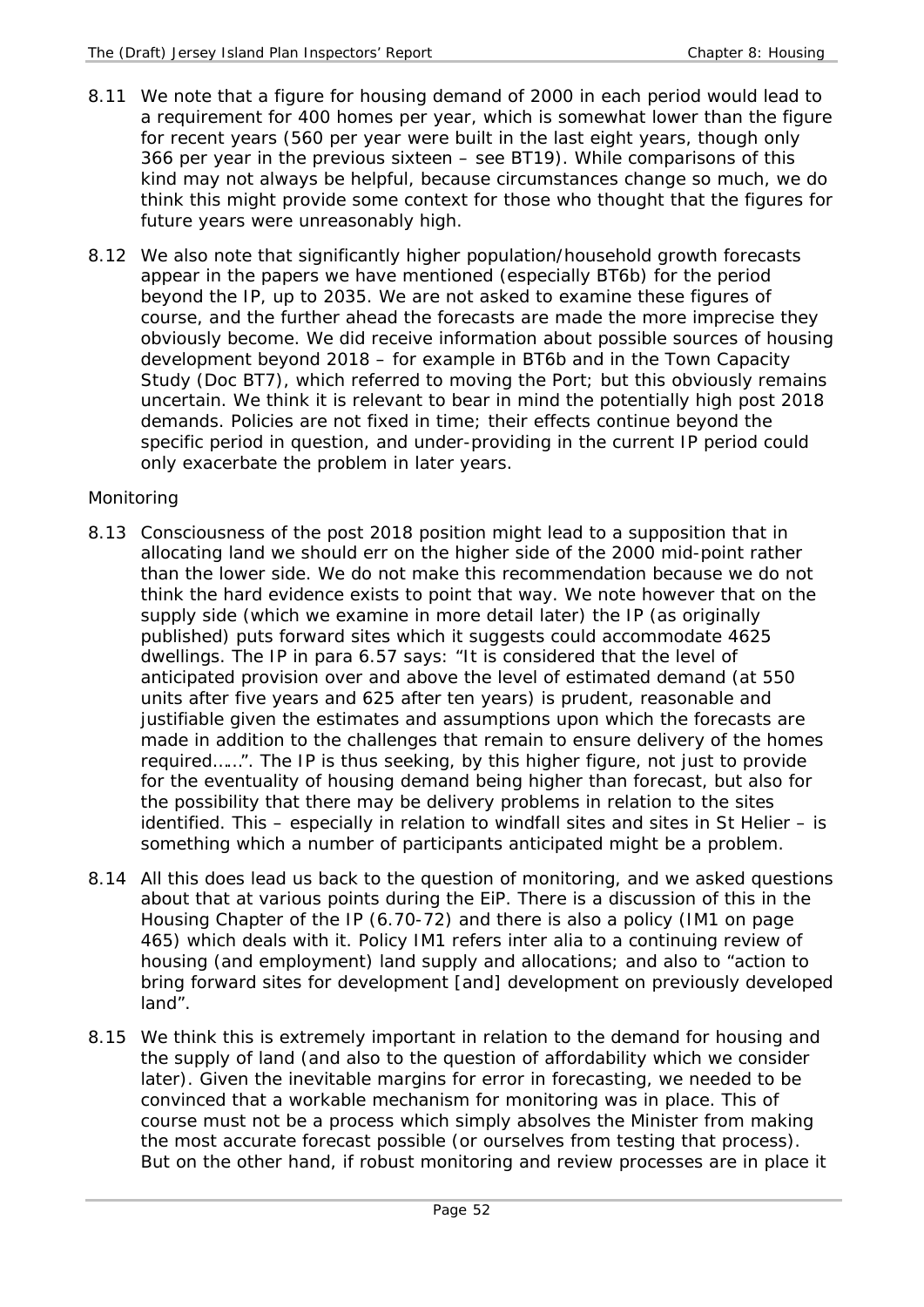will give us (and the participants) comfort that the obvious practicalities of margins for error in forecasting can be overcome if necessary.

- 8.16 We asked about this during the housing session (see the transcript) and also at the end of the EiP during the closing session, and at other points. We are satisfied that reasonable processes are in place. Should the demand for housing prove to be higher than forecast Policy IM1 provides for further land to be brought forward, if necessary beyond the "spare" 625 in the IP. Conversely we do not recommend any formal phasing mechanism intended as a safeguard against supply running ahead should demand prove less than forecast. Experience elsewhere is that such phasing policies can cause unexpected and undesirable distortion in the rate of supply of homes. On all the figures, oversupply is an unlikely eventuality; and harm from a modest over-supply – making some houses difficult to sell or let – would in any event have fewer consequence than a shortage and would tend to correct itself quite rapidly, through market mechanisms.
- 8.17 Nobody suggested that there should be "reserve" allocated sites identified in the IP, as there had been in 2002; this had not proved a successful approach. But in considering the sites which were put to us during the EiP (which are considered in Volume 2) we have this in mind, and we identify a small number of sites which we feel best comply with the overall strategy.
- 8.18 We are not recommending these for immediate allocation in the Plan. These sites arise from representations made in response to the Draft Plan and therefore did not feature in it during the initial public consultation stage. Including any in the Plan now would necessarily require a further round of consultation with the public and States Members (including the Parish Constables) which may well give rise to objections and risk delaying adoption of the Plan as a whole. We think that this would be undesirable, since if the Minister accepts our recommendations with respect to the sites that were indicated in the Draft Plan then we consider that adequate provision will be made against future demand so far as this is presently estimated. Furthermore, even if the IP is adopted by mid 2011 (which must be highly desirable), it will not be easy to bring forward even the sites allocated in the IP – let alone any further sites arising from this report - within the necessary timescale to meet the 2009-13 needs.
- 8.19 We should mention here, for clarity, that in Volume 2 we also in a few instances recommend minor amendments to BUA boundaries to take in small pockets of land out of the Green Zone. Subject to the Minister's acceptance, we see no impediment to these changes being made to the Plan without delay or further consultation. This would not allocate land for housing but simply change the policy context for what, inherently, could be no more than small scale proposals in possible future planning applications, themselves subject to consultation and opportunity for objections.

## *Category A housing*

8.20 We deal in much more detail with the whole question of the need for affordable housing later in this Chapter of our report, when we consider Policy H3. Briefly, we conclude at that point that while the assessment of the requirement for affordable housing is imprecise, it is clear that the need is very high. The IP proposes to deal with this in two ways. The first, as in previous Plans, is to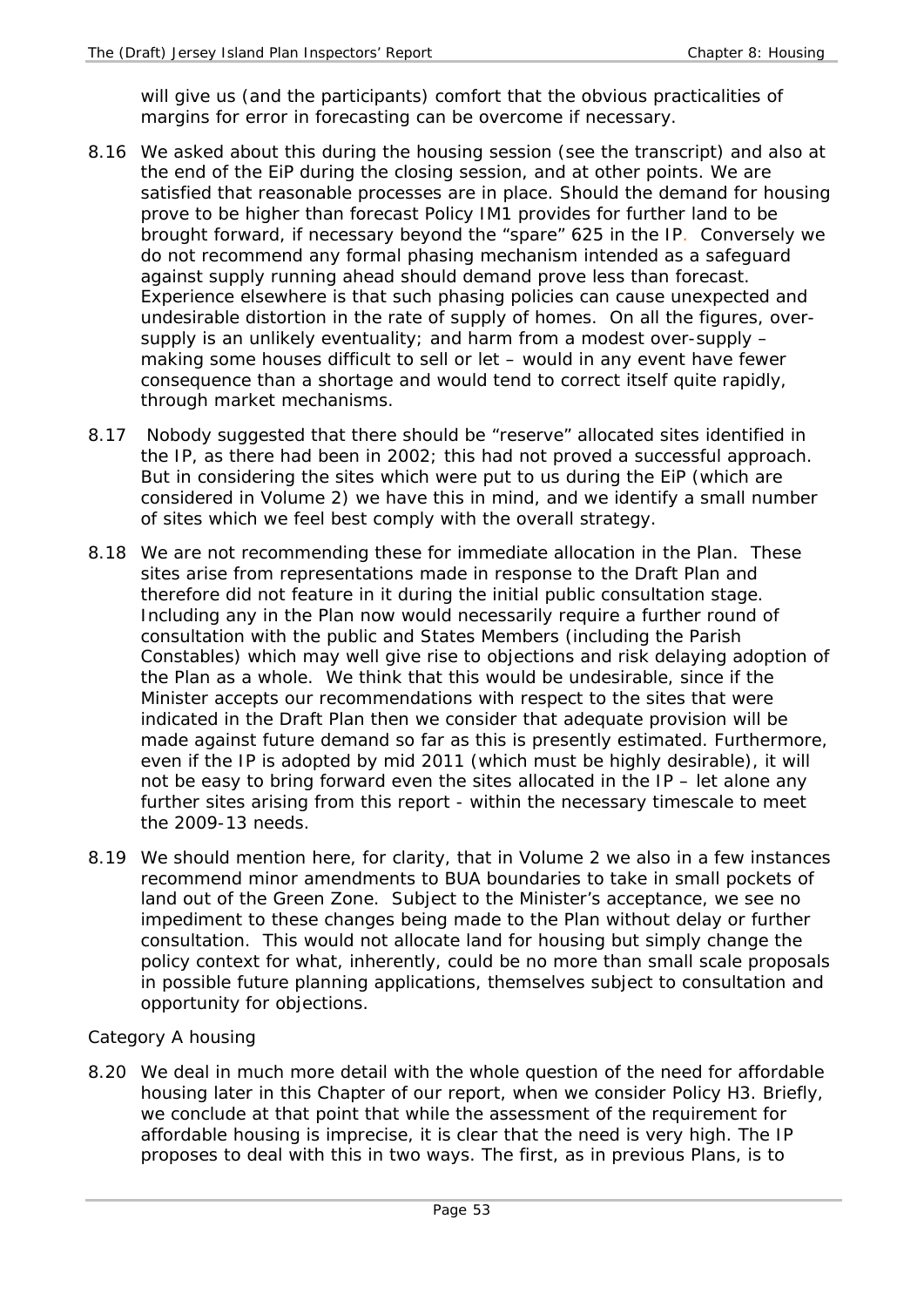identify sites which are to be developed for "Category A" housing (defined in the IP at 6.14). The second is to require contributions from developers through the proposed mechanism at H3.

8.21 The IP proposes to provide 550 Category A houses in the first period (2009-13) – of which 425 are on sites carried forward from the 2002 IP (or its 2008 amendment) and 475 in the second period – see Table 6.2. The Minister anticipates a growing contribution from Policy H3 in the second period. For the moment we accept those figures as a minimum number of Category A houses which need to be provided, but we return to the matter again later.

## **Housing supply**

- 8.22 The question of the supply of homes is considered in the IP at 6.28-57. There are a number of background documents, most notably two recent reviews of land availability in February and June 2010, which we have taken into account. Proposed provision is summarised in Table 6.2 of the IP. It indicates sites for 2550 dwellings in period 1 (of which 550 are Category A) and 2075 in the second (of which 475 are Category A), giving an overall "over-provision" of 550 in period 1 and 75 in period 2. There are eight components in that table and we consider each of them in turn as follows.
- 8.23 The first two concern Category A sites which were identified in the 2002 IP (2002 Policy H2) or in the amendment made in July 2008 which introduced eight new sites for 300 lifelong and first time buyer homes. Though a number of participants expressed concern at the time which was being taken to bring forward some of these sites, the Minister indicated that he expected them all to become available. There is much detail on this in the Residential Land Availability Statistics, June 2010 (Doc BT19), Appendix 11. On the evidence we were given we accept the figures given (125 and 300).
- 8.24 The third concerns the Waterfront development in St Helier from which 600 and 400 are anticipated in the two plan periods. A number of participants expressed doubt about this; and we are aware in general terms of the delays affecting that development. No evidence was forthcoming – indeed probably none was possible – about the precise effects this may have on the figures. It seems reasonable to us to assume that during the IP period as a whole (up to 2018) development will in fact take place – though there must be serious doubt about how much will occur before 2013. We say this on the assumption that as the Jersey and global economies recover, so will the underlying demand for modern, high quality well located offices. We have no basis for essaying a figure for this; but at the least we think that the 600/400 may become 400/600 and that in fact the picture in the earlier years may see fewer dwellings coming forward. This may account for much of the "over-provision" of 550 in the 2009- 13 period.
- 8.25 The fourth concerns development within the town of St Helier, where it is anticipated that 1500 dwellings will be provided, divided equally with 750 in each IP period (of these 100 in the first period and 200 in the second would be Category A). We received many representations about this, and we have touched on it previously in this report where we discussed St Helier itself. See in particular our comments on Policy SP1 in paras 2.11 onwards of this report, and also our comments in Chapter 6. It is not necessary to repeat those arguments.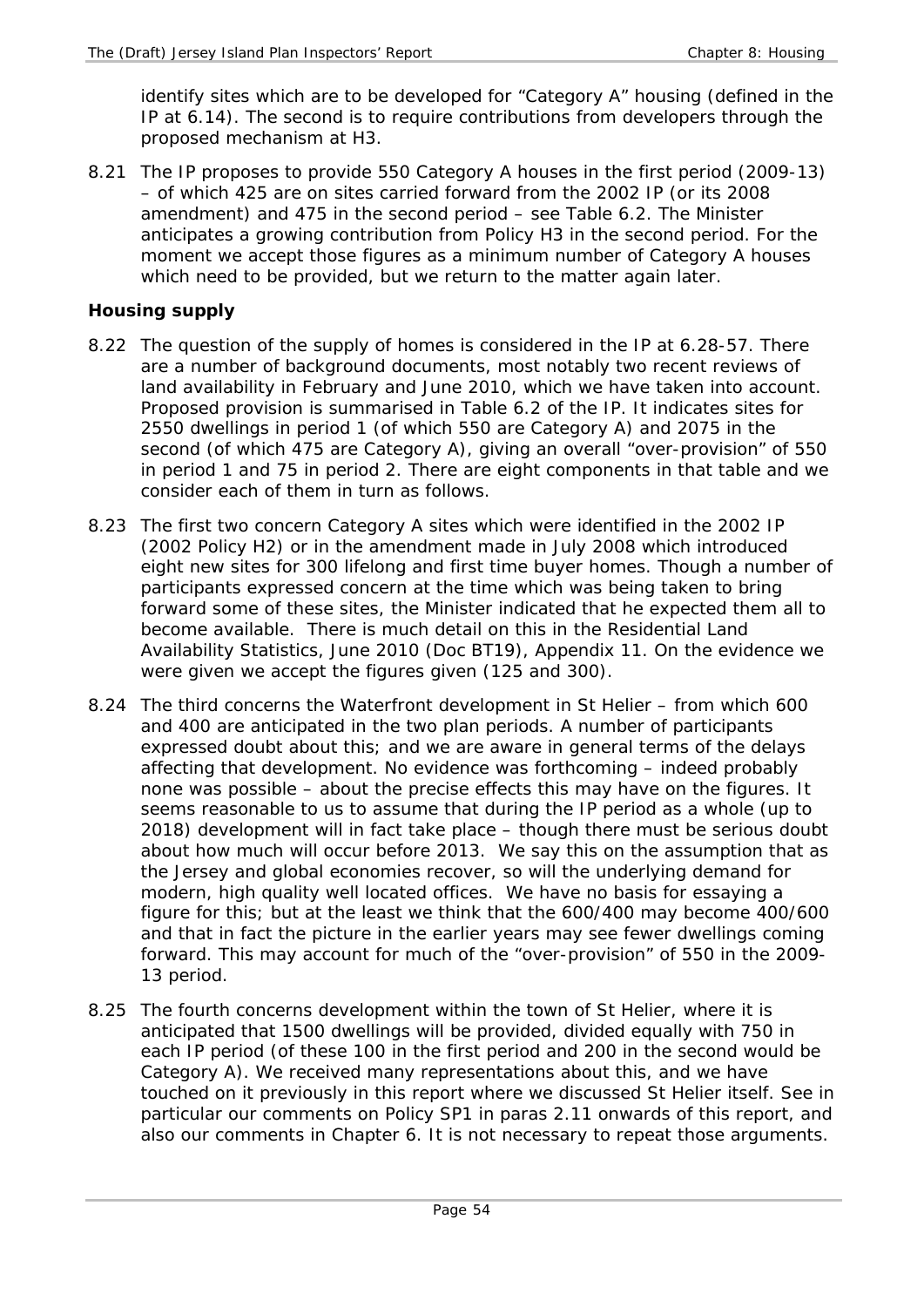- 8.26 However, notwithstanding our support for the overall strategy to concentrate development in and around St Helier, we must take account of those representations which questioned whether St Helier could accommodate this level of development, at least without severe damage. The only specific evidence we received on this was in the Town Capacity Study (July 2008 Doc BT7). This contained a range of different assumptions about density and deliverability, but concluded that between 1300 and 2400 dwellings might be constructed in St Helier, depending on density, and assuming that 66% of identified possibilities materialised. The document discussed the possibility of assuming that up to 100% of sites might become available; but we agree that this would be an unrealistic assumption – even the figure of 66% may be on the optimistic side given the difficulties of land assembly etc. It also discusses making higher assumptions about density but again we feel that the higher capacity values should not be exceeded in making these estimates.
- 8.27 Participants questioned one part of this in particular. It was argued that because the Waterfront development was behind schedule, the consequent development opportunities which might arise from buildings vacated as a result of movement to the waterfront might not materialise. This is a significant part of the provision described in the Town Capacity Study, and there is clearly some force in the argument; but it tends to push capacity back to the second part of the IP period rather than to remove the capacity altogether.
- 8.28 The table, as we have said, assumes 750 in each of the two five year periods; and the capacity study argues a total potential of between 1300 and 2400 over ten years. So there is a considerable margin for error. No participant suggested to us how we might quantify this. But there are reasons to question the provision in the earlier period because of the Waterfront delay. We think that, with the Waterfront itself, it eats further into the "over-provision" of 550 in the first period.
- 8.29 The fifth figure in the table concerns "windfall" sites. The table assumes a total of 1700 of these, split between 850 for 2009-13 and the same for 2014-18 (with 100 in the first period and 200 in the second for Category A).This is based on past trends - see p 240 of the IP. By their very nature, the emergence of such sites is extremely difficult to predict with any degree of certainty; and extremely difficult for participants to question. Though there was a degree of scepticism (see for example Mr Fleet's submission), participants were more concerned with the problems of housing mix and the problems of providing affordable housing (via H3) on these (generally) smaller sites, rather than with the quantum. We therefore accept this figure.
- 8.30 The sixth figure concerns rural centre (Policy H5) housing. We deal with this issue later in this report; but we conclude here that the figures of 25 (2009-13) and 75 (2014-18), all Category A, are reasonable.
- 8.31 The eighth category concerns the loss of "outworn sites" (-300). This was debated at the EiP, in response to various questions raised by respondents. We were told that no new land would emerge from this exercise; there would be a net loss of 300 units due to refurbishment of Housing Department property, essentially to raise standards. We accept this. We note that there is no certainty that this work would take place during the first IP period; should it be delayed, it would tend to improve the supply position as set out in the table in respect of the 2009-13 period.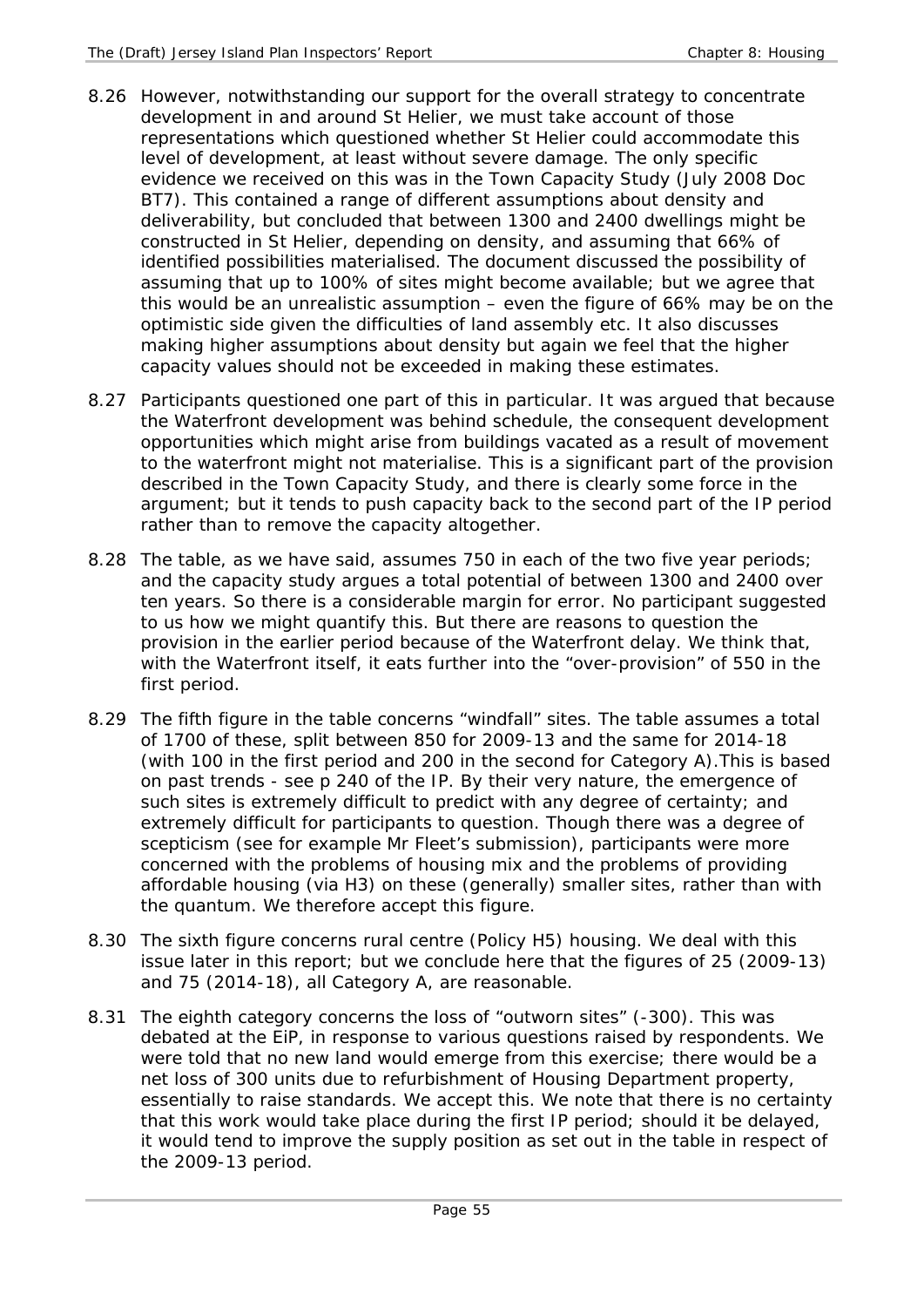8.32 We have omitted the seventh category (the H1 sites in the IP), which receives a section to itself below. Of those considered so far we conclude that the delay in the Waterfront scheme means that a number of potential sites identified for 2009-13 will in fact not materialise until the second period. We have no evidence on which to base a quantification of this – indeed it cannot be quantified. As there is an "over-provision" in that period, this is not the problem it might have been, especially as some of the "lost" 300 may be delayed until period 2; but it does in our view mean that there is little margin for error remaining in the 2009-13 period. For the second period, assuming the Waterfront scheme eventually goes ahead in some form not too different from the current proposals, we conclude that overall demand is likely to be met by available supplies.

### *The H1 Sites*

- 8.33 Policy H1 of the IP identifies seven sites specifically allocated for Category A housing. The background is set out in paras 6.73-6.85 of the IP, and in Appendix B draft housing briefs are set out for each of the sites. (We asked at the EiP whether participants felt that the briefs were adequate and appropriate – assuming the sites went ahead – and we conclude that they are). In total these sites would yield between 197 (at 10 dwellings per acre) and 298 (at 15/acre) dwellings – a yield of 200 is assumed in Table 6.2.
- 8.34 In a proposed modification, the Minister intends to omit three of the sites Samares Nurseries, Longueville Nurseries, and Cooke's Rose Farm – from the IP; at the lower density these would respectively provide 100, 10 and 13 dwellings out of the 200 total. The reason for the proposal is the agreement the Minister made that he would not pursue sites which were not supported by the Constables of the relevant Parishes.
- 8.35 The Minister indicated in his closing presentation that he intended to remove the seventh site in H1 – Field 633, St Peter's, from the IP. This site was rezoned in June 2010 for elderly persons housing and permission was granted for 14 lifelong homes (+ 1 home for a warden). In the IP this site was assumed to accommodate between 10 and 15 Category A dwellings.
- 8.36 The three sites proposed for removal clearly constitute one of the most controversial issues in the IP – perhaps the most controversial. We have considered it very carefully.
- 8.37 We deal as we have said with the question of the need for affordable housing later; but we consider that need to be substantial. Firstly, therefore, we do not accept that removing the provision of more than half of the potential sites, without replacing them, would be acceptable. We could see no dissent from this view.
- 8.38 Second, we therefore asked whether there are alternatives. The result of this was the production of the Draft Housing Polices - Update Note (Doc BT20). This was heavily criticised by participants at the EiP, and we share the concern which was expressed. A table in that paper set out, essentially, two alternatives. The first was to increase the density on the remaining four sites in H1. In one case (Field 633), which we have already mentioned, the figure had already been raised from 10 to 14. In another (Field 1219) there is a proposal of which we are aware to extend the development area of the site (by excluding an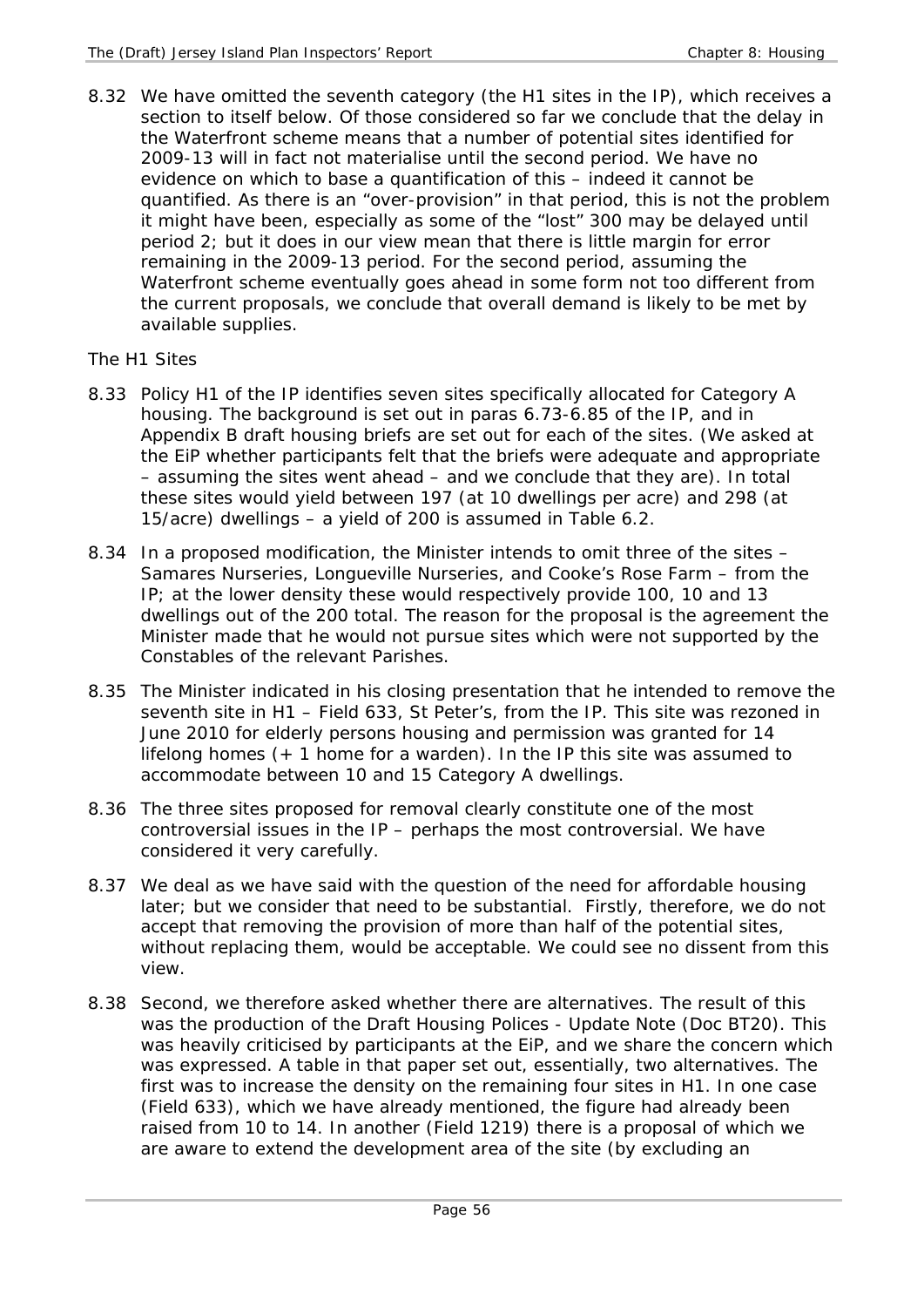allotment proposal), and this could raise the total – if it were approved – from 20 to 42 on that site. Whether the higher densities on the remaining two sites will be acceptable remains to be seen – the Minister had, rightly in our view, taken a conservative view of their potential in preparing the IP. We are conscious of the need for family housing as part of the provision of Category A sites; while these might well be provided on several of the H1 sites, significant increases in density might make this more difficult.

- 8.39 The other alternative was the development of school sites such as D'Hautree or Le Mont Cantel in St Helier, which we viewed on one of our visits. It is far from clear however whether these or other school sites will be available in the timescale required – or, indeed at all. It is not clear that Education are willing to release them. Several participants questioned their availability. As we note in Chapter 9 (para 9.3) the D'Hautree site is safeguarded for educational purposes under IP Policy SCO1. On the evidence before us we conclude that it would not be wise to rely on these sites.
- 8.40 We note also in this connection that States policy (resolution P117/2009) is that the Department for Property Services is to seek the best market price for States owned property; this would severely restrict the possibility of these sites being used for social or affordable housing. There were those at the EiP who criticised this policy, and detected an inconsistency between the States' approach to its own land and that taken towards land owned by others which was allocated for Category A housing. It is indeed difficult to draw any other conclusion; but since we do not advocate reliance on these sites, and their availability is in question in any event, that is a matter we feel we can leave to others to debate.
- 8.41 The next question is whether there are other sites which were put to us during the EiP which might be as suitable as, or more suitable than, the three proposed omissions. We do, in Volume 2, identify a small number of sites which may have potential. As we have said, these sites have not been the subject of public consultation. And they tend to fall in the same Parishes as at least two of the omitted sites (because they comply with the spatial strategy) and are therefore likely to be subject to similar objections. The details of these sites are set out in Volume 2 but the ones with the most potential, should the need arise, are as follows (using our numbering system from Volume 2). They are broadly in order of suitability, as we assess the situation, and the last two are somewhat less suitable in our opinion than the first four, for the reasons set out in Volume 2.
	- C5 Fields 252 and 253 St Clement (Le Quesne Nurseries)
	- S3a Field 530, Princes Tower Road, St Saviour.
	- S5 (part only) Fields 741/742, New York Lane, St Saviour
	- S2 Fields 341/342, Clos de la Pommeraie, Rue de Deloraine, St Saviour
	- H6 Field 1368, St Helier
	- MN7 Le Mourin Vineries
- 8.42 As we said above, we are reluctant to propose that these sites should be put forward for immediate inclusion in the IP because this would mean delay while consultation and investigation was carried out. But in the event that monitoring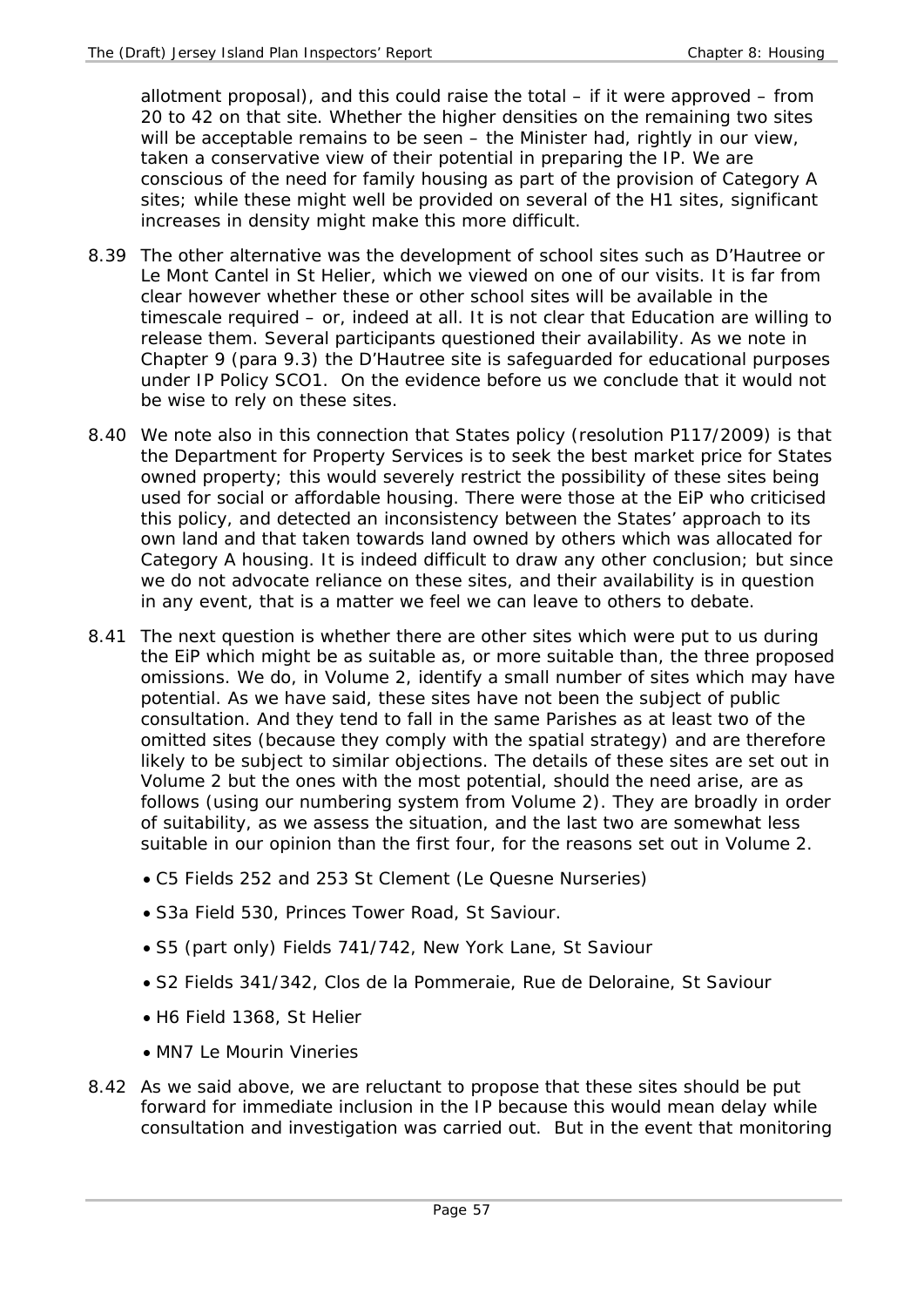over the IP period as a whole suggests that further sites might be required, these are the directions in which the Minister should look.

- 8.43 However, the remaining question is whether the three sites themselves still offer the best opportunity, and whether we should recommend that they are retained in the IP. We realise that this would be contentious, and would require conviction on our part that it was the right thing to do, taking a holistic approach. We have already indicated in Chapter 2 that we understand the concerns of Constables, particularly in Parishes close to St Helier. We have taken into account their views about the "share" of development they have absorbed – but concluded that is a matter of geography and of strategy and not an unfair imposition. We have noted the problems of traffic (which of course are caused as much by people travelling from outwith the Parishes as from development within them). But we still believe the three sites are worthy of consideration – especially as they had been carefully selected by the Minister's own professional advisors (see paras 6.76/77, which indicate that considerable work had gone into the selection process).
- 8.44 We therefore visited the sites with an open mind, and looked at them carefully. Did they comply with the strategy and were there any factors which militated against their development, given the demands? Were they as good as/better than other sites which we saw.

*Samares Nursery (site C6 in our classification)* 

- 8.45 This site scored "Good" (spatial strategy), "High" (suitability), "Good" (landscape sensitivity), and "Good" (Use) under the four criteria set out in the Minister's "Suitability for Housing Assessment" (Doc BT18). These, in the context of all the sites in that document, are very favourable scores. We discussed the site at some length during the EiP, having received a number of forceful objections to its development from States Members representing the area and from local residents. We are aware of a petition against the development too. Constable Norman and Deputy Gorst spoke against the site at the EiP. Among the matters to which they referred were the likely future need for glasshouses; the amount of development which had taken place in the area already; transport issues; ground conditions; and potential social problems.
- 8.46 Mr Stein submitted a lengthy representation, and spoke at the EiP (as did Mr Vibert, the site owner) in favour of the development. Mr Stein inter alia stressed the compatibility of the site with the spatial strategy; the support from TTS; and the ability to accommodate the Eastern Good Companions Club on the site. He felt that any drainage problems could be overcome. Mr Vibert felt that the glasshouses were no longer viable.
- 8.47 In a written submission Mr Martin made some useful points in favour of the sites. "It is vital that islanders and politicians are encouraged to view the IP as a whole and to recognise that there is an overriding need to ensure that affordable housing is available………….suggesting that some Parishes have "suffered too much" …………. misses the point……..the work of the authors in describing the appropriateness of each of the sites is very likely to be ignored………….this site appears particularly suitable…..".
- 8.48 Senator Le Main had also sent us a forceful written response, and he gave an equally forceful expression of his views in favour of the site at the EiP. He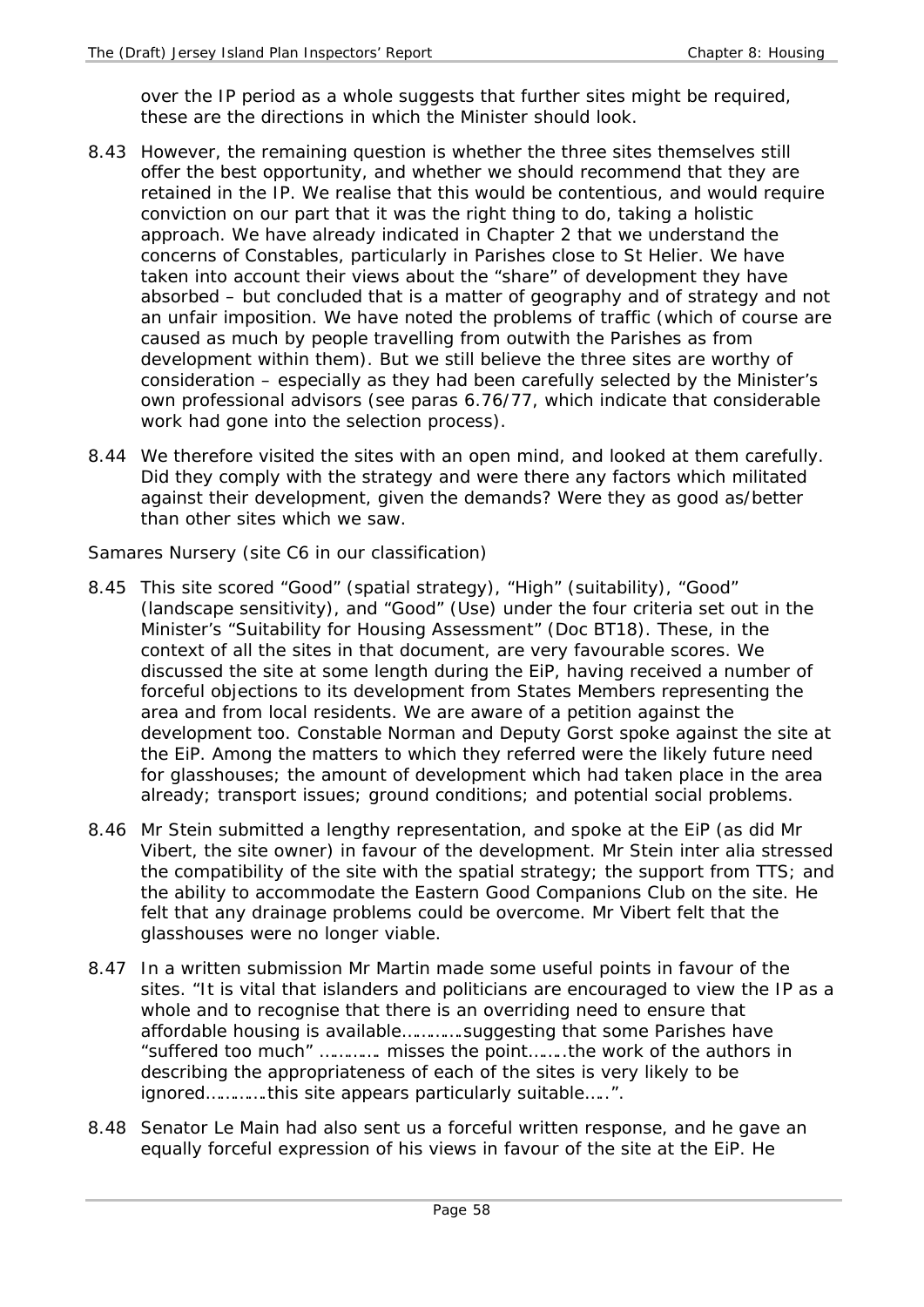referred to the shortages of affordable housing, and thought that the proposed omission of this site – which was entirely suitable for development – was "ludicrous". The land was very much needed. He commented on the agreement the Minister had made with the Constables – but as we have said we look at this site and the others simply on their merits.

8.49 We conclude, with conviction, that those merits are considerable. The site is well located in relation to the BUA; it has good services (buses, schools etc); little damaging impact on the countryside, and is previously developed land which is falling into dereliction. All these factors taken together - especially its compatibility with the spatial strategy of the IP – suggest to us that this is a good site. We disagree with the Minister's proposed modification.

### *Longueville Nurseries (site S10 in our classification)*

- 8.50 The issues in relation to this site are similar. It also scored "Good", "High", "Good", and "Good" in the Suitability for Housing Assessment. Constable Hanning and Deputy Vallois (among others) had written to us objecting to this development, and the Constable took part in the EiP debate. He argued that the Parish had met its share of development; that this was another example of "creep" – pieces of land being gradually infilled; that there were traffic problems, especially at the nearby junction; and that there was a lot of opposition to the development. Mr Stein and the site owner, Mr Hamon, spoke in favour of the site. It was previously developed land, close to St Helier and ideally located in relation to bus services and community facilities. It had support from TTS. Traffic from housing development would be less than that from the garden centre. If it was not used for housing it might be developed for an alternative retail use (the Minister confirmed that this was lawfully possible). Mr Ransom, the leaseholder, accepted it was a good site for housing, but was concerned about the difficulty of finding an alternative site for his business.
- 8.51 Senator Le Main repeated his concerns about the shortage of sites for affordable housing and felt that this was one of the best brownfield sites available.
- 8.52 Having read all the representations in full and considered the debate at the EiP we conclude that this is a suitable site for housing. It is well located in relation to the IP strategy, with good services and facilities nearby. Though the traffic generation may be less than the garden centre, it will occur at peak times; however there are proposals to improve the junction and we do not see this as an insuperable problem. We disagree with the Minister's proposed modification.
- 8.53 There are two other points to make. Mr Stein argued that the whole of the site should be allocated for development – not just the southern part. The Minister argued that the more substantial buildings were on the southern part and that as the land was rising development to the rear would be more obtrusive. We returned to the site to consider these points. We agree on balance with the Minister and recommend that, as proposed, development should be limited to the southern part of the site.
- 8.54 Secondly, there was a proposal before us to develop land immediately to the west of the Longueville Nurseries site (number S5 in our classification), and it makes sense to deal with this now. The issues affecting the site – location, traffic, services etc – are virtually identical, except that the land – though not in use for any particular purpose, is not previously developed. It scored "Good",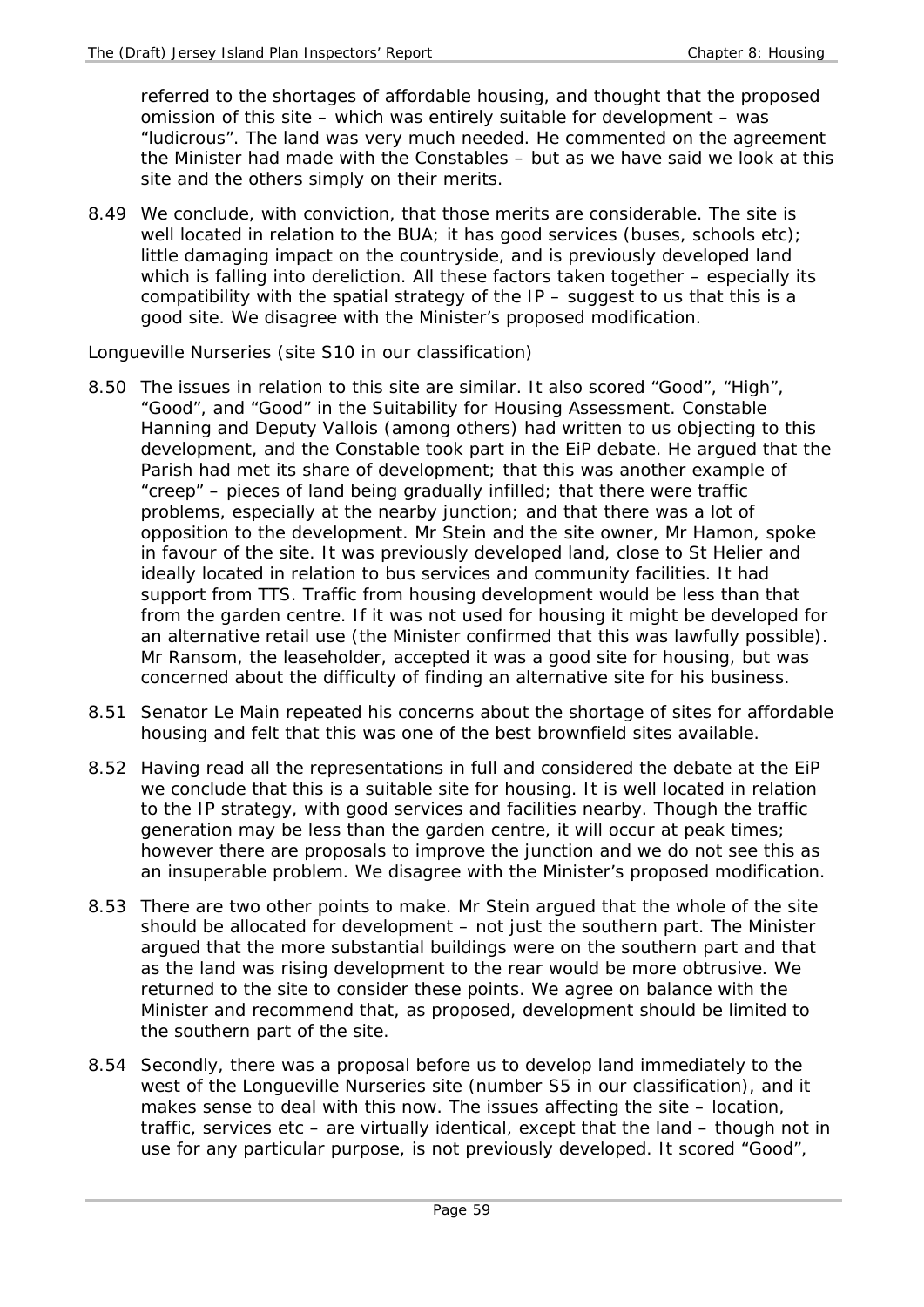"High", "Good" and (because it is not brownfield land) "Poor" in the suitability assessment. The area which was put to us was large, and extended well to the north. We do not accept that the development of the whole of the site would be appropriate; it would be prominent and intrusive. But in principle we see no reason why the southern section of the site (as far north as a line extending westwards from the proposed development on the Longueville Nurseries site itself) should not be acceptable. This line is marked on the ground by a hedgerow. This has not been the subject of consultation; and a traffic assessment needs to be carried out to assess its effects. We do not recommend its immediate inclusion in the IP therefore. But, in the manner foreshadowed at para 8.41 above we recommend that the southern part of site S5 be borne in mind as a possible site for further development should future monitoring indicate an emerging unmet need for additional Category A housing depending on requirements at the time.

 *Cooke's Rose Farm (site L3 in our classification)* 

- 8.55 The third site which the Minister proposes to omit is Cooke's Rose Farm (glasshouse site, Field 114, Le Passage, Carrefour Selous). In the Suitability for Housing Assessment this site scored "Low", "Good", "Low", and "Good". This shows an immediate difference as against the previous two sites, which had no "low" scores.
- 8.56 Once again we received a number of written representations opposing the development of the site. Constable Mezbourian referred to local opposition and raised the question of limited pedestrian access, the narrow access road, traffic impact, infrequent bus services, poor access to services and facilities including schools and a number of other matters. The nearest Primary School was more than a mile away and the nearest State Secondary School was 2.5 miles. Her view was that the site should remain in agricultural use. Local residents made similar points.
- 8.57 At the EiP Mr Farman on behalf of the owners disagreed with these points, and made a strong case in support of the site. It was logically within the BUA, on the edge of a settlement, and had good links with services. He felt that the relatively small development would not generate a great deal of traffic (probably less than when it was a commercial nursery) and that access to the site could be improved to the general benefit of local people. It would have little landscape impact and was entirely the sort of site which Jersey needed to use to tackle its housing problems. Mr Cooke felt this was a good opportunity to provide housing for the parishioners of St Lawrence; it was a site surrounded by other development, and the access problems could be solved. A footway could be created, at least along the development frontage. Mrs Kerley spoke against the scheme, making many of the points that the Constable had made and arguing that the development would not be compliant with sustainability policies in the IP. The Minister told us that TTS had opposed the site in principle because of its distance from amenities.
- 8.58 We, again, looked carefully at this site. We are aware that there is a current application affecting the site, but we do not take that into account – simply considering its suitability in IP terms. Carrefour Selous is a fairly small settlement with only limited local services. The problems of access to the site were apparent to us, and we saw the narrow streets and pavements and the effects of the one-way system. These may be soluble (this would be a matter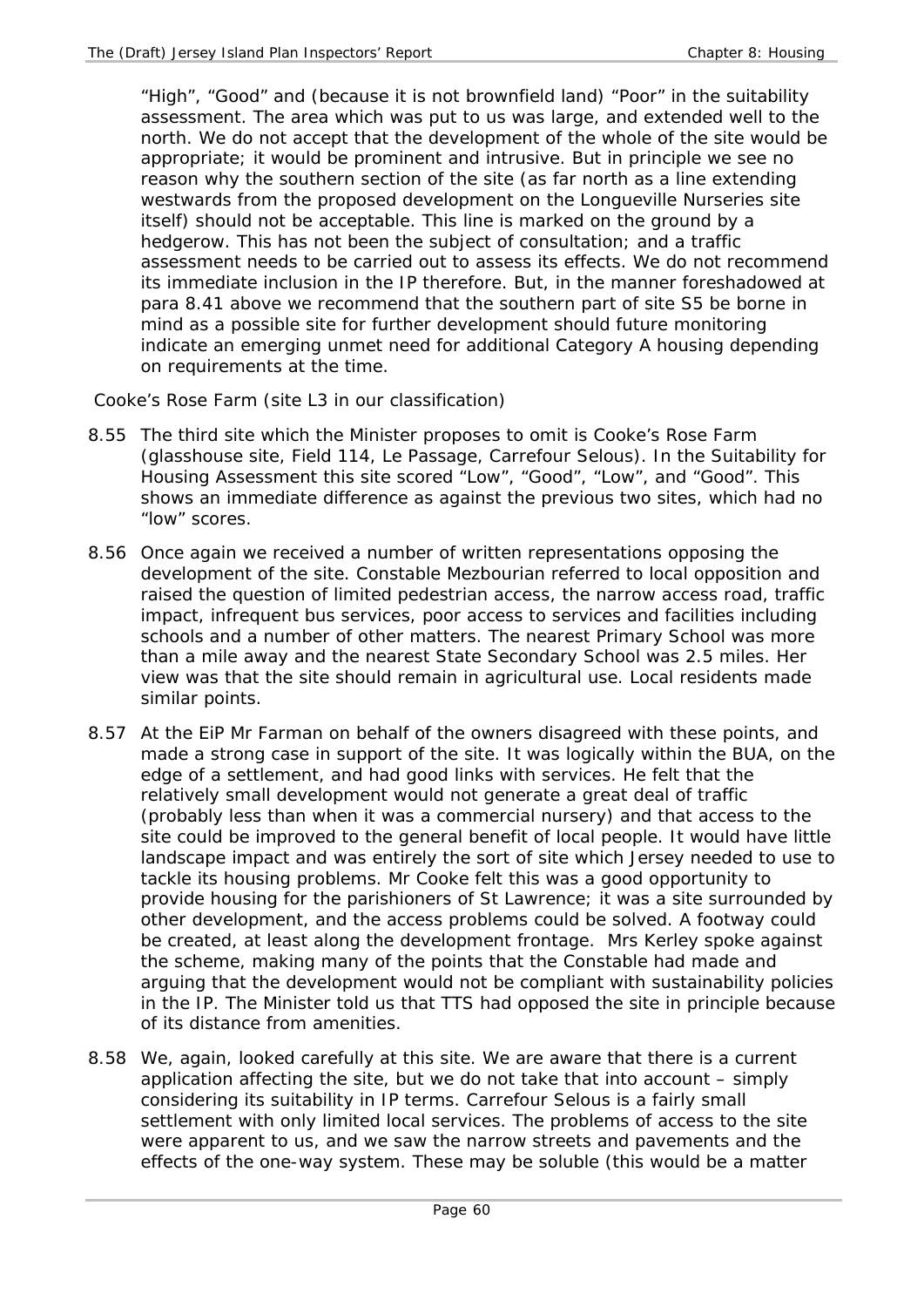for the development control stage), but cannot be ignored. From our point of view, however, the key factors are the distance of the site from the main BUA in St Helier and the surrounding area; and the relative lack of services locally. The "Low" score is indicative of its lesser compatibility with the overall strategy – it is clearly very different from Samares and Longueville in this respect. We recognise that it is previously developed land but have consistently taken the view that this in itself should not override the IP's strategic aims. We conclude therefore that this is not a site which should be pursued as an H1 site in the IP because it is poorly located in relation to the strategic policies in the IP and because it has relatively poor access to services. The loss of the 13 houses on this site, in terms of policy H1, could we believe be compensated by the increases in density proposed on two of the sites in the Housing Update Note (see para 8.38)

- 8.59 However, Mr Farman made a point, which was repeated by others during the EiP, about the apparent reluctance of the Parish of St Lawrence (in contrast to some of the other rural Parishes) to allocate sites for local need housing. We deal later with, and support, the principle of providing local need housing. But the evidence which was put to us does suggest that St Lawrence may be less proactive than might be expected. We hope that they, like others, will take advantage of the opportunity afforded by Policy H5 in order to provide affordable housing for local people. Cooke's Rose Farm may be one of the sites (no doubt there will be others) which might be considered for this purpose.
- 8.60 Our conclusions on the H1 sites are very clear. We respect the views of the Constables. But in the cases of Samares and Longueville we believe they should not be excluded from the IP. Taking a holistic view of the overall strategy of the IP; the need for affordable housing; and the alternatives which are available, we very firmly believe that those two sites were correctly included and must be retained if the housing aims of the Plan are to be achieved. Given this recommendation it is not necessary to bring forward any of the other sites we have identified in Volume 2 at the present time; as we have said, those are for consideration – should the need arise – during the IP period.

## *Housing supply – summary*

- 8.61 We conclude as follows on housing supply. Firstly we have considered all the components of supply set out in Table 6.2 of the IP. We consider that in two cases – the amount of development on the waterfront and within St Helier - the figures for the first period of the IP are optimistic. We do not believe that the number proposed will be attained. The evidence does not exist to quantify this exactly. However there is an "over-provision" in the table for that period and we think that will be sufficient to cover the shortfall, especially as the numerical loss from housing refurbishment may not occur until later. We have put forward some possible sites which – subject to consultation and further investigation – might be brought forward should the monitoring process suggest an emerging shortfall.
- 8.62 On the sites in Policy H1 we **recommend** that the Samares Nursery site and the Longueville Nurseries site should be retained in the IP as originally proposed. We have also indicated support for the possible future development of part of the land to the west of the Longeuville site, subject to further investigation, should the need arise. We further **recommend** that the Cooke's Rose site should be omitted from the IP as the Minister intends in his proposed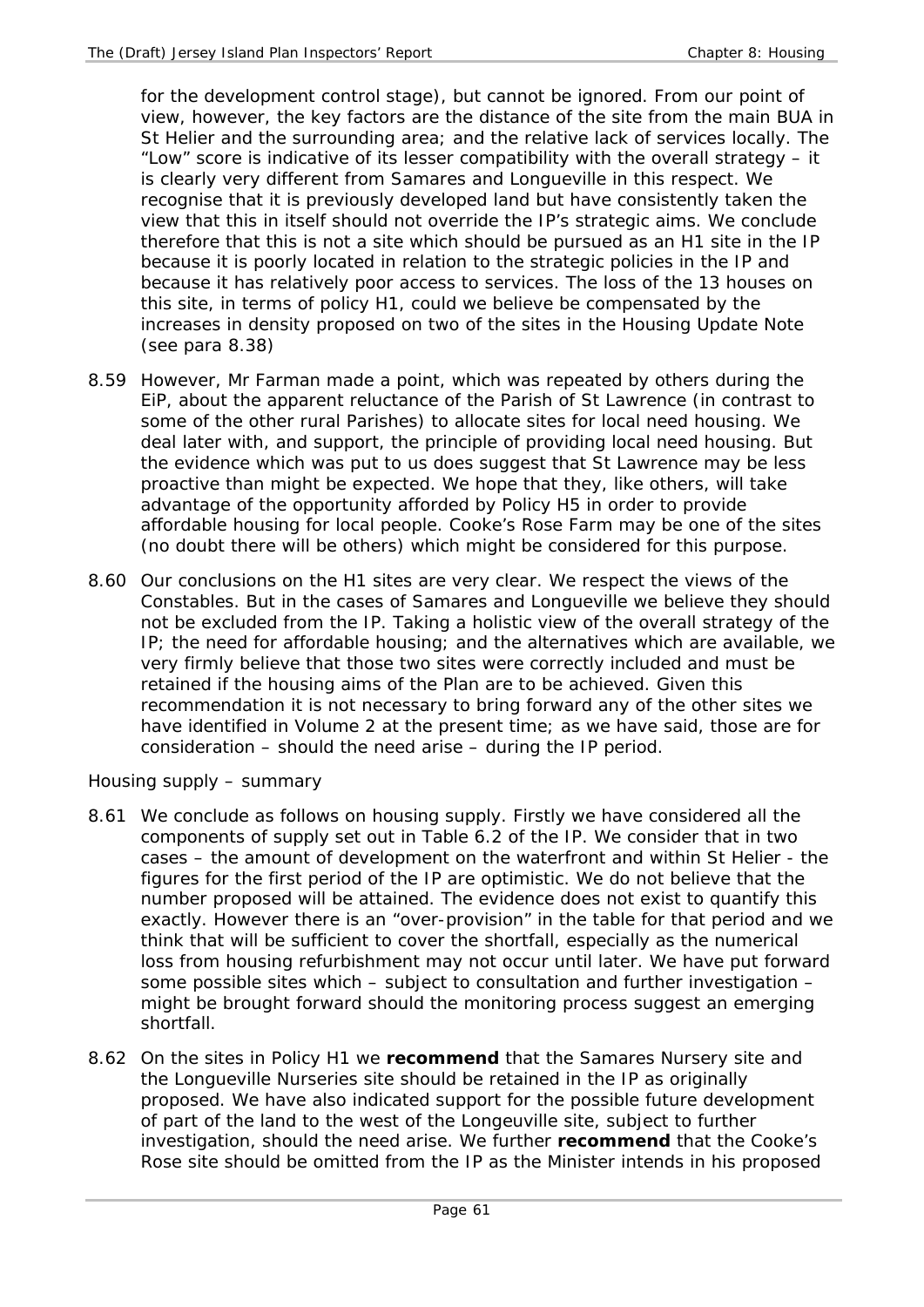modifications. We have suggested that the latter site might be one possible candidate for local needs housing under Policy H5.

### *Policy H1 – other points*

- 8.63 In the joint Housing and Planning Statement (Doc No EPD/10), which we requested in advance of the EiP and which has proved very useful in all our deliberations, the Minister recommended (on page 4) "….that Policy H1 be reviewed to potentially include a greater number of social rented accommodation in line with agreed evidence of demand". This had been raised in representations, for example by Senator Le Main, and it was discussed further during the EiP session on affordable housing. We agree with this proposal, and recommend that the penultimate paragraph of the policy be revised to include a more flexible distribution as between Jersey Homebuy, Social Rented and first time buyer housing – the proportions to be determined by the Minister in accordance with SPG. We note the Housing Minister's view that the IP is "woolly" when it comes to the breakdown between the need for various types of affordable housing – social rented, Homebuy, etc. While we accept that, we take the view that it would be a mistake to be too prescriptive about this. The situation will change during the life of the IP and a degree of flexibility seems appropriate. We recommend that SPG is produced, to be published at the time the IP is adopted, to indicate the criteria by which this provision is to be judged.
- 8.64 Policy H1 includes in its last paragraph a reference to the use of compulsory purchase powers, if necessary, to ensure that the sites come forward in a timely fashion. These powers exist but we understand that the States have been reluctant to make use of them. There was some debate about this at the EiP, and the use of these powers was opposed by the RJAHS. Nonetheless, in view of concerns about the length of time which had been taken for some previous sites to come forward, we think it is sensible to have these powers available and to be prepared to use them if (in exceptional circumstances) it should prove necessary. We support the proposal and suggest no change to this paragraph.

## *Policy H2 Other Category A Housing Sites*

8.65 Policy H2 simply rolls forward existing unimplemented sites allocated for Category A housing. These sites contribute to the 'supply' consideration and beyond that we have no substantive comments to make about this policy.

#### **Affordable Housing**

- 8.66 As we have indicated, the question of affordable housing, and particularly Policy H3, was very controversial.
- 8.67 There is a lot of information on this subject. We draw attention, in no special order, in particular to the Kelvin MacDonald report (Doc BT4), the Christine Whitehead report (Doc OS11), the interim review of land availability (op cit), the Draft Housing Policies Update Note (op cit), and the 2007 Housing Needs Survey (op cit). Paragraphs 6.90-6.116 of the IP deal with the matter.
- 8.68 We draw attention also at the outset to the Minister's proposal to modify the IP to reduce the proportion of affordable housing to be provided to 12.5%, on sites with a capacity of more than eight houses (as compared with 40% on sites with more than six houses in the published draft IP). The 12.5% was to increase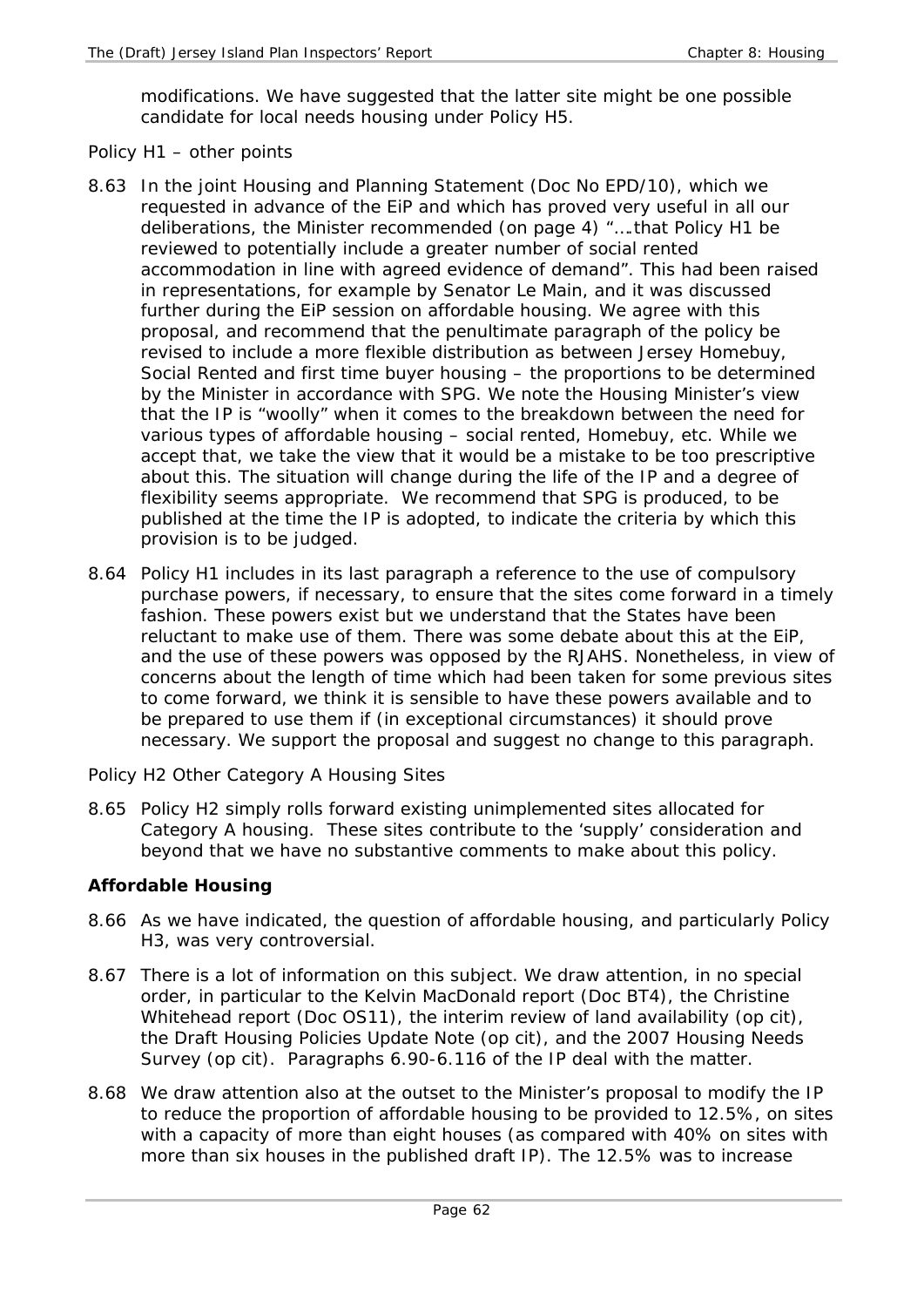over a period to 20%. This proposed modification appears in full in the Minister's Response to Consultation (27 May, Doc PC3). It arose in response to a very heavy weight of opposition to the original IP proposal from the development industry – see for example representations from the Style Group, AJA, WEB, the Chamber of Commerce (who suggested a proportion of 10% instead of (then) 40%), C le Masurier, Jersey Construction Council, Dandara (who referred to a level of between 5% and 10%), GR Langlois, IoD, CBRE, and Mr Stein/Pioneer. Deputy Le Fondré found it cumbersome. When the revised policy was advertised in the second round of consultation, the Chamber, Style Group, JCC and Pioneer were among those who sent further comments. There were other representations in support of the Minister's approach.

- 8.69 We approach this complex topic as follows:
	- First we consider in general terms the nature and scale of the problem of affordable housing in Jersey
	- Second we look at attempts to quantify this need, which are admitted to be imperfect; we consider the implications of this.
	- Third we consider in the light of this what options there may be to attempt to deal with this problem.
	- Fourth we consider whether Policy H3 is in principle necessary and justifiable, and whether it is workable. This includes consideration of the proposed viability assessment process.
	- Fifth we look at whether, if it is workable, the thresholds and proportions now proposed by the Minister in his modified policy are appropriate, and whether its introduction should be phased.
	- And finally, we make recommendations.

#### *The nature of the problem*

- 8.70 It is quite clear to us that there is a major problem of affordable housing in Jersey. There can be no question about this. In coming to this conclusion we rely on a number of sources, and we summarise the position very briefly as follows:
- 8.71 According to the Interim Review of Residential Land (Doc BT17 p39), in mid 2009 the price of housing in Jersey was about 2½ times the UK average (and just over 1½ times the Greater London average). The average price of a 3bedroom house recorded in Jersey in mid-2009 (£516,000) was the equivalent of 16.5 times average annual earnings for full-time workers (i.e. £31,000 @ June 2008). This represents a significant change from the situation in June 2006, when the average price of a 3-bedroom house was £364,000 and the equivalent of 13 times average annual earnings of approximately £28,000. The equivalent figures for a 1-bedroom flat in mid-2009 (£225,000) and mid 2006 (£176,000) would represent 7.2 times and 6.3 times average annual earnings.
- 8.72 Multiples of five times income have been the maximum generally available from mortgage lenders in Jersey with higher multiples generally regarded as too much of a risk and burden. In addition to this, mortgage lenders have typically required deposits of 15-20%. The MacDonald report provides evidence to suggest that no properties are affordable in Jersey at standard income: debt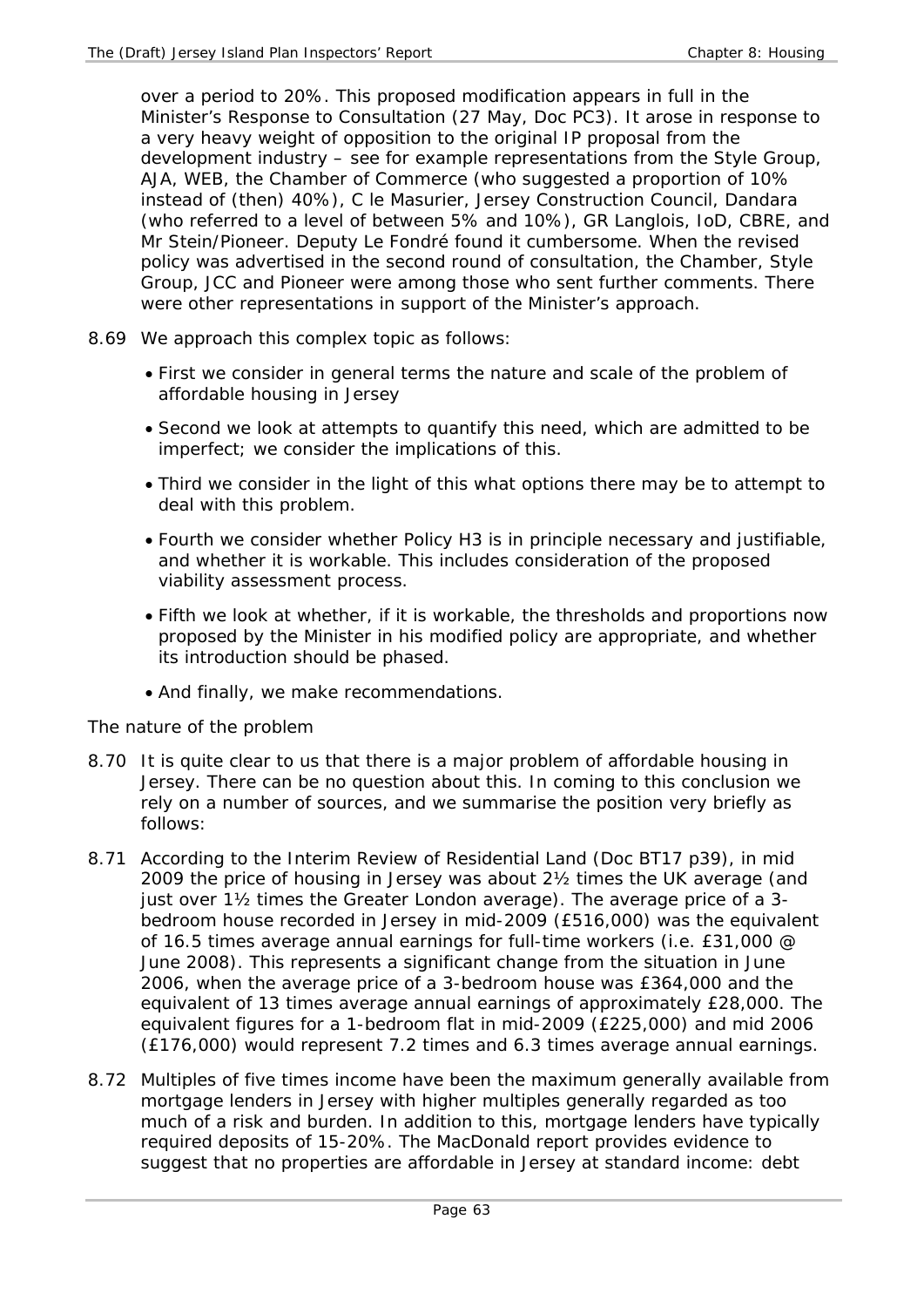ratios (i.e. 1:5) for those on average incomes without substantial available capital. It also suggests that if 50% is taken as the maximum proportion of net income that should go on housing, then average income households cannot afford the price of a one-bed flat or any other housing type (see pp 40/41).

- 8.73 The Whitehead report also tackles the question of worsening affordability. It provides evidence of the position for households in different income ranges at the end of 2008 which suggests, inter alia, that only those in the two upper income quartiles (above £40,000 per annum) could hope to buy a house as a family home. (see pp 14/15).
- 8.74 We were very impressed by the evidence, written and oral, from Mr Ed Le Quesne, who was clearly very knowledgeable about the housing problems, specifically, of people in Jersey, and is directly involved in provision through Housing Trusts. He felt that the IP was "feeble", and gave us some further insights into the extent of the problem. He referred to some of the social effects of unaffordability. While he raised some issues which fall outside the scope of the IP – such as rent levels and security of tenure - his evidence about people who were struggling in the face of current house prices cannot be ignored.
- 8.75 Mr Stein, though he opposed Policy H3, nonetheless was conscious of the problem; in his evidence on Samares Nursery, for example, he referred to the Whitehead report and the "startling backdrop of local house prices". Individuals such as Ms Firkins wrote important representations about their difficulty in finding adequate housing. The then Minister, Senator Le Main, wrote in March "It has never been clearer that that the affordability of homes both in the owner occupied and rental markets is one of the most significant issues facing the Island".
- 8.76 In the IP itself (para 6.90) the situation is described as "one of crisis". Mr Mavity told us of recent increases (28-30% over 18 months) in the waiting list (not a good indicator of overall need, as we discuss later, but the trend does seem significant). Several States Members and others in their written evidence and at the EiP expressed their concern. We have no doubt at all that the problem of affordability in Jersey is serious and that it is getting worse.

## *Key workers*

8.77 We were told of an emerging problem in relation to the housing of key workers. It was mentioned for example by Senator Le Main in his March letter: "…as an Island we have a significant reliance on Key Workers migrating to the Island. In our Health service…issues of accommodation and relative affordability are having a significant impact….". The Interim Review of Residential Land Availability (op cit) deals with this on pages 41/42 in a little detail. It concludes that "information on the key worker accommodation issue is limited at present and further work is needed………the States will also need to consider how it wishes to address the matter………". We do not feel we can take it further but we note that this is an emerging issue which reinforces the need to tackle the affordable housing problem seriously, and which could in due course prove to be an additional source of need.

## *Quantifying the need*

8.78 It has however proved difficult to quantify the need for affordable housing with any precision. The Minister accepted that this was the case; the IP itself (in para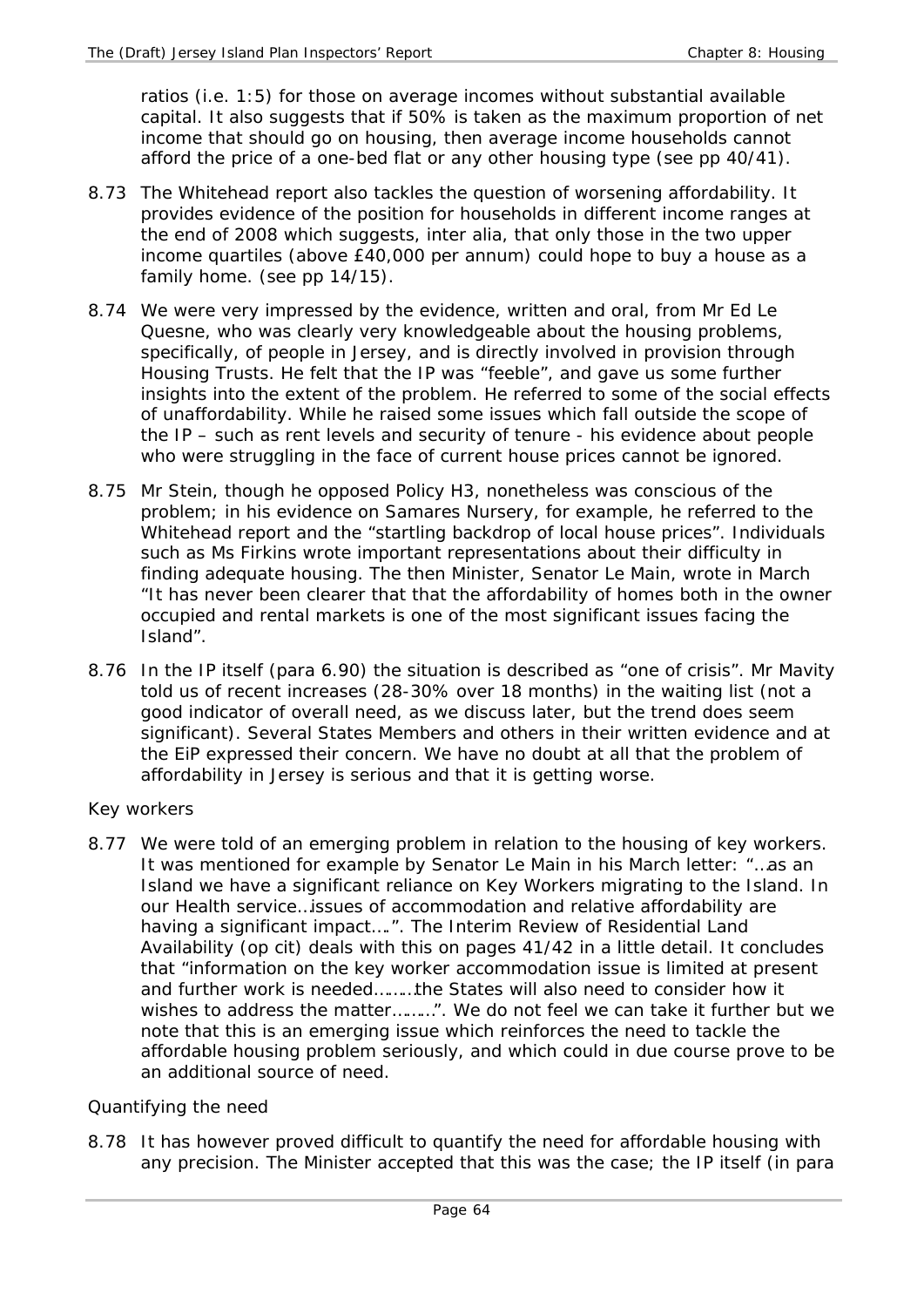6.91) said "information on the numbers of households who are in need of affordable housing is not clear".

- 8.79 Without going into very great detail on this, we note various approaches which have been taken. The 2007 Housing Needs Survey identified a "latent demand" among the present population for 1000 units, but this may not be equated directly with need. In the MacDonald report it was suggested as a working hypothesis that a mid-point between the numbers on the first time buyers list and the latent demand in the 2007 survey could be used – putting the total at 900 – but MacDonald said that further work was needed. (p 43).
- 8.80 The waiting list is not a reliable indicator of need because entry requirements are very tight (see eg Whitehead pp15/16). Her suggestion that, at that time, the majority of households who are eligible to apply for social housing do so, and are actually accommodated was misinterpreted by one participant as suggesting that there was not a problem; as Whitehead and others said, if the entry rules were relaxed the number of applications would greatly increase.
- 8.81 Mr Mavity explained at the EiP that the waiting list had been growing and he gave figures for the increasing lengths of time people had to wait either for accommodation or for a transfer. These seemed low to one participant, in relation to the situation in London for example (where waiting lists of six years were possible); but this did not seem to us an adequate reason for taking a relaxed view in Jersey. The Minister explained that the figures given by Mr Mavity were recent and had not been taken into account.
- 8.82 There are proposals to link together the States Waiting List with those of other providers and to create a "Housing Gateway" which will provide a comprehensive picture of need. The Minister was anxious that this should happen as soon as possible so that the position could be monitored and policy further developed during the IP period. Clearly, we agree.
- 8.83 The Housing Department submitted an alternative calculation, as an annex to the joint housing and planning statement. This took the Housing Waiting List figure at June 2010 and added half of the number of people who were renting in the private sector and claiming the housing component of income support. This gave a "best estimate" of 1300. (see Doc EDP/10 for details). The Minister (P&E) felt this may be an over-estimate (see the joint statement) for doublecounting and other reasons.
- 8.84 There was much debate about this imprecision of the assessment of the need for affordable housing, both in written evidence and at the EiP. Pioneer made a number of particularly strong points about this, orally and in writing, and we have considered them carefully. They argued that it would be premature to continue with the IP in such a state of uncertainty. Much more work needed to be done to justify Policy H3 in particular. They deal with the issue in several places in the various papers which they submitted – eg in section 3.6 of their 17 March submission and in their 31 August 2010 submission, which contained an alternative assessment. Without going into detail, they concluded that the need was modest and could be met via the existing H1 policy for 6-9 years.
- 8.85 We have considered these various assessments, and read in full all the evidence which was submitted, and the MacDonald and Whitehead reports and other background documents. We return to our earlier conclusion that the problem is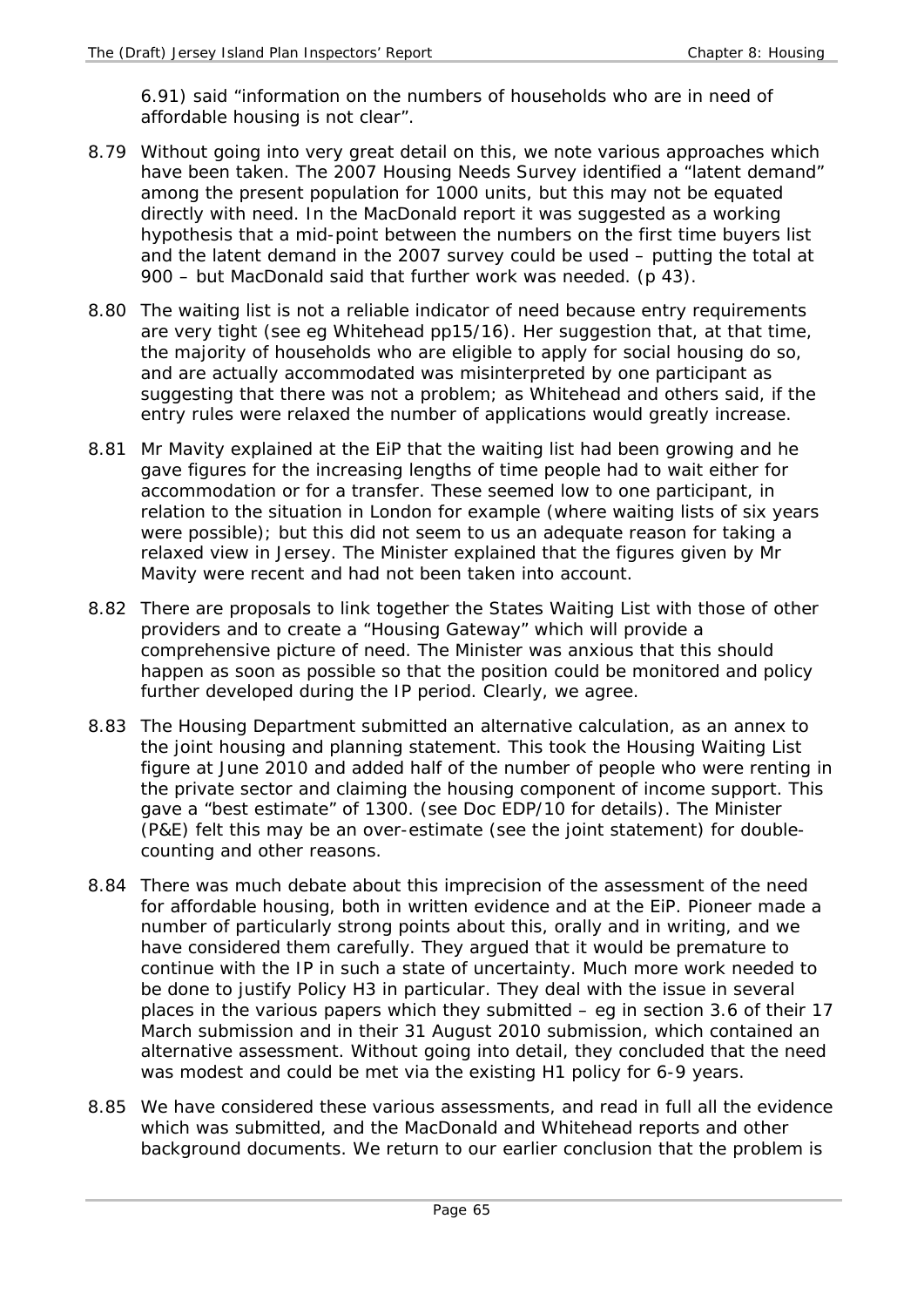serious and getting worse. The question for us is whether the inadequacies and inconsistencies in the figures are such that we should conclude that the IP is premature and that more work should be carried out. Or whether we should continue, and consider whether Policy H3 or an alternative would be workable or acceptable as a further mechanism to tackle the problem over the medium term (alongside H1). We also recall a comment from Senator Le Main: "I live in the real world and real people need real houses". This would be a powerful reason to resist delay.

- 8.86 We do not think it is premature. We do recognise that the adoption of a Policy such as H3 is a serious step, which needs to be backed up with statistical force. But we think the overall conclusions of the two independent reports are compelling. We think the recent increases in the waiting list are indicative of increasing pressure. We think the gaps between house prices and incomes are stark and that they suggest that there is a serious problem for individuals and households which (as was suggested to us at the EiP) could lead to younger people being forced to leave the Island. The Minister is of course under an obligation to attack this problem, based on the States Strategic Plan. But even if he were not, we think he would be right to continue to pursue alternative means of increasing the supply.
- 8.87 We do not conclude that the lack of a single clear figure is fatal. We do of course propose (as did MacDonald and Whitehead) that further work is carried out to develop a clearer picture; when we discussed monitoring earlier, we mentioned its importance in relation to affordable housing and it is likely that the picture will change – just as likely for the worse rather than the better. For the moment, though, we believe that time (and it may be considerable time) spent poring over the statistics to arrive at a more satisfactorily precise figure before moving forward would involve a delay which would be unacceptable, given that we are dealing with real people in real need. We are content that there is a need for something in the order of 1000 affordable homes to be provided either through Category A sites or through another mechanism or both, during the IP period; and we also think it right to have an eye to what might happen beyond that period.
- 8.88 We therefore go on to consider the proposed Policy H3 and other alternatives.

## **Policy H3**

8.89 We deal with this as follows. Firstly we consider whether the whole of the need can be met by extending Policy H1 or whether other mechanisms are needed. Secondly we consider other propositions which were put to us, such as a tax. Thirdly we consider H3 itself, including the viability assessment which was proposed in a draft SPG. Finally we reach a conclusion and a set of recommendations.

## *Extending H1*

8.90 It would at least in theory be possible to continue to allocate additional pieces of land under Policy H1, and its successors in future reviews of the IP, and this route was favoured by some respondents and participants (such as Pioneer). There seem to us to be two problems attendant upon this. The first is the obvious difficulty of identifying sites which are acceptable. This has proved all but impossible in the current IP, and is certain to become even more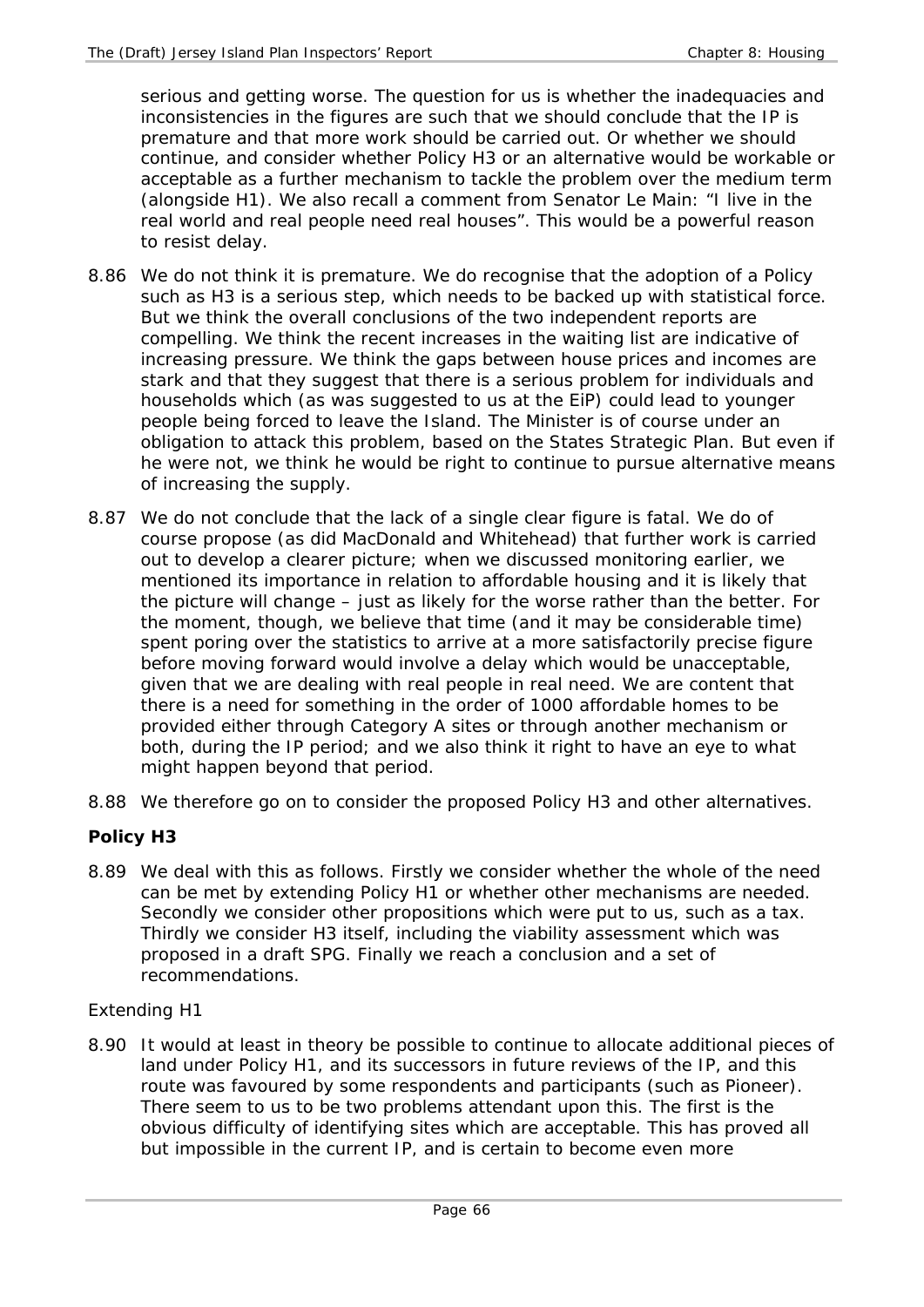challenging as time goes by, assuming (as seems probable) that opposition to greenfield development remains and as the most suitable and well-located brownfield sites are developed. The second is that it is a "one-club" solution. As MacDonald suggested in his report there is a range of possible solutions to dealing with affordable housing. It makes sense, in the medium term, to develop more than one option. The States have clearly agreed this (see our para 8.2). So at least, therefore, we go on to look at other possibilities.

### *Other approaches*

- 8.91 A number of participants suggested various ways of raising funding to deliver affordable housing. WEB (p3 of their March 29 Submission) and CBRE (point 4 of their 7 December representation) both proposed a form of tax. Pioneer (Para 1.12b of their 29 July statement) suggested a variant, allowing land owners to "benefit from not less than 80% of any uplift in unfettered land value". Support for a tax-based approach was essentially based on its simplicity, predictability and perceived fairness. MacDonald dealt with it at 4.4.19 in his report. It was discussed at the EiP, but there was not a great deal of support for it there, and the Minister felt that it would not deliver sufficient housing. In the context of the UK (a context which we use sparingly because we appreciate the differences with Jersey, but we think it is relevant here) the introduction of a tax has been fraught with difficulty, with several attempts over the decades having failed to deliver. We do not think this should be ruled out in the longer term, and the States should consider it; but it is very much a political issue – as well as a practical one – and we think far too uncertain for reliance to be placed on it at present.
- 8.92 The AJA put forward a different approach at para 0.9 of their statement, suggesting (in summary) a "consolidation zone" widely drawn around the BUA within which the States could negotiate with landowners, at land values above agricultural but below residential. We appreciate the thinking behind this but agree with the Minister that in planning terms it is better to identify and designate the *best* sites, taking into account the various criteria in the IP, rather than leave the location of development to later negotiation.
- 8.93 In summary, we were not convinced that any of the mechanisms put forward by the parties were likely, in the short term, to deliver the necessary affordable housing. We note that there were a number of other routes discussed in the MacDonald report. We think that the Minister should actively continue to consider these alternatives. But we return to the mechanism proposed in H3.

#### *Policy H3*

- 8.94 We deal with this first in principle, then in more detail, taking the Minister's proposed amendment as the basis for our report – there was no real argument that we should return to the 40% figure, although Deputy Wimberley was one who regretted the reduction.
- 8.95 It was argued, in principle, that landowners should not be required to forfeit part of the value of their land. Pioneer particularly took this view and argued it strongly. Our assessment, however, is that this black and white position was not generally supported – after all other participants had favoured a tax, or the AJA proposal, or others which in effect meant a reduction in the site value of development land. Deputy Wimberley in his evidence said: "…the reluctance to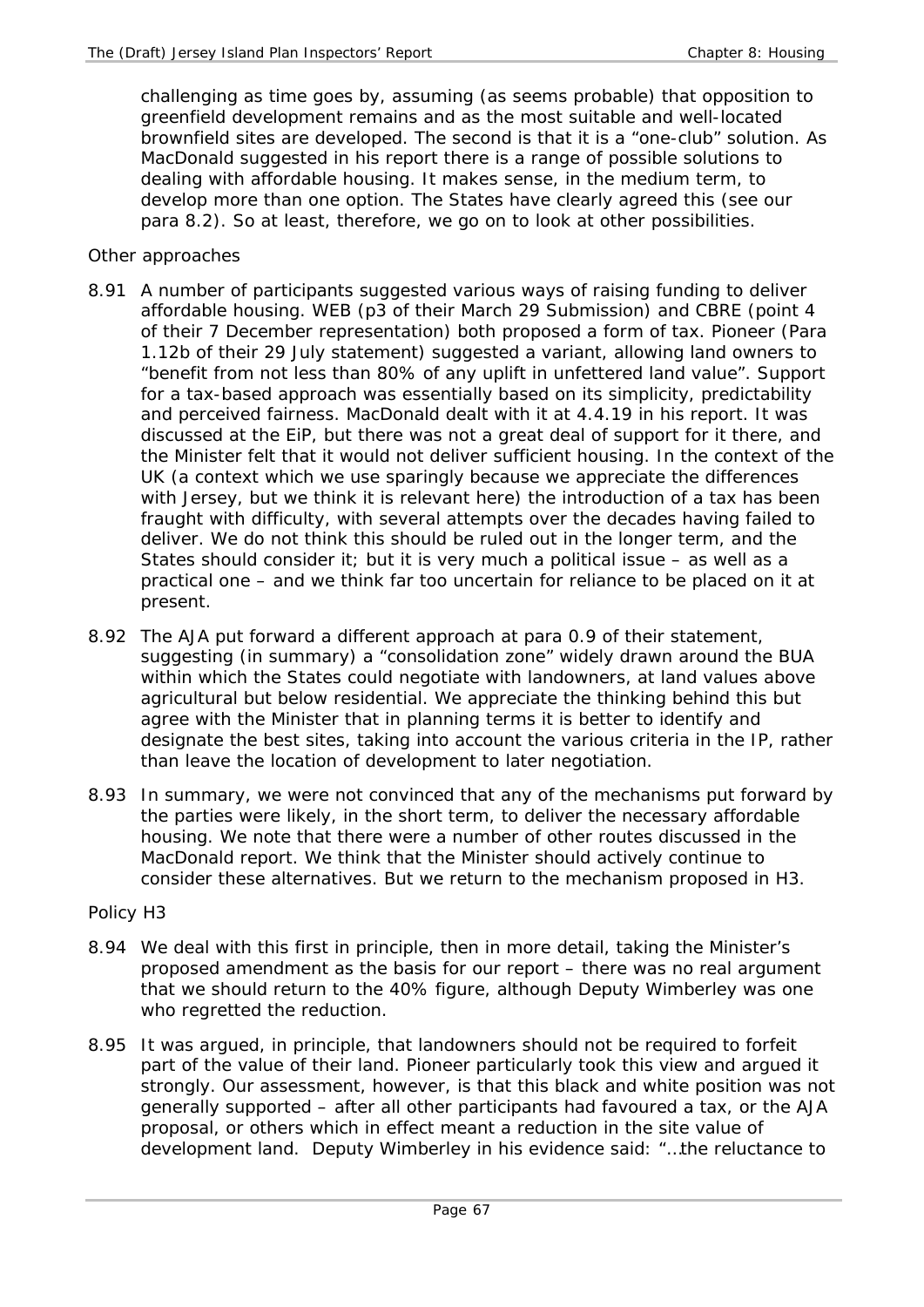tackle this issue in an effective way is appalling. A way has to be found to deal with the monopoly position of landowners which serves the needs of the community at large". And though this is very much a political issue, we are obviously aware that in other jurisdictions it has been accepted that the fortuitous, and often exceptionally large, windfall which certain landowners receive is created by the community and therefore should, quite fairly, at least in part go back to the community. It is not for Inspectors to reach political judgements of this kind, but fortunately from our point of view the States have already done so, via the proposition to which we referred in para 8.2 – "To request the Minister for planning & Environment to bring forward a policy that requires planning applications of over a certain size to provide a percentage of their build for social need whether that be social rented, first time buyer, retirement, sheltered housing or a mix, whichever is most appropriate for the site".

- 8.96 As we have mentioned the revised proposal is that for sites above eight units, 12.5% of affordable housing would be required on site. For sites with 2-8 units, a contribution of 12.5% of development yield would be required to meet the Island's needs for affordable housing. 12.5% would rise to 20% by year 5 (for both above 8 and 2-8 units). This did not appear on the face of the policy and there were comments, with which we agree, that if the policy remained it should do so. (There were also comments on the mechanics of how this should be managed but we think that is a matter outside the IP and do not pursue it – though we do stress the point that any contributions should be directed to affordable housing and not, as Style Group put it, "…disappear into States funds…."). We **recommend** that the intention to increase the proportions should appear on the face of Policy H3.
- 8.97 Perhaps the key objection to the policy, leaving aside this question of principle, was the suggestion that, in general, it would discourage landowners from bringing land forward at all. A picture was painted of landowners which was not altogether complimentary. It was suggested that if unable to realise the full value of their land they would simply hold on to it, presumably indefinitely. This may, of course, be true and we return to it later. This point was made in many places, but for example Pioneer said (in their response to the Update Note) "…housing supply will inevitably reduce as a result of reduced returns (ie incentives) to land owners and developers, with land being developed for less risky alternatives or being retained in its existing use". In their 29 July note they said "unless landowners are able to obtain what they consider to be a reasonable share in any uplift in land value sites are unlikely to come forward". Mr Stein said (30 March submission) "landowners will be considerably less willing to release land. The thresholds need to be reduced". (At that time the 40% etc figures were still envisaged).
- 8.98 In particular it was suggested that it would prevent the development of small sites, or windfall sites, or brownfield sites, or sites within St Helier and other parts of the BUA (which tend to have those characteristics). For example the AJA said "this policy is hostile to the development of St Helier, where it is more expensive to redevelop sites"; "WEB is concerned that as a result of [H3] limited development on brownfield sites will take place"; "…any requirement for affordable housing on sites below 5 units will significantly affect the viability of the site" (JCC); "providing significant levels of affordable housing on brownfield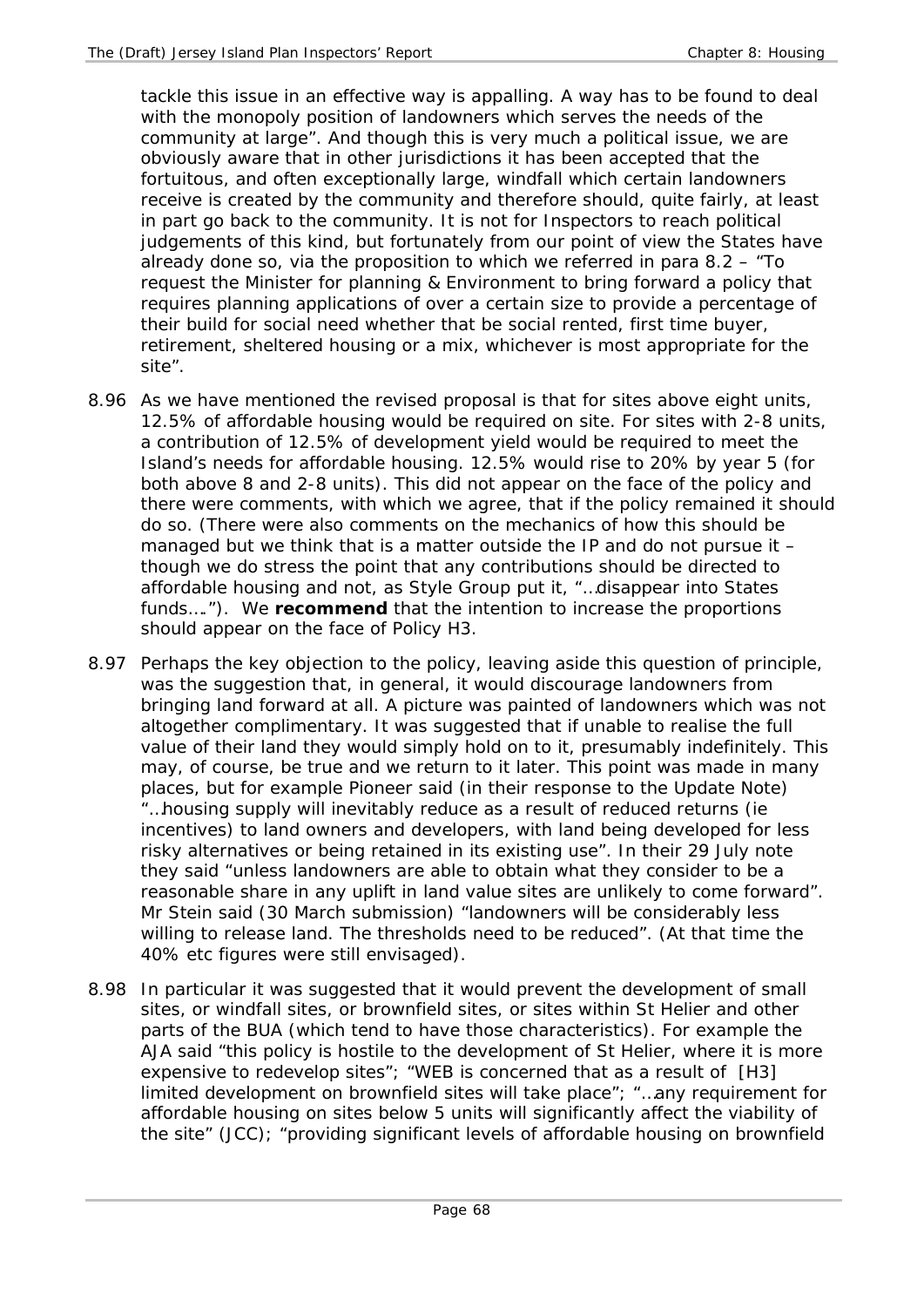sites will be difficult given the inherent value of the land" (Housing Dept, in joint statement).

- 8.99 This is a matter which was considered by MacDonald (eg in 4.6.17 he proposed that windfall sites should not be exempt, and demonstrated ways in which they could be included). Nonetheless we accept the view that there is greater difficulty in bringing forward certain sites – especially smaller brownfield sites within the BUA – than others.
- 8.100 Mr Waddington in Appendix 8 of his written evidence recognised this point, and put forward a sliding scale, with different percentages of affordable homes, ranging from 0% to 20%, depending on whether sites were urban or rural and on their size. He argued that the proportions should be smaller in urban areas in order to encourage development in the BUA. We thought this was a useful contribution.
- 8.101 Behind many of these comments, suggestions and objections is a concern about viability. The Minister acknowledges this – and in the IP the matter was considered in paras 6.96-6.104. It was also considered by MacDonald in paras 4.6.18-22. It is common ground that the policy must be operated in such a way as to avoid rendering development unviable, and the IP in 6.97 proposed to introduce a viability assessment model. In August the Minister produced a draft of "Affordable Housing Supplementary Planning Guidance" (Doc SD9). The merits of this are not specifically before us, and will be the subject of continuing consultation and redrafting in consultation with the development industry. Some comments were made about the detail which the Minister should take into account in that consultation process. However, it is clearly relevant and we did invite written comments on it before the EiP.
- 8.102 Every application would have to be accompanied by an assessment, in accordance with the pro forma set out in the Appendix to the draft SPG. If successful, of course, the smooth running of this process would remove the basic objection to the policy; if it were demonstrated that the need for affordable housing set out in the policy rendered the site unviable then the appropriate contribution would be reduced accordingly, as set out in the SPG. However, at this stage the smooth running of the policy must be subject, to say the least, to a degree of uncertainty. And it was argued at the EiP that for smaller sites this would be a considerable burden – at least initially – both for the Minister and the applicant. According to the table in the Housing Update note there are around 43 applications per year with 2 or more units (taking the average over the last five years), and all of these would be subject to the analysis.
- 8.103 The Minister accepts (in his response to Pioneer dated 15 September) that the intention to apply a standard viability assessment to every application is not mentioned on the face of Policy H3 and that it should be. We agree and so **recommend**.
- 8.104 Before coming to a conclusion we deal very briefly with some of the other arguments that were put. A great deal was said about the situation in the UK, and we have considered this. We do have some knowledge of the subject. We think the comparison is a limited one; we are dealing with the Jersey situation here and it is quite obvious that in many ways it is different. Nonetheless, though we of course accept that the delivery of affordable housing is more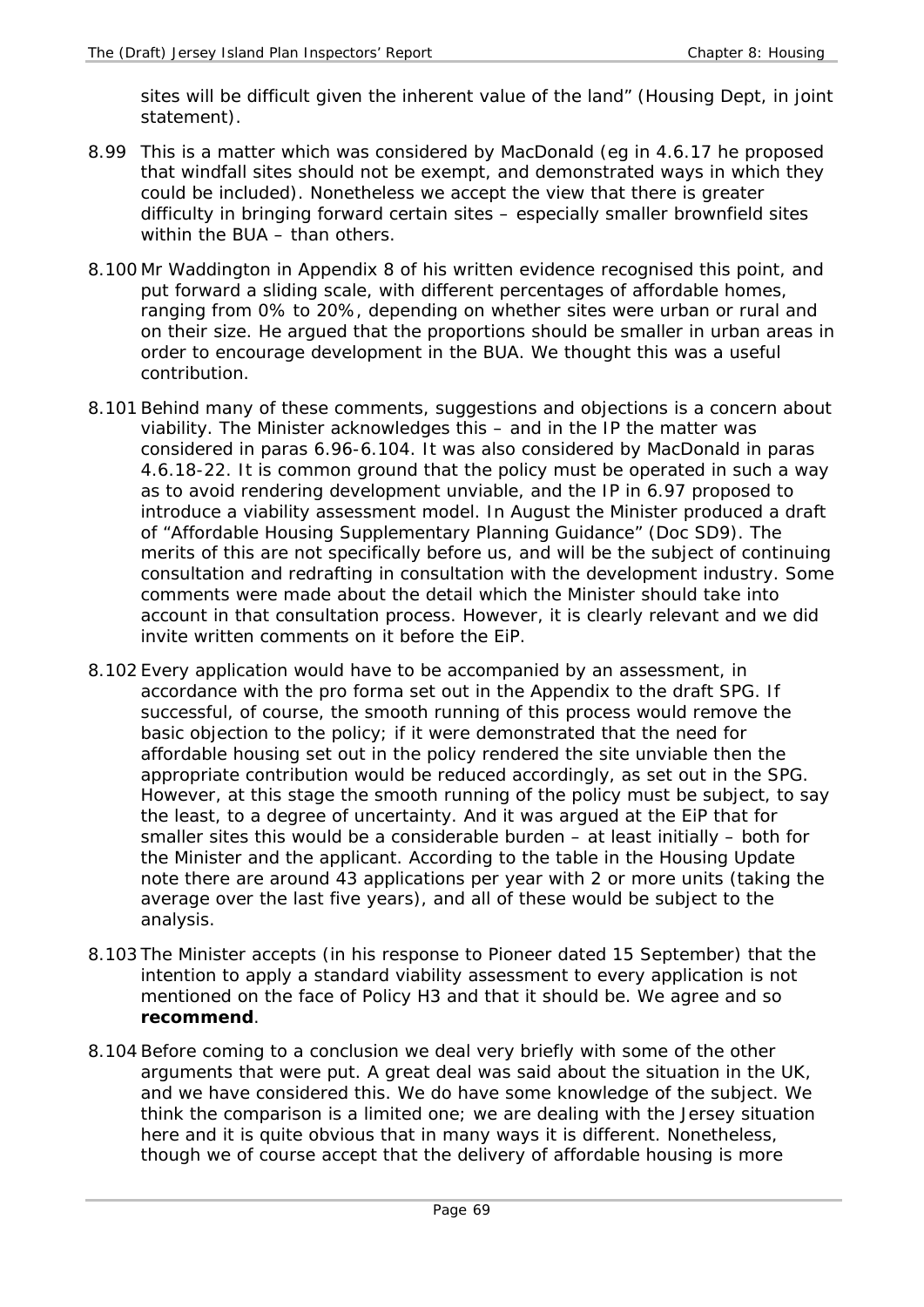difficult in recessionary times, we do not accept that the approach to affordable housing in the UK is "broken"; nor that it is a substantial cause of the current downturn in the UK housing market. We are looking here at the whole of the IP period and beyond; not just a current market conditions.

8.105 We do not accept the argument which some put, and which is also familiar to us, that locating affordable housing on the same site as market housing is damaging, and could reduce house prices. (Eg the AJA said that "….in all other parts of the world it is an accepted economic fact that affordable housing is located in less exclusive locations"). It is an argument which it is hard to make without seeming antipathetic to those who find themselves in need of affordable housing. We do not believe the AJA's view to be true; such mixing is strongly advocated by many for social reasons.

# *Our conclusions on H3*

- 8.106 We have of course discussed and considered this issue carefully, in view of the degree of contention which exists. We were exhorted to "strike it out" by some; or to modify it by others. We start by taking the view first that the problem is a serious one and second that policy H1 should not be the only approach to deal with it. We note the States existing decision in favour of the principle, and we understand and accept the view that a share of the potentially very large benefit which could accrue to landowners should be used for community benefit.
- 8.107 We therefore accept that Policy H3 in some form should remain in the IP, though we consider that the Minister and his colleagues should continue to look at other mechanisms as proposed by MacDonald, not excluding (in due course) a tax.
- 8.108 But H3 needs to be made workable. We have mentioned various suggestions here – from Mr Waddington, from the Chamber and Dandara. Pioneer said that any retained policy should be flexible and able to respond to market conditions – and "founded on the fundamental principle that landowners/developers retain the overwhelming majority of the land value uplift".
- 8.109 Obviously the reductions in thresholds proposed by the Minister go some way towards making it more acceptable. We think that possibly the most important issue in relation to the policy is that it should be, and should be seen to be, **permanent**. This is essential to discourage landowners from holding on to land – as we were told they might – in the hope of a better deal at some time in the future. We also think that it is sensible – as the Minister already proposes – that the policy should be **phased** incrementally, with increases in prospect so as to provide an incentive to bring forward sites sooner rather than later. Thirdly, we think it sensible to introduce the policy at a relatively modest level, so as to iron out any problems – but to scale it up reasonably quickly. It is important that it works from the start, and necessary to test the working of the viability model.
- 8.110 We **recommend** that there should be no change to the proportion of 12.5%; with the increase over 5 years to 20%, as now proposed by the Minister. This seems a relatively modest figure, and since it is subject to a viability assessment we see no need to reduce it across the board. Beyond the five year period, consideration should be given to increasing the figure beyond 20%. We have considered the "Waddington" alternative with different urban/rural figures,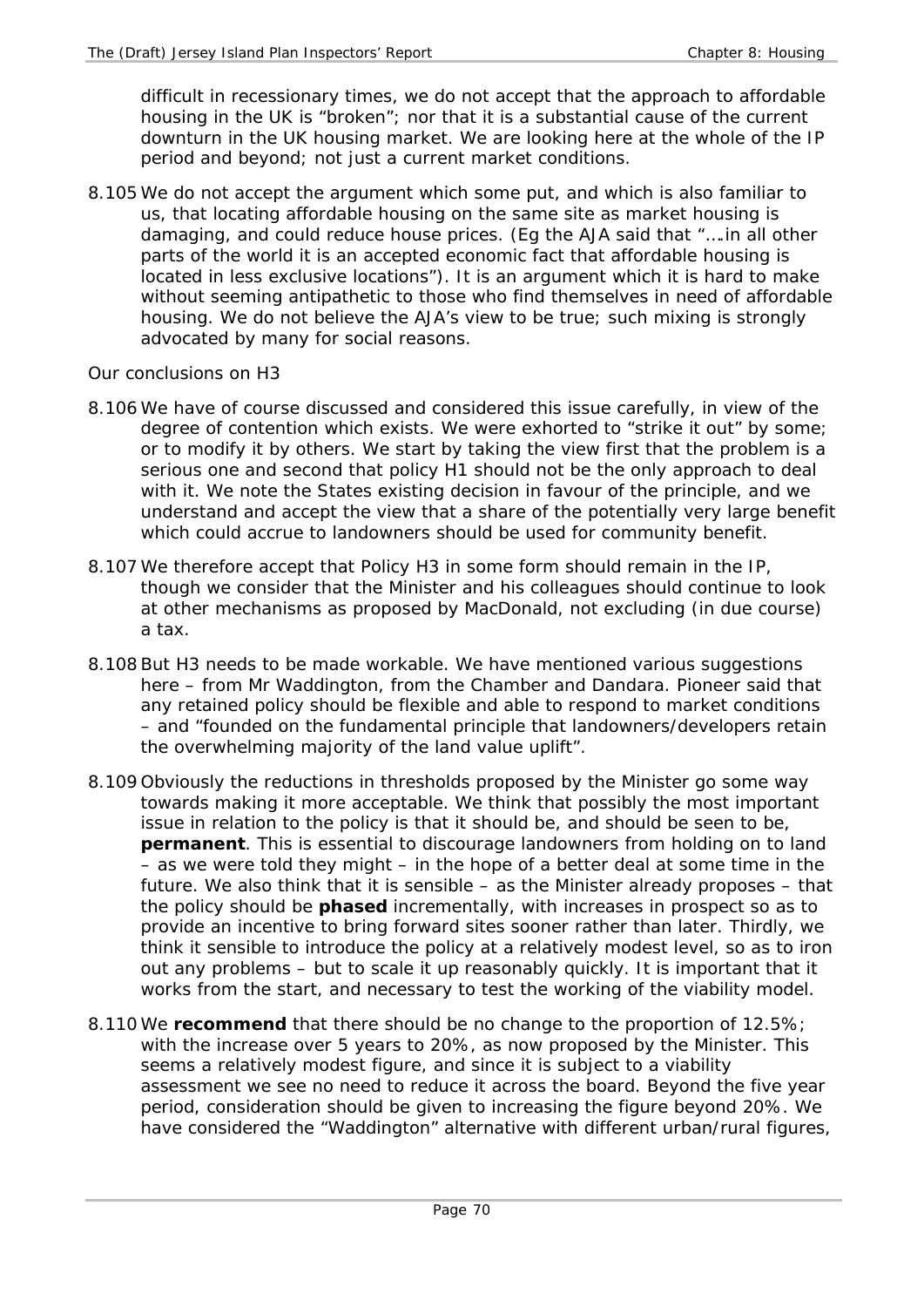but decided that the viability assessment should be the key to identifying any variability between sites.

- 8.111 We **recommend** however that the thresholds should be relaxed in the early stages. This is primarily to ensure the practicality of introducing the viability test, with a fairly modest number of schemes subject to the policy in the first two years – but rising thereafter. We **recommend** that initially schemes of 11 units or more should be subject to the provision of affordable housing on site (this would be 5 or 6 schemes per year based on the average of the last five years); and that schemes of 6-10 units should be subject to the commuted sums as proposed by the Minister (this would be a further six schemes per year on average). We further **recommend** that, subject to monitoring the success of the scheme, these figures should be reduced to ten or more and four or more after no more than two years, and to nine or more and two or more (as currently proposed) after no more than five years.
- 8.112 There is an important question regarding the way in which sites are developed, which the Minister recognises in the draft SPG: "Developers whose schemes are just below the threshold level will have to satisfy the Minister that the proposals do not represent an under occupation of the site, nor that a large site is being brought forward in phases in order to avoid the thresholds at each stage". In our experience this is an important point, and should be stated on the face of the Policy. We so **recommend**.
- 8.113 We also recognise the difficulties for applicants (and the States) in relation to very small sites in dealing with small viability appraisals. We have proposed that the threshold comes down over time so there will be a body of experience. But we also suggest – though it is a matter for the SPG and not the IP – that there might be a standard figure that an applicant for smaller schemes could, as an option, accept in lieu of a full appraisal.
- 8.114 In summary, we have recommended that the policy should remain in the IP; that it should be introduced more gradually than proposed (so as to assess and refine the viability test and other practical aspects of implementation) but that it should clearly be a permanent policy and that the requirements should be scaled up over a relatively short time. We have recommended that the intention to increase the proportions should be on the face of the Policy and also that the intention to apply a viability assessment should be set out in the Policy itself. We have also recommended that the need to deal with sites just below the threshold or sites which appear to be phased to avoid the threshold should be set out in the Policy. The Policy will thereby set out the framework, and the draft SPG already sets out much of the detail of implementation.
- 8.115 We note that the policy will in any event not be introduced immediately. The Minister intends that it will make a contribution to needs in the second part of the IP period and beyond. Its effects would be gradual rather than immediate (Housing Update Note). We do accept that where a site has already been purchased by a developer at a value which did not reflect H3, there will be a viability issue (a point made by the Style Group and others). We **recommend**  that the policy is not introduced until the start of 2012 (assuming the IP has been adopted by that time), by which time the Minister's intentions will have been clear for a period of some two years; and that the viability assessment is used to deal with any historic problems of land value for sites acquired earlier.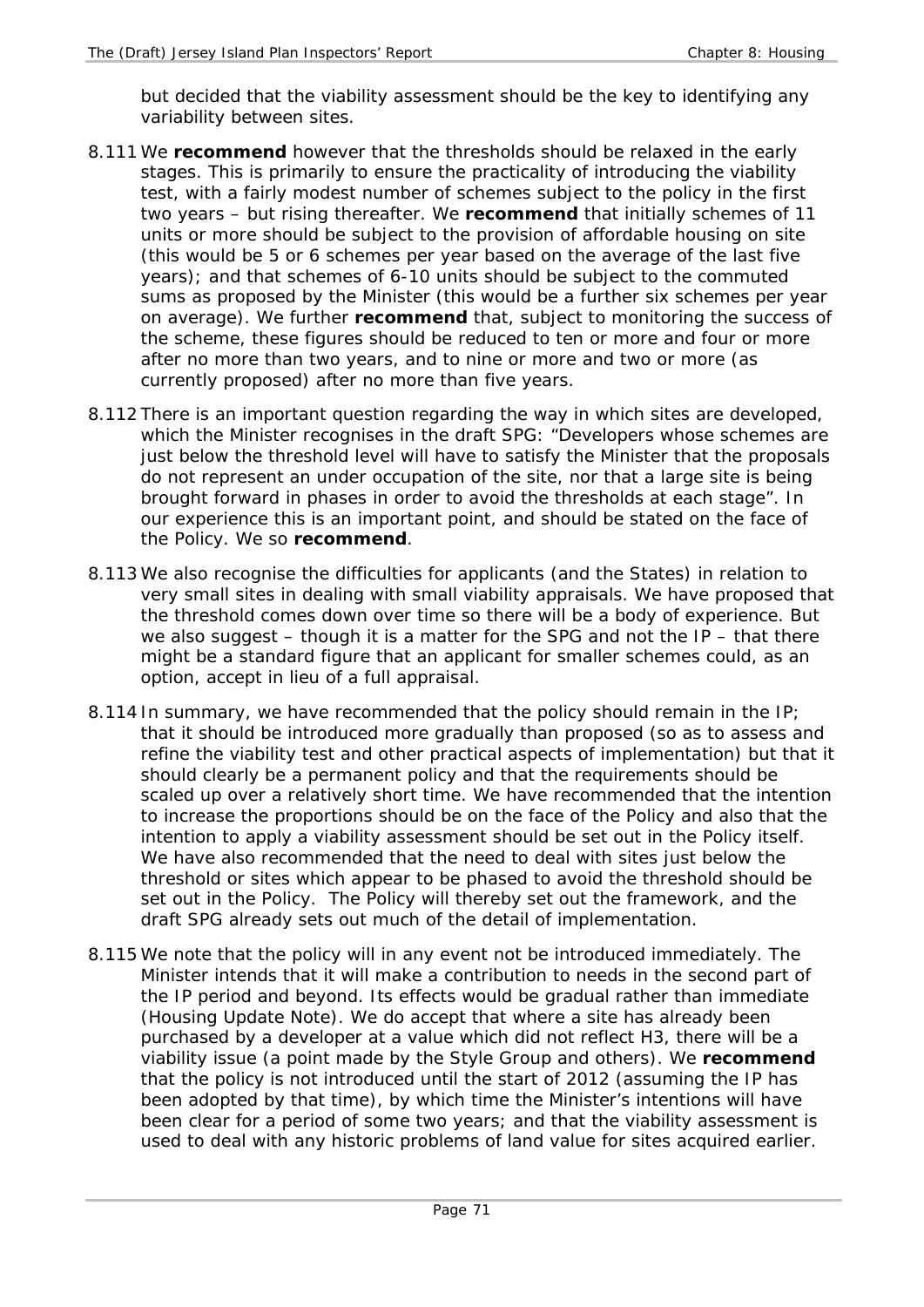# **Housing Mix – Policy H4**

- 8.116 Policy H4 in the IP deals with housing mix, and the preceding five paragraphs give the background. Relatively few written comments were received, and there was a short debate at the EiP. We make one general point, and then one specific point about the policy itself.
- 8.117 In general, a very great deal of information was supplied to the EiP about the need and demand for units of various sizes. The 2007 survey and the Interim Review of Residential Land Availability are particularly relevant. What all this information tended to show was a relatively larger demand for family housing, and a lesser unmet demand for smaller flats.
- 8.118 It was pointed out that reliance on the development of smaller sites in St Helier or on windfall sites might militate against the development of family housing, and this was discussed at the EiP. It seems to us to be true, and it is one of the reasons why we recommended the Samares site, and were doubtful about the increase in density on some of the other H1 sites (see eg para 8.38). There is of course a limit to which strategic policies in the IP can deal with this issue, which will change throughout the lifetime of the IP, and which will depend on a site by site analysis of potential. We therefore note the issue, and turn to Policy H4, which gives the Minister the ability to refuse planning permission if a scheme fails to meet the housing mix he considers to be necessary given the latest assessment of need at the time.
- 8.119 This was heavily criticised by Pioneer in their written evidence and at the EiP; and also by Mr Riva at the EiP. It was felt to be too prescriptive and not founded on an adequate evidence base. It was not appropriate to set requirements for market housing; the developer would respond to the market and deliver the appropriate type of housing (Pioneer statement March 2010 para 3.7.2). The policy should be struck from the IP.
- 8.120 At the EiP the Minister accepted that the policy was "draconian", and that it would not be right to give him the powers suggested in the IP. However he did feel that there was a need to become involved in housing mix issues in planning applications for market housing and suggested that SPG should be produced to enable him to do this. We have no doubt that consideration of the mix of housing proposed in a planning application, and how this would contribute to housing needs, is a valid material consideration for the Minister (or any other planning authority) to weigh along with other aspects of a scheme. However, it must also be right that this consideration should not be open ended and unpredictable to an applicant. The main parameters and criteria need to set out in SPG, itself subject to prior consultation, so that a balance is struck between the Minister's ability to act in what he judges to be the public interest and a developer's legitimate expectation to respond to what he judges to be the market choices by potential purchasers.
- 8.121 We **recommend** that SPG is produced on housing mix, with some priority. As in several other instances, the guidance needs to be in place no later than adoption of the Plan. We further **recommend** that the first sentence in Policy H4 be extended so that it concludes "… published evidence of need as set out in SPG". The second sentence should be amended to read "The extent to which a planning application meets the published guidance with respect to housing mix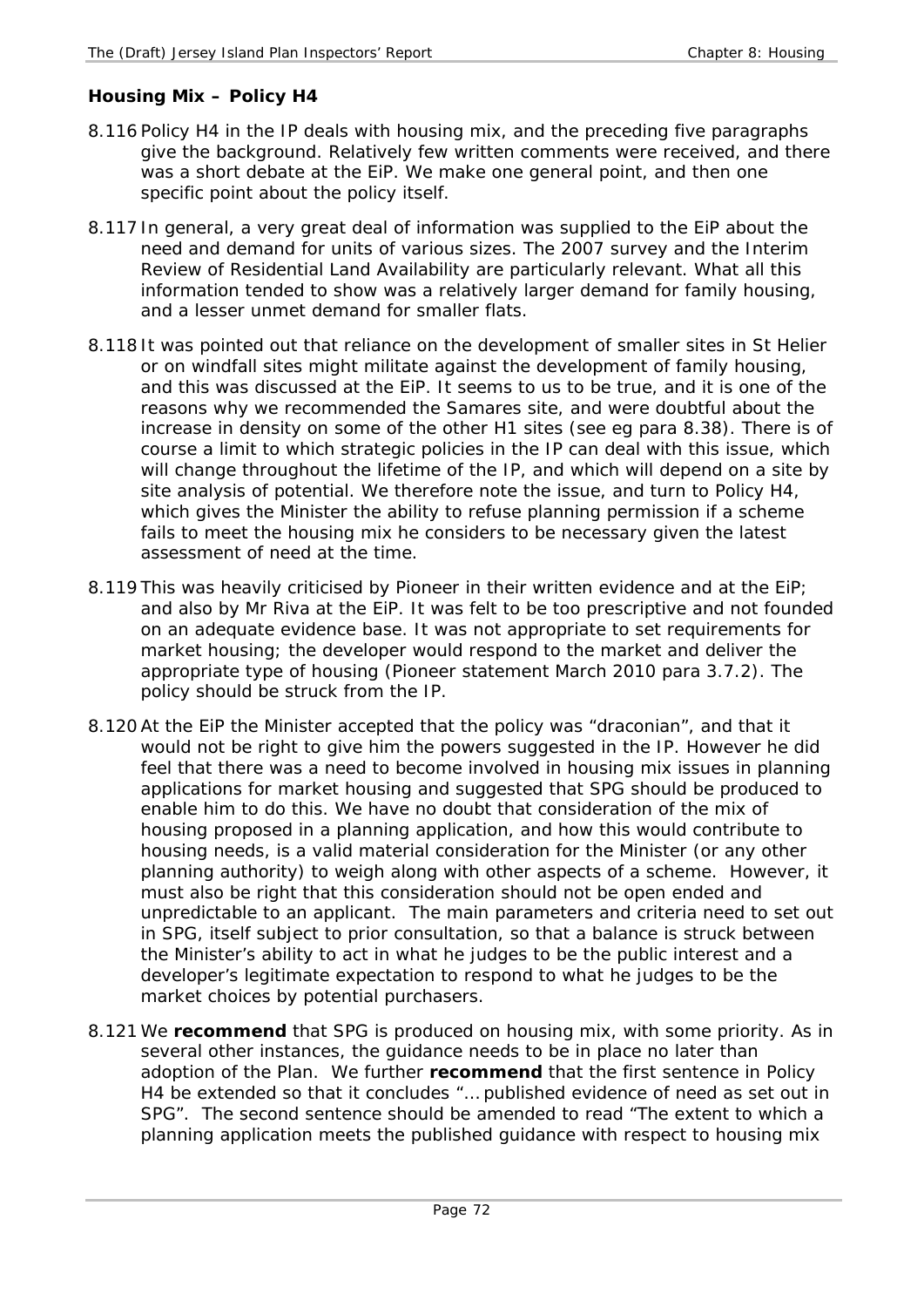will be an important material consideration in the grant or otherwise of planning permission."

## **Rural Housing – Policy H5**

- 8.122 Policy H5 of the IP raises the question of housing in rural areas, and proposes a mechanism whereby Parishes can develop "Village Plans" which include proposals for small scale developments of category A housing to meet local needs. (Proposal 14 on p 161 of the IP set out the mechanism for the Village Plans). This was one of the components of Table 6.2, which we discussed earlier, and which assumed that 100 houses would come from this source over the IP period.
- 8.123 There were two issues here. The first was a matter of principle. Was it right to have such a policy? Would it have damaging effects on agricultural land? Should it go further? The second was a matter of process – should village plans be approved by the Minister or should they be the subject of agreement by the States.
- 8.124 There was some opposition to the concept, from the JFU and RJAHS, who were concerned about the loss of agricultural land. The National Trust, Mr Howard and Ms Valerie Harding also had reservations. The JFU said "we are deeply concerned that this proposal will allow developments on an Island wide scale on good agricultural land..….fly in the face of all the other intentions to protect our countryside….".
- 8.125 Constable Yates, in his written statement, put the opposite view. The policy would "help achieve a positive, lasting legacy of sustainable rural communities". There had been a progressive social imbalance in rural areas due to the high cost of housing and young working families from the Parish could not find accommodation. He was supported by Mr Jehan and others.
- 8.126 Given that these are to be very small developments, designed (all agreed) for Category A housing only, and for local Parish needs, we think the concerns of the JFU and the RJAHS do not over-ride the identified needs. We therefore support the principle of the policy.
- 8.127 Mr Stein put a different point of view, arguing that the policy did not go far enough and that the Minister should identify sites through the IP process; but this did not find favour with others. We do not support it either; the essence of the policy is that it is for small scale local needs. As the Minister said, these are not sites designed to meet the strategic needs of the IP – rather they are about supporting the Parishes. It was very important to him that these ideas were "locally-led", with "local engagement and community buy-in".
- 8.128 We agree (as Constable Yates and others also argued) that it is right that the Parishes themselves should develop these proposals, in consultation with local people (and after due consultation with stakeholders). For the Minister to identify sites, in the same way as he has done elsewhere in this and previous IPs, would run counter to the (rightly) limited aims of H5. Mr Jehan felt that the figure of 100 may be too low, but the Minister indicated that it was not a target but simply an indication of scale.
- 8.129 Mr Stein questioned whether sites would in fact come forward. We heard evidence that at least some – probably most – of the rural Parishes were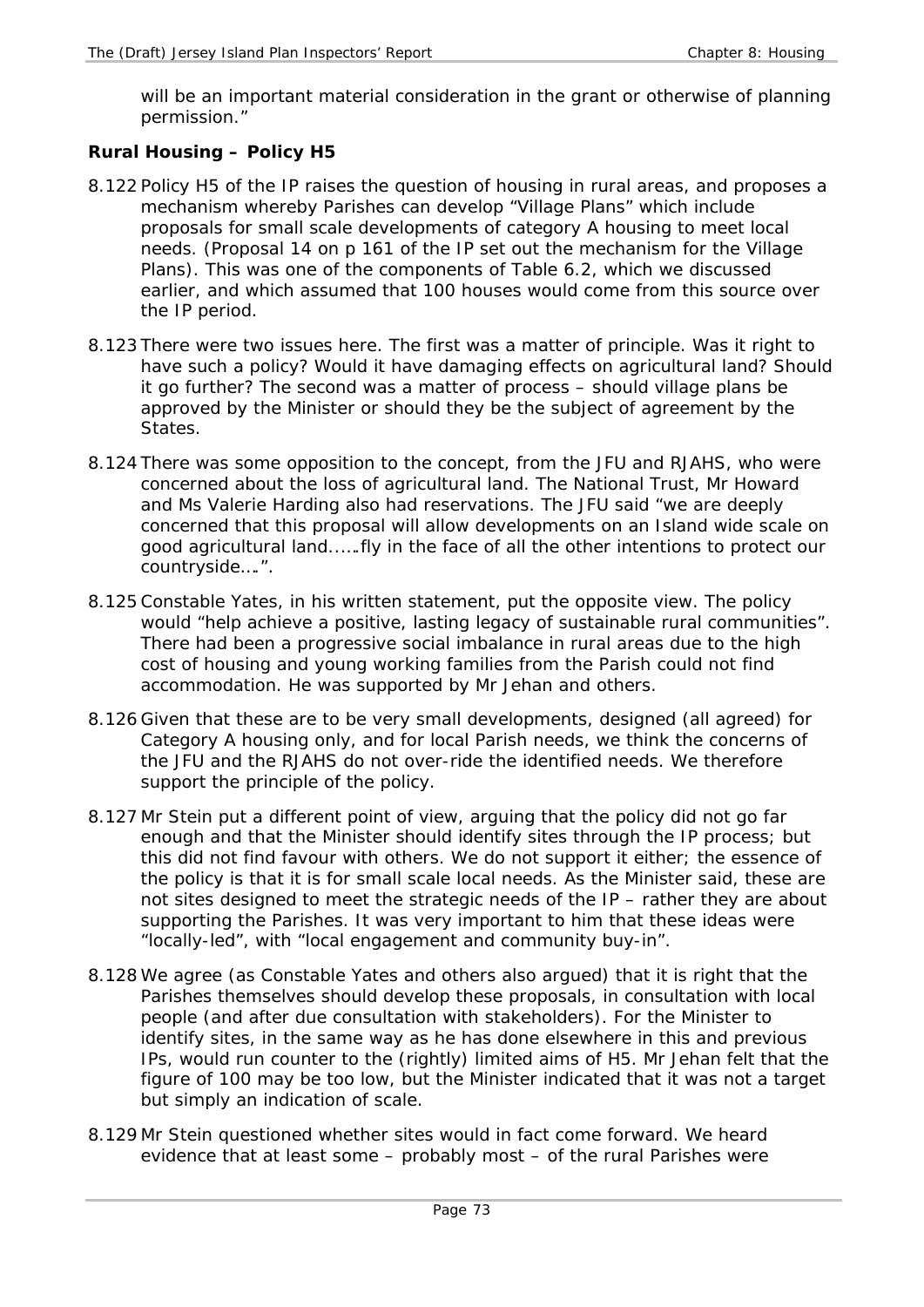interested in pursuing it, and some already had action in hand. We did mention earlier that we were told that St Lawrence were less enthusiastic than others; if this is so we would urge them to take a positive view of the opportunity, as others are doing. But in the final analysis, as a purely local issue, it is for the parishioners of St Lawrence and other Parishes to decide through the ballot box.

- 8.130 Constable Yates stressed that the sites should be small and should be "…within or immediately adjacent to the established village facilities", and was very clear that he did not wish to see speculative market schemes succeeding in rural areas. This was overwhelmingly the view of participants at the EiP. Most of the participants at the EiP were concerned that development should not be "out in the countryside" (and we noted the third point in Policy H5 which requires it do be well related to the BUA). This would give some comfort to the JFU. There was discussion of redundant greenhouse sites. It was generally agreed that where these were well located they would provide suitable sites – but, most people thought, definitely not where they were "outside villages".
- 8.131 The Minister's view was that sites should comply with the overall strategy of the IP – close to the BUA, close to facilities etc. We strongly agree with this, and regard it as important that this policy is directed at the identified need and not used to promote other schemes – especially not those which are poorly located. Mr Stein put forward a number of areas where he considered the BUA could be extended, or new BUA created. We deal with some of these specifically in Volume 2. But in general, we thought these proposals to be quite contrary to the spirit and intentions of the IP generally, and of H5 in particular.
- 8.132 We therefore support Policy H5 as it stands, and support particularly the proposition that these sites should be brought forward locally, as the Minister intends.
- 8.133 There remains the question of whether the Village Plans should be approved by the Minister (as SPG) as proposed in Proposal 14, or whether the States should have a role. The National Trust thought they should be approved by the States (see their written statement Doc HRA/NT), essentially as we understand it to ensure that the historic fabric of villages was properly considered and safeguarded. Interestingly Mr Stein agreed, though for different reasons (see his written statement). This reflects his view, with which we do not agree, that the sites should be identified by the Minister in the same way as other sites in the IP, and that he should consequently alter the definition of the Green Zone.
- 8.134 Constable Yates said that the Parishes were well equipped to carry out the work to a proper standard. He pointed out that the Plans would cover not just housing but other matters of concern to the Parishes. There would be full consultation with States bodies and other stakeholders and it was not appropriate to refer village matters to the States.
- 8.135 The Minister took a similar view, and also indicated that he would consult with other Ministers before reaching a decision; and that he could, in the event of a particularly controversial proposal, bring the matter to the States – as he had done on other occasions. We are satisfied with that assurance. We can see no need to complicate the process by bringing Village Plans to the States. The Minister has the powers to approve these Plans, and proposed a sensible amendment to Proposal 14 (in the form of a footnote) to make this clear.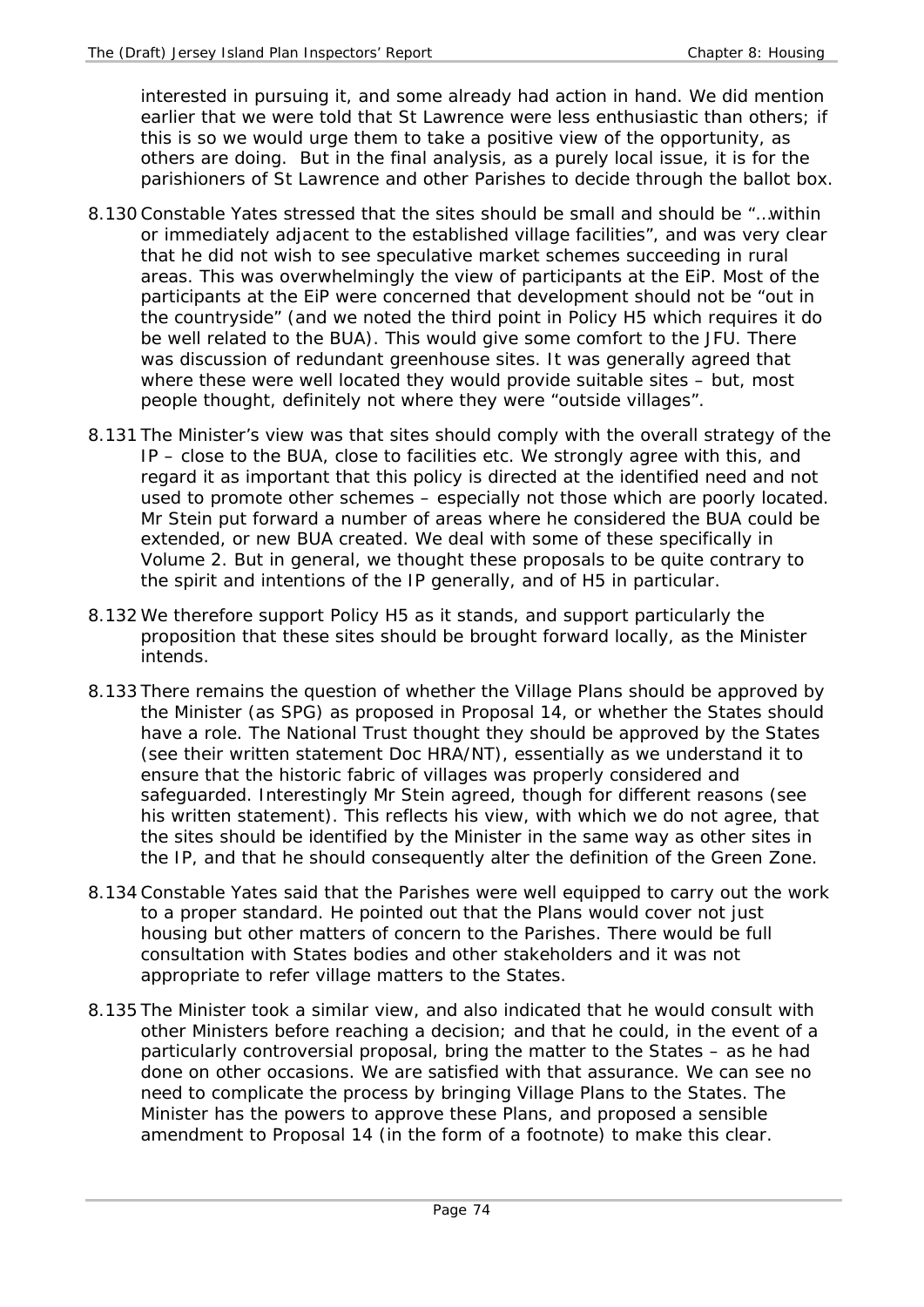8.136 Apart from this amendment we recommend no change to Policy H5 or to Proposal 14.

# **Remaining Policies H6-H11**

- 8.137 There were no substantive comments on Policies H6, 7 or 8. Nor are there any matters on which we need to report in respect of H10 or 11. However there were representations concerning Policy **H9**, and we had a short debate on it at the EiP. The policy concerns staff and key agricultural worker accommodation.
- 8.138 The policy was strongly supported by the JFU. But some concerns were expressed – for example by the National Trust, who had "…yet to be convinced of the need for such dwellings. It is also crucial that the occupation restriction applies to those actively and currently involved in the industry….". Mr Dun was concerned that in this policy and elsewhere favourable treatment was being given to the agricultural industry which was not justified.
- 8.139 We readily accept that the policy provision is likely to be controversial and may be open to misuse. This is by no means unique to Jersey. Even so, agricultural holding, on the island as elsewhere, can have genuine needs for resident employees in ways that do not arise for most businesses. There are many caveats and conditions in the policy as drafted and we think it is reasonably balanced and obviously it needs to be robustly applied. We recommend no change.

# **The non-qualified sector**

- 8.140 On several occasions during the EiP the question of the non-qualified sector was raised. Mr Dun in particular was exercised about what he considered to be the unfair and unreasonable treatment to which people in that sector were subject. Mr Le Quesne also raised the issue.
- 8.141 It is a matter of some surprise to us that there is so little in the IP about this quite large group of people. It is not easy for us to make specific recommendations about it; we have little evidence either of the numbers involved or of the conditions in which they live. The Minister said that he dealt with development applications for accommodation for this group. He indicated that, based on that information, conditions seemed to be improving and the quality of accommodation was getting better.
- 8.142 We think it right that Mr Dun and Mr Le Quesne raised this issue. We would expect future reviews of the IP to deal with it more directly.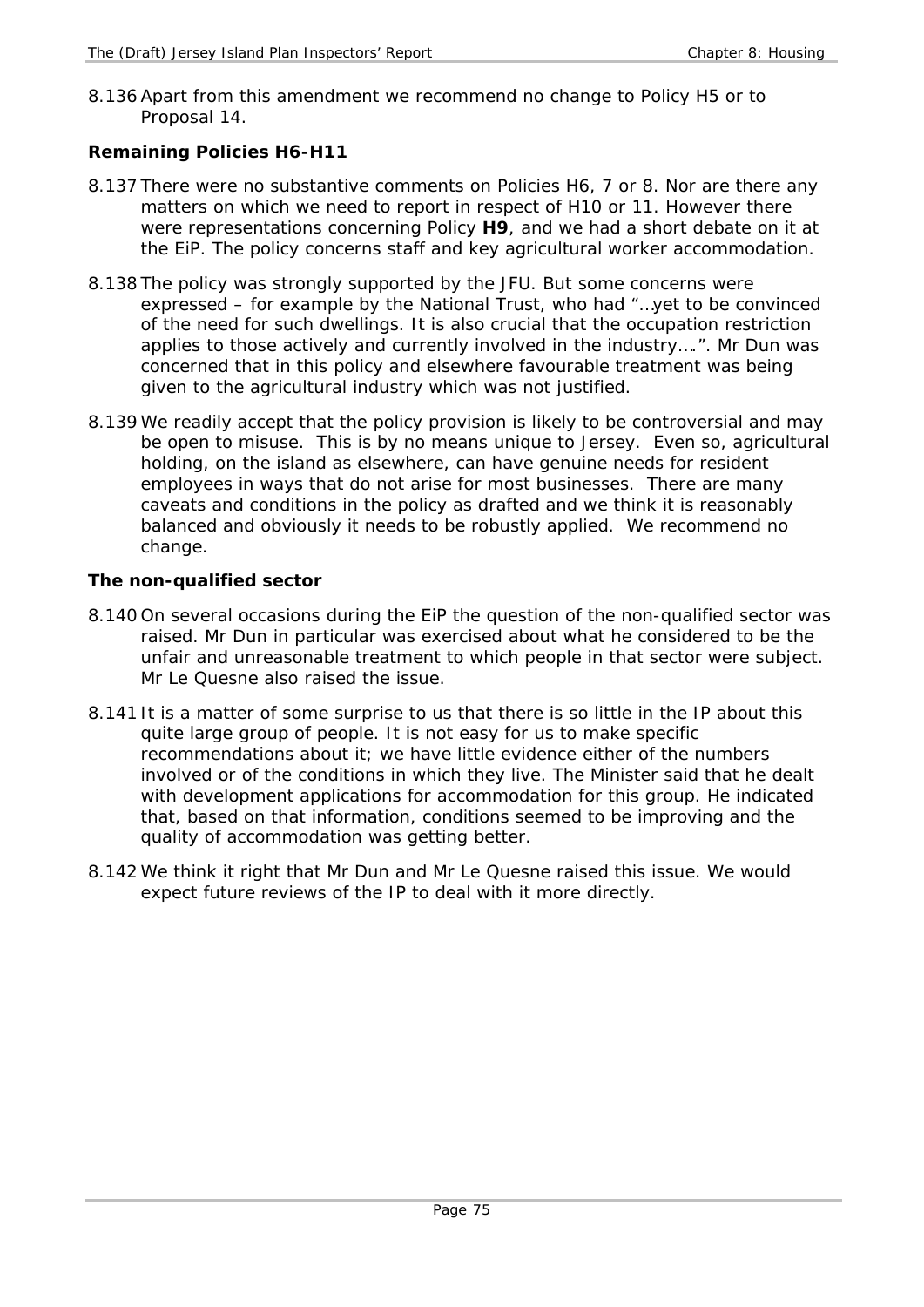# **CHAPTER 9: SOCIAL, COMMUNITY AND OPEN SPACE**

## **Introduction**

9.1 The IP Chapter on Social, Community and Open Space attracted relatively little comment and our review is correspondingly brief.

## **Policy SCO1 Educational Facilities**

- 9.2 Policy SCO1 Educational Facilities was largely uncontentious, insofar as it safeguards educational sites and facilities from alternative uses (other than in exceptional circumstances and only where it can be demonstrated that the premises are surplus to educational requirements and wider community need) and then sets criteria for the location of new facilities. It concludes by identifying three named locations to be safeguarded for future educational needs to address deficiencies:
	- 1. Field 327, St Martin
	- 2. Part of Field 1219, Mont a L'Abbe, St Helier (we note the Minister's intention to amend the policy so that only the western half of this field is safeguarded – proposed amendments June 2010 (Doc PC8)
	- 3. The former D'Hautrée School site
- 9.3 These locations have not been contested, although Deputy Le Fondré touched on the time that D'Hautrée has been vacant, and we see no reason to comment on them in the context of Policy SCO1 although we touch on Field 327 below. The former D'Hautrée School site has also been suggested by the Minister (Doc BT20) as one of the potential alternative locations for housing to compensate for the allocations that the Minister is minded to delete. In our consideration of housing land availability we conclude (para 8.39) that on the evidence before us it would not be wise to rely on this site for that purpose. Accordingly we see no reason to recommend removing its safeguarding to meet educational needs.
- 9.4 In response to representations from ESC the Minister is minded to add three additional sites and one more in response to representations by Deputy Rondel (St John's Working Party), with reasoned justification regarding the schools that would be served added to the supporting text. We were told by the Minister that confirmation would be subject to further evidence as he had yet to scrutinise this to any great extent. He had in any event declined to modify the Plan in relation to ESC representations with respect to Rouge Bouillon Fire and Police HQ and Field 327A St Martin. Subject to these points the additional sites are:
	- 4. Part of Field 263A , Grouville
	- 5. Part of Field 782, St Ouen
	- 6. Part of Field 1533, St Helier
	- 7. Part of Field 525, St John
- 9.5 Field 263A is referred to in Volume 2 of this report, where we recommend against the allocation of any part of the land there for housing. From what we saw on site, and heard at the EiP, there appears a clear case for safeguarding part of the field for educational purposes as sought by ESC to serve Grouville Primary School. We say this on the understanding that the land is intended to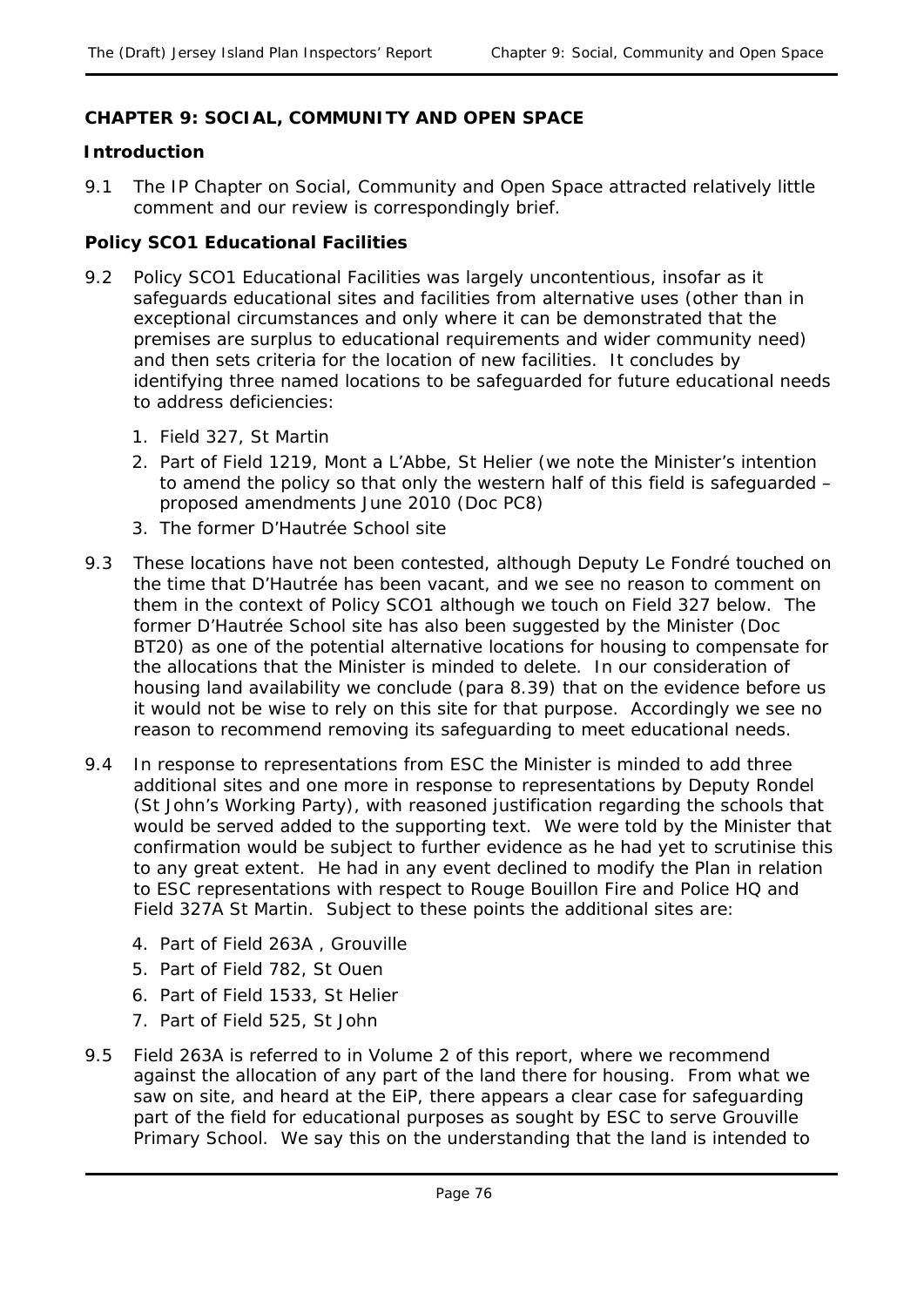remain open, as play space, as part of a reorganisation of a somewhat cramped layout at the school. We **recommend** accordingly.

- 9.6 We have little evidence either way regarding the need for part of Field 782, but understand that it is sought for Les Landes Primary School to provide additional play space adjoining the existing playing fields. There is recent housing with shallow gardens alongside, but subject to care in the layout of facilities we see no inherent problem. Subject to confirmation of need, we **recommend** that the site be safeguarded.
- 9.7 We have little evidence either way regarding the need for part of Field 1533, but understand that First Tower School currently has no easy direct access to playing fields and that the proposed safeguarding is a response to that. There are houses close alongside one boundary, but subject to care in the layout of the facilities we see no inherent problem. Subject to confirmation of need, we **recommend** that the site be safeguarded.
- 9.8 From what we have read, there appears to be a clear justification with respect to part of Field 525 as play space: currently children at St John's Primary School face walking along a busy road without footways in order to reach outside playing fields some half mile from the school premises, and in practice the youngest age groups are unable to do so. On the understanding that the land would remain open, we **recommend** that it be safeguarded.
- 9.9 As regards the sites which the Minister is not minded to add, we understand that the Fire and Police HQ remains in active use with, so far as we have been made aware, no intention to relinquish the premises. There seems little point in safeguarding this site for educational purposes, but should the situation change the locational criteria in Policy SCO1 would not conflict with a change to educational use of these States premises. Field 327 is safeguarded, as noted above. It relates better to the BUA than does the adjacent Field 327A and is accordingly the more appropriate one to safeguard for educational purposes. Field 327A is in any event designated as Protected Open Space, so on the face of it St Martin's School could make some use of it consistent with the IP. Its protected status safeguards against alternative proposals that might be inconsistent with its proximity to the school. We endorse the Minister's intentions at each of these locations.

## **Policy SCO2 Healthcare Facilities**

9.10 We offered a similar "audit" of the provisions of Policy SCO2 with respect to healthcare, and were pleased to learn that Health Department are content with the provisions of the Plan. One proposal emerged separately in our consideration of individual sites, namely Queruee Lodge, St Martin, which was sought as an allocation to provide for an Elderly Mentally Infirm unit. We report on our findings in Volume 2 of this report. This is a difficult matter; everyone at the EiP was supportive of the proposals for the unit; but the site which is currently proposed may not be the best available due to its location some distance from the BUA. Further discussion is needed with the applicant, but there was a view at the EiP that the amendment of Policy SCO2 to enable the provision of such much-needed facilities might be the best way forward. We are sympathetic to this, but at the same time concerned (as was the Minister) that the creation of exceptions in policies – for the best of reasons – can sometimes lead to loopholes appearing through which other less obviously desirable facilities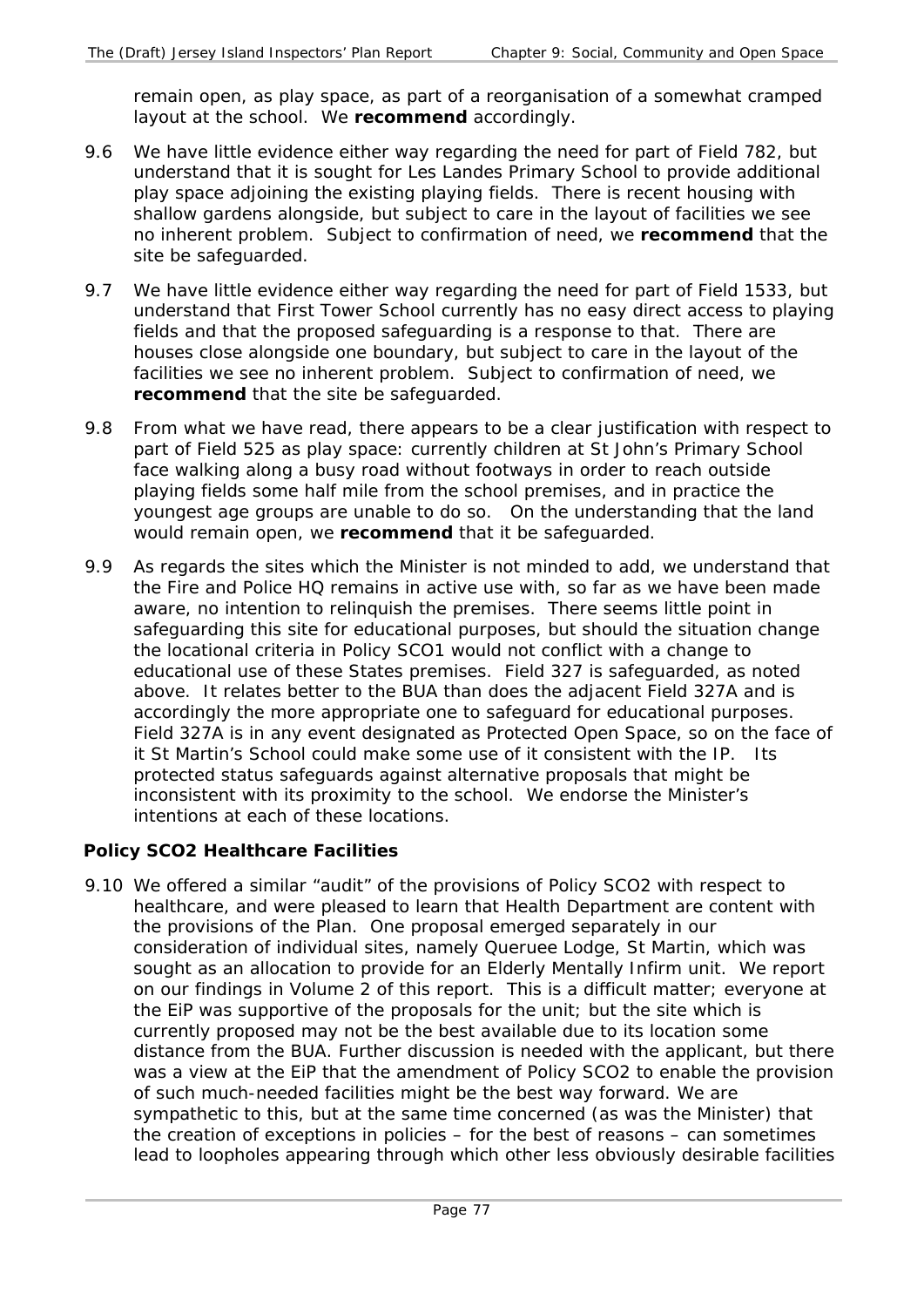can proceed. Nonetheless we **recommend** that in this case a third class might be added to Policy SCO2 – to include "In exceptional cases only, and where the facility is supported by the Health and Social Services Department, the provision of other specialist healthcare facilities where it can be demonstrated that no other suitable site can be identified"

## **Policy SCO5: Provision and Enhancement of Open Space**

- 9.11 In somewhat similar fashion to SCO1, Policy SCO5 first outlines locational criteria with respect to any proposals to provide, enlarge or enhance areas of open space. The Minister is minded to add requirements for the provision of open space in association with new development and not to approve proposals that fail to accord with guidance he will progress and adopt in this regard under the Open Space Strategy to be prepared under Proposal 17.
- 9.12 Given the Plan focus on development within the BUA we recognise the importance of this requirement, to safeguard openness associated with individual developments and thereby in their localities. We suggest, however, that the standards which emerge, where these have direct application as development control criteria, should be in adopted SPG. It hardly needs adding that this is the type of SPG that needs to be in place coincident with adoption of the IP if this element of the revised Policy SCO5 is to be of practical value. Subject to this, we **recommend** that the Minister amends the Policy along the lines he intends.
- 9.13 As it stands the Policy then identifies 3 specific locations for new open space, all within one or other of the St Helier Regeneration Zones promoted by Proposal 11. They warrant comment but we accept the Minister's response to points made that the substance of these schemes will emerge in the Regeneration Masterplans, which themselves are to be subject to consultation. We now make no more than brief comment with respect to each.
- 9.14 **The Town Park**. We were advised that this is now a commitment. In Chapter 10 we touch on the resulting loss of car parking. In the context of Policy SCO5 we say only that familiarity may have led to acceptance of the visual impact of what is there now: an expanse of car parking on two cleared sites unrelieved by soft or hard landscaping. Coming upon it afresh we found the scene dispiriting and wholly at odds with aims to engender a better sense of place, pride and identity to this part of St Helier. We commend the resolve by those concerned to have grasped this nettle and provide what has the potential to be an attractive Town Park.
- 9.15 **Mont de la Ville linear park**. Mrs Steedman in particular criticised what she saw as the limited scope of the Policy and the Proposals Map, widening her remarks to include proposals for Fort Regent and its accessibility. The issues she raised really amounted to a continuation of the debate regarding an alleged lack of overall vision behind the policies for St Helier. We commented on that in our Chapter 6 and will not go over the points again here though we think them relevant. Subject to that we recognise the force in the Minister's response that proposals for the Mont de Ville area, including the park and Fort Regent, must emerge as part of the Masterplan for this Regeneration Zone. Work on that is we understand underway, with ESC considering uses at the Fort; we can add little to that but trust that Mrs Steedman and others will have the opportunity to contribute to the outcome.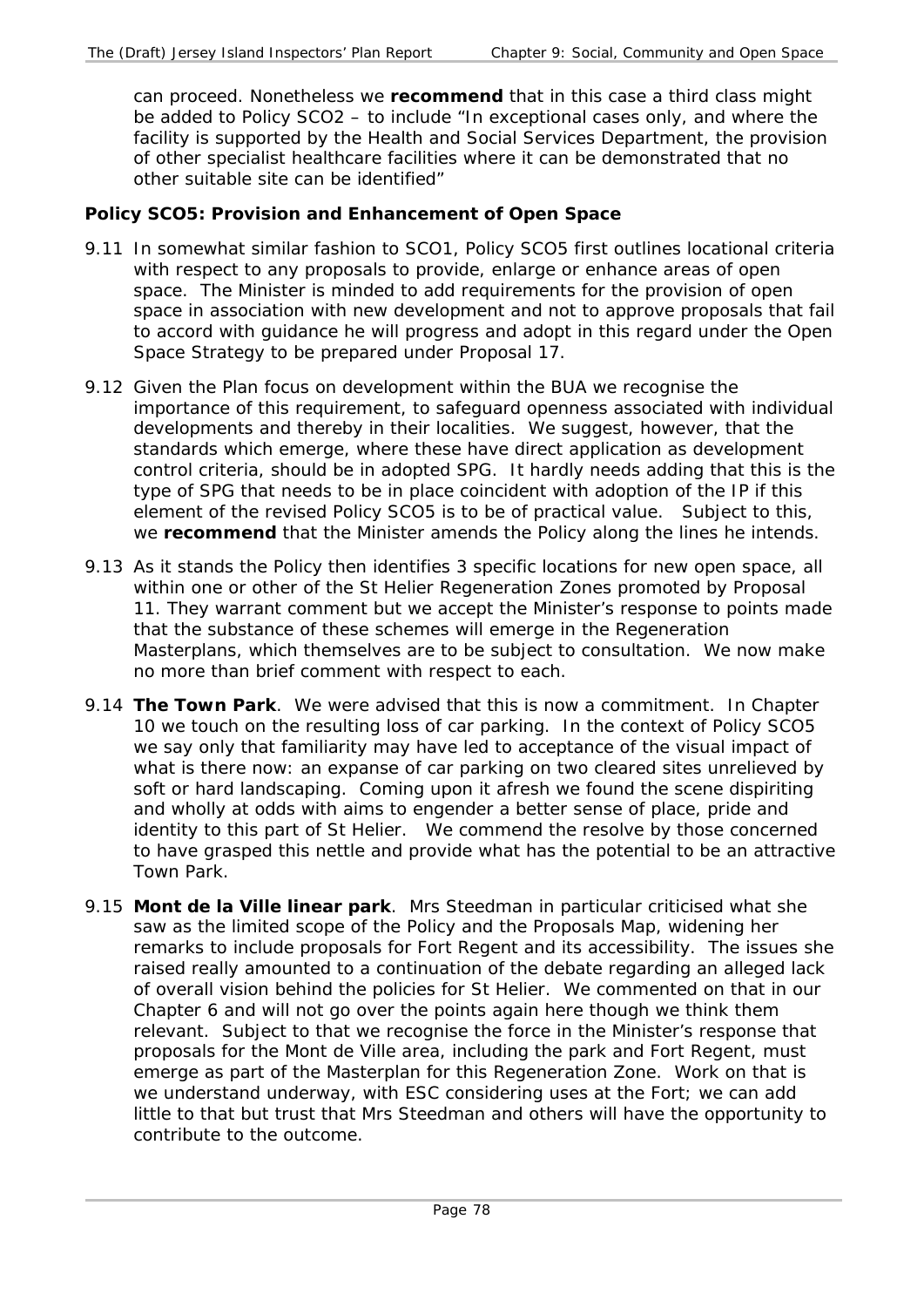- 9.16 **La Collette 2: Coastal Park** Again, more detail will emerge as part of the Regeneration Zone for this locality. However, it is clear that the underlying structure set out on the Proposals Map and implied in the term "Coastal Park" require revision in the light of the Buncefield Oil Storage calamity and need for more rigorous Safety Zones for Hazardous Installations. The Minister's position was partly explained during this debate and further clarified (following a request by us) in his closing statement to the EiP. Taken together, he recognises that the zoning generally in this locality requires revision from that shown on the Proposals Map to that submitted to us by TTS (Capita Symonds drawing No CS043041\_SK\_006). In the context of SCO5, this will require revising (though not reducing) the extent of the Coastal Park and acceptance – albeit reluctantly – that this for the present needs to be of visual benefit only, as Protected Open Space, without public access.
- 9.17 Mr Dubras understandably expressed disappointment, since he had long understood that reclamation at La Collette would be for more than "bad neighbour" facilities, but provide public access and connectivity to the public footpath network. Also the presence nearby of people in small boats, including launching and recovery, appears to have been overlooked.
- 9.18 This is largely a matter of revised risk analysis by the Hazard Review Group under the auspices of TTS in the light of new guidelines post Buncefield. In the longer term we are aware of aspirations to relocate the oil storage tanks, perhaps even off-shore, but for now their presence plainly needs to determine the safety zones and the land uses that might be permitted within those zones. If that limits the proposed park to a landscaped buffer then this is the price of public safety. As a generality, a public park may attract significant numbers of people over extended periods, creating higher level of exposure to risk than the smaller numbers and more intermittent exposure from boating. However, whether restrictions on boating might be justified is more an operational than land use consideration and not something on which we are qualified to adjudicate.
- 9.19 **Recommendation**: that the Minister amends the Proposals Map to reflect the layout shown on Capita Symonds drawing No CS043041\_SK\_006, revising the extent of the open space and designating it as Protected Open Space under Policy SCO4 rather than as previously intended as a Coastal Park.
- 9.20 The Minister has indicated an intention to amend Table 7.1, to include commercial sports facilities and golf courses within the ambit of Policy SCO4. This change would amend the typographies identified in the Outdoor Open Space, Sport and Recreation Study (JPC study – doc BT3), which in other regards informs this part of the IP. However, we think that the change is a good one bearing in mind the contribution that such sites make to the range of open space on the island. We so **recommend** along with the necessary consequential changes to the figures on Table 7.2 and to the Proposals Map.
- 9.21 There were no other comments received in relation to the remaining policies in this section of the Plan on which we wish to make recommendations. We think the comment from Mr Harris regarding the former Odeon Cinema is a matter for the North of Town Masterplan. Other matters are, we consider, either already addressed by the IP, or fall outside its scope.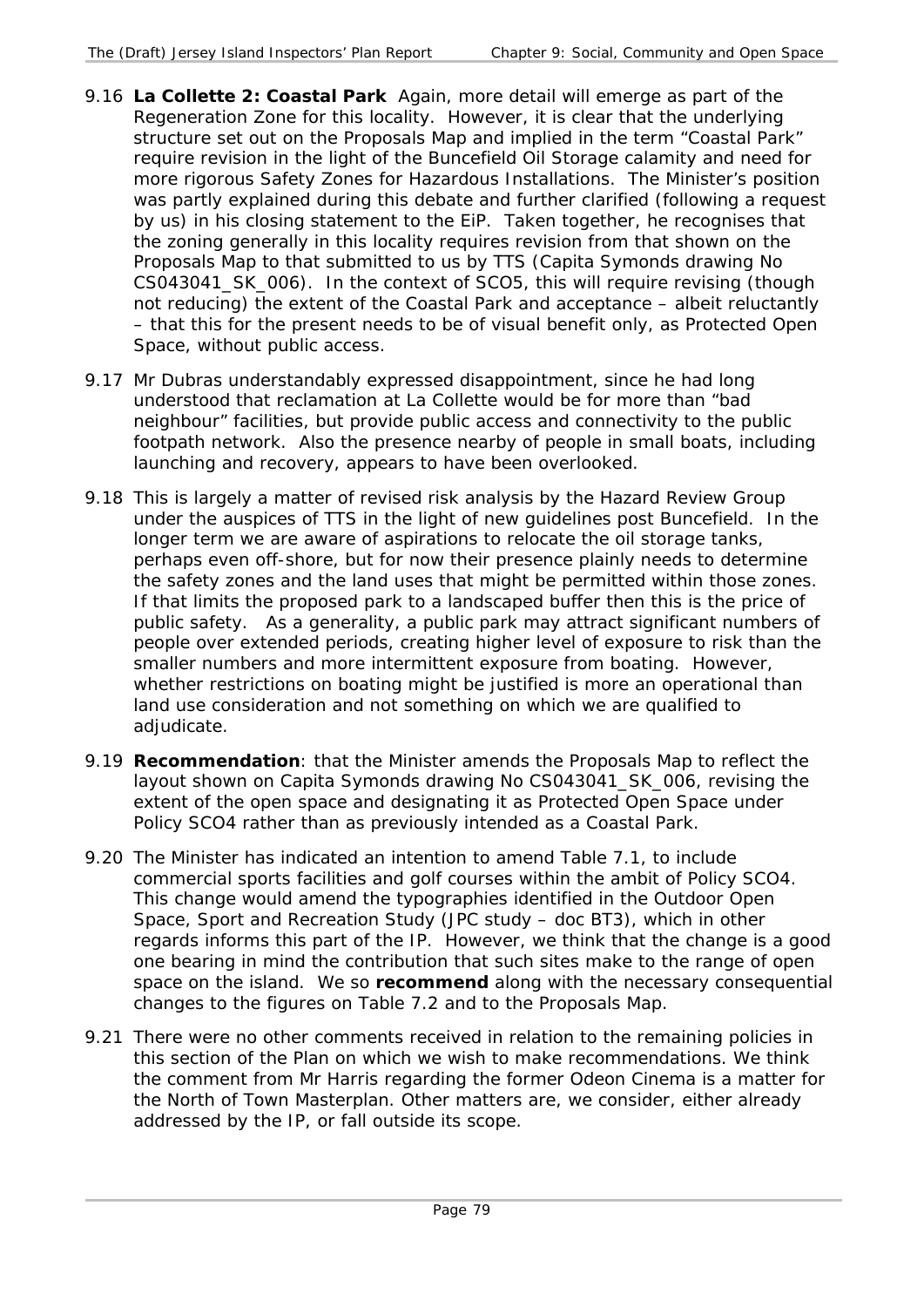# **CHAPTER 10: TRAVEL AND TRANSPORT**

## **Introduction**

- 10.1 Responsibility for transport is divided between TTS (land transport) and EDD (airport and harbours) and subject to their respective policies. However, the IP has important roles and relationships with each and we start with land transport before turning briefly to the harbour and airport.
- 10.2 IP paragraph 8.15 states that "The Island Plan has to respond and seek to support the transport objectives set out by the Island's strategic highway authority. The Transport and Technical Services Department has set general principles, objectives and proposals in the Draft Integrated Travel and Transport Plan: action plan 2007-2011 (2008)." And indeed, objectives in the 2008 action plan are carried forward in strategic policy SP6 Reducing dependence on the Car and are a major determinant of the IP Travel and Transport Chapter. The 2008 action plan was not, in the event, adopted by the States but superseded by Jersey's Sustainable Transport Policy (2 July 2010) (JSTP Doc BT13), that is to say after the closing date for representations on the IP and part way through our overall examination process. The JSTP was due to go before the States this November (2010). Its merits are outside the scope of our examination of the IP but the relationship between these two emerging policy documents warrants consideration.
- 10.3 The JSTP understandably includes a great deal of what might be described as "operational" matters (for example public education, contracts for bus services, licensing of taxis) as well as issues falling within the ambit of land use and development. The IP while anchored on land use and development topics also, again understandably, addresses behavioural or operational topics. So we posed questions. Which should lead the other? Where they overlap (or duplicate) are they consistent? Where they address different matters, are they complementary? Finally, has progression from the 2008 action plan to the 2010 JSTP rendered any aspect of the IP out of date?
- 10.4 We were reassured to find that neither is leading the other but rather each is founded on the States Strategic Plan 2009-2014. Subject to some detailed matters, addressed below (mainly arising from changes between the 2008 and 2010 transport documents) we were also reassured by the degree to which the IP and JSTP are consistent and complementary
- 10.5 We were, however, dismayed, by the extent of scepticism bordering on antagonism towards some fundamental aspects of the JSTP, and therefore to relevant parts of the IP, sometimes from surprising sources and including a number of States Members.
- 10.6 As stated in the Overview Chapter 1 to this report, we have taken the Strategic Plan as a given, a confirmed input both to the IP and also to the JSTP where this impinges on the IP. Sixteen priorities are identified in the Strategic Plan, expressly not ranked in order of importance but as each demanding action. One is "To protect and enhance the natural and built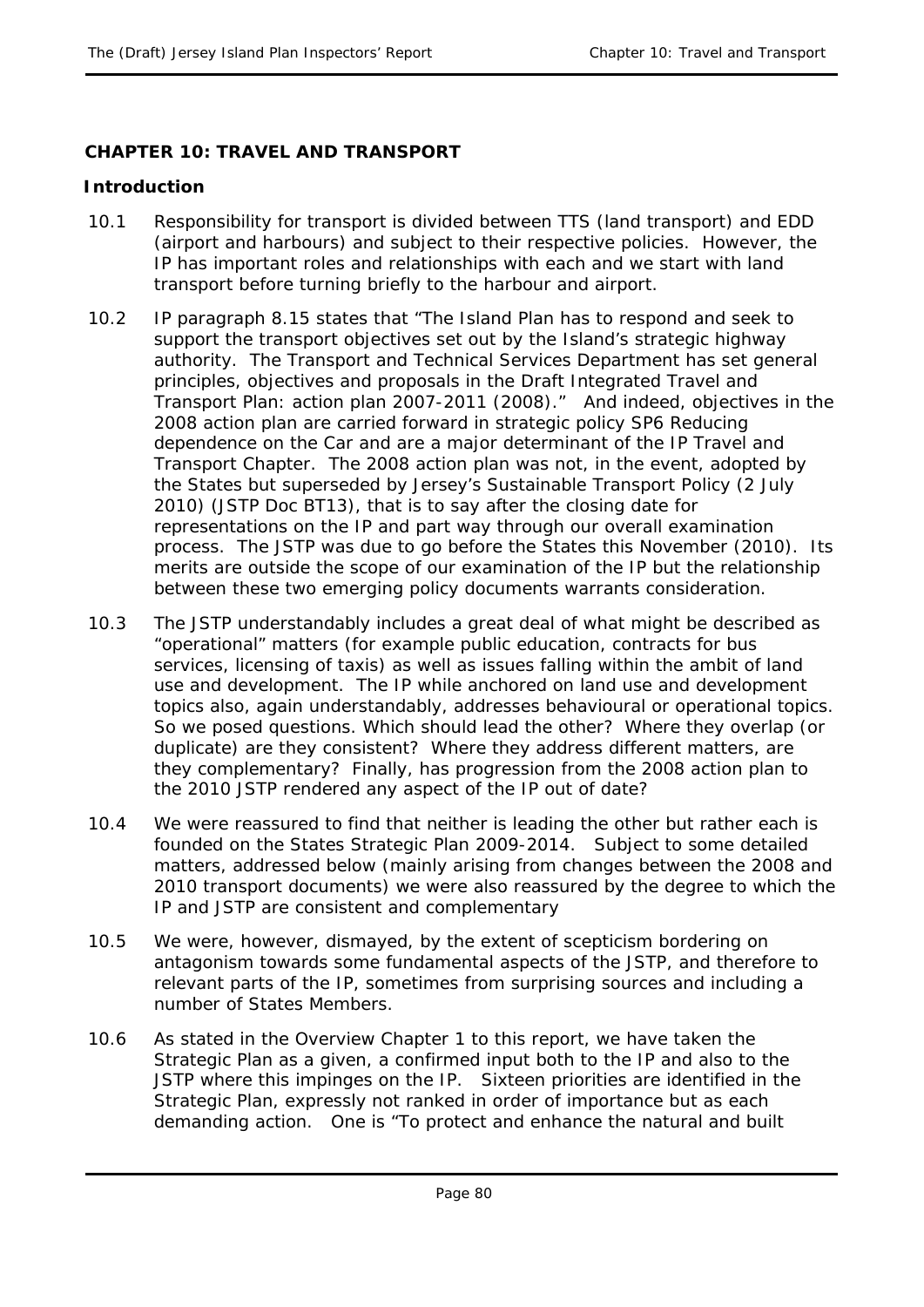environment". Within that stated priority the Strategic Plan includes commitments to:

- implement a range of measures to reduce ... pollution and traffic ...;
- develop a sustainable internal transport infrastructure;
- persuade people out of their cars by providing practical alternatives such as improved bus services, cycle tracks and footpaths.
- 10.7 Key indicators include:
	- Level of  $CO<sub>2</sub>$  emissions
	- Traffic congestion
	- Air quality ... compliance with international standards.
- 10.8 The approach is demand management, that is to say curbing and reversing the growth in road traffic to fit the environment better, and no longer predict and provide, that is to say aiming to increase road capacity to meet forecast traffic growth. We have no hesitation in endorsing the current approach; not only does it accord with stated aims and requirements of the Strategic Plan but it reflects the approach now almost universally taken by planning and transport authorities in developed societies.
- 10.9 It will, however, be controversial as we found particularly to "implement a range of measures to reduce … traffic", not least on an Island with high and seemingly still growing levels of car ownership. It would be presumptuous, and probably out of time anyway, for us to comment directly on the process of consideration of the JSTP by the States. However, there would be significant problems with the Travel and Transport Chapter of the IP were States Members to water down the approach which they have already endorsed in the Strategic Plan. Objective TT1, underpinning this part of the Plan is closely founded on the Strategic Plan and therefore consistent with the JSTP.
- 10.10 There should be no pick and mix here: the seemingly congenial aim of persuading people out of their cars by providing practical alternatives has to be taken together with the more controversial aim of implementing a range of measures to reduce traffic. Without the latter, the former is likely to fail as peak hour bus services continue to be hampered by congestion and the impetus for improvements to public transport, better cycle tracks and footpaths may stall.
- 10.11 Self evidently, all references in Chapter 8 of the Plan to the now superseded travel and transport policy documents need amending to refer to Jersey's Sustainable Transport Policy 2010, assuming that this is indeed adopted by the States. On this assumption, the targets for traffic reduction (para 8.15 et seq) require updating in detail to align with those now in the JSTP. The overall aim remains at least a 15% reduction in peak hour flows to and from St Helier, but now to be achieved by 2015 rather than 2012. Because this aim is against an otherwise rising trend the actual reductions required are now higher than previously. The longer the measures are delayed the harder they become to achieve. Without action, peak hour traffic is forecast to grow by between 5% and 10% over the Plan period, roughly another 450 to 900 vehicles entering and leaving St Helier.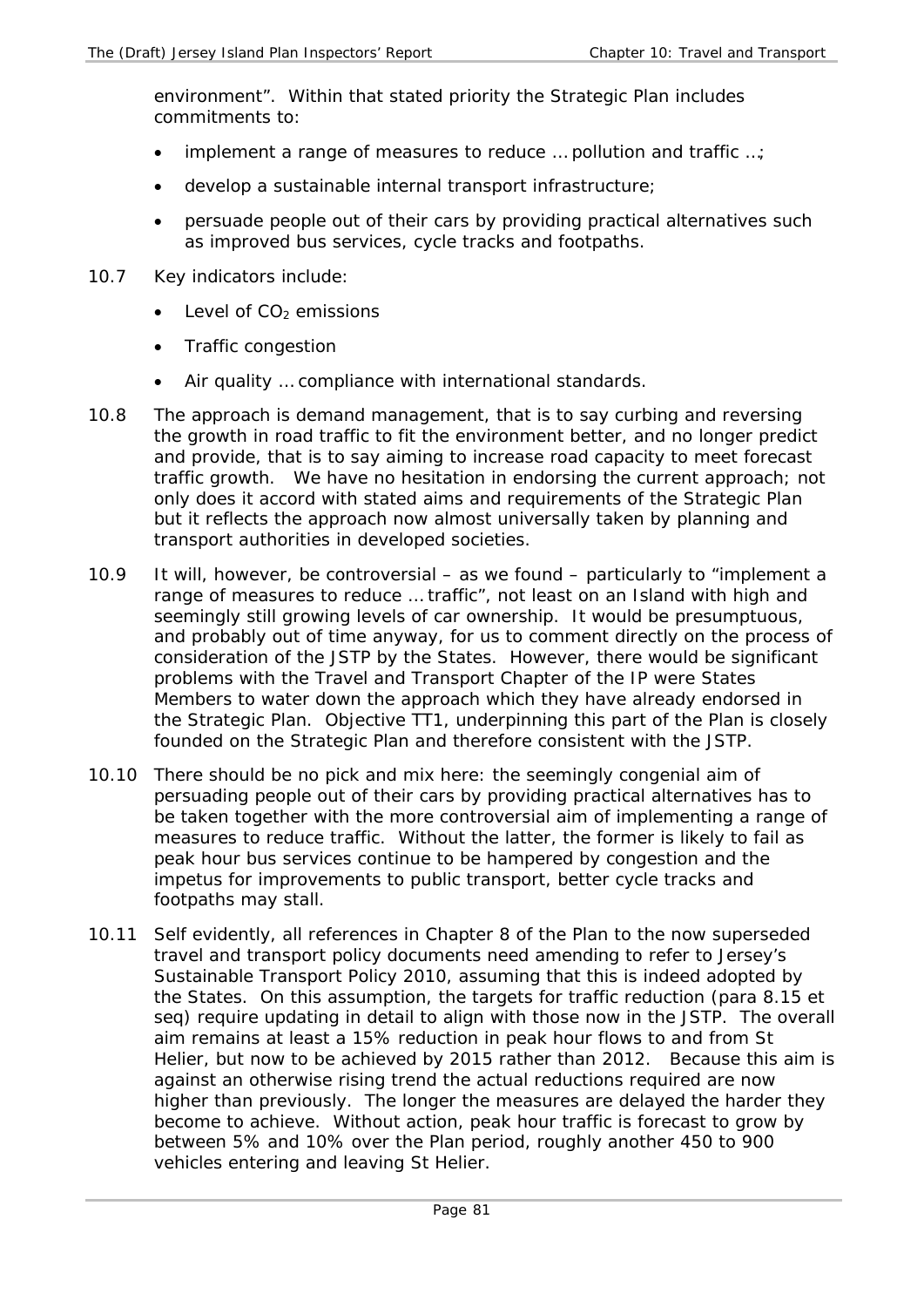- 10.12 Once road capacity has been reached, as it plainly has on the main approaches to the town, even moderate further growth will lead to disproportionate additional congestion. One outcome, suggested to us as a partial solution, is that people would increasingly stagger their journeys. We see this as an undesirable indicator of failure – the phenomenon of "peak spreading" means that congestion and pollution last longer each day.
- 10.13 The 15% figure arises simply because this is the recorded difference in peak traffic flow between school terms and holidays, and traffic conditions currently during school holiday times are considered to be acceptable. Contrary to some representations made to us, it does not logically follow that the reduction could or should be achieved solely by somehow eliminating the "school run" and commuting by school staff. Each peak hour car trip contributes to peak hour congestion; the fact that one component (school related) periodically ceases does not make those journeys disproportionately responsible for congestion during term time. A car borne commuter returning from a break is unlikely to view their own resumed peak hour journey as contributing more to congestion than those of other drivers.
- 10.14 The key components of the reduction target, now in the JSTP, are to increase bus users by at least 100%, cyclists also by at least 100% and walking by at least 20%. Within those figures school bus use is to increase by at least 20% and children cycling to school by at least 100%. It should be stressed that such is current reliance on car borne journeys that each of these seemingly dramatic changes yields no more than a small though worthwhile percentage reduction in road traffic. Not all of this is sought by means that are within the direct scope of the IP, but the IP does have an important potential contribution and we consider it in this light.

# **Spatial Strategy**

- 10.15 First and foremost spatial policies in the IP must avoid adding to the need for road travel. Policies SP1 and SP3 and their supporting text steer most new development to the town of St Helier as defined on the Proposals Map (including contiguous built up areas in adjacent parishes). Subject to that, and as previously touched on, Policy SP6 requires that all new development proposals, such as housing, employment, health, education or leisure, must demonstrate that they will reduce dependence on the private car. We consider the various IP policy tools for achieving this shortly.
- 10.16 The Plan introduces a hierarchy of road users, in the Strategy chapter at paragraph 2.67 in support of Policy SP6, where it provides a steer to the ranking of provisions required of developers; and again in the Travel and Transport chapter, at paragraph 8.22, where it provides a broader steer to land-use and transport related decisions and in implementing transportation measures. The hierarchy is as follows and plainly intended as being in decreasing order of priority.
	- 1. Pedestrians
	- 2. People with mobility problems
	- 3. Cyclists
	- 4. Public transport (including bus, coach and taxi)
	- 5. Powered two wheelers
	- 6. Commercial/business users (includes deliveries and HGVs)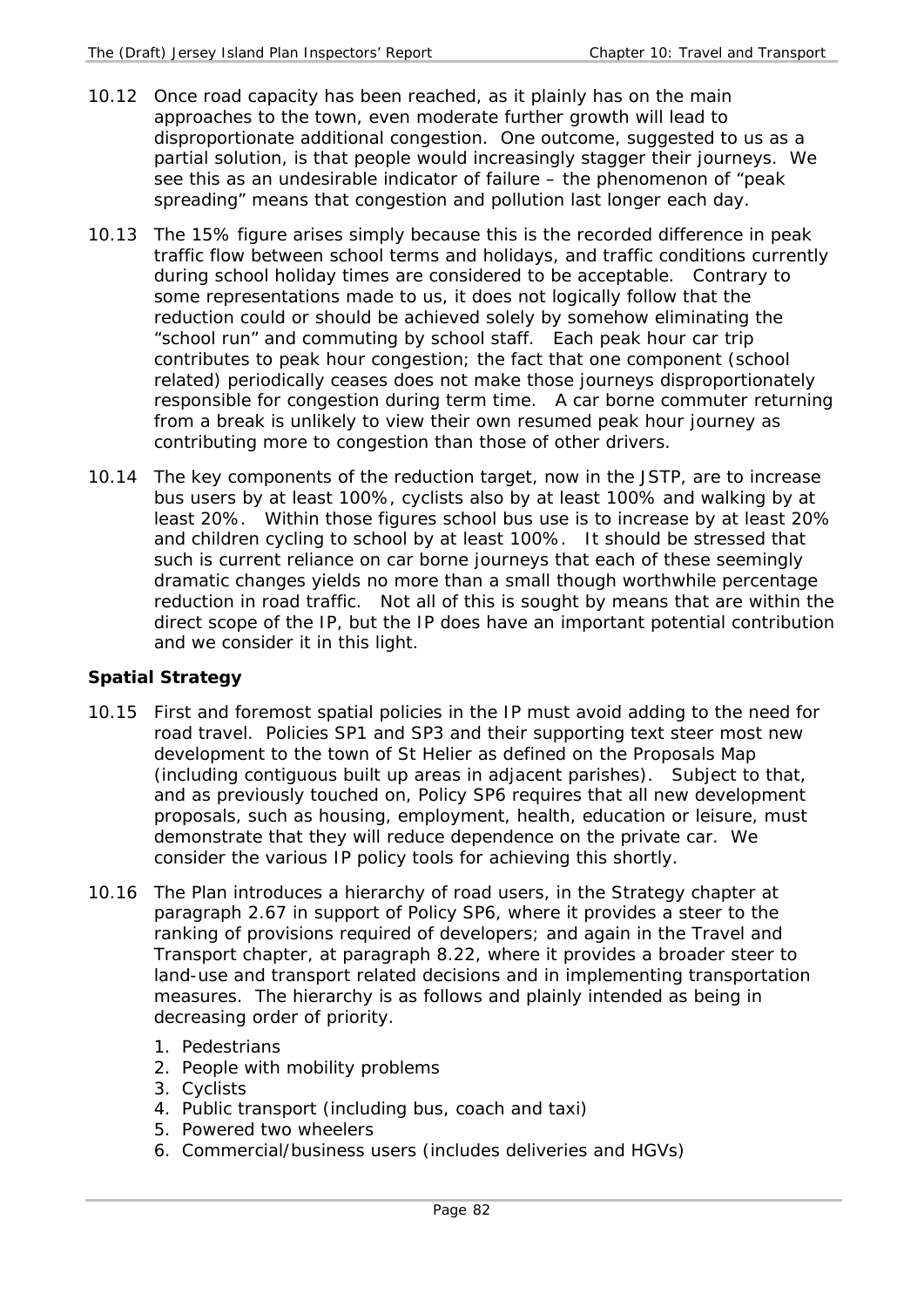- 7. Car borne shoppers and visitors
- 8. Car borne commuters.
- 10.17 The Chamber of Commerce described this as "an emotive linear priority hierarchy which in essence says that people are more important than cars" before going on to describe the retail economy as fundamental to community need. Without in any way decrying the importance of the retail economy, we would be concerned by an IP that appeared to elevate cars above people in importance. That said we do have some concerns regarding the hierarchy. It seems to us that it confuses purposes of travel with modes of travel. It is not self evident, for example, why a journey by motorcycle should necessarily be treated as coming above that of a business delivery. The JSTP incorporates a travel hierarchy as follows.
	- 1. Walking
	- 2. Cycling
	- 3. Travelling by bus
	- 4. Car sharing
	- 5. Single occupancy cars
- 10.18 As a *travel* hierarchy (ie excluding the movement of goods) this seems more coherent and in line with the strategic aims of the JSTP and IP, provided that people with mobility disabilities are recognised as having special needs whatever their mode of travel. Taxis are a form of public transport which, if readily available at reasonable cost, can encourage people to forego relying on a private car for most trips in the knowledge that there is an alternative when needed for, say, heavy baggage or during inclement weather. We suggest that travelling by taxi should be inserted between car sharing and bus travel, and **recommend** that the resulting travel hierarchy be substituted for the road users hierarchy at IP para 8.22, and used as an input to, for example, the preparation of area masterplans or other SPG.
- 10.19 We cannot see any sensible way of ranking the transportation of goods relative to modes of travel by people. The movement of people and goods are each essential and each has to be accommodated in land use and operational policies. Their relative priority will vary in different circumstances from, for example, proposals affecting a bus station to those affecting a freight terminal.
- 10.20 We **recommend** that once proposals have aimed to minimise the need for travel, the hierarchy at 10.17 above, incorporating taxi travel as the  $4<sup>th</sup>$  level priority, should substitute for that in the IP at para 8.22, and provide the strategic steer in the drafting of masterplans or other SPG as these affect personal travel. We **recommend** that the equivalent input with respect to the transport of goods should be to seek an optimum between efficiency (again including reducing the need) balanced with environmental safeguards. We do not consider that it is either practicable or desirable to try to combine the two areas of travel and transport into a single overarching hierarchy.
- 10.21 The AJA argued that the spatial strategy risks an unbalanced outcome in the western parishes, where significant existing residences, with at least some more proposed, will not be matched by opportunities for local employment and services. In short, residents on this part of the Island would be likely to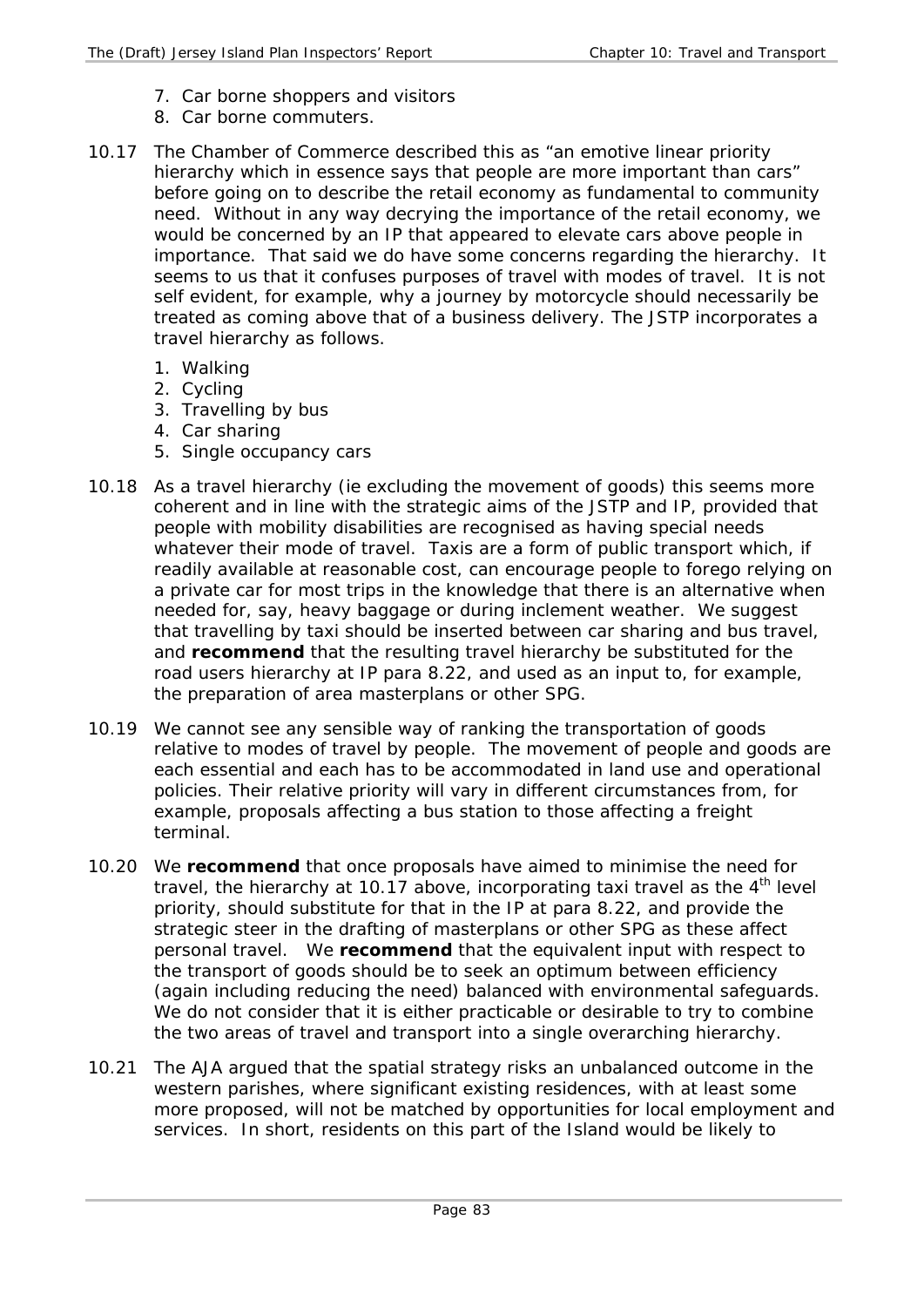continue to travel to and from St Helier, through congestion hot spots such as Beaumont/La Route de la Haule.

- 10.22 We have touched on this already, and on balance we do not recommend any change to the spatial strategy in order to facilitate new major employment or other developments in the western Parishes. Only limited new housing is envisaged, insufficient to warrant, of itself, significant additional employment or other non residential developments. Experience elsewhere, in the UK, is that substantial new development associated with a smaller built up locality, such as exists in the western parishes, is as likely to attract commuters and customers to that locality as it is to serve local residents. Put simply, the outcome could attract more traffic to and from St Brelade or St Peter rather than reduce flows to and from St Helier. IP policies do not militate against smaller scale non-residential developments within the defined BUA within the western Parishes and envisage one potentially significant new employment opportunity through Proposal 12 for a regeneration zone at the airport. We consider that the Plan strikes the right balance in these regards. (We consider the boundary of the regeneration zone at paragraph 6.16).
- 10.23 Further facets in future travel patterns, highlighted by Mr Dubras, include increased opportunities for on-line home working, shopping and leisure. The first of these offers evident benefits, the latter two may be more mixed in their effects, potentially undermining established retail outlets and leading to a more isolated and sedentary society. Be this as it may, there is little evidence that the internet is as yet significantly affecting travel patterns and neither is it readily apparent how the IP could or should seek to influence people's personal behaviour in their homes.
- 10.24 Mr Dubras also rightly drew attention to the Strategic Plan aim, touched on in IP paragraph 8.2, to achieve a shift in fuels as well as travel modes. Ms Sarah Le Claire had made detailed representations to similar ends with respect to public as well as private transport. The aim here is to encourage and facilitate a switch towards electric powered vehicles. Whether an electric powered vehicle truly reduces  $CO<sub>2</sub>$  emissions depends on the generating source of the electricity used for recharging. But the potential exists and certainly at a local level electric vehicles can lessen on-street air pollution. Jersey's relatively small size and generally modest gradients commend themselves to electric traction. There was unanimous support amongst our participants and an undertaking of active support by Jersey Electric plc.
- 10.25 There are no express policies in the IP to take this forward. We recognise that much lies outwith the Plan: for example, financial inducements through differential parking and licensing charges for private vehicles, and TTS policy decisions regarding the introduction of electric powered buses. The key necessity of charging points at car parks and elsewhere should be addressed through the scope of permitted development rights rather than a policy framework requiring numerous individual planning applications. Even so, we think that the Plan should offer more explicit support to introduce the required rights and also to investigate whether standards should be adjusted with respect to such matters as access ramp gradients to reflect the power characteristics of electric traction. We **recommend** a review of building standards and permitted development rights aimed at facilitating increased take up of electric powered vehicles.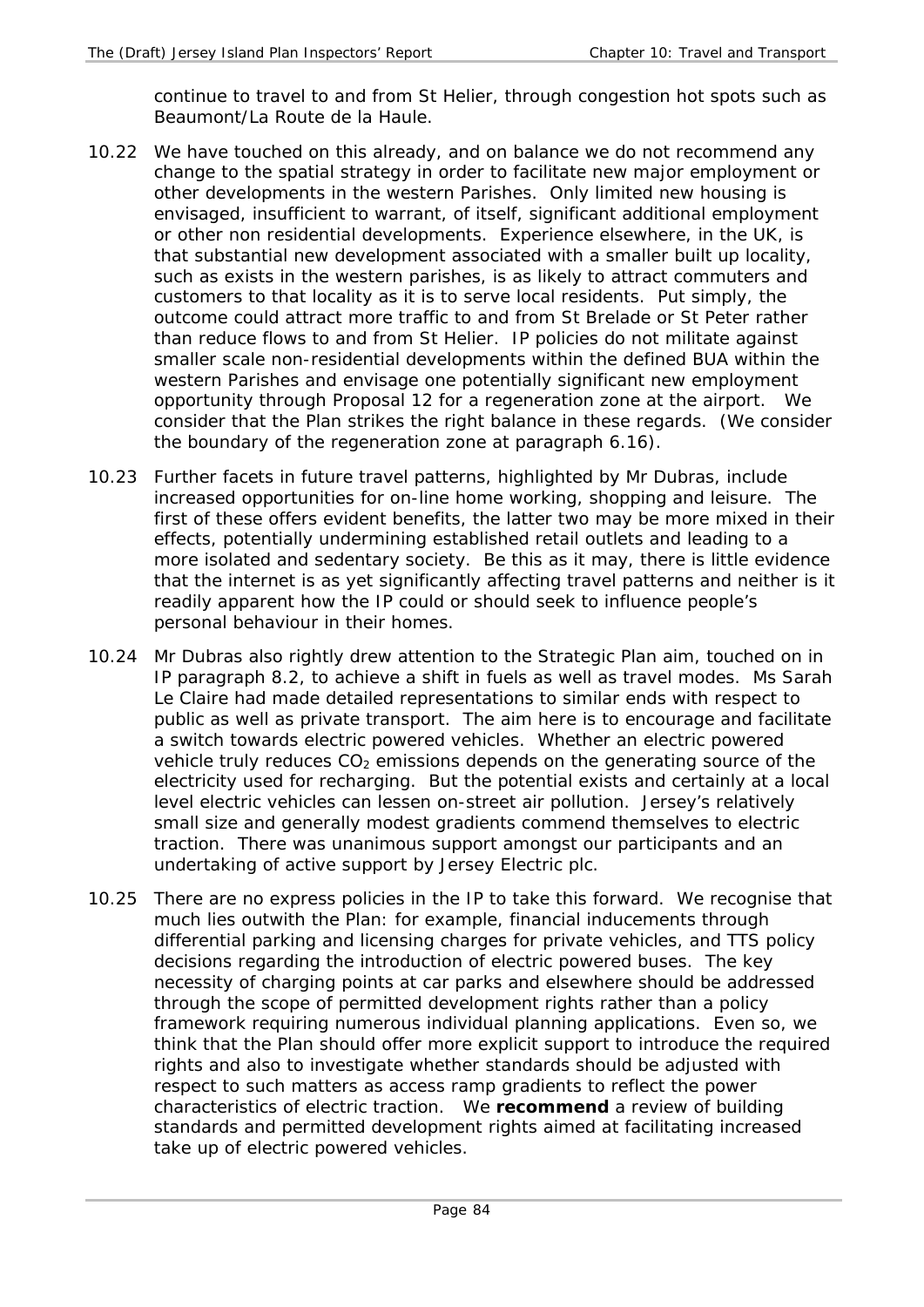## **Policies and Proposals - Land Travel**

- 10.26 Policy **TT1**, protecting the Island's footpath and cycle network, is full square with the aims of the JSTP; we recommend no change.
- 10.27 Policy **TT2**, aimed at footpath provision and enhancement, as opportunity arises in conjunction with development proposals, is similarly in tune with the overall strategy. This policy would not of itself affect road traffic but rather give weight in development control negotiations regarding roadside developments facilitating roadside footpath (perhaps more precisely footway) enhancements within St Helier. Having looked at the intended locations, again we recommend no change to the policy.
- 10.28 **Proposal 18**, identifying potential locations for pedestrian priority within St Helier and the explanatory text leading to it proved controversial. Proposal 18 differs from Policy TT2 because in this case the measures could be expected to be within the existing highway boundaries, more comprehensive in nature and not dependent on adjacent development proposals.
- 10.29 Paragraph 8.41 states that "Complete pedestrianisation of [St Helier] town streets is not envisaged during the plan period, but continued investment in the public realm and extension of pedestrian priority is considered necessary to support the viability and vitality of the town centre. The Strategy [EDAW Report] for the future development and regeneration of St Helier proposed a number of strategic enhancements to the pedestrian realm involving …." It goes on to identify the EDAW locations and proposals. This is tempered somewhat in the following paragraph, which refers to further detailed modelling and assessment of resulting traffic impacts leading at most of the locations to development of pedestrian priority where "access would need to be maintained, in some form, for cyclists, taxis, buses and trade deliveries." Further work at the remaining two locations is envisaged to reclaim some road space (evidently intended to mean carriageway space) but implicitly without restricting vehicular movements. There follows an assessment summarised in Proposal 18 of where pedestrian priority measures should be supported.
- 10.30 All this was seen by several participants, in particular the Chamber of Commerce, as a Trojan Horse for an unstated long term aim for widespread full pedestrianisation of the town centre. This in turn was seen as a threat to businesses, both with respect to servicing and customer accessibility. Before considering this it is necessary to review the equivalent section 5.4 in the JSTP. This in effect rejects most of the EDAW proposals (while existing traffic levels prevail) where these would displace vehicular traffic onto other local roads. The impacts are generally judged unacceptable. The JSTP does, however, support the principle of "shared space" – rebalancing the streets between vehicles and pedestrians as already applied, for example, in Broad Street. The only EDAW recommended location where the JSTP goes further is Halkett Place (south of Waterloo Street) where the benefits of pedestrianisation are seen as most likely to outweigh the disadvantages.
- 10.31 The IP envisages one full closure, the southern end of Oxford Road where it bisects the current two surface car parks at Gas Works Place that are to become the Town Park. Retaining a road across the park is hardly desirable and since there are no businesses or residents directly affected the closure makes eminent sense.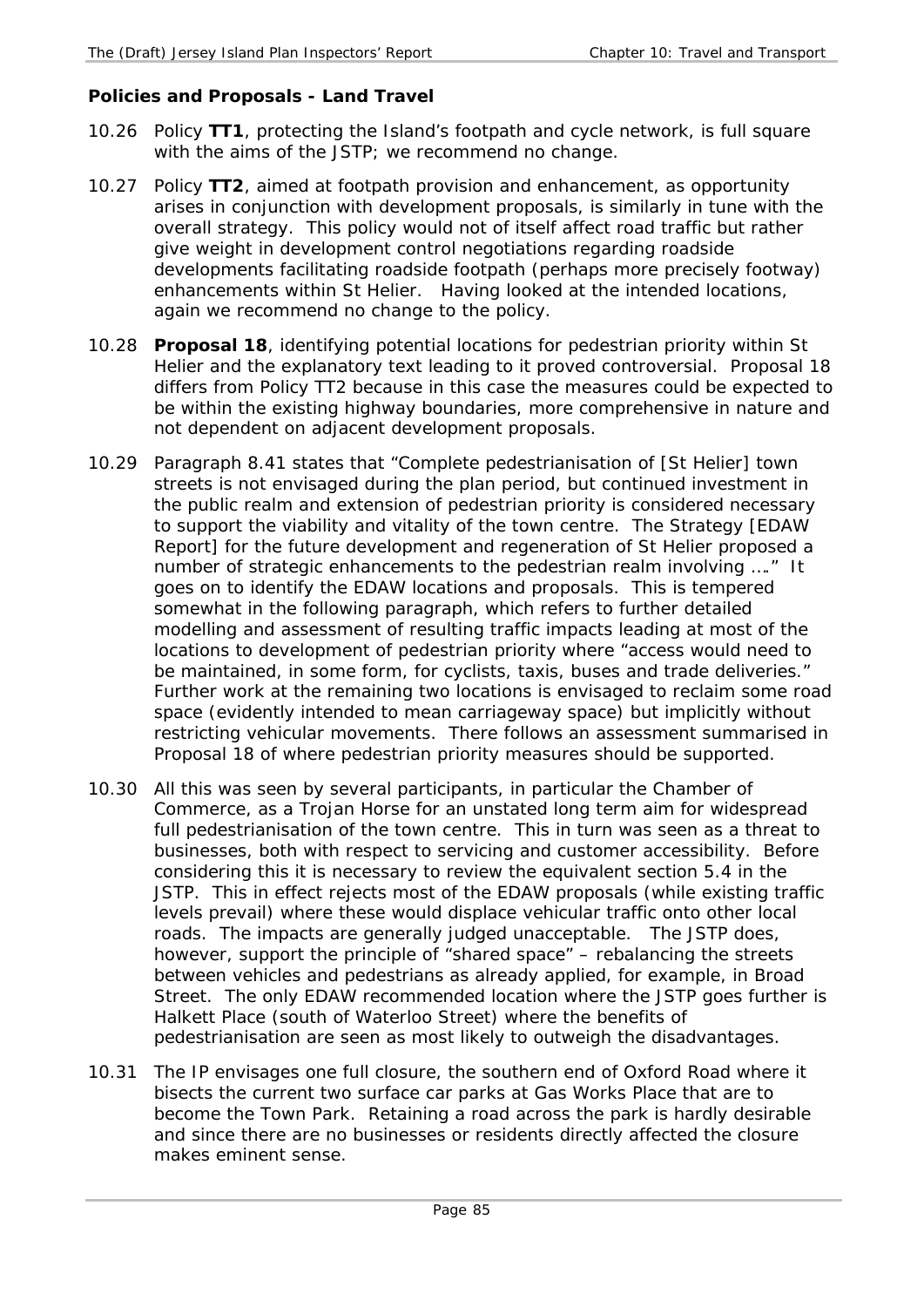- 10.32 Of the other locations, in the main it is clear that something more akin to the Street Life Programme already implemented at such locations as York Street is what is emerging. Subject, of course, to detailed consideration, there is no reason why such schemes need affect access to businesses but every expectation that improved ambience would attract shoppers and improve trading conditions. Far from being resisted, it seems to us that business interests should be clamouring for these measures and urging more.
- 10.33 Nor is there any logical inconsistency in the inclusion of lengths of road (such as part of Dumaresq Street) that form part of the Primary Route Network; Broad Street, Charing Cross and York Street are similarly part of the Network but have been remodelled to reflect their role as town centre shopping locations. We do understand the concerns by business interests faced with concepts but no details of what is envisaged. Mr Syvret, for example, raised cogent points regarding access and trading conditions at Romerils, which fronts one of the identified streets and is reached via another. Plainly any detailed scheme would need to be drawn up in close consultation with him and others most directly affected. However, at present Romerils stands just outside the town centre core, not just as defined on the Proposals Map but as we experienced things on the ground. A well thought out and implemented scheme could surely help bind this location better to the core of the town with its higher footfalls and livelier trading conditions.
- 10.34 We found the fierce opposition to pedestrianisation at Halkett Place quite extraordinary. With the Central Market on one side and a major multiple store on the other, Halkett Place has the potential to become one of St Helier's prime shopping locations. As it stands it is a frequently traffic clogged side street with little enticement to attract visitors. It is not difficult to envisage how this location could be transformed for the better, making it a much more attractive, frequented and lively part of St Helier, integrating the market and other shops with the town centre core.
- 10.35 As a retailing location St Helier has much going for it: the high quality shops, compact intimate scale of the town centre, attractive architecture and low incidences of voids and dereliction (compared with many UK town centres). On the whole too the well maintained streets and spaces feature pleasing materials and finishes, not least distinctive local granite. However, any visitor must be immediately struck by the volume and penetration of road traffic even within the town core, now at odds with towns of similar size and function elsewhere. There is a striking contrast in footfall and evident vibrancy between different shopping streets, and this closely reflects the traffic conditions. The fully pedestrianised area centred on Queen Street to King Street is plainly the most successful and attractive, followed by the "street life" locations such as Broad Street/Charing Cross/York Street and then finally and least attractive are those roads with conventional and generally narrow footways alongside busily trafficked thoroughfares.
- 10.36 Far from future pedestrianistion being a hidden threat, the lack of further full pedestrianisation since the 1970s should be a matter for regret, and the limited further measures envisaged in the IP and JSTP as a disappointment. However, subject of course to detailed work, consultations and regard for servicing requirements, we endorse Proposal 18 so far as it goes.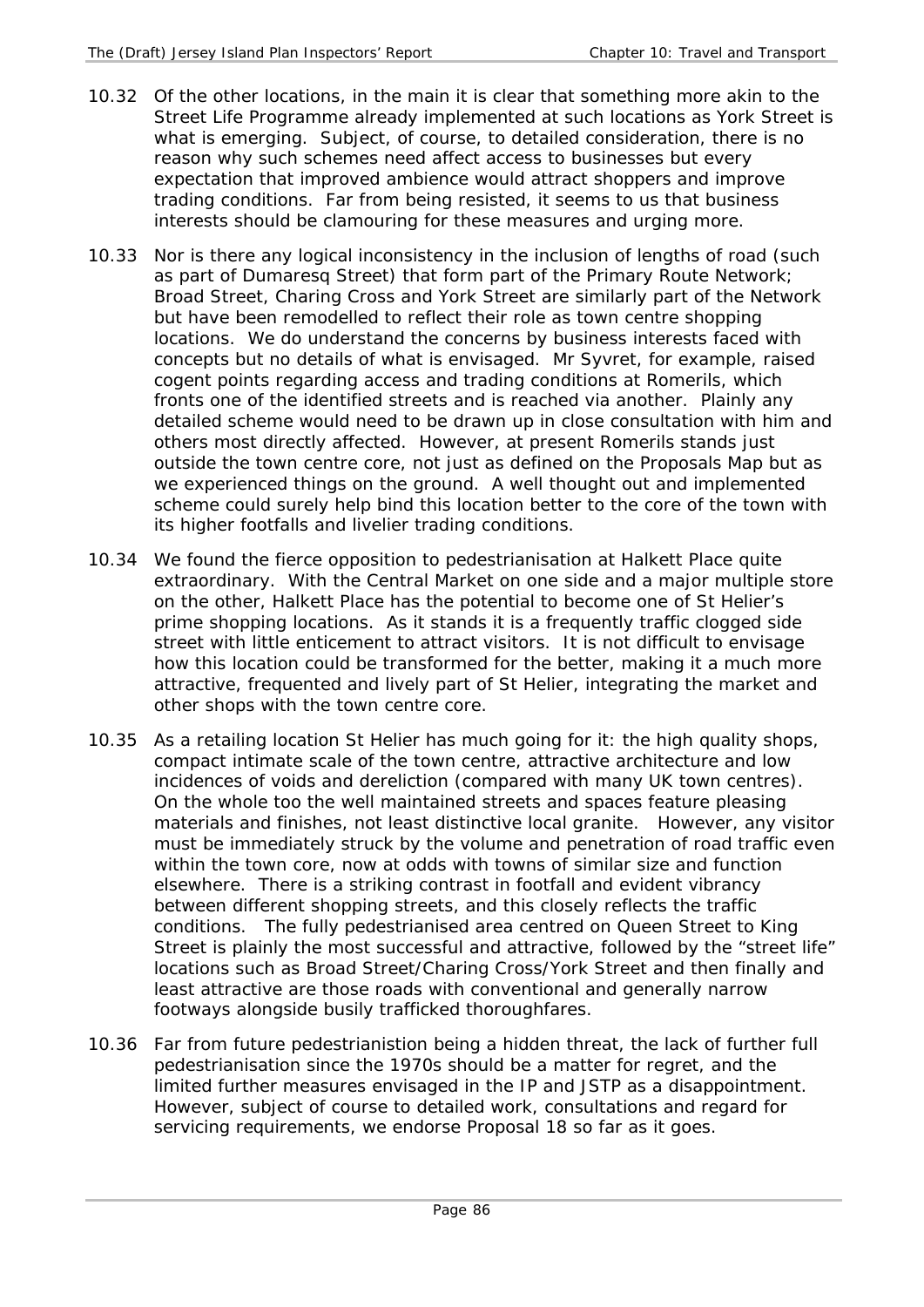- 10.37 Policy **TT3** Cycle Routes attracted little adverse comment but some scepticism about achieving a worthwhile Eastern Route by means of developments within the corridor being required to contribute physical sections or financial contributions. We do not underestimate the difficulties and plainly nothing as effective as the Western Route is likely to emerge, but doing nothing achieves nothing while a fully planned and constructed route would be costly, doubtless highly controversial and almost certainly require compulsory purchase orders. That is well outside our remit and we endorse the approach in Policy TT3.
- 10.38 Policy **TT4** Cycle Parking and **TT5** Road Safety attracted little comment, not because they are unimportant but self evidently worthwhile.
- 10.39 Policy **TT6** Park and Ride, attracted some comment. We note and agree with conclusions in the JSTP that "It is not considered that a bespoke park and ride scheme is appropriate" in Jersey. Such schemes in the UK serve conurbations with larger populations than that of the whole Island let alone just main centres such as St Helier; they are also demanding of land within rural hinterlands and often highly controversial as a result. The appropriate circumstances simply do not exist on Jersey. Qualified support for Park and Ride facilities is limited to proposals within the BUA (ie as defined on the Proposals Map), implicitly small scale "hubs". We heard, and the JSTP also notes, of such informal usage now. Some commuters living in remoter locations drive to a bus stop with convenient parking nearby before using the bus for the main length of their journey. We see no reason why such informal arrangements might not be facilitated by small scale development in suitable locations though any resulting reduction in peak traffic in or out of St Helier is likely to be modest.
- 10.40 Policy **TT7** Better Public Transport gives support to a range of supporting measures such as waiting facilities, developer contribution where appropriate and in ensuring full account of the needs of public transport in highway schemes. We look elsewhere at use of the word "appropriate" which came in for some general criticism and also at issues of developer contributions, which similarly were subject to criticism. However we do not recommend any changes on those points and we endorse the policy.
- 10.41 Policy **TT8** Access to Public Transport includes a requirement that "All new residential development of five units of accommodation or more, and the development of employment-related land uses, should be within 400 metres of a bus service." It was put to us by the AJA that this is the wrong way round, that bus services should respond to development locations rather than constrain them. Although superficially attractive this suggestion does not stand up to consideration. There are significant contractual and financial implications in rerouting bus services, which is most unlikely to be justified for an individual development proposal other than perhaps the very largest when its associated travel plan may be expected to include public transport provision under the terms of Policy TT9.
- 10.42 We do, however, share the reservations raised in Mr de Gruchy's representations regarding thresholds. Five units of accommodation is too few, and could inhibit otherwise acceptable modest sized developments, perhaps needed to meet local needs in a relatively isolated rural village. Also a blanket restriction on employment developments could be particularly hard for a small family business, close to home serving its locality. Indeed it might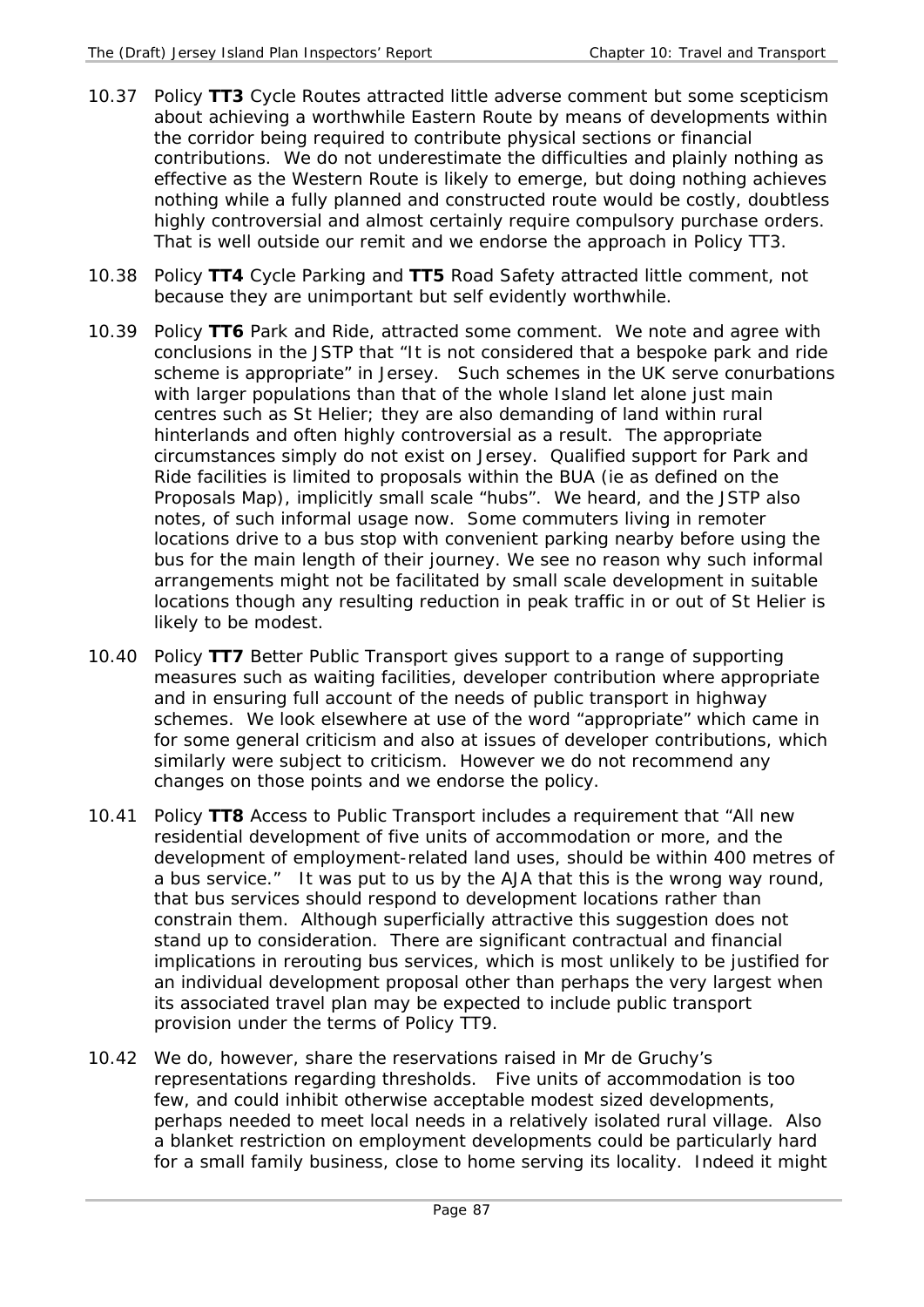be that the very absence of transport links makes the enterprise viable and desirable. We are therefore pleased to see that the Minister proposes to amend the Plan in response to Mr de Gruchy to increase the number of residential units to 10 and include lower thresholds of 250sqm (for office use) and 500sqm (for retail use). Our only remaining reservation is to suggest that the 250sqm should not be limited to office use but any employment use, such as a small workshop for example. We **recommend** that the Minster amends the Plan as he has indicated but substituting "for employment use" in place of "for office use". (As a small aside, if Map 8.2 is retained in the adopted Plan it will require a key, and we so **recommend**).

- 10.43 Policy **TT9** Travel Plans confirms the now well established requirement for larger development proposals to include travel plans to reduce the resulting amount and impact of additional road traffic. We do, however, **recommend**  against including the number of such plans implemented within Indicators TT1, Travel and Transport Indicators. The other 3 indicators (peak traffic by mode, road injuries and road transport pollution) are all measurable physical effects with direct and readily understandable implications. In contrast the number of travel plans implemented would simply record one of several mechanisms influencing the other indicators. Of itself the number of plans says nothing about their individual or cumulative effectiveness.
- 10.44 We do not support the suggestion by Deputy Wimberley that the key indicators should be enlarged to include such items as levels of stress, anxiety (by parents and others), severance and visual intrusion. As well as being difficult to measure on a consistent basis, it would be well nigh impossible to isolate causal relationships with traffic conditions. But there may be merit, not least in the cost of monitoring, in aligning the IP Key Indicators as a sub set of those in the Strategic Plan.
- 10.45 Policy **TT10** Off-Street Car Parking Provision in St Helier was very controversial, regarding the amount, its location, quality, charges and time limits. Not all of these are within the direct ambit of the IP although they are all material to it. The Policy and its supporting text need to be read in conjunction with the fuller analysis in Section 4 of the JSTP.
- 10.46 Before addressing individual locations, and as part of the package to reduce peak hour traffic by 15%, Policy TT10 caps the overall total so that "new additional off-street public parking spaces will not be permitted in the Town of St Helier unless the total level of public off-street car provision falls below 4,000 spaces (2009 levels), or where the provision of public off-street spaces is provided in lieu of the loss of private off-street parking provision." As confirmed in the JSTP, a 15% reduction in traffic entering St Helier in the morning peak equates to roughly 1,300 fewer vehicles requiring somewhere to park. A cap on the total number of public off-street parking spaces is both consistent with and can contribute towards meeting that reduction because, as Mr St George stressed, within the capped total the intention is to have more short term (up to 3 hours) spaces and fewer long term (all day).
- 10.47 We recognise that commuters are themselves also customers for town centre businesses but there is nothing in the IP (in fact quite the reverse) that militates against employment opportunities in the town, solely a modest aim to rebalance peak hour travel modes. This being so, freeing up additional short term parking provision, making more available for people whose prime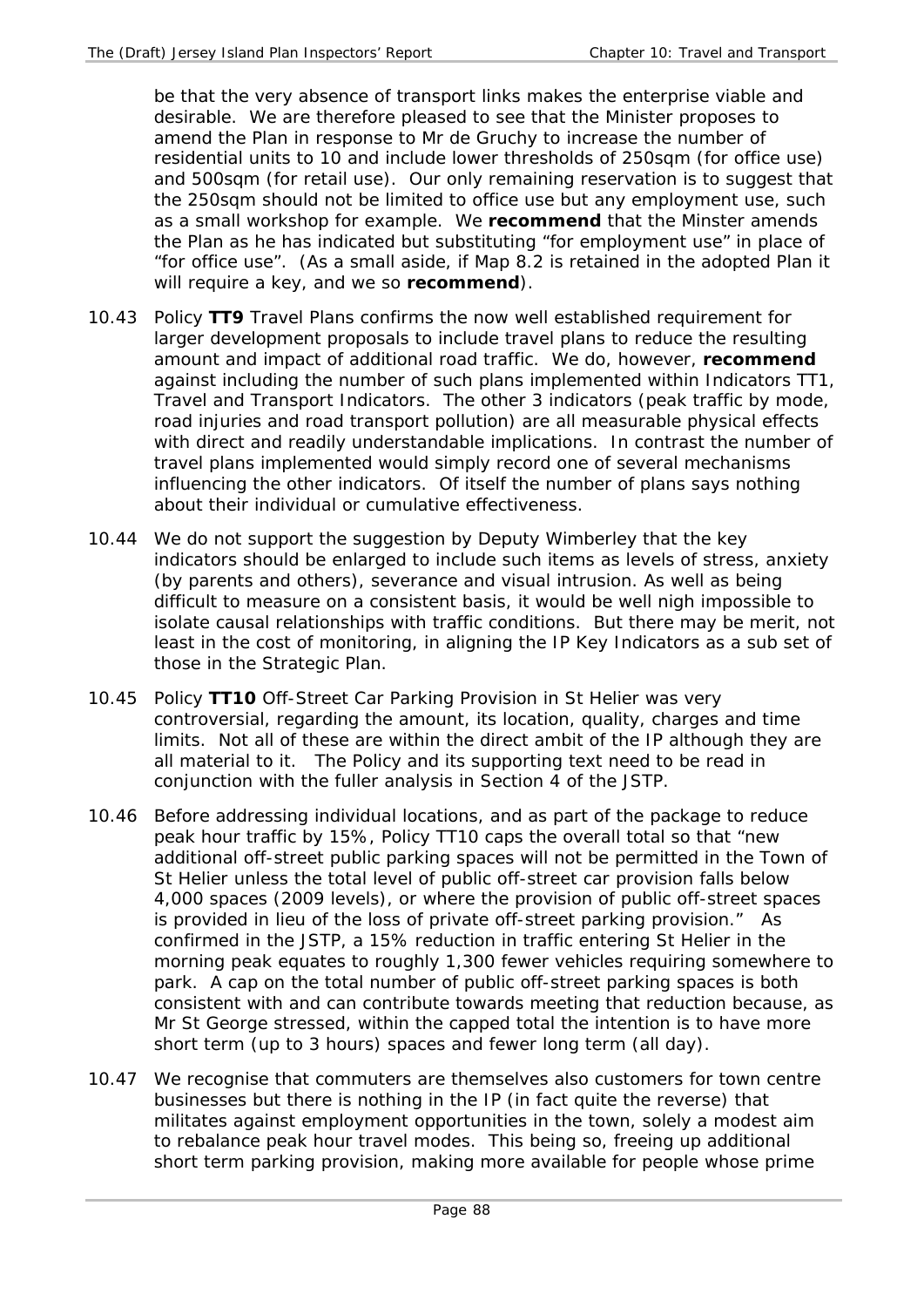purpose is visiting the town centre for shopping or leisure, makes good sense. Again we are perplexed by the range of local business opposition.

- 10.48 Representations for the Chamber of Commerce misinterpret guidance in the UK PPG13 Transport, as implying a national maximum parking standard of 71 spaces per 1,000 $m^2$  of foot retail floorspace. In fact the standard expressly applies solely to individual developments of over  $1,000m^2$ , at which size the maximum standard is 1 space per  $14m^2$ . It was introduced as an aspect of maximum parking standards to prevent individual planning authorities competing to attract major food retailers by offering to permit more generous parking provision than others though they are able to require less. The standard was never intended to be grossed up to 71 per 1,000 $m<sup>2</sup>$  and then applied to the aggregated floorspace of numerous individual town centre outlets.
- 10.49 Policy TT10 addresses individual locations, recognising that the 520 surface spaces at The Esplanade will be replaced (but not increased) by provision within the Esplanade Quarter redevelopment. Since the one is not intended without the other, the broad effect on provision will be neutral. The loss of spaces at Gas Place (to create the Town Park) is we are advised now a settled decision. Potential replacement provision at Ann Court and the future of Minden Place are to be considered as aspects of the North St Helier Masterplan. We do not wish to pre-empt that consideration beyond making the obvious point that any replacement for Gas Place inherently cannot be at that same location, that Minden Place is acknowledged to be inefficiently laid out and that sensible compromises may need to be struck with regard to future provision in the locality. Ann Court is no great distance away.
- 10.50 The final elements of Policy TT10 are favourable to the redevelopment of public surface level off-street car parks for other uses and oppose the use of sites cleared for redevelopment or vacated as temporary surface car parks. Both elements were controversial as was Policy **TT11**. This opposes the development of new private non-residential car parks with public access in St Helier and conversely generally encourages the reuse of existing private car parks that are available to the public and not related to any particular building.
- 10.51 Both policies are consistent with the aim of curbing peak hour traffic to and from the town and encouraging the use of more sustainable modes of transport. Surface parking represents an inefficient use of scarce, valuable urban land; redevelopment for commercial, residential, leisure or other appropriate town uses is likely to lead to a net economic, environmental and social gain. And although tempting, the expedient of using vacant land as temporary car parks risks lessening the incentive for investment in permanent and more worthwhile development.
- 10.52 We understand that capping and perhaps reducing the total provision of public off street car parking spaces may well appear counter-intuitive. It is however consistent with the requirements of the Strategic Plan to implement a range of measures to reduce pollution and traffic, develop a sustainable internal transport infrastructure and persuade people out of their cars by providing practical alternatives such as improved bus services, cycle tracks and footpaths. It is consistent too with Proposal 18 referred to above to give increased emphasis to making St Helier more pedestrian friendly. It is worth mentioning here that Policy TT11 does not offer support for individual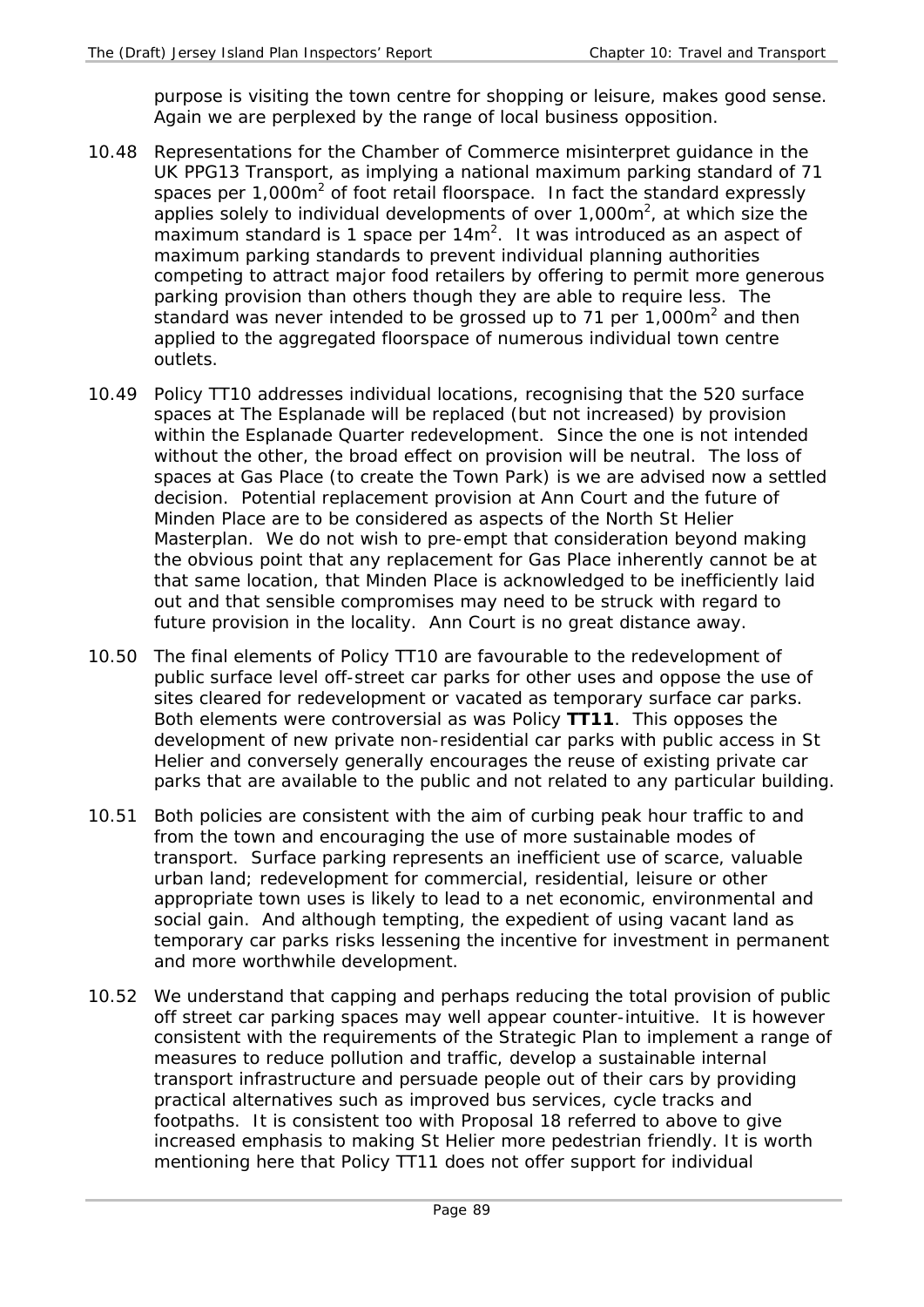premises to put their own off street car parking to new uses, only car parks of a general public nature. We note and support the minor change proposed to Policy TT10 in response to the SEA (dealing with sustainable drainage etc). Otherwise we recommend no changes with respect to Policies TT10 or TT11.

- 10.53 Outside of St Helier there is no evident need to use parking provision as a contributory mechanism to reducing peak house congestion. Policy TT12 rightly recognises that elsewhere parking provision may be proposed in response to demand, subject to environmental safeguards and provision (implicitly other than constrained off street parking) has been made to encourage travel by modes other than the private car. We note and support the minor change proposed in response to the SEA regarding porous surfaces.
- 10.54 Concluding our consideration of parking issues is Proposal 19 Parking Guidelines, which commits the Minister to develop and adopt SPG which sets out new maximum parking guidelines. Against the traditional approach of planning controls requiring minimum parking requirement, this was controversial – especially with respect to residential development - both in principle and for being left to SPG rather than set out within the Plan. It was argued that maximum provision at residential developments goes further than deterring car *usage* but impinges on opportunities for car *ownership*. It was also suggested that developers will rely on incoming residents using kerbside spaces or public car parks, effectively off-loading part of their development costs onto the public purse. These points were persuasively put by a number of participants, including for example Deputy Le Fondré, some of whom in other regards were more supportive of the Plan's approach to travel and transport.
- 10.55 This is a tricky issue and Jersey is far from the first planning and highway jurisdiction to consider it. There can be little doubt that for many people the ability – some would say right – to park at or close to their home is a keenly felt "requirement". From experience elsewhere residential developments that fail to cater for this can lead to increased pressure on nearby kerbside space and for other road users to be excluded from using it.
- 10.56 Conversely, there can be little doubt that in recent times, residential developments with generous car parking provision have done nothing to discourage car usage but have led to dispersed lower density patterns of development not easily served by public transport or viably by local shops. The very availability of generous parking, therefore, as well as facilitating car ownership for those who wish and can afford it also arguably reduces choice by reinforcing a need for car ownership and usage for those who might otherwise prefer not to. Parking standards aimed at fully meeting assessed demand can heavily compromise the number of houses achieved on a development, their residential and amenity space standards and their affordability. If the strategic aim of meeting the Island's housing needs without urban expansions or other forms of greenfield development is to be met, it follows that effective use must be made of scarce urban land, especially within St Helier.
- 10.57 Not all future occupants of urban residential developments want or are able to own cars, and it is worth reflecting that (in 2008) almost a quarter of households within the Parish of St Helier did not own a car. However, for many capping parking provision would compromise a life choice: their level of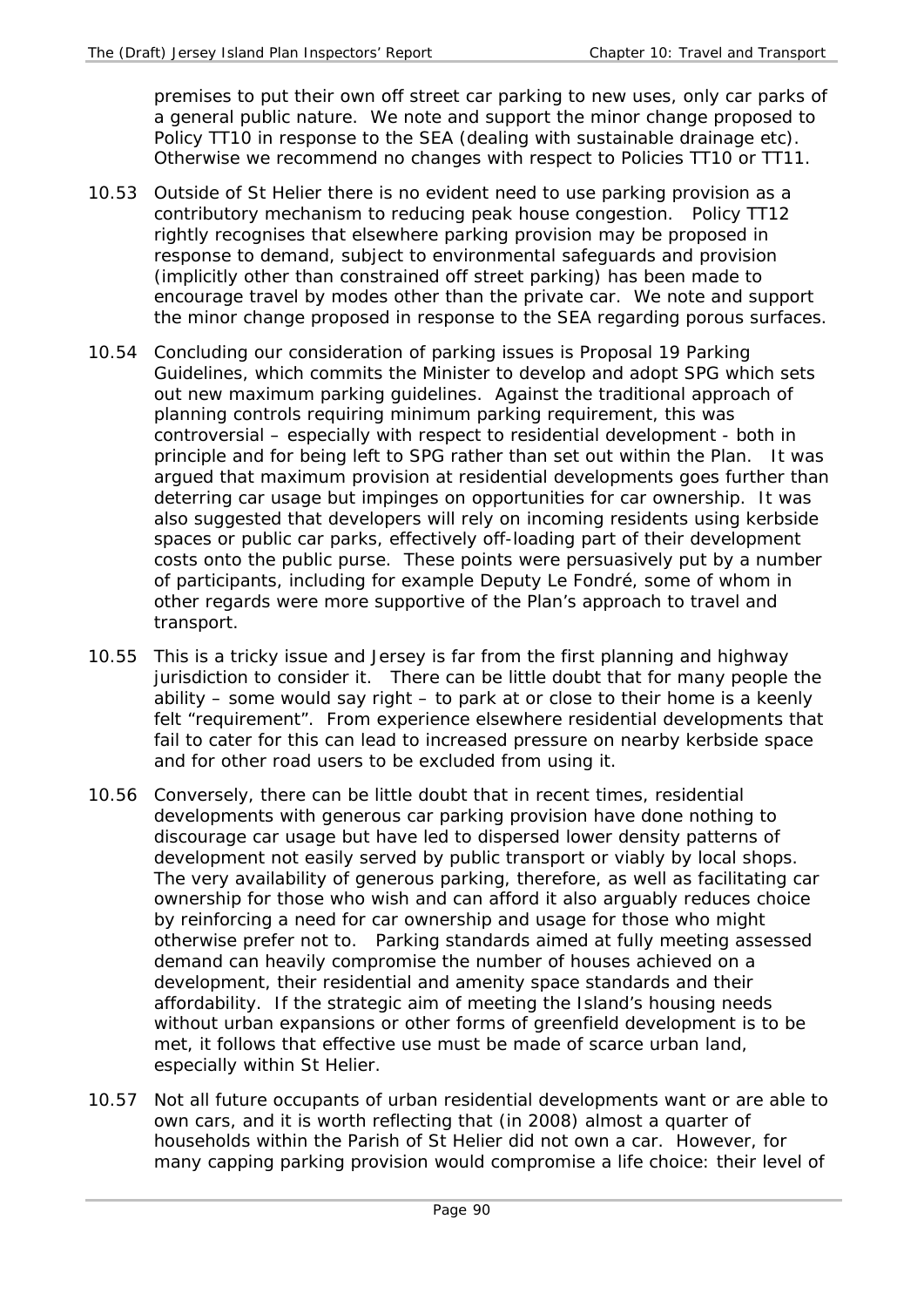car ownership served by convenient off street parking. This should be balanced against the very availability of an affordable house, protection of green field land, potential health benefits from increased walking and cycling, enhanced viability for public transport and, of particular relevance in this chapter of our report, reduced road traffic. We also bear in mind that the new standards would apply only to new developments, so that incoming residents would be aware of what parking is available and take this into account along with other considerations such as price, availability, location and standard of accommodation. Expectations are important here and there will be an element of self selection in who moves in, indeed as occurs already for dwellings that predate the car age and offer little or no scope for parking spaces.

- 10.58 On balance, therefore, we support the Minister's intention to move away from minimum to maximum parking guidelines, including those for residential developments. We do, however, also see a need for great care when drawing up the guidelines, which will need to cover a range of development types, sizes and locations. The proximity to public transport and to town centre, educational and employment facilities must be important determinants. We therefore understand the Minister's wish to retain flexibility and his ability to respond to experience, which would come from having the guidelines in SPG rather than integral to the IP.
- 10.59 Meanwhile, however, there is the obvious risk of creating a hiatus as developers hold back to have their proposals assessed against the emerging but as yet not fully detailed new approach. Having embarked on the change we **recommend** that the Minister undertakes the necessary detailed work and consultations with a view to adoption of the SPG at the earliest opportunity.
- 10.60 Policy **TT13** Protection of the Highway Network attracted little comment while **TT14** Highway Improvements is consistent with the JSTP in supporting only two very limited new improvements and then subject to stringent criteria. Our comments in Volume 2 regarding Site P2 (Field 1027, La Route De Beaumont, St Peter) are made on the basis that there is no firm highway proposal in that locality.

# **Air and Sea Travel**

- 10.61 The undisputed importance of the Port of St Helier and Jersey Airport to freight and passenger transport serving the Island is understandably recognised in the IP.
- 10.62 Relocating and upgrading the Port is foreseen, to handle larger vessels, but this is not envisaged during the emerging IP period. These major changes are to be progressed in the context of Proposal 11 St Helier Regeneration Zones. Representations from Jersey Harbours initially raised concerns regarding the process but we can report that these were resolved with P&E prior to the EiP.
- 10.63 Policy **TT15** safeguards the operational areas "defined on the Proposals Map" from respectively non port or airport related forms of development, save for those at the airport that might arise in the context of Proposal 12 Jersey Airport Regeneration Zone. In fact the Port operational area is not defined on the Proposals Map, and pending any further definition we endorse the Minister's intention to rely on the area defined in the current 2002 IP. We also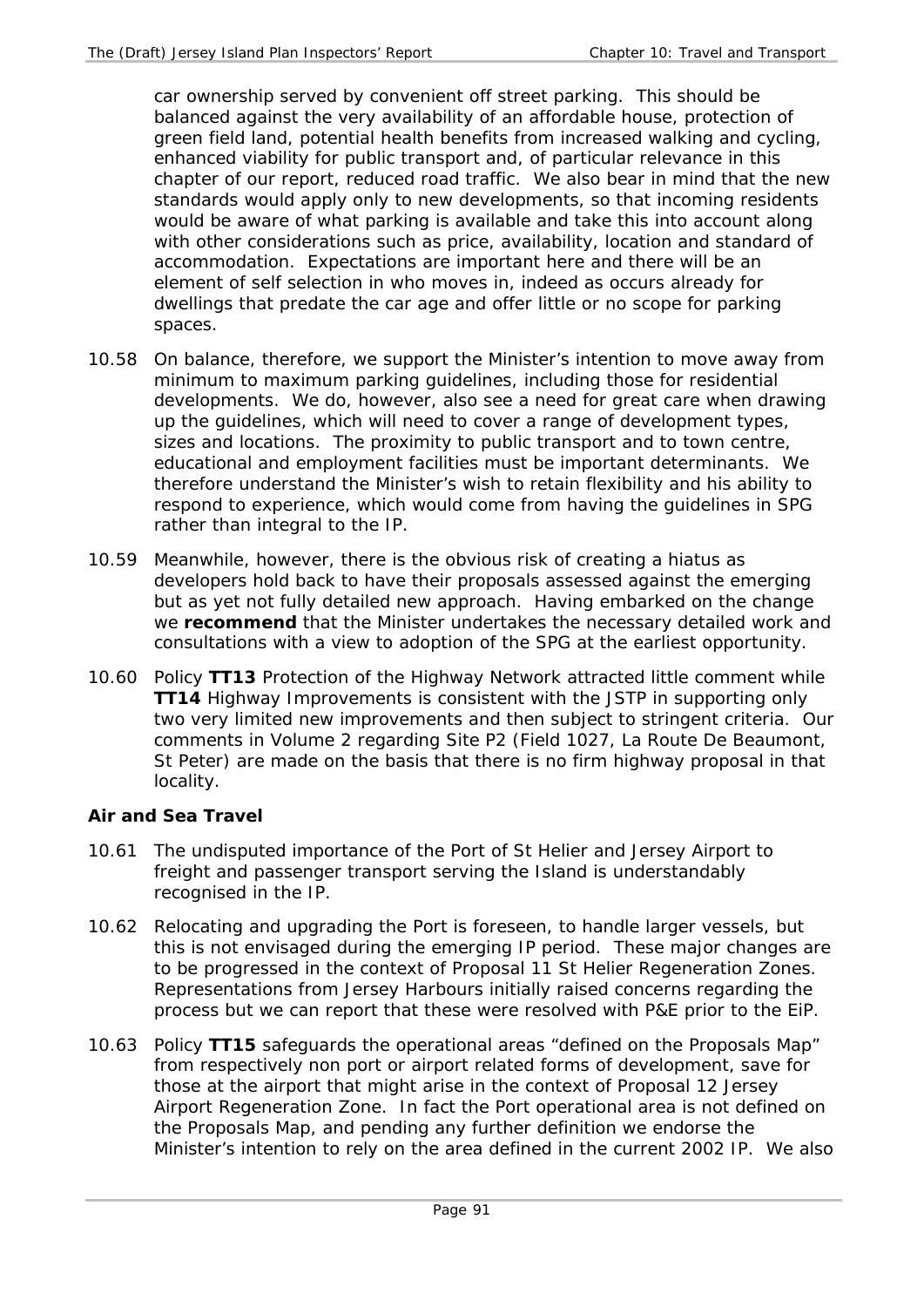think, contrary to a recommendation in the SEA report (Doc IP6) that it would be confusing to conflate Policy TT15 with development control requirements, adequately covered elsewhere in the Plan, and agree with the Minister's intention not to do so.

- 10.64 The Airport Regeneration Zone is shown only indicatively on the Proposals Map, some way outside the airport perimeter, leading to objections regarding loss of agricultural land. In response the Minister proposes to amend the Plan to define the zone as limited to the existing airport operational land. We touched on both regeneration zones earlier, but here conclude that the IP adequately safeguards the transport functions of both the harbour and airport.
- 10.65 The remaining two transport policies **TT16** and **TT17** define noise and public safety zones at the airport, which in different ways and degrees constrain development within them. These well recognised types of zoning assist the airport to operate effectively, by reducing constraints that would otherwise be placed on its operations as well as having obvious wider public benefits. Understandably they attracted little comment.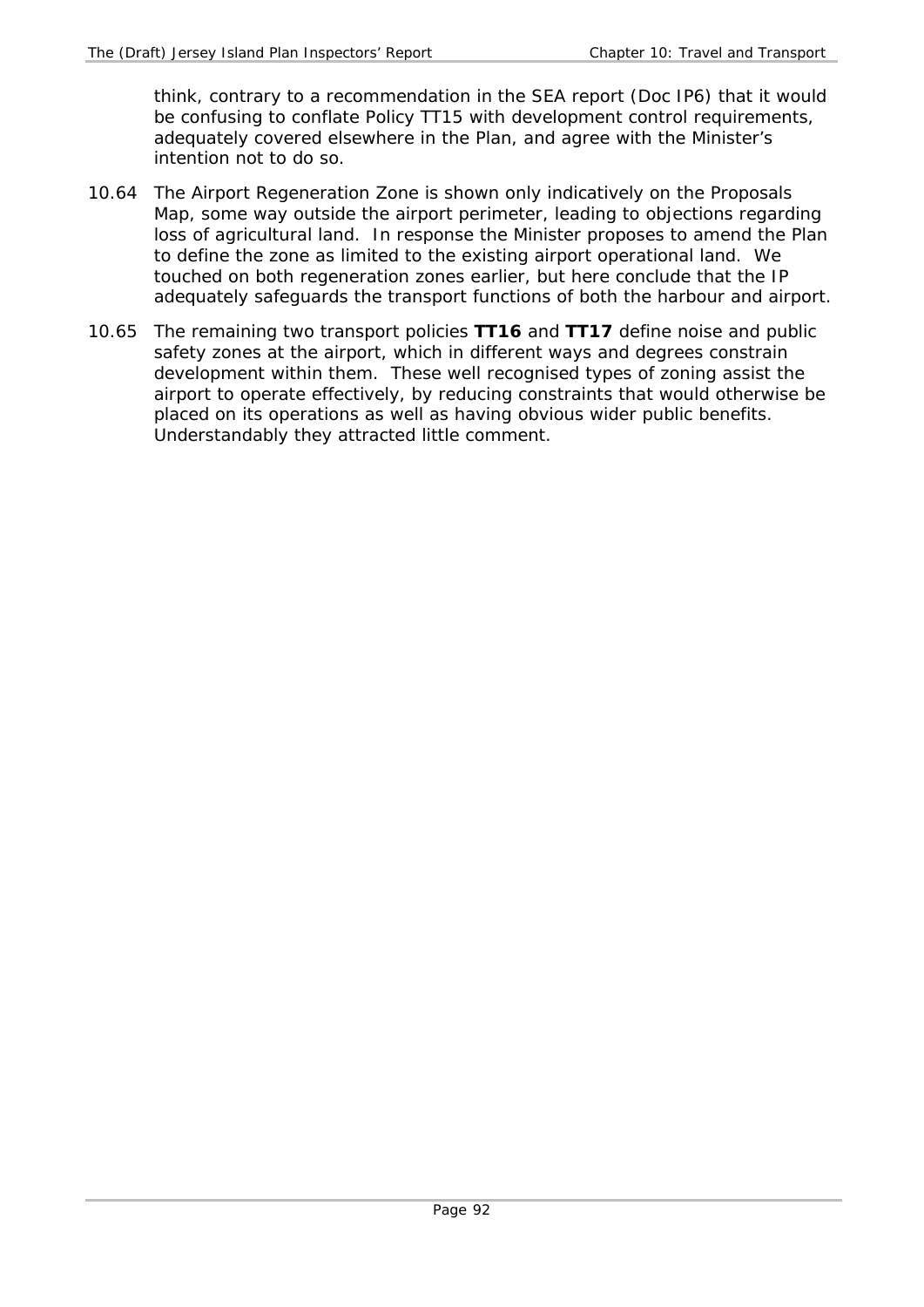# **CHAPTER 11: NATURAL RESOURCES AND UTILITIES**

## **Introduction**

11.1 The section of the Plan we now consider deals, as its opening paragraph says, with the policies and proposals relating to the Island's requirements for and management of natural resources including water, energy, and minerals – but excluding land and marine resources. It also addresses the infrastructure requirements and management of risk associated with the use of these resources and the provision of other utility services, such as telecommunications. In the light of representations we did not see any need to examine every aspect of these topics but selected key issues that had attracted controversy. In order to bring different perspectives to the debates we invited both professionals working in these fields and a number of participants with more generalist interests. We took a similar approach with regard to Waste Management, indeed there was a sufficient overlap in interests for us to combine debates on the two subject areas even though we follow our normal approach in reporting on them separately.

## **Water Resources**

11.2 We introduced a short debate on water supply with the words: there is no doubting the importance of clean, safe and reliable water supplies, something perhaps too often taken for granted by developed societies. We are now pleased to report that we heard confirmation that Jersey's water supply is clean, safe and reliable. Also that the IP includes measures to safeguard and build on that situation, by the designation of a single, extensive Water Pollution Safeguard Area, combining both previously protected water source areas and wider catchment areas. Policy NR1: Protection of Water Resources places particular requirements on developments proposed within the designated area (subject also to the provisions of Policies LWM2 and LWM3 which we consider in our next chapter). The Plan also confirms that the Environmental Protection Team (P&E) will be consulted on all such applications. Beyond commending the Minister's intention in **Proposal 20**: Water Conservation also to seek conservation and management measures at development proposals, we need say no more in this chapter on the subject. We note a recommendation, in response to Mr Snowden, which does not seem to have found its way into the 20 June list of amendments, to turn Proposal 20 into a policy. We agree with this recommendation. We also note and support the amendments proposed in response to Mr Smith (Health Protection), which similarly did not appear in the Minister's schedule of proposed amendments of 20 June.

## **Minerals**

11.3 The Island's indigenous minerals are primarily aggregates, in particular sand, gravel and stone, principally in the form of crushed rock. Very little by way of construction can take place without these materials and as IP 9.43 rightly notes: it is vital that a ready and adequate supply is always available, be it from local extraction, or other sources. This is reflected in **Objective NR2**  Minerals Objectives, which also includes aims to minimise consumption of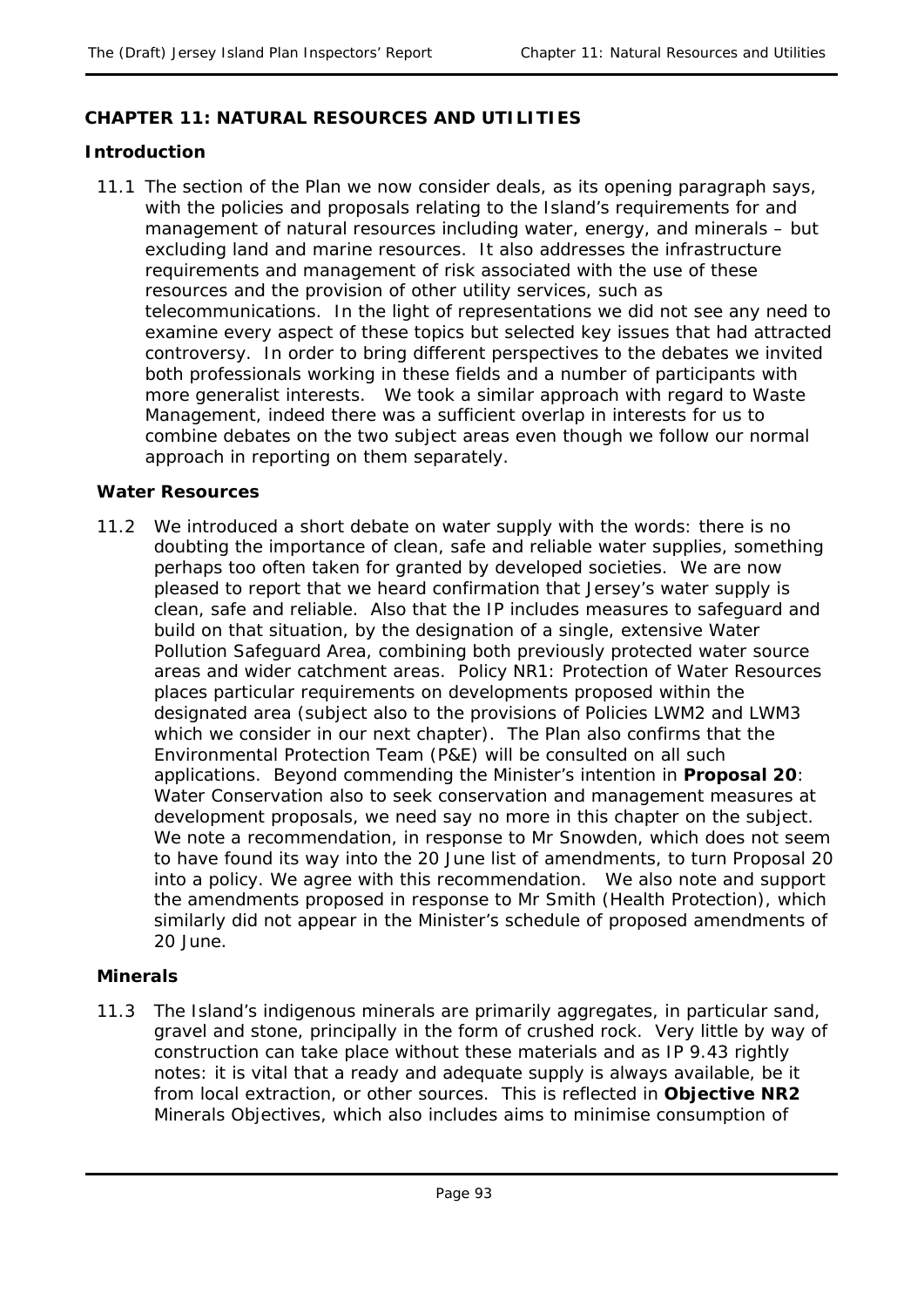primary aggregates and encourage/increase the usage of secondary and recycled aggregates and other substitute materials.

- 11.4 Within this context, we received confirmation at the EiP that the States' approach to primary aggregates supply has moved since 2002 from one favouring local supply to one, in the Minerals Strategy (DocBT16) envisaging bulk importation and now, in the IP, a reversion somewhat back towards local reliance. Simon Sand & Gravel Ltd suggested that although true with regard to crushed rock, the IP as it stands would require bulk importation of sand after 2018 (as envisaged in Objective NR2.7) which the company argued contradicted its strategic aims, in particular "Making best use of our own resources".
- 11.5 We thought it right to take an audit of the supply and demand set out in this part of the IP, numerical tonnages as regards primary aggregates and more descriptively for secondary and recycled sources. The figures were confirmed by the industrial representatives and TTS as underpinning a reasonable basis for future planning purposes, certainly over the life of the Plan.
- 11.6 It would be outside our remit to suggest how an application to prolong extraction at the Simon Sand quarry beyond 2018 might be determined, though we did look at the locality. However the issues prompted a further look at **Policy NR6** Supply of Aggregates. As it stands this is something of hybrid provision. The first part commits the Minister to certain actions, the second of which is to aim "to support the creation of a new berth and handling area which will be available at the end of the Plan period for importing all the Island's sand requirements". It seems to us that the whole of this first part of NR6 is more a Proposal than a Policy in IP terms. In contrast the rest of NR6 provides clear guidance with regard to the three aggregates quarries, including Simon Sand & Gravel. Although, as we have said, we will not seek to influence the outcome, any future planning application warrants a crystal clear policy framework. To this end we first **recommend** that the opening part of Policy NR6, as far as and including the extract just quoted, should be removed and restated as an Objective. The degree of fulfilment of that Objective would then be a material consideration rather than conflated with the Policy itself.
- 11.7 Second, we agree with Simon Sand that **Policy NR8** New or Extended Mineral Workings should not be limited solely to crushed rock but also include sand. The Minister accepted this at the EiP subject to a caveat that the Policy should then be worded starting with a "presumption against". We disagree. With the insertion we **recommend** the head paragraph would read as follows. "Proposals for the winning and working of crushed rock *and sand* outside permitted sites will only be granted consent where:" followed by 7 criteria. So even as it stands the Policy puts the onus on an applicant for permission; while the criteria coherently reflect the aims set out in the text to ensure continuity of supply subject to environmental safeguards.
- 11.8 None of this presupposes that permission would be granted, to Simon Sand or any other applicant; and doubtless the environmental sensitivity of a location would be a weighty material consideration. There would, however, be a clear policy framework, along with other policies in the Plan including those for the Coastal National Park on which to base a decision. If the Minister accepts our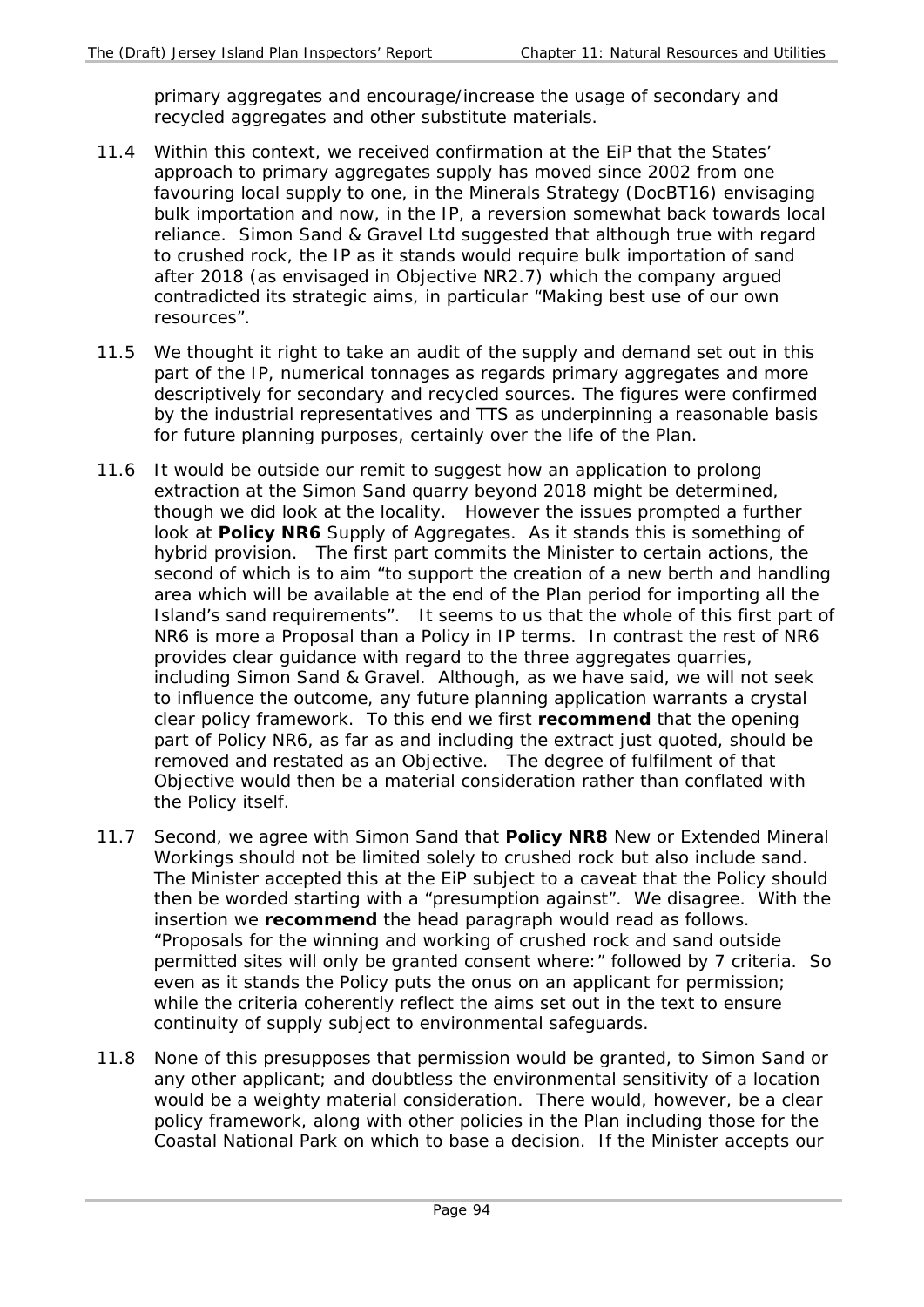recommendation, it follows that he should also insert the words "or sand" after "crushed rock" in criteria 1 and 5.

- 11.9 There was more disagreement over **Policy NR7** Secondary and Recycled Materials/Alternative Aggregates Production. No one disputed the desirability of increasing the use of secondary and recycled sources; the question was how effectively this is being achieved in practice, or to be more precise how best the situation could be improved. Some saw the answer in central reprocessing, at La Collette for example, others stressed the value of on-site reprocessing.
- 11.10 There is plainly merit in each approach depending on site circumstances. The central issue comes down to compliance with Waste Management Plans attached to planning permissions for development. From personal experience in this field, we understand the difficulties of enforcement and the resentment felt by responsible contractors when they see others getting away with poor practice. So we do not belittle the problem but as on a number of issues we note that the IP is a land use plan and should not be expected to shoulder responsibility for what are essentially operational matters. There are, however, indirect ways in which the Plan can assist; the Minister reminded us of his intention to adopt a Code for Sustainable Homes (this is to be as an update to Proposal 2 and also an addition to Appendix 1). We referred to, and supported, this in our paragraph 3.23; it is entirely in line with the Minister's commitment, which we earlier supported, to address the problems associated with climate change. One aspect of this policy is likely to be to promote the use of secondary and recycled materials.

# **Energy**

- 11.11 The debate regarding energy supplies was enlivened by challenges from Jersey Gas to assumptions in the Energy Policy Green Paper, Fuel for Thought, regarding  $CO<sub>2</sub>$  emissions from various power generations causing, it was said, a bias against gas as a fuel which has been carried forward into the IP. We are aware that this topic is fraught with difficulties. Conclusions about emissions depend on what mix of fuels is assumed to be displaced by new plant, including renewables, and also regarding what type of reserve plant is powered up to meet peak demands, down time at conventional plants and the intermittent nature of renewables such as wind energy. What we struggled with was establishing what specific amendments to the IP were being sought. Evidently this is a dispute that has continued amongst those involved in progressing the Green Paper, and fortunately it is not one that we think should shape our report.
- 11.12 We can say this because IP 9.21 lists the 8 features and challenges facing Jersey's energy supplies (extracted from the Green Paper) and only one of these relates to  $CO<sub>2</sub>$  emissions. Put simply the stated aim to achieve "secure, affordable and sustainable energy" is a sound one with or without the added imperatives posed by climate change. We therefore turn to the three policies concerning renewable energy.

# **Policy NR2: Exploratory, appraisal or prototype off-shore utility scale renewable energy**

**Policy NR3: Off-shore utility scale renewable energy development Policy NR4: Proposals for on-shore renewable energy production**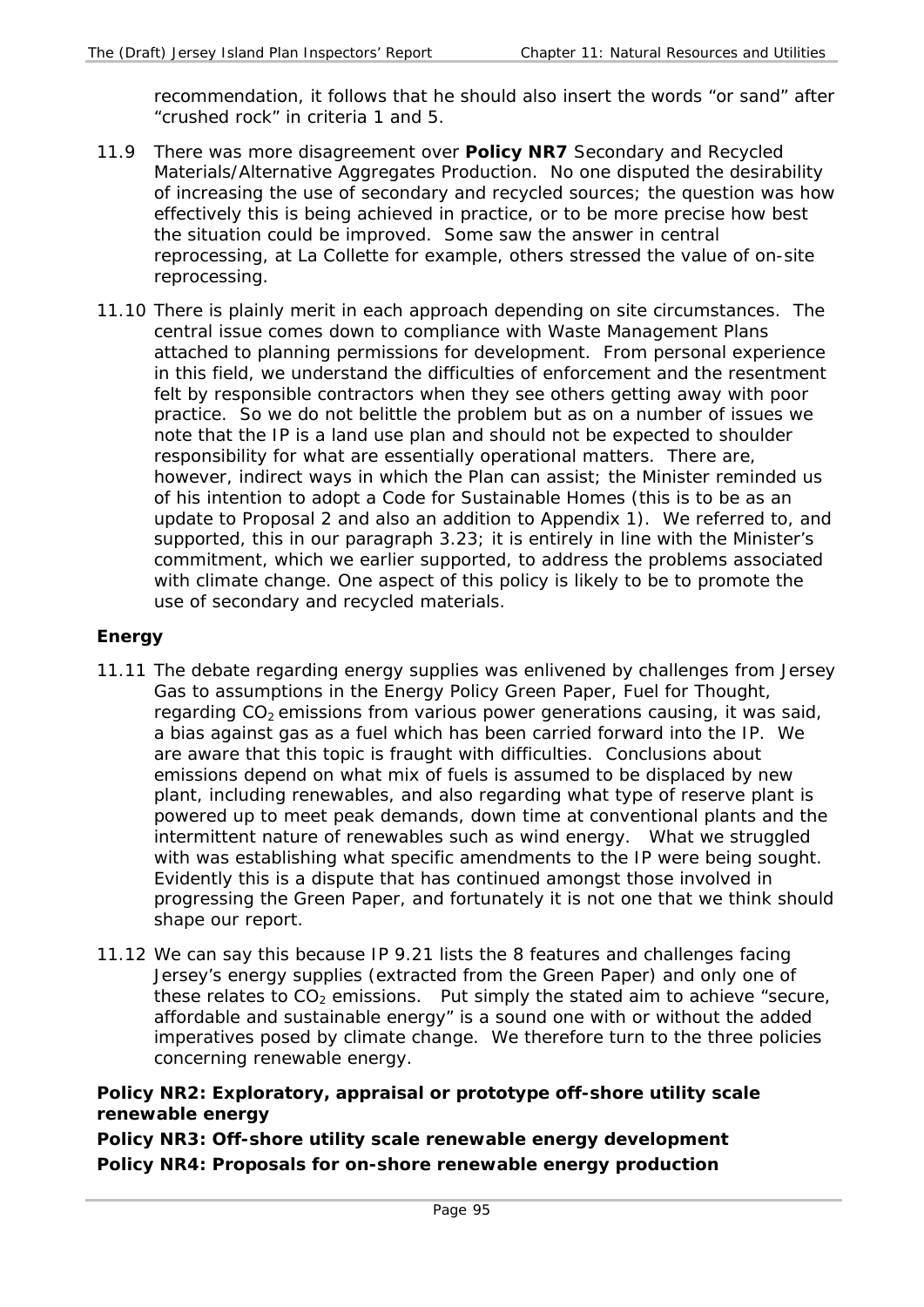- 11.13 Policies NR2 and NR3 may be considered together, since they are essentially similar save for the fact that the former encourages and facilitates short term measures that may pave the way for permanent (or at any rate long term) developments facilitated and encouraged under the latter. Supporting text makes clear that the policies are aimed at tidal energy and wind energy. As an aside in another of our sessions, Mr Dubras had urged a prohibition against off-shore wind energy, because of the visual and other impacts, and at this session we heard at least one objection to tidal power because this simply puts harmful impacts out of sight and because of unavoidable shoreline plant.
- 11.14 We disagree with both propositions. As an island, with a lengthy coastline compared with its land area, relatively shallow seas and strong tidal streams, Jersey is well placed to be an exemplar for off-shore energy generation. Rightly, the policies include stringent safeguards, and there will be other important material considerations such as the Ramsar designations.
- 11.15 Policy NR4 concerns on shore production, and the absence of the words "utility scale" in its title flags up a key difference. IP 9.36 notes that domestic scale micro generation would either be exempt from planning permission or would need to be considered under the terms of Policy GD1: General Development Control Considerations. As the text makes clear, NR4 facilitates and encourages district scale proposals, such as district heating schemes or anaerobic digestion plant. As previously the policy lists a range of safeguards.
- 11.16 In response to representations by the Chamber, and also urged by Mrs Binet, the Minister is minded to add a new policy to this Chapter to include a requirement that "all new developments (either new build or conversion) with a floor-space of 1000sqm or ten or more residential units will be required to incorporate renewable energy production equipment to provide at least 10% of the predicted energy requirements". This provision, often called the Merton Rule from its founding planning authority, fills what would otherwise have been a gap in the policy framework for renewable energy and we **recommend** that the Minister proceeds with the change.
- 11.17 IP 9.35 points to there being no suitable on-shore location for utility scale wind generation. At the EiP, the AJA challenged this last point; characterising it as a failure of the Plan more generally that it resists prominent structures even when these may be elegant and worthwhile. We have experience of utility scale windfarms (including perhaps it should be said their approval) and if anything we think the Plan understates why there must be insurmountable objections on the Island. Modern turbines are upwards of 100m high to blade tip and noise is also a real consideration; quite apart from the impact on the intimate scale of Jersey's landscape, the buffer distance of 500m to the nearest dwelling suggested in the Plan is on the low side in our view. We readily accept that any assessment would fail to find a suitable location. In all we propose no changes to Policies NR2, NR3 or NR4.
- 11.18 We mention here just briefly Policy **NR5** Safety Zones for Hazardous Installations, but only to draw attention to our endorsement at para 9.16 of changes to the extent of the safety zones around the fuel store at La Collette (post Buncefield) but we make no suggestions regarding the Policy itself. We also agree with the recommendations regarding the Tunnel Street Gas Holder as a hazardous installation.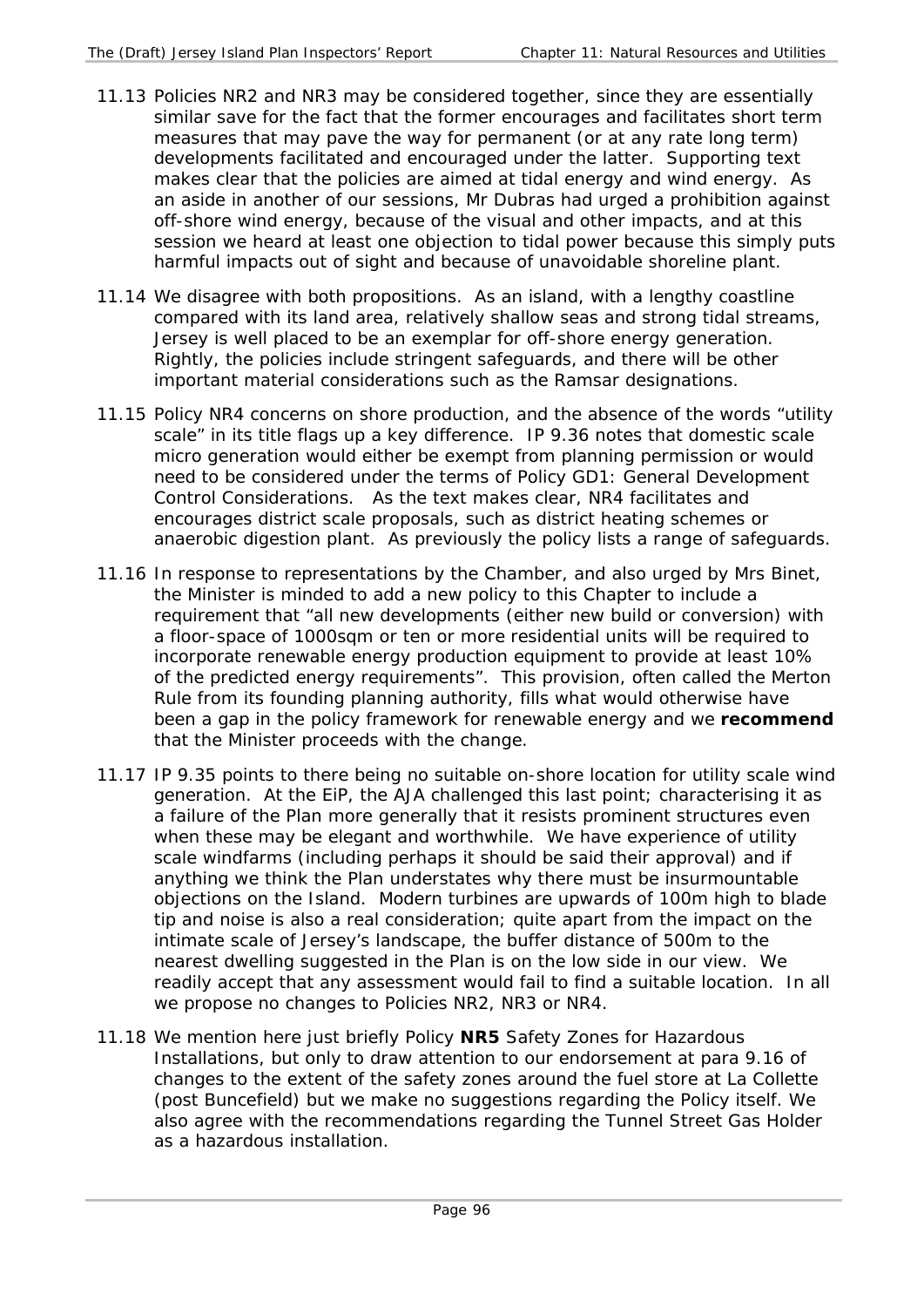- 11.19 We have noted that the Minister proposes a number of other changes to this Chapter, in his list of amendments dated 20 June. In response to Mr Snowden he proposes a change to Policy NR13, in response to Captain le Cornu changes to paras 9.65 and 9.100/Policy NR12, and in response to Mr de Gruchy changes to Policy NR8 and NR15. We support all these proposed amendments*.*
- 11.20 We have considered all the other written representations regarding this Chapter. In some cases these fall outside the scope of the IP; in others we accept the Minister's view.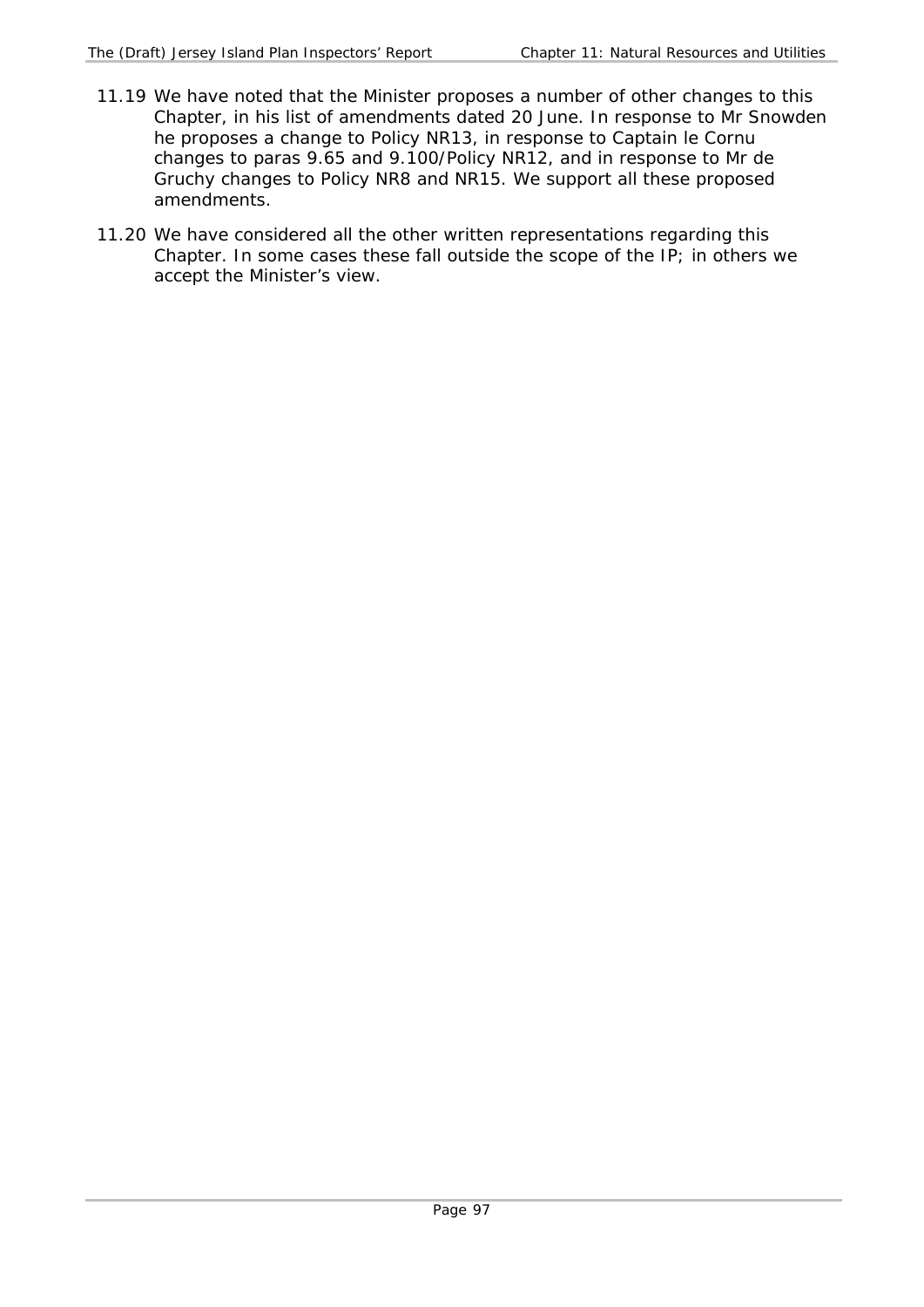## **CHAPTER 12 WASTE MANAGEMENT**

## **Introduction**

12.1 The section of the Plan we now consider addresses both solid and liquid waste management. As noted in our previous chapter, we conjoined the debates regarding Waste Management with those on Natural Resources and Utilities even though we now report on them separately. As before we invited both professionals working in these fields and participants with more generalised interests, in order to bring different perspectives to the debates. And again as before, representations on the Plan did not point to us to examining more a few key aspects of the Waste Management Section.

## **Solid Waste**

- 12.2 The waste hierarchy, illustrated at IP Fig 10.1, is now a well established concept, which was not questioned by anyone. Even so there remains a need to dispose of the irreducible waste at the bottom of the hierarchy. IP10.82 to 10.101 provide the context for Policy **WM8**: Residual Waste and Landfill Sites. The factual data there was confirmed to us, save that TTS consider that at present rates of disposal La Collette will be full by 2016 rather than 2018.
- 12.3 IP10.88 lists 4 options: quarry fill and restoration; identifying and developing further land reclamation sites; export; and sea disposal. Small volumes of hazardous wastes, for which there are no licensed disposal sites on the Island, are and will continue to be exported to the UK subject to a range of regulatory controls. However, the Plan rejects either of the final two disposal routes with respect to the altogether larger volumes of general waste. Somewhat to our surprise the idea of sea disposal was at least tentatively raised by a participant, but we accept the Minister's response that this would be both illegal and contrary to the Plan's aims with regard to the marine zone. Also that exporting general, rather than just hazardous, waste would be expensive and unsustainably contrary to the "proximity" principle.
- 12.4 Of the other two listed options, the Plan prefers terrestrial landfill (more specifically quarry fill and restoration) and Policy WM8 designates La Gigoulande Quarry (Granite Products) for this use, subject to an up to date EIA and a list of safeguarding criteria. TTS advised that their earlier reservations regarding road traffic could be overcome. On present rates of extraction at the quarry it seems clear that the void there will not become available to receive waste by the time La Collette is full. However the operators of the respective sites assured us that they are confident that any overlap period could be managed if needs be by temporary storage or superfilling. We have heard nothing to lead us to suggest a different strategy.
- 12.5 The Policy does not preclude the possibility of terrestrial landfill sites elsewhere but states that such proposals will not normally be permitted, except where a further list of criteria are met. Simon Sand, without disputing the criteria, questioned the negative presumption, pointing to benefits by avoiding a monopoly provider, less concentration of traffic and more options for associated recycling. We are sympathetic to these points, but having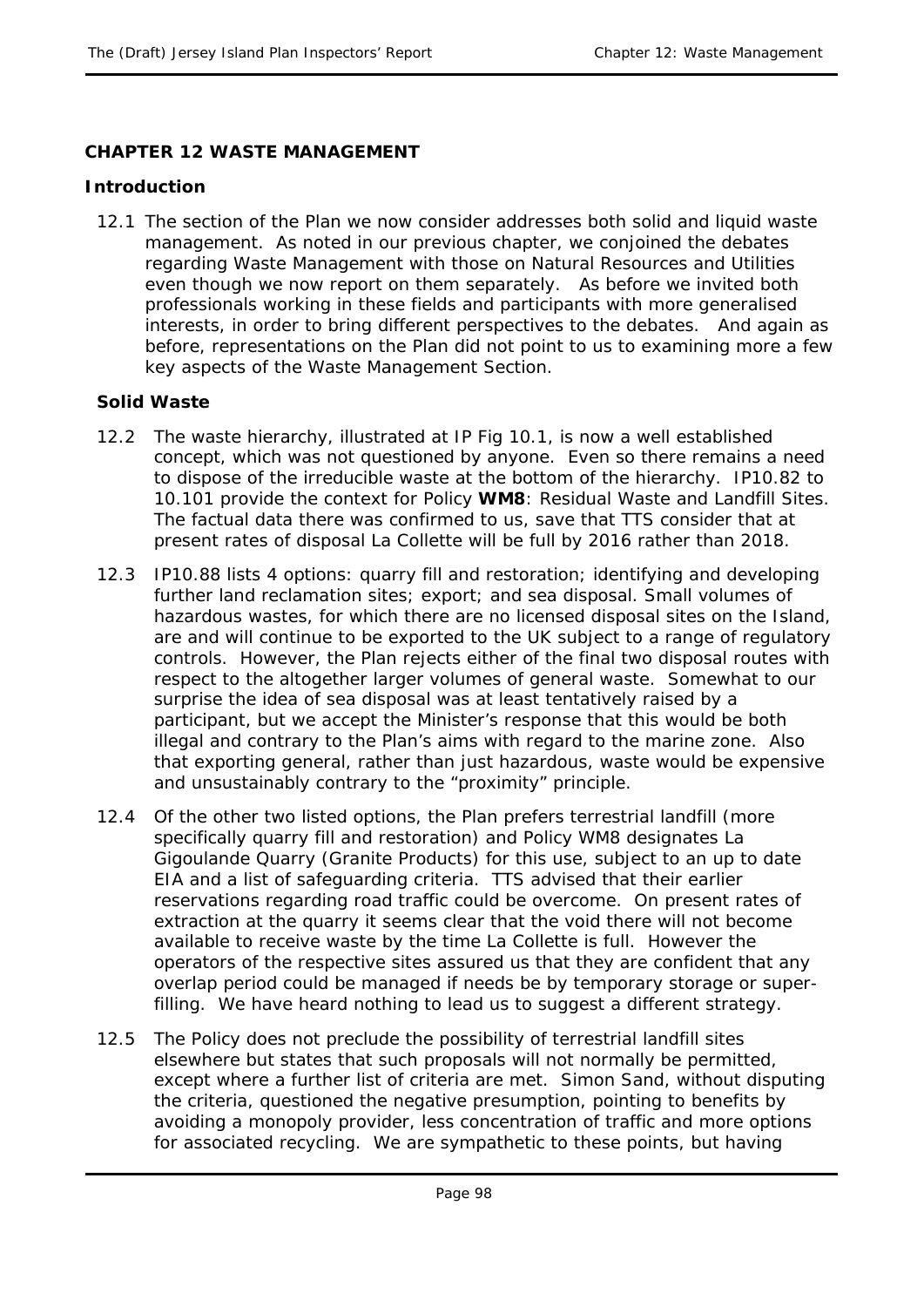designated a site the Policy is consistent in then presuming against others without ruling them out. It should be borne in mind that even with the negative presumption, a proposal that met all the listed criteria would not be contrary to the Policy. However we do have substantial concerns regarding IP10.101 where it states "However, in response to representations from the National Trust for Jersey and the Society Jersiaise about the potential option of land filling at Simon Sand and Gravel, the Minister has given an assurance that "this will not be permitted during his tenure of office." Such a statement, in effect overriding the drafting of Policy WM8, should have no place in a development plan and we **recommend** its deletion. We are not here in any way suggesting whether Simon Sand quarry would be a suitable location, only that the Company should if they wish be able to have a proposals tested against Policy WM8 on the same basis as any other applicant.

- 12.6 IP10.102 to 10.110 provide the context for Policy **WM9** Land Reclamation. As we suggested by way of a prelude to the debate, although the text identifies benefits including the providing an alternative to greenfield land for development, on any reading the text and Policy now see reclamation – at least as a means of waste disposal – as a last resort when other options have been found wanting.
- 12.7 The AJA did in some measure query whether reclamation has the negative impacts suggested in the Plan. However we believe that the Plan, in particular at IP10.106, does persuasively flag up serious concerns.
	- The potential detrimental visual impact of landfill for many years in a sensitive coastal location;
	- Further loss of areas of ecological valuable marine habitat, which is arguably of higher importance and more sensitive than terrestrial habitats;
	- Less predictable impacts, such as on tidal flows and sedimentation patterns around the coastline; and
	- Potential incursion into a Ramsar site.
- 12.8 In our view the Plan is right to take the cautious approach set out in Policy WM9 and we make no recommendation for change.

# **Liquid Waste**

- 12.9 As with the water supply, which we touched on in our previous chapter, Jersey has a well established system of waste water disposal in which most focus will be on operational upgrades and maintenance rather than any new policy framework. We identified just one Policy for debate.
- 12.10 Policy **LWM2** Foul Sewerage Facilities, states that development which results in the discharge of foul effluent will not normally be permitted unless it provides a system of foul drainage that connects to the mains public sewer. However, where this is not feasible it exceptionally facilitates developments served by local systems subject to a number of safeguarding criteria. We can report that this measure was welcomed by the AJA and others and supported by Building Control (Mr Mo Roscouet) as providing a more balanced approach than hitherto . We need say no more.
- 12.11 We note and agree with the changes to policies WM2, WM5 and LWM3 which the Minister outlines, in response to Mr de Gruchy, in the proposed amendments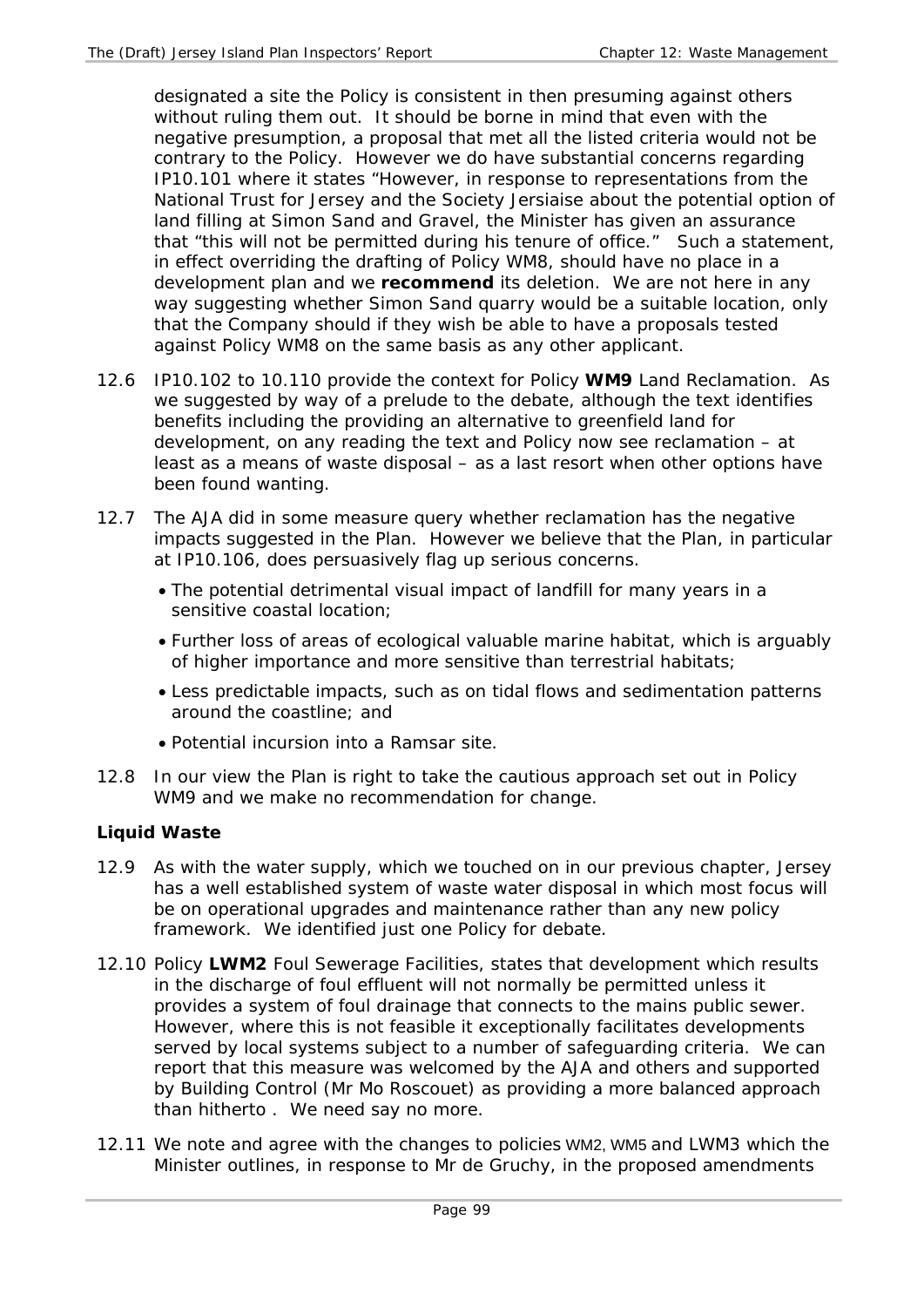schedule. We also note that the Minister proposes to amend Policy WM1 (second para) in response to Mr de Gruchy, though this does not appear in the schedule. We agree with this change. And we note that the Minister proposes a number of minor changes to this Chapter (which we accept) in response to Mr Corfield, though they also do not appear in the schedule. We have considered all the remaining written representations, of which there were few, and have no further comments to make.

# **CHAPTER 11: IMPLEMENTATION AND MONITORING**

12.12 We have considered the representations on Chapter 11 of the IP which deal with Implementation and Monitoring. We have mentioned this subject earlier, and consider it to be very important. However we do not wish to make any suggestions for change to Policy **IM1** Plan – Monitor - Manage, which was the subject of only a few – generally supportive – comments.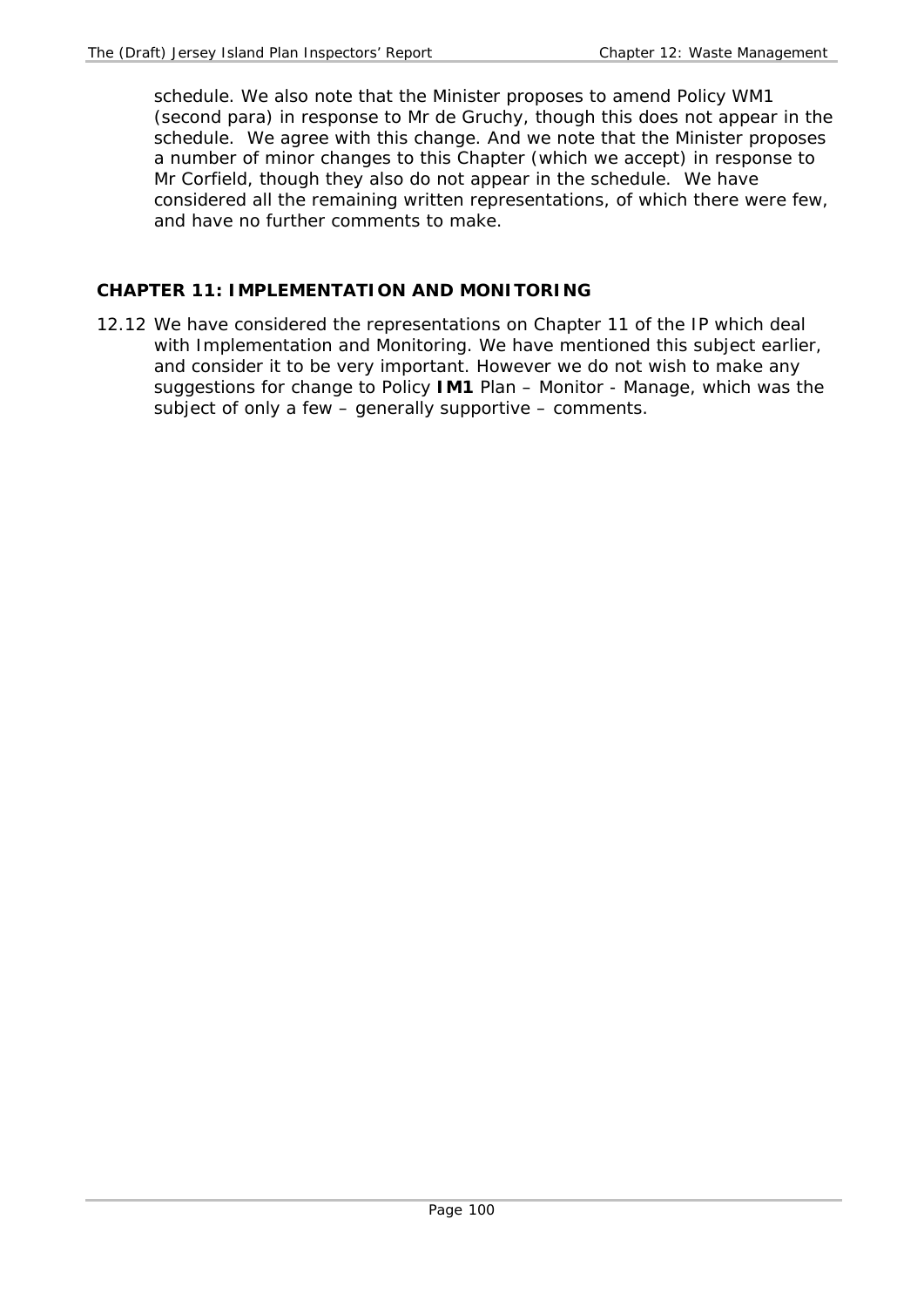# **APPENDIX 1**

## **THE DRAFT JERSEY ISLAND PLAN EXAMINATION IN PUBLIC PROGRAMME**

*Except where otherwise stated, all sessions were held in the Members' Room, Société Jersiaise, Pier Road, St Helier. Not all Participants recorded their names on the attendance lists and the representatives for some organisations varied from those notified to the Programme Officer. It is regretted if any name is misrecorded, which will not have affected the Inspectors' understanding of the cases put to the EiP. Struck through indicates invited participants who did not attend that session.* 

| Tuesday<br>21 September<br>Day 1   | <b>Strategic Policy</b><br><b>Framework</b> | States Planning & Environment Department Representatives<br>Louise Magris/Jeremy Barnes Jersey Environmental Forum<br>Mike Waddington<br>Deputy John Le Fondré<br>Mark Forskitt<br>Paul Harding (Association of Jersey Architects)<br>Andrew Morris/Ray Shead (Jersey Chamber of Commerce)<br>Charles Alluto (The National Trust for Jersey)<br>Nicholas Palmer<br><b>Marc Burton (Institute of Directors)</b><br>Mike Dun<br>James Godfrey (Royal Jersey Agricultural & Horticultural<br>Society)<br>Senator Sarah Ferguson<br><b>OTHER PARTICIPANTS</b><br>Mike King (CEO of Economic Development Department) OR<br>Dougie Peedle (Chief Minister's Office) - for Q4 only<br>David St George (States Transport and Technical Services<br>Department) for Q5 only | ALL DAY |
|------------------------------------|---------------------------------------------|--------------------------------------------------------------------------------------------------------------------------------------------------------------------------------------------------------------------------------------------------------------------------------------------------------------------------------------------------------------------------------------------------------------------------------------------------------------------------------------------------------------------------------------------------------------------------------------------------------------------------------------------------------------------------------------------------------------------------------------------------------------------|---------|
| Wednesday<br>22 September<br>Day 2 | <b>Natural</b><br><b>Environment</b>        | <b>Morning session</b><br>States Planning & Environment Department Representatives<br>Ani Binet<br>Jon Dyson (Association of Jersey Architects)<br>John Pinel<br>Charles Alluto (National Trust for Jersey)<br>Jersey Bat Group<br>Mike Waddington<br>Peter Cadiou (Jersey Chamber of Commerce)<br>James Godfrey (Royal Jersey Agricultural & Horticultural<br>Society)<br>Jersey Environmental Forum<br>John Mesch (Council for Protection of Jersey Heritage)<br>Pierre Le Saux<br>Robin Troy                                                                                                                                                                                                                                                                    | AM      |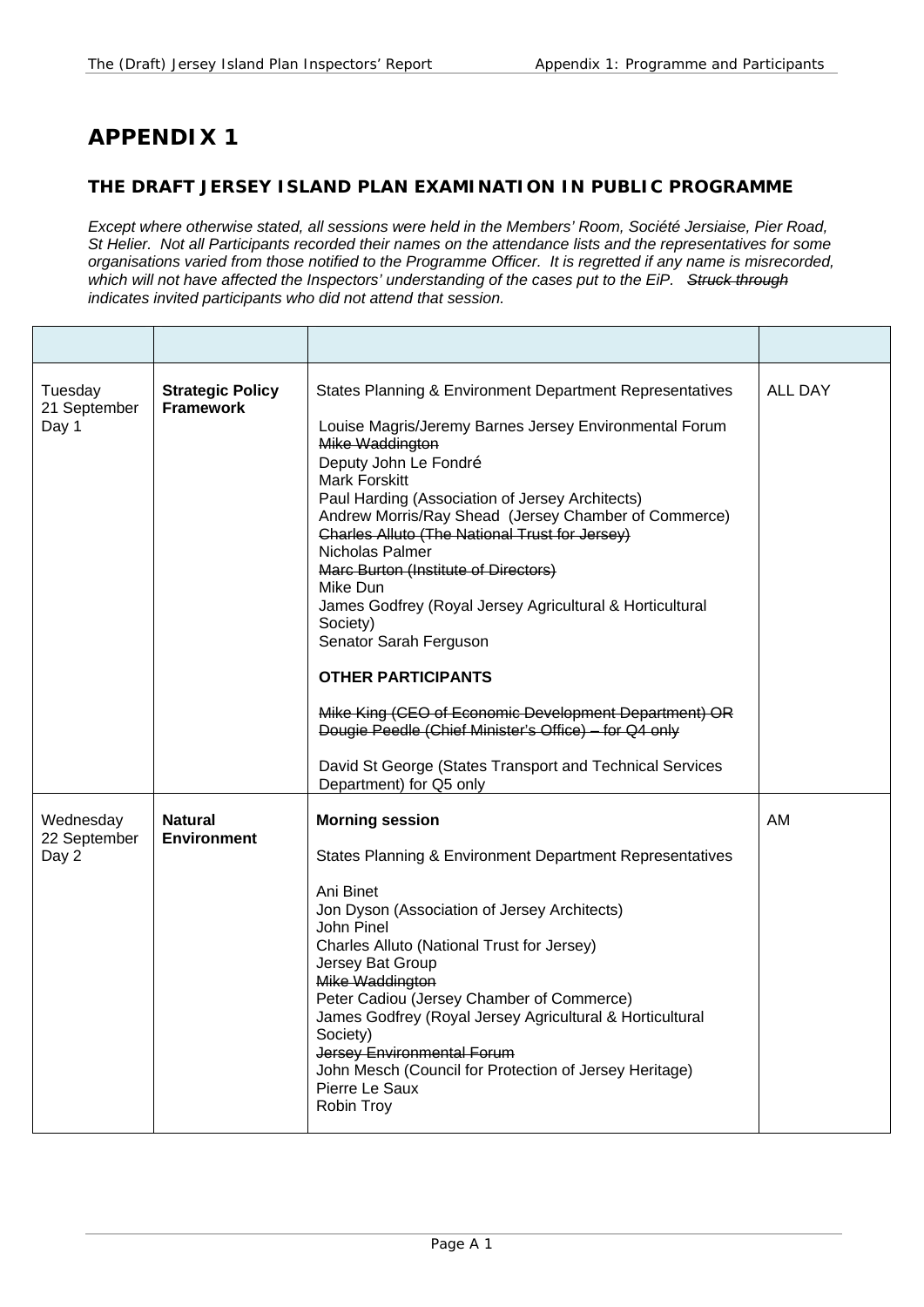| Wednesday<br>22 September<br>Day 2 | <b>Natural</b><br><b>Environment</b>                                                                            | <b>Afternoon Session</b><br>States Planning & Environment Department Representatives<br>Jon Dyson (Association of Jersey Architects)<br>Charles Alluto (National Trust for Jersey)<br>Peter Cadiou (Jersey Chamber of Commerce)<br>James Godfrey (Royal Jersey Agricultural & Horticultural<br>Society)<br>Jersey Environmental Forum<br>John Mesch (Council for Protection of Jersey Heritage)<br><b>Greg Morel</b><br><b>Maurice Dubras</b><br>Stephen de Gruchy<br>Captain Howard Le Cornu (Jersey Harbours)<br>PG Donne Davis (St Helier Boat Owners' Association/Gorey<br>Boat Owners' Association joint rep.)<br>Nicholas Jouault        | <b>PM</b> |
|------------------------------------|-----------------------------------------------------------------------------------------------------------------|------------------------------------------------------------------------------------------------------------------------------------------------------------------------------------------------------------------------------------------------------------------------------------------------------------------------------------------------------------------------------------------------------------------------------------------------------------------------------------------------------------------------------------------------------------------------------------------------------------------------------------------------|-----------|
| Thursday<br>23 September<br>Day 3  | <b>Historic</b><br><b>Environment;</b><br><b>Built Environment;</b><br><b>Social, Community</b><br>& Open Space | <b>Morning session</b><br>States Planning & Environment Department Representatives<br>Paul Harding (Association of Jersey Architects)<br>Marc Burton (Institute of Directors)<br>Charles Alluto (National Trust for Jersey)<br>Andrew Morris (Jersey Chamber of Commerce)<br>Andrew Heaven (Health Improvement, Public Health<br>Department) OR Stephen Smith (Health Protection Services)<br><b>Deputy Daniel Wimberley</b><br>Penelope Lee<br>Stephen de Gruchy<br>Mike Waddington<br>Andre Ferrari (Council for the Protection of Jersey's Heritage)<br>Stephanie Steedman<br>Stuart Fell<br><b>Anthony Gibb</b><br>Jersey Police (Q5 only) | AM        |
| Thursday<br>23 September<br>Day 3  | <b>Historic</b><br><b>Environment;</b><br><b>Built Environment;</b><br><b>Social, Community</b><br>& Open Space | <b>States Planning &amp; Environment Department Representatives</b><br>Paul Harding (Association of Jersey Architects)<br>Marc Burton (Institute of Directors)<br>Charles Alluto (National Trust for Jersey)<br>Andrew Morris (Jersey Chamber of Commerce)<br>Stephanie Steedman<br>Rod Mcloughlin, ESC Department<br>Jersey Environmental Forum<br>Andre Ferrari OR Rowland Anthony (Council for the Protection<br>of Jersey's Heritage)<br>Stuart Fell<br><b>Anthony Gibb</b>                                                                                                                                                                | <b>PM</b> |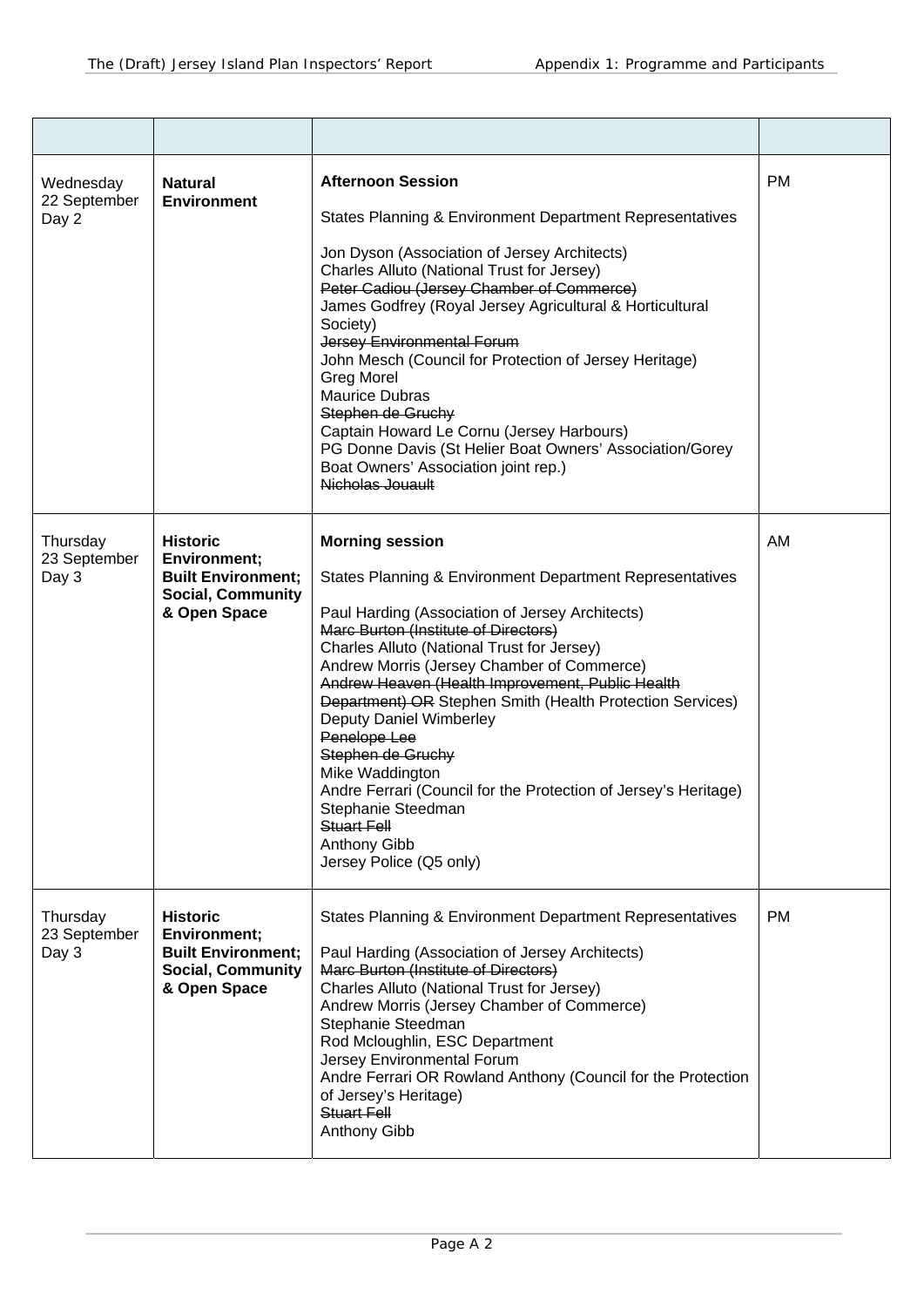| Friday<br>24 September<br>Day 4 | <b>Historic</b><br>Environment;<br><b>Built Environment;</b><br><b>Social, Community</b><br>& Open Space | States Planning & Environment Department Representatives<br>Deputy James Reed<br>Keith Posner, ESC Department<br>John Le Maistre (Jersey Famers Union)<br>Ray Shead/Andrew Morris (Jersey Chamber of Commerce)<br>Myles Winchester (Association of Jersey Architects)<br>Stephanie Steedman<br>Maurice Dubras                                                                                                                                                                                              | AM $-\mu p$ to 11.30<br>am         |
|---------------------------------|----------------------------------------------------------------------------------------------------------|------------------------------------------------------------------------------------------------------------------------------------------------------------------------------------------------------------------------------------------------------------------------------------------------------------------------------------------------------------------------------------------------------------------------------------------------------------------------------------------------------------|------------------------------------|
| Friday<br>24 September<br>Day 4 | <b>Economy</b>                                                                                           | States Planning & Environment Department Representatives<br>Mike King (EDD)<br>Dougie Peedle (Chief Minister's Office)<br>Myles Winchester (Association of Jersey Architects)<br>Stuart Fell/Gerald Fletcher (Jersey Hospitality Association)<br>Roberto Lora (The Savoy Hotel)<br>Seamus Morvan (Morvan Hotels)<br><b>Bill Sarre (CBRE)</b><br>Ray Shead/David Dodge (Jersey Chamber of Commerce)<br>Deputy John Le Fondré<br>Ben Ludlam (C Le Masurier Ltd)<br>Captain Howard Le Cornu (Jersey Harbours) | AM/PM - from<br>$11.30 \text{ am}$ |

| Monday 27<br>September<br>2010<br>Day 5 | <b>Housing</b> | SESSION 1 - Supply & Demand & SESSION 2 - Housing<br>Mix<br>States Planning & Environment Department representatives<br>Dr Gibaut<br>Deputy Sean Power Minister for Housing<br>Senator Terry Le Main<br>Carlo Riva (Association of Jersey Architects)<br>Carl Mavity (Housing Department)<br>Andrew Morris (Jersey Chamber of Commerce)<br>David Parker<br>Deputy John Le Fondré<br>John Mesch (Council for the Protection of Jersey's Heritage)<br><b>Dr Luke Shobbrook</b> | AM |
|-----------------------------------------|----------------|------------------------------------------------------------------------------------------------------------------------------------------------------------------------------------------------------------------------------------------------------------------------------------------------------------------------------------------------------------------------------------------------------------------------------------------------------------------------------|----|
|                                         |                | Mike Dun                                                                                                                                                                                                                                                                                                                                                                                                                                                                     |    |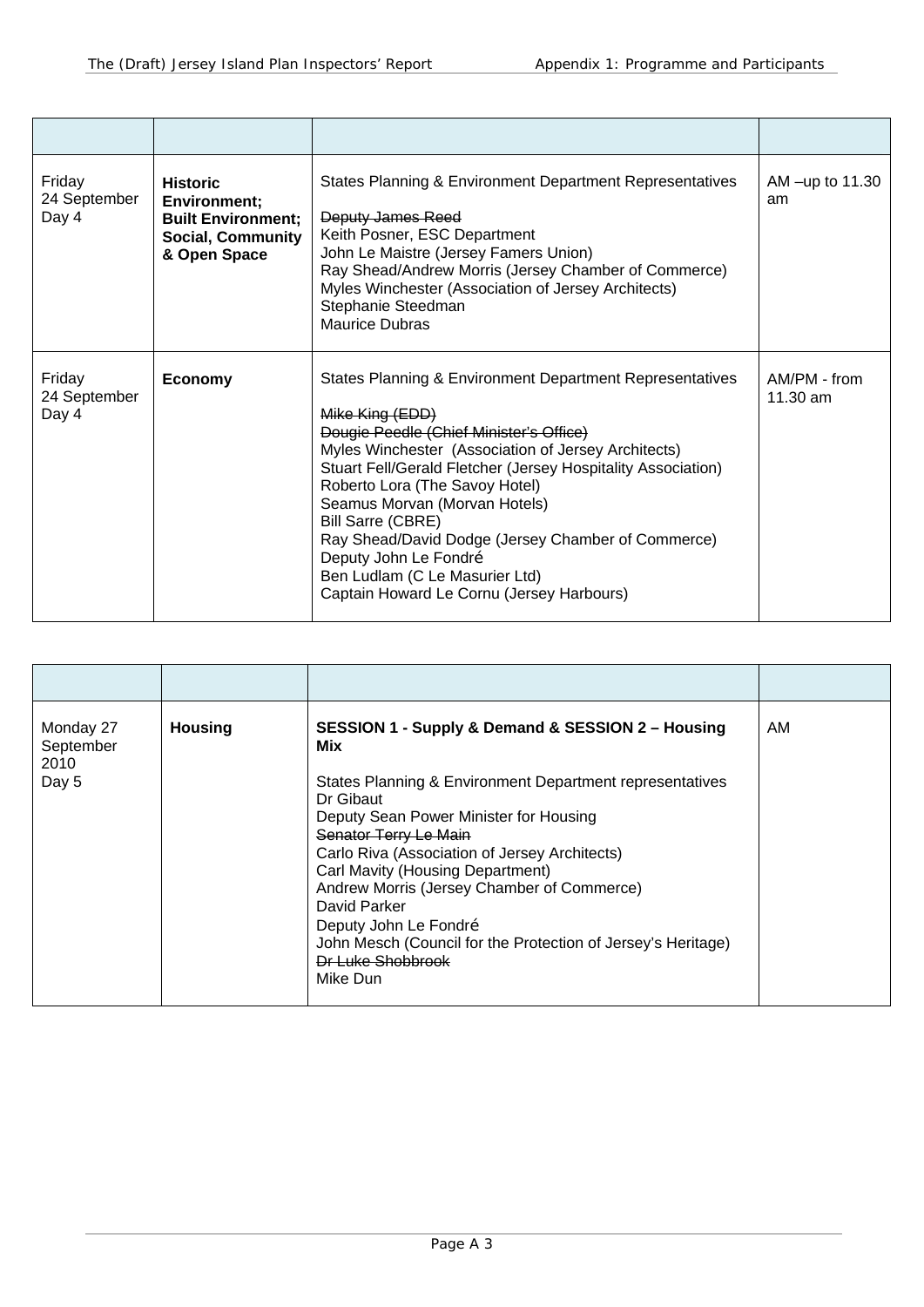| Monday 27<br>September<br>2010<br>Day 5 | <b>Housing</b>                        | <b>SESSION 3 - Affordable Housing</b><br>States Planning & Environment Department Representatives<br>Deputy Sean Power Minister for Housing<br>Senator Terry Le Main<br>Carl Mavity (Housing Department)<br>David Parker<br>Deputy John Le Fondré<br>Andrew Morris (Jersey Chamber of Commerce)<br>Carlo Riva (Association of Jersey Architects)<br>(Jersey Construction Council)<br>Stephen Izaat (WEB)<br>Martin Clancy (Dandara)<br>Marc Burton (Institute of Directors)<br><b>Bill Sarre (CBRE)</b><br>Mike Waddington   | <b>PM</b>                  |
|-----------------------------------------|---------------------------------------|------------------------------------------------------------------------------------------------------------------------------------------------------------------------------------------------------------------------------------------------------------------------------------------------------------------------------------------------------------------------------------------------------------------------------------------------------------------------------------------------------------------------------|----------------------------|
| Tuesday<br>28 September<br>Day 6        | <b>Housing</b>                        | <b>SESSION 4 - Rural Areas/Agricultural Workers</b><br>Accommodation<br>States Planning & Environment Department Representatives<br>Minister for Housing<br>Senator Terry Le Main<br>Carl Mavity (Housing Department)<br><b>Connetable Silva Yates</b><br>James Godfrey (Royal Jersey Agricultural & Horticultural<br>Society)<br>Charles Alluto (National Trust for Jersey)<br>John Le Maistre (Jersey Farmers Union)<br>Andy Jehan (St John Village Working Party)<br><b>Jersey Environment Forum</b><br><b>Mike Stein</b> | AM/PM                      |
| Wednesday<br>29 September<br>Day 7      | <b>Travel and</b><br><b>Transport</b> | States Planning & Environment Department Representatives<br>David St George (States Transport and Technical Services<br>Dept.)<br><b>Maurice Dubras</b><br>Mark Le Sueur<br>David Dodge (Jersey Chamber of Commerce)<br>Marc Burton (Institute of Directors)<br>Ben Ludlam (C Le Masurier Ltd)<br>Deputy John Le Fondré<br>Mike Waddington (Association of Jersey Architects)<br>Stephen de Gruchy<br>Mark Syvret<br>Deputy Daniel Wimberley                                                                                 | $AM/PM - up to$<br>3.00 pm |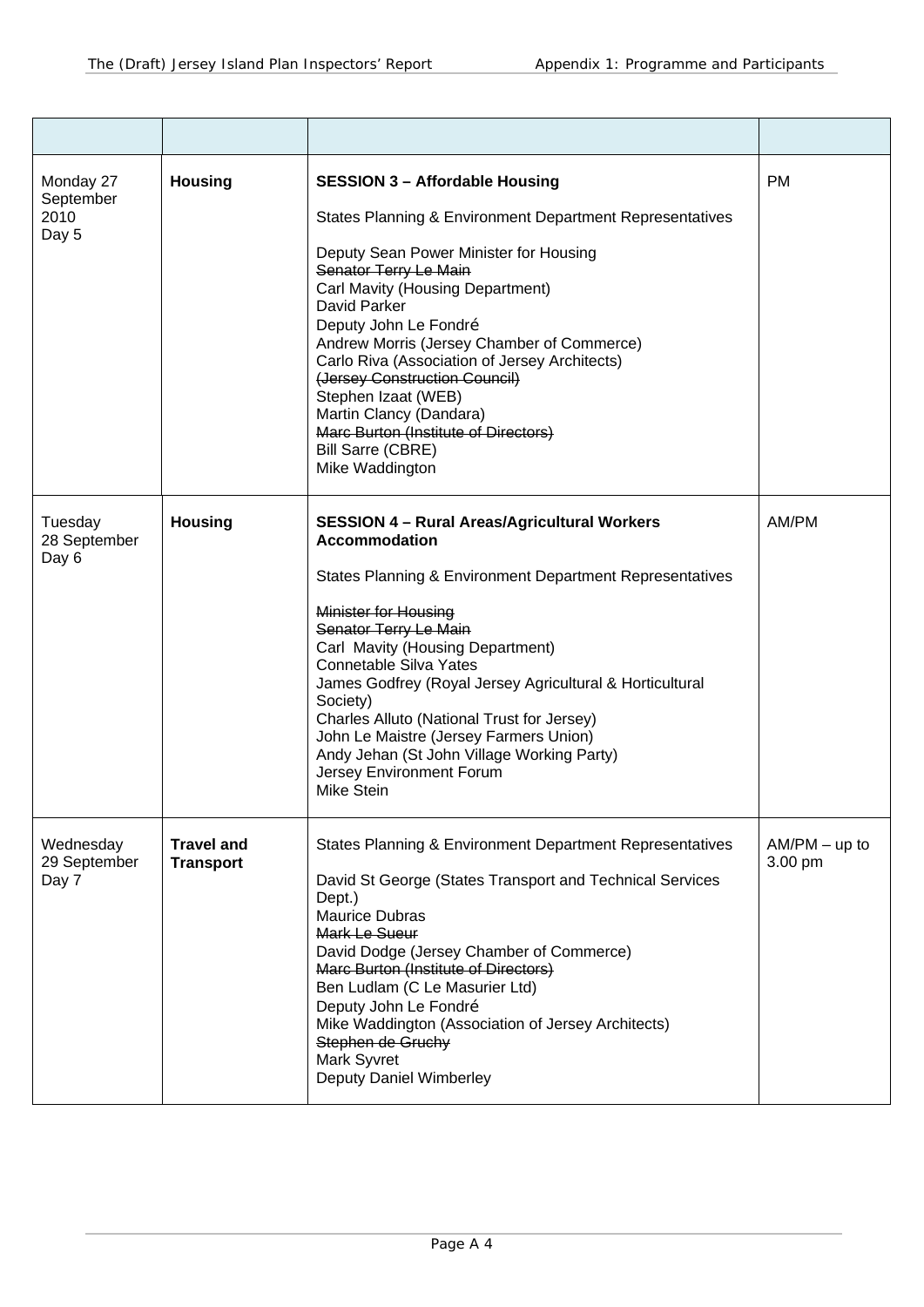| Wednesday<br>29 September<br>Day 7 | <b>Natural</b><br><b>Resources &amp;</b><br><b>Utilities and</b><br><b>Waste</b><br><b>Management</b> | <b>All Questions</b><br><b>States Planning &amp; Environment Department Representatives</b><br>Pierre Le Saux<br>John Poole (Jersey Chamber of Commerce)<br>Mike Waddington<br>Richard Le Sueur (Association of Jersey Architects)<br>Marc Burton (Institute of Directors)<br>Charles Alluto (National Trust for Jersey)<br>Jersey Environmental Forum<br>Anthony Paintin (Société Jersiaise)<br>Q1 and Q2<br>Jason Simon (Simon Sand & Gravel)<br>Kevin Bowler (Granite Products)<br>Mike Osborne (Ronez Ltd)<br>Chris Sampson (Transport & Technical Services Dept.)<br>Steven Smith (Health Protection)                                                                                                                                              | $PM - from 3.00$<br>pm |
|------------------------------------|-------------------------------------------------------------------------------------------------------|---------------------------------------------------------------------------------------------------------------------------------------------------------------------------------------------------------------------------------------------------------------------------------------------------------------------------------------------------------------------------------------------------------------------------------------------------------------------------------------------------------------------------------------------------------------------------------------------------------------------------------------------------------------------------------------------------------------------------------------------------------|------------------------|
| Thursday<br>30 September<br>Day 8  | <b>Natural</b><br><b>Resources &amp;</b><br><b>Utilities and</b><br>Waste<br><b>Management</b>        | <b>All Questions</b><br><b>States Planning &amp; Environment Department Representatives</b><br>Pierre Le Saux<br>John Poole (Jersey Chamber of Commerce)<br>Mike Waddington<br>Richard Le Sueur (Association of Jersey Architects)<br>Marc Burton (Institute of Directors)<br>Charles Alluto (National Trust for Jersey)<br><b>Jersey Environmental Forum</b><br>Anthony Paintin (Société Jersiaise)<br>Q3 & Q4<br>Will Peggie Environment Director<br>Howard Snowden (Jersey Water)<br>Greg Morel (Fisheries & Marine Resources)<br>Mo Roscouet (Building Control)<br>Duncan Berry (TTS)<br>Q <sub>5</sub><br>Paul Garlick (Jersey Gas)<br>Richard Plaster (Jersey Electricity plc)<br>Jamie Copsey<br>Ani Binet<br>Stephen de Gruchy<br>Louise Magris | AM                     |
|                                    | <b>Open Session</b>                                                                                   | Richard Le Sueur - General Development Control Policy                                                                                                                                                                                                                                                                                                                                                                                                                                                                                                                                                                                                                                                                                                   |                        |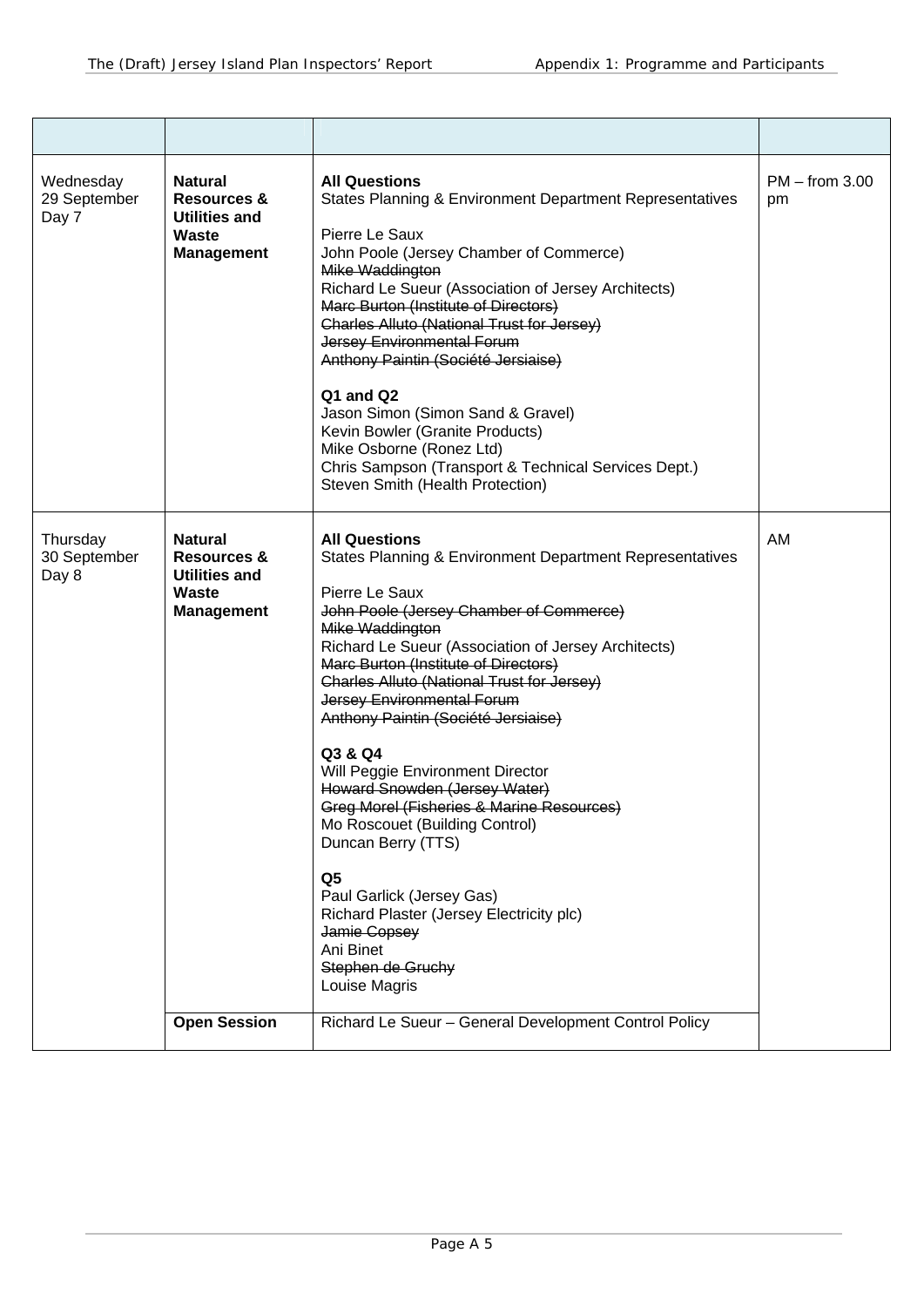| Thursday<br>30 September<br>Day 8 | <b>SITE VISITS</b>                                     |                                                                                                                                                                                                                                                                                                                                                                                                                                                                                                                                                                                                                                                                                                                                                                                                                                                       | <b>PM</b>       |
|-----------------------------------|--------------------------------------------------------|-------------------------------------------------------------------------------------------------------------------------------------------------------------------------------------------------------------------------------------------------------------------------------------------------------------------------------------------------------------------------------------------------------------------------------------------------------------------------------------------------------------------------------------------------------------------------------------------------------------------------------------------------------------------------------------------------------------------------------------------------------------------------------------------------------------------------------------------------------|-----------------|
| Friday<br>1 October<br>Day 9      | <b>States</b><br><b>Members</b><br><b>Open Session</b> | 9.30 am Connetable Hanning<br>9.50 am Deputy Tracey Vallois<br>10.10 am Senator Le Main<br>10.45 am Ed Le Quesne - Housing                                                                                                                                                                                                                                                                                                                                                                                                                                                                                                                                                                                                                                                                                                                            | AM              |
|                                   |                                                        | 11.00 am Mike Dun - International Obligations                                                                                                                                                                                                                                                                                                                                                                                                                                                                                                                                                                                                                                                                                                                                                                                                         |                 |
|                                   |                                                        |                                                                                                                                                                                                                                                                                                                                                                                                                                                                                                                                                                                                                                                                                                                                                                                                                                                       |                 |
| Tuesday<br>5 October<br>Day 10    | <b>Site Specific</b><br><b>Sessions</b>                | Group 1<br>10.00 am - C6 - Samares Nursery, St Clement<br>Connetable Len Norman<br>Senator Terry Le Main<br>Deputy lan Gorst<br>Mike Stein<br><b>Nigel Vibert</b><br>10.45 am -S10 - Longueville Nurseries, St Saviour<br><b>Connetable Peter Hanning</b><br><b>Mike Stein</b><br><b>Brian Hamon</b><br>James Ransom<br>Senator Terry Le Main<br><b>Gelia Scott Warren</b><br>11.30 - 11.45 Break<br>11.45 am - L3 - Cooke's Rose Farm, St Lawrence<br>Anthony Farman, MS Planning<br>Mr Cooke<br><b>Advocate Steenson</b><br>Connetable Deidre Mezbourian<br>Susan Kerley<br>12.15 pm - P6 - Field 641, St Peter<br>Mike Alexandre<br><b>Bill and Sue Jones</b><br>Gill Morgan<br>John and Jayne Jackson<br>Alan and Elaine Le Rossignol<br>Michael and Jennifer Holley<br>Constable John Refault<br>Deputy Collin Egré<br>1.00 $pm - 2.00$ pm lunch | AM<br><b>PM</b> |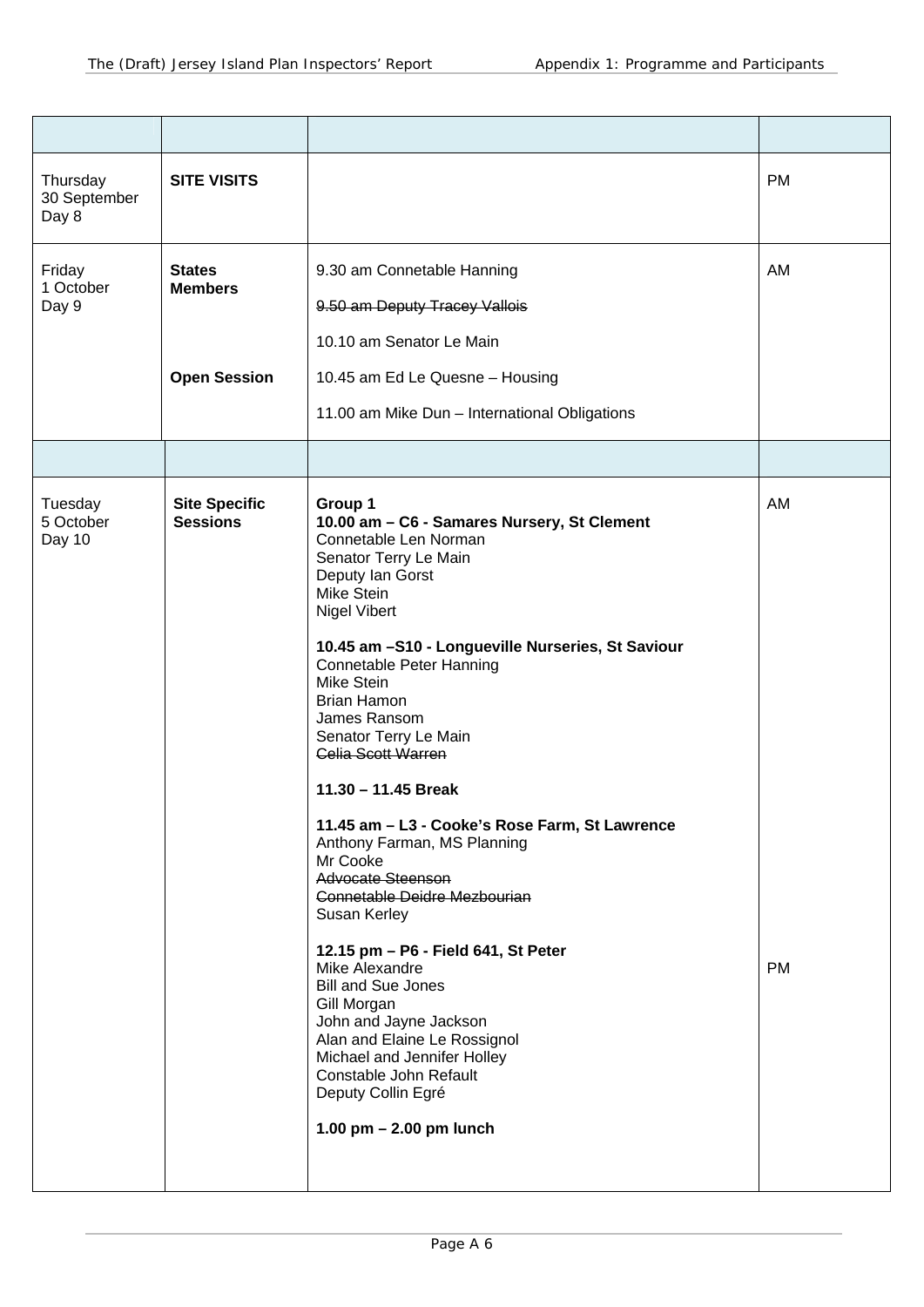| WEEK <sub>3</sub>              |                                         |                                                                                                                                                                                                                                                                                                                                                                                                                                                                                                                                                                                                                                                                                                                                                                                                                                                                                                                                                                                                                                                                   |           |
|--------------------------------|-----------------------------------------|-------------------------------------------------------------------------------------------------------------------------------------------------------------------------------------------------------------------------------------------------------------------------------------------------------------------------------------------------------------------------------------------------------------------------------------------------------------------------------------------------------------------------------------------------------------------------------------------------------------------------------------------------------------------------------------------------------------------------------------------------------------------------------------------------------------------------------------------------------------------------------------------------------------------------------------------------------------------------------------------------------------------------------------------------------------------|-----------|
| Tuesday<br>5 October<br>Day 10 | <b>Site Specific</b><br><b>Sessions</b> | 2.00 pm – O2 - Field 622, Clos De La Croute, St Ouen<br><b>Connetable Kenneth Vibert</b><br>Mr Lees-Baker<br>Pierre Le Saux<br>Mr Nick Poole<br>Douglas Creedon<br>2.30 pm- G2 - De la Mare Nurseries, Grouville<br>Anthony Paintin (Société Jersiaise)<br>Charles Alluto (The National Trust for Jersey)<br>David Dutson<br>Roy Smith<br>Andy Townsend<br>3.00 pm $-$ 3.15 pm break<br>3.1 5 pm - L10 - Thistlegrove, St Lawrence<br>Connetable Deidre Mezbourian<br>Deputy Philip Rondel<br><b>Andrew Morris</b><br>Anthony Farman<br>Joe Carney (J.S. Carney & Co. Ltd)<br>Group 2<br>3.45 pm - G4 - Field 263A, Grouville<br><b>Patrick McGarthy</b><br>John Hodge<br>Education, Sport and Culture Department<br>4.05 pm - S6 - Field 745, St Saviour<br><b>Tony Sullivan</b><br>4.25pm - G6 - Netherlee, Le Chemin des Maltieres,<br><b>Grouville</b><br>Steven W. Harris<br>Constable Dan Murphy<br>4.45 pm - P4 - Field 287 St Peter<br><b>Barry Masefield</b><br>Constable John Refault<br>5.05pm - H8- Field 1534, Tower Road, St Helier<br>Nigel Weston | <b>PM</b> |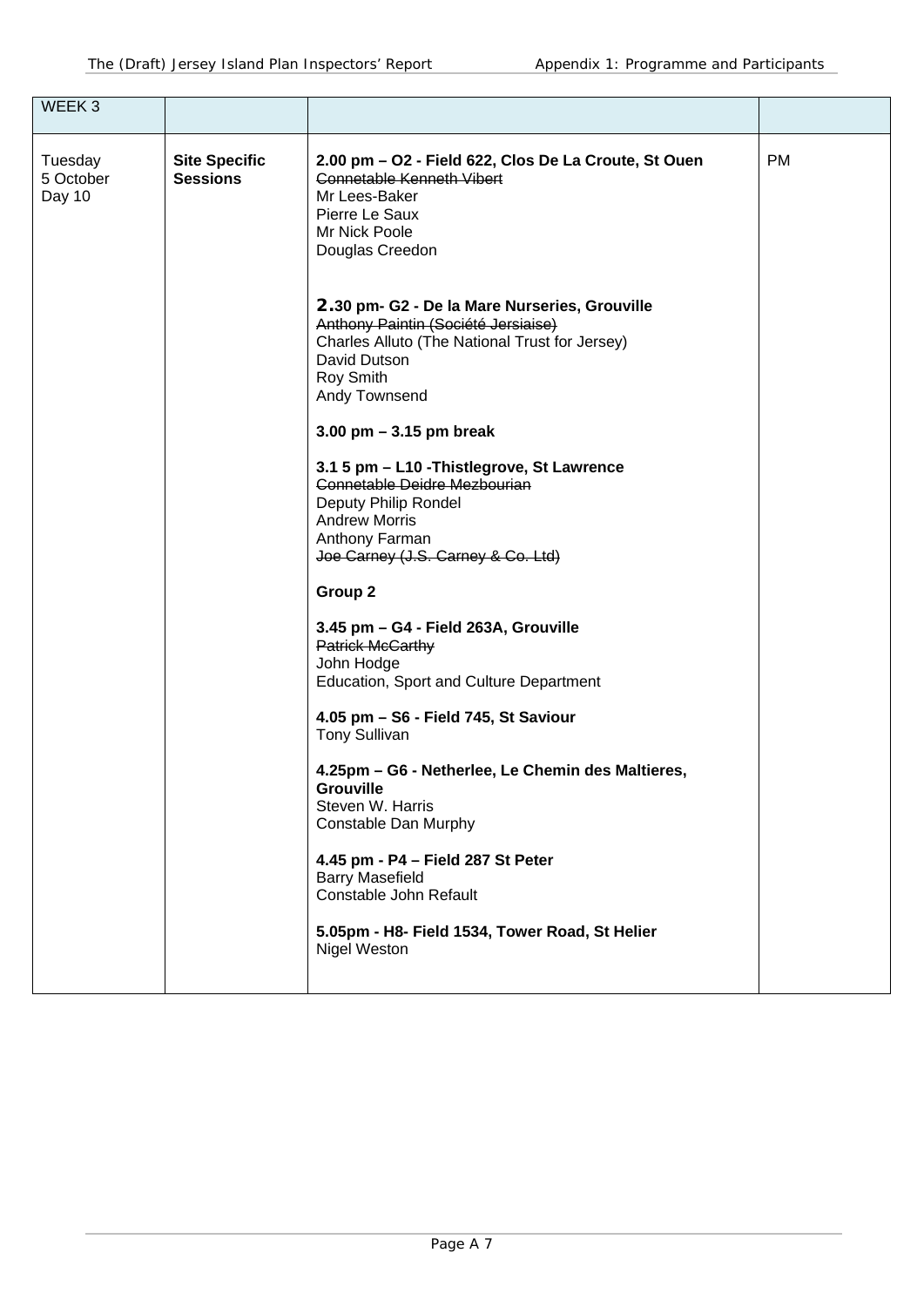| Wednesday<br>6 October<br>Day 11<br><b>HELD IN THE</b><br><b>ROSE ROOM,</b><br><b>JERSEY</b><br><b>ARCHIVE</b> | <b>Site Specific</b><br><b>Sessions</b> | 10.00 am - J11 - Old Garden, Blair Adam House, St John<br>Stephanie Steedman<br>Rondebosch Ltd<br>Mr & Mrs Symes<br>10.20 am - J4 - Fields 228, 230/230A, 613, 616, St John<br>Mr & Mrs Symes<br>10.40 am - C5 - Fields 252 & 253 (Le Quesne Nurseries), St<br><b>Clement</b><br>Senator Terry Le Main<br>11.00 am - H4 - CTV Site, & Field 1248 La Pouquelaye, St<br><b>Helier</b><br>Mike Stein (CTV Site only)<br>Andrew Ozanne<br><b>Philip Syvret</b><br>Senator Terry Le Main<br>Deputy Jackie Hilton<br>11.20 am - 11.40 am - break<br>11.40 pm - P7 - Field 739, Le Clos de Remon, St Peter<br>Stephanie Steedman on behalf of Juana Egre<br>12.00 pm- MN5 - Land Adjacent Field 715, La Rue Des<br><b>Cabarettes, St Martin</b><br>John Reynel<br>12.20 pm - G9 - The Grange & Field 730A, Grouville<br><b>Mike Stein</b><br>Clients<br>12.40 pm - B1 - Booster Station, St Brelade | AM<br><b>PM</b> |
|----------------------------------------------------------------------------------------------------------------|-----------------------------------------|----------------------------------------------------------------------------------------------------------------------------------------------------------------------------------------------------------------------------------------------------------------------------------------------------------------------------------------------------------------------------------------------------------------------------------------------------------------------------------------------------------------------------------------------------------------------------------------------------------------------------------------------------------------------------------------------------------------------------------------------------------------------------------------------------------------------------------------------------------------------------------------------|-----------------|
|                                                                                                                |                                         | Mike Stein<br>Clients                                                                                                                                                                                                                                                                                                                                                                                                                                                                                                                                                                                                                                                                                                                                                                                                                                                                        |                 |
|                                                                                                                |                                         | $1.00 \text{pm} - 2.00 \text{pm} - \text{lunch}$<br>2.00 pm - H9 - Field 1550, Westmount Road, St Helier<br>Mike Stein<br><b>Clients</b>                                                                                                                                                                                                                                                                                                                                                                                                                                                                                                                                                                                                                                                                                                                                                     |                 |
|                                                                                                                |                                         | 2.20 pm - H10 - Fields 1551 & 1552, Westmount Road, St<br><b>Helier</b><br>Mike Stein<br>Clients                                                                                                                                                                                                                                                                                                                                                                                                                                                                                                                                                                                                                                                                                                                                                                                             |                 |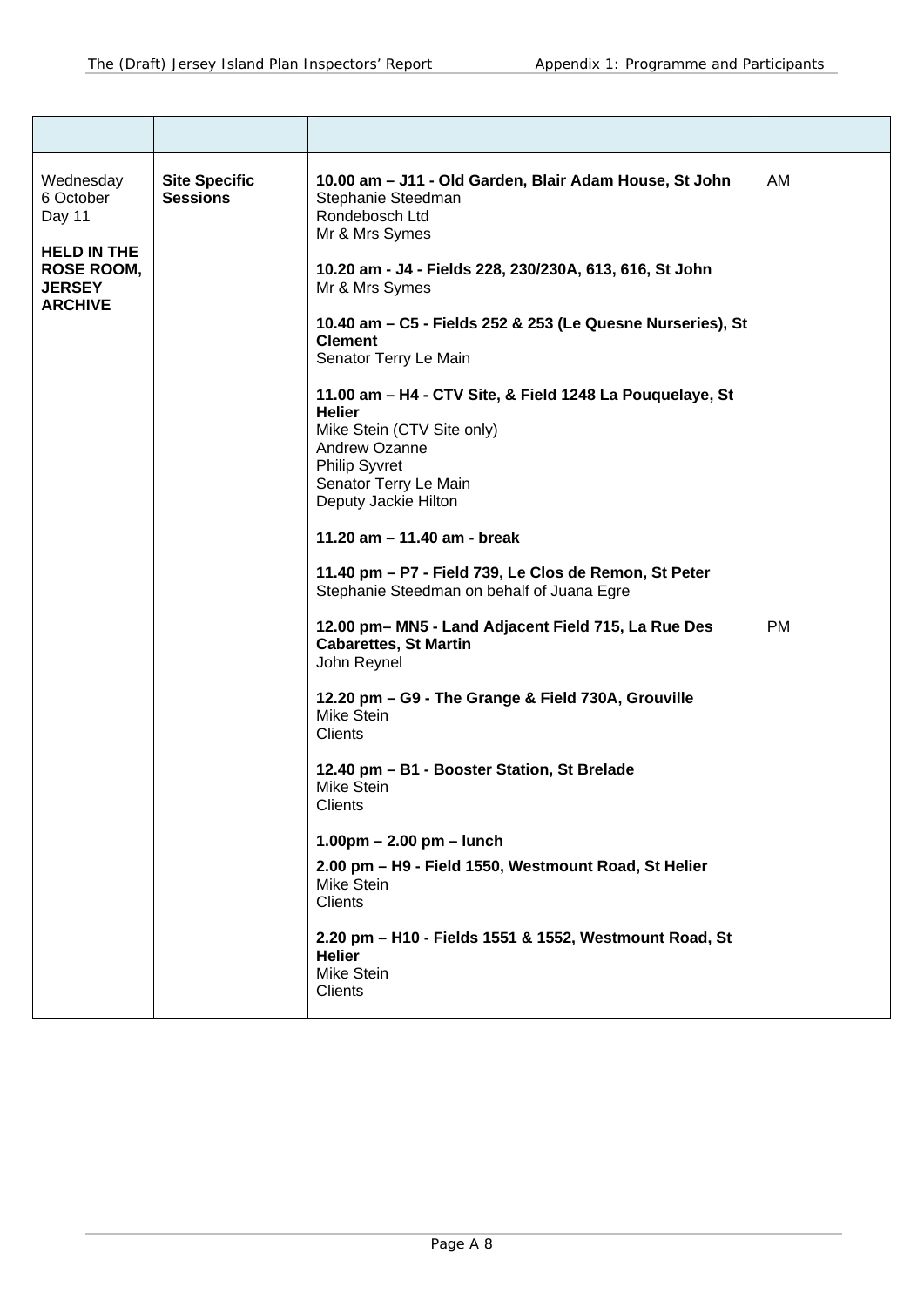| Wednesday<br>6 October<br>Day 11 | <b>Site Specific</b><br><b>Sessions</b> | 2.40 pm - O7 - Mont Matthieu, St Ouen<br><b>Mike Stein</b><br><b>Clients</b>                                   | <b>PM</b> |
|----------------------------------|-----------------------------------------|----------------------------------------------------------------------------------------------------------------|-----------|
|                                  |                                         | 3.00 pm - O3 - Field 669, La Rue des Grantez, St Ouen<br><b>Mike Stein</b><br><b>Clients</b>                   |           |
|                                  |                                         | 3.20 pm - H16 -Sunnymeade, Le Mont Cochon, St Helier<br><b>Mike Stein</b><br><b>Clients</b>                    |           |
|                                  |                                         | 3.40 pm $-$ 4.00 pm - break                                                                                    |           |
|                                  |                                         | 4.00 pm - L1 - Bienvenue Farm, St Lawrence<br>Mike Stein<br><b>Clients</b>                                     |           |
|                                  |                                         | 4.20 pm - MN4 - Houguemont, La Rue D'aval, St Martin<br><b>Mike Stein</b><br><b>Clients</b>                    |           |
|                                  |                                         | 4.40 pm - MN3 - Field 681, La Rue Bauchauderie, St Martin<br><b>Mike Stein</b><br>Clients                      |           |
|                                  |                                         | 5.00 pm - T4 - Field 1404- La Grande Route de St Jean,<br><b>Trinity</b><br>Graham Bisson<br>Mike Dun          |           |
|                                  |                                         | 5.20 pm - O11- Field 1519 - La Rue de la Ville au Neveu, St<br><b>Ouen</b><br><b>Graham Bisson</b><br>Mike Dun |           |
|                                  |                                         | 5.40 pm - S11- Field 200 - Rue du Vieux Menage. St<br><b>Saviour</b><br><b>Graham Bisson</b><br>Mike Dun       |           |
| Thursday<br>7 October<br>Day 12  | <b>Site Specific</b><br><b>Sessions</b> | 10.00 am - P8 - Field 797, St Peter<br><b>Mike Stein</b><br><b>Clients</b>                                     | AM        |
|                                  |                                         | 10.20 am - J1 - East Grove, St John<br><b>Mike Stein</b><br><b>Clients</b>                                     |           |
|                                  |                                         | 10. 40 am - S2 - Fields 341 & 342, St Saviour<br><b>Mike Stein</b><br><b>Clients</b>                           |           |
|                                  |                                         |                                                                                                                |           |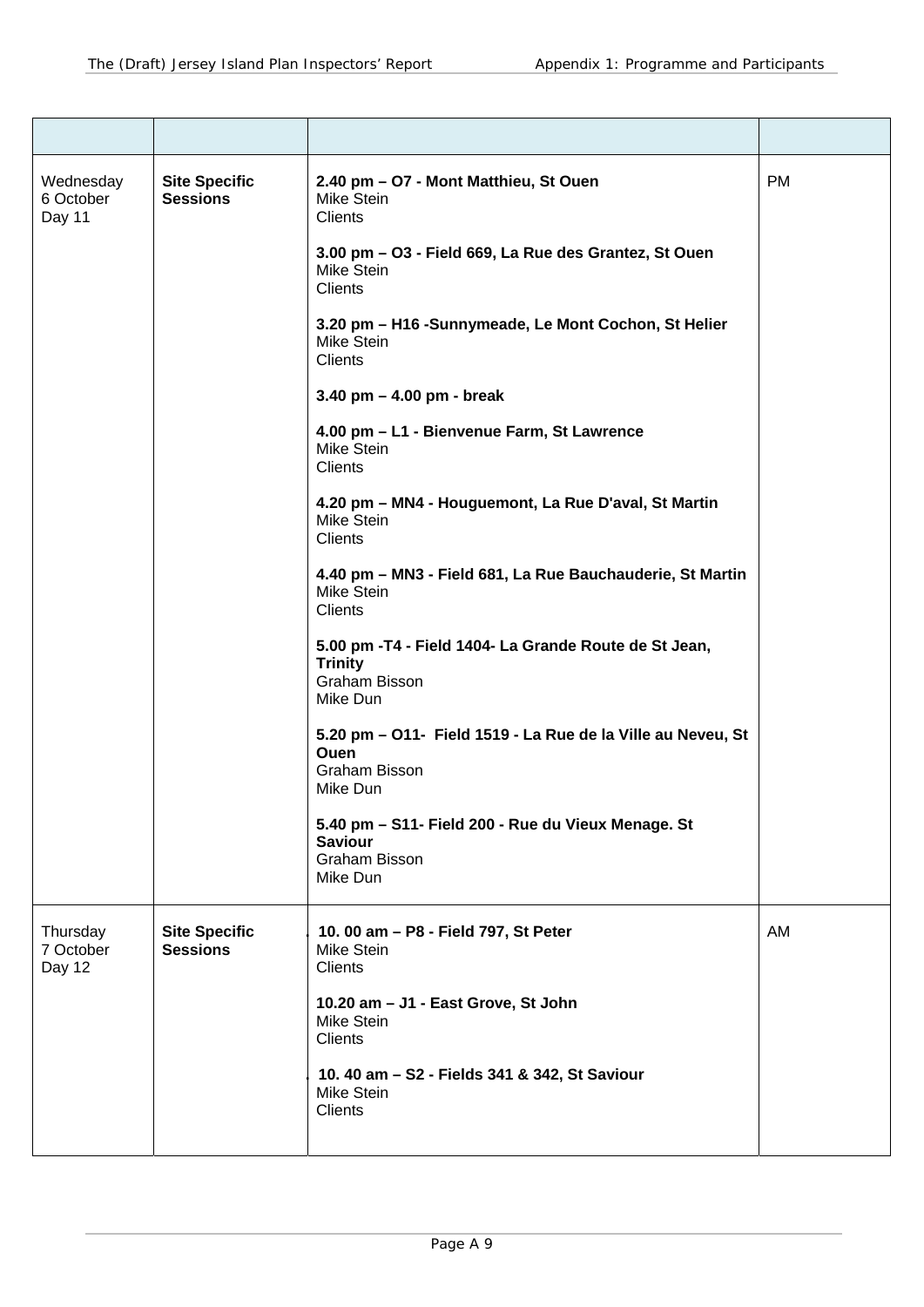| Thursday<br>7 October<br>Day 12 | <b>Site Specific</b><br><b>Sessions</b> | 11.00 am - S5 - Fields 741 & 742, New York Lane, St<br><b>Saviour</b><br><b>Mike Stein</b><br>Clients                 |  |
|---------------------------------|-----------------------------------------|-----------------------------------------------------------------------------------------------------------------------|--|
|                                 |                                         | 11.20 am $-$ 11.40 am $-$ break                                                                                       |  |
|                                 |                                         | 11.40 am - O5 - Field 783 & 785, La Route De Millais, St<br><b>Ouen</b><br><b>Mike Stein</b><br>Clients               |  |
|                                 |                                         | 12.00 pm-T3 - Field 1017a, Trinity<br><b>Mike Stein</b><br><b>Clients</b>                                             |  |
|                                 |                                         | 12.20 pm-L6 - La Maisonette, La Rue De Haut, St<br>Lawrence<br><b>Mike Stein</b><br>Clients                           |  |
|                                 |                                         | 12.40 pm - G7 - Panorama, Land to the South of Les<br>Fonds de Longueville, Grouville<br><b>Mike Stein</b><br>Clients |  |
|                                 |                                         | 1.00 $pm - 2.00$ pm $-$ lunch                                                                                         |  |
|                                 |                                         | 2.00 pm- S9a - Les Sapins, St Saviour<br><b>Mike Stein</b><br>Clients                                                 |  |
|                                 |                                         | 2.20 pm - S9b - Les Guillleaumerie, St Saviour<br><b>Mike Stein</b><br>Clients                                        |  |
|                                 |                                         | 2.40 pm -B2 - Brook Farm, Mont Nicolle, St Brelade<br><b>Mike Stein</b><br>Clients                                    |  |
|                                 |                                         | 3.00 pm - B8 - Oak Lane Farm, La Route Du Petit Port, St<br><b>Brelade</b><br><b>Mike Stein</b><br>Clients            |  |
|                                 |                                         | 3.20 pm- 3.40 pm - break                                                                                              |  |
|                                 |                                         | 3.40 pm - C4 - Field 190a, La Rue Graut, St Clement<br>Mike Stein<br>Clients                                          |  |
|                                 |                                         | 4.00 pm - B9 Ocean View, Peiti Port Close, St Brelade<br>Mike Stein<br>Clients                                        |  |
|                                 |                                         |                                                                                                                       |  |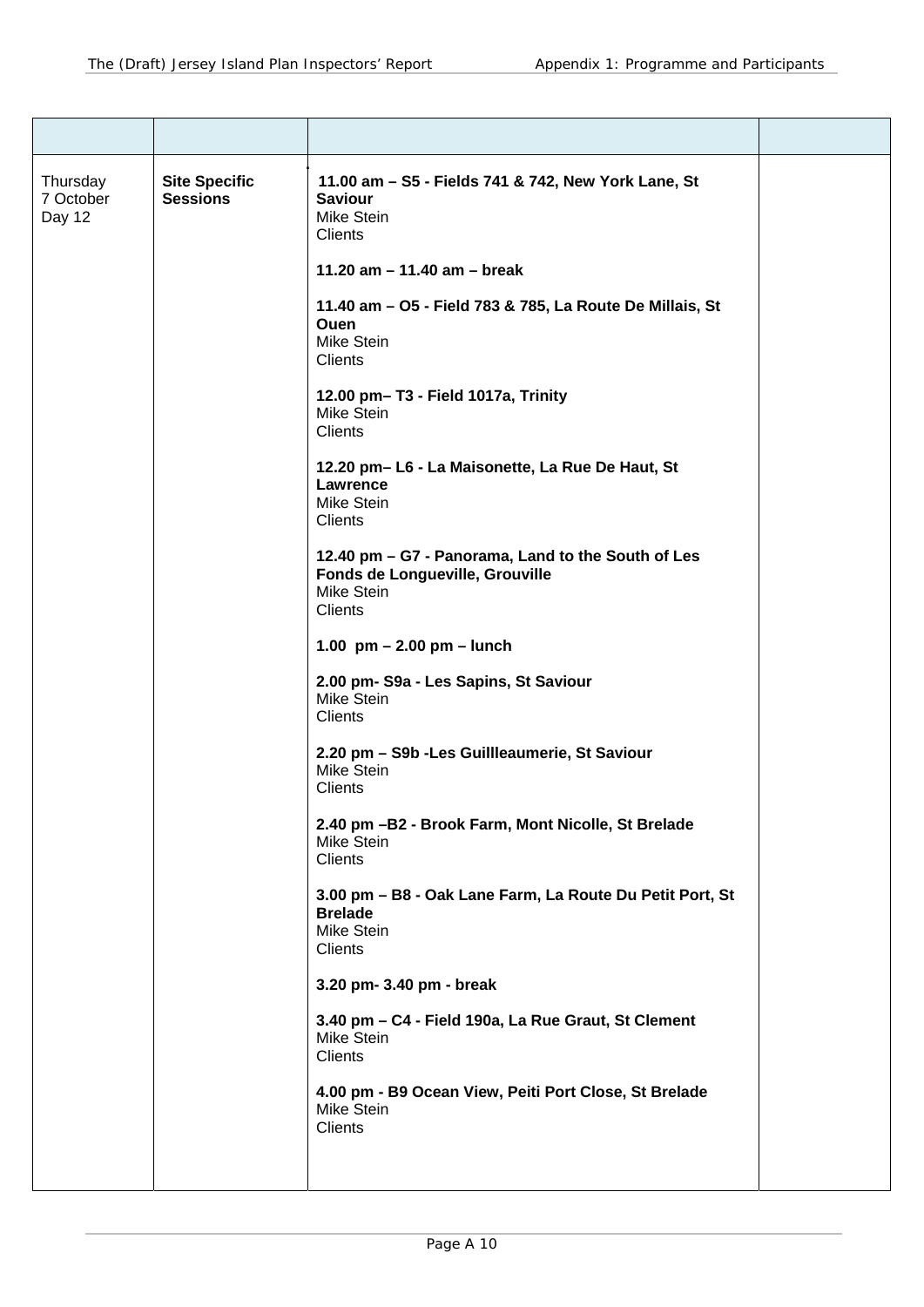| WEEK <sub>3</sub>             |                                                                              |                                                                                                                                                                                                                                                                                                                                                                                                                                                                                                                                                                                                                                                                                                                       |           |
|-------------------------------|------------------------------------------------------------------------------|-----------------------------------------------------------------------------------------------------------------------------------------------------------------------------------------------------------------------------------------------------------------------------------------------------------------------------------------------------------------------------------------------------------------------------------------------------------------------------------------------------------------------------------------------------------------------------------------------------------------------------------------------------------------------------------------------------------------------|-----------|
|                               |                                                                              | 4.20 pm - B12 - Villa Devereux, La Route Orange, St<br><b>Brelade</b><br>Mike Stein<br><b>Clients</b><br>4.40 pm - L2 - Field 79, Broadfield Vineries, Les Chanolles<br>De Six Rues, St Lawrence<br>Mike Stein<br><b>Clients</b>                                                                                                                                                                                                                                                                                                                                                                                                                                                                                      | <b>PM</b> |
|                               |                                                                              | 5.00 pm - S3b - Field 530a, Les Cinq Chenes Estate,<br><b>Princes Tower Road, St Saviour</b><br>Mike Stein<br><b>Clients</b>                                                                                                                                                                                                                                                                                                                                                                                                                                                                                                                                                                                          |           |
| Friday<br>8 October<br>Day 13 | <b>Site Specific</b><br>Sessions and<br><b>Closing</b><br><b>Submissions</b> | 10.00 am - S3a - Field 530, Welton Way, St Saviour<br>Mr & Mrs McLean<br><b>Riva Architects</b><br>10.20 am - P10 - Fields 888 and 890, St Peter<br><b>Riva Architects</b><br>10.40 am - B10 Portelet Heights, St Brelade<br>Gary Le Quesne<br>11.00 am - MN6 - Queruee Lodge, St Martin<br>Zelah Ltd.<br>11.20 am - 11.40 am Break<br>11.40 am - H15, Seafield House, Millbrook<br>Jim Naish<br><b>Richard Miles</b><br>12.00 pm - B11 - Biarritz Hotel<br>Duncan O'Neill<br>Senator Ferguson<br>Minister for Tourism<br>Jim Naish<br>12.20 pm - O12 - Field 1037, St Ouen<br>Stephanie Steedman on behalf of Philip Le Quesne<br>12.40 pm - 2.00 pm - lunch<br>2.00 pm States Closing Submission<br>2.30 EiP closes | AM        |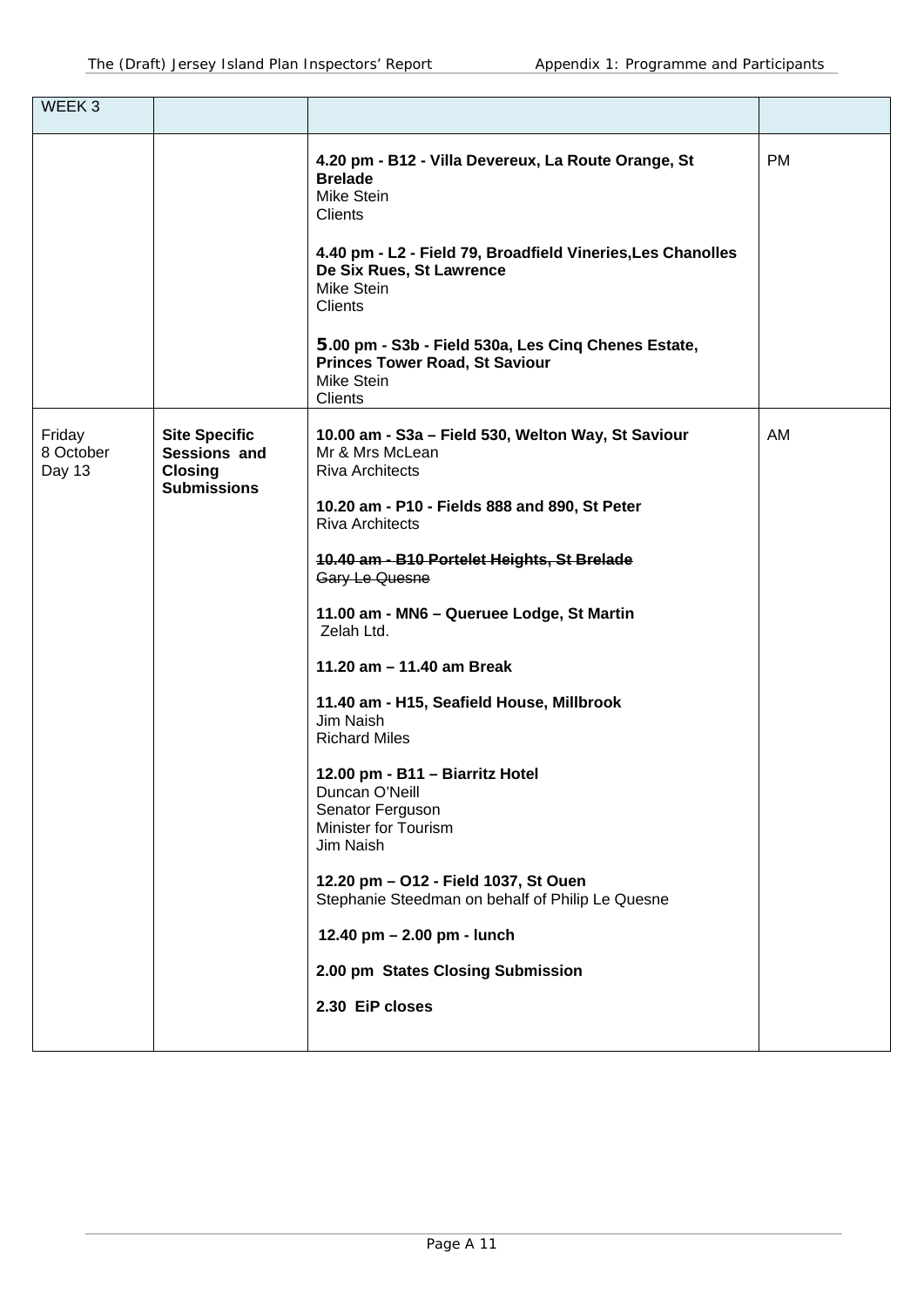# **APPENDIX 2**

# **DRAFT JERSEY ISLAND PLAN EXAMINATION IN PUBLIC**

## **LIST OF DOCUMENTS**

## **Examination Process Documents**

| EPD/1   | Revised Guidance Notes for Participants and Observers                     |
|---------|---------------------------------------------------------------------------|
| EPD/2   | Notes of the First Pre-Examination Meeting held on 27 May 2010            |
| EPD/3   | Notes of the Second Pre-Examination Meeting held on 22 June 2010          |
| EPD/4   | Draft List of Topics and Participants - 25 May 2010                       |
| EPD/5   | Revised Draft List of Topics and Participants - 10 June                   |
| EPD/6   | Near Final List of Topics and Participants - 2 July 2010                  |
| EPD/7   | Final list of Topics and Participants - 29 July 2010                      |
| EPD/8   | Programme For the Examination - 2 August 2010                             |
| EPD/9   | <b>Housing Seminar Presentation</b>                                       |
| EPD/10  | Joint Housing and Planning Statement                                      |
| EPD/11a | General notes for Participants - Day 1- Strategic Policy Framework        |
| EPD/11b | General notes for Participants - Day 2 (am) - Natural Environment         |
| EPD/11c | General notes for Participants - Day 2 (pm) - Natural Environment         |
| EPD/11d | General notes for Participants - Day 3 (am) - Historic Environment; Built |
|         | Environment, Social, Community and Open Space                             |
| EPD/11e | General notes for Participants - Day 3 (pm) - Historic Environment; Built |
|         | Environment, Social, Community and Open Space                             |
| EPD/11f | General notes for Participants - Day 4 (10.00 - 11.30am) - Historic       |
|         | Environment; Built Environment, Social, Community and Open Space          |
| EPD/11g | General notes for Participants - Day 4 (11.30am onwards) - Economy        |
| EPD/11h | General notes for Participants - Days 5-6 - Housing                       |
| EPD/11i | General notes for Participants - Day 7 (up to 3.00 pm) - Travel and       |
|         | Transport                                                                 |
| EPD/11j | General notes for Participants - Day 7 (from 3.00 pm) - Natural           |
|         | Resources & Utilities and Waste Management                                |
| EPD/11k | General notes for Participants - Day 8 Natural Resources & Utilities and  |
|         | Waste Management (continued)                                              |
| EPD/11  | General notes for Participants - Days 10-13 - Site Specific Sessions      |

# **Statements & Representations for Strategic Policy Framework**

| SPF/Q1/FERGUSON | Statement by Senator Sarah Ferguson                             |
|-----------------|-----------------------------------------------------------------|
| SPF/Q1/FORSKITT | Statement by Mark Forskitt                                      |
| SPR/FONDRE      | Original representation of Deputy John Le Fondré                |
| SPF/ROYAL       | Original representation of the Royal Jersey Agricultural &      |
|                 | <b>Horticultural Society</b>                                    |
| SPF/JCC         | Original representation of Jersey Chamber of Commerce           |
| SPF/DUN         | Original representation of Mike Dun                             |
| SPF/NT          | Original representation of The National Trust for Jersey        |
| SPF/WADDINGTON  | Original representation of Mike Waddington                      |
| SPF/FORUM       | Original representation of Jersey Environmental Forum           |
| SPF/IOD         | Original representation of the Institute of Directors           |
| SPF/AJA         | Original representation of the Association of Jersey Architects |
| SPF/PALMER      | Original representation of Nicholas Palmer                      |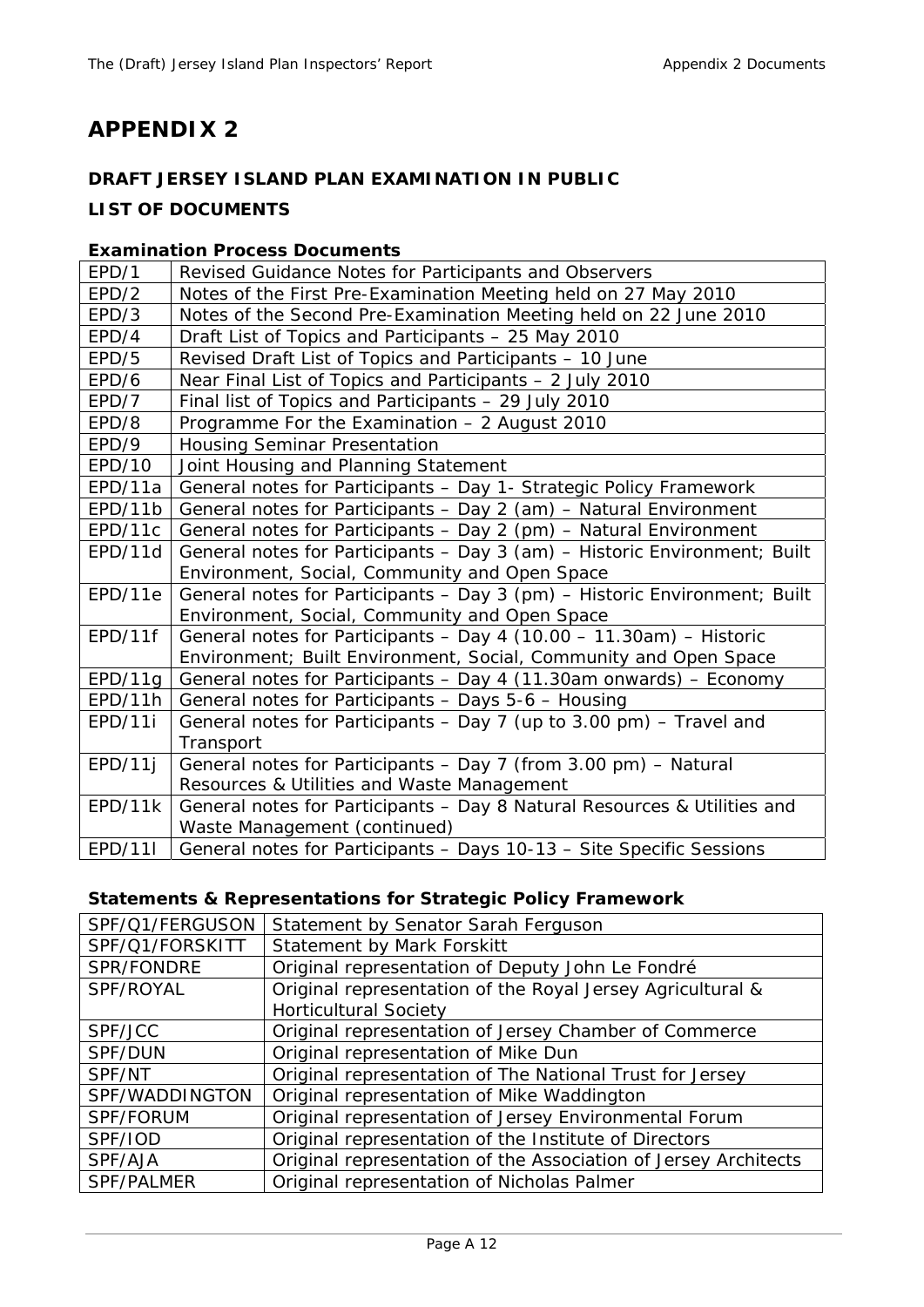| SPF/STATES/1 | Response by the States to the statement by Senator Sarah<br>Ferguson |
|--------------|----------------------------------------------------------------------|
| SPF/STATES/2 | Response by the States to the statement by Mark Forskitt             |

# **Statements & Representations for Natural Environment**

| NE/Q1-4/WADDINGTON   | Original representation of Mike Waddington                 |
|----------------------|------------------------------------------------------------|
| NE/Q5/MD             | <b>Statement by Maurice Dubras</b>                         |
| NE/Q5-6/MOREL        | Original representation of Greg Morel                      |
| <b>NE/ Q5-6/BOAT</b> | Original representation of St Helier Boat Owners           |
|                      | Association and St Gorey Boat Owners Association           |
| NE/ Q5-6/GRUCHY      | Original representation of Stephen de Gruchy               |
| NE/AJA               | Original representation of the Association of Jersey       |
|                      | Architects                                                 |
| NE/TROY              | Original representation of Robin Troy                      |
| NE/BAT               | Original representation of Jersey Bat Group                |
| <b>NE/HARBOURS</b>   | Original representation of Jersey Harbours, including      |
|                      | Second Round Representation                                |
| NE/JCC               | Original representation of Jersey Chamber of Commerce      |
| NE/FORUM             | Original representation of Jersey Environmental Forum      |
| NE/PINEL             | Original representation of John Pinel                      |
| NE/NT                | Original representation of The National Trust for Jersey   |
| NE/ROYAL             | Original representation of the Royal Jersey Agricultural & |
|                      | <b>Horticultural Society</b>                               |
| NE/HERITAGE          | Original representation of the Council for the Protection  |
|                      | of Jersey's Heritage                                       |
| NE/BINET             | Original representation of Ani Binet                       |
| NE/JOUAULT           | Original representation of Nicholas Jouault                |
| <b>NE/LE SAUX</b>    | Original representation of Pierre Le Saux                  |
| <b>NE/STATES</b>     | Response by the States to the statement by Maurice         |
|                      | <b>Dubras</b>                                              |

## **Statements & Representations for Historic Environment; Built Environment, Social Community & Open Space**

| HE/Q1-5/GRUCHY     | Original representation of Stephen de Gruchy                    |
|--------------------|-----------------------------------------------------------------|
| $HE/Q1-$           | Original representation of Deputy Daniel Wimberley              |
| 5/WIMBERLEY        |                                                                 |
| $HE/Q1-$           | Original representation of Mike Waddington                      |
| 5/WADDINGTON       |                                                                 |
| HE/Q5/PHD          | Statement by the Public Health Department                       |
| HE/Q5/POLICE       | Statement by Jersey Police                                      |
| HE/Q8/ESC          | Statement by the Department for Education, Sport & Culture      |
| HE/Q10-12/MB       | <b>Statement by Maurice Dubras</b>                              |
| HE/JCC             | Original representation of Jersey Chamber of Commerce           |
| HE/NT              | Original representation of The National Trust for Jersey        |
| <b>HE/FARMERS</b>  | Original representation of Jersey Farmers Union                 |
| <b>HE/FORUM</b>    | Original representation of Jersey Environmental Forum           |
| HE/IOD             | Original representation of the Institute of Directors           |
| <b>HE/HERITAGE</b> | Original representation of the Council for the Protection of    |
|                    | Jersey's Heritage                                               |
| HE/AJA             | Original representation of the Association of Jersey Architects |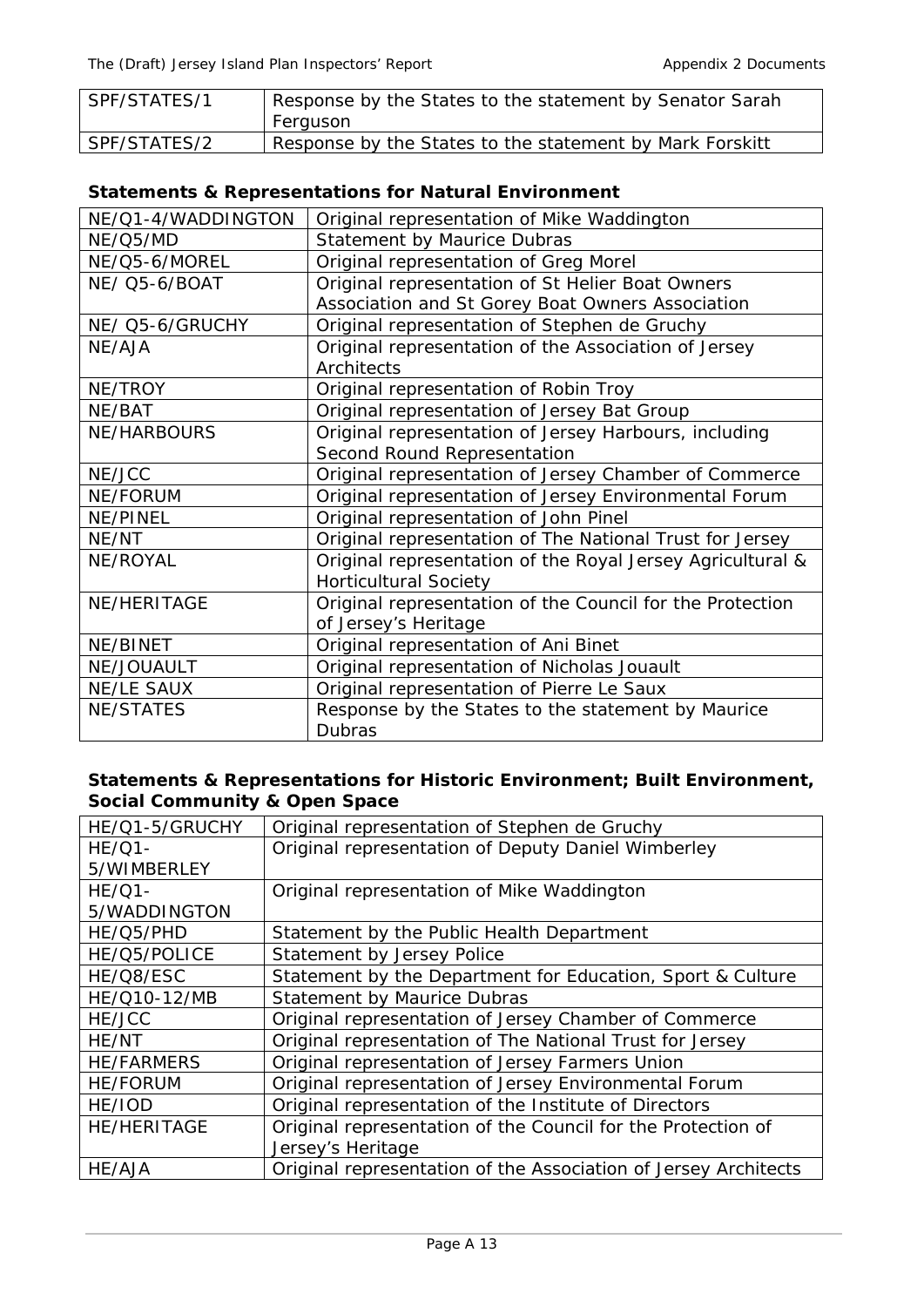| <b>HE/STEEDMAN</b> | Original representation of Stephanie Steedman                                               |
|--------------------|---------------------------------------------------------------------------------------------|
| HE/GIBB            | Original representation of Antony Gibb                                                      |
| HE/STATES/1        | Response by the States to the statement by the Public Health<br>Department                  |
| HE/STATES/2        | Response by the States to the statement by the Department<br>for Education, Sport & Culture |

### **Statements & Representations for Economy**

| ECON/Q1/JHA        | Statement on behalf of Jersey Hospitality Association           |
|--------------------|-----------------------------------------------------------------|
| ECON/Q4-5/JHA      | Statement on behalf of Jersey Hospitality Association           |
| ECON/MORVAN        | Original representation of Morvan Hotels, including Second      |
|                    | Round Representation                                            |
| <b>ECON/FONDRE</b> | Original representation of Deputy John Le Fondré                |
| ECON/SAVOY         | Original representation of the Savoy Hotel                      |
| ECON/HARBOURS      | Original representation of Jersey Harbours                      |
| ECON/AJA           | Original representation of the Association of Jersey Architects |
| ECON/CBRE          | Original representation of CB Richard Ellis                     |
| <b>ECON/LE MAS</b> | Original representation of Le Masurier                          |
| ECON/JCC           | Original representation of Jersey Chamber of Commerce           |
| ECON/STATES/1      | Response by the States to the statement on Q1 by Jersey         |
|                    | <b>Hospitality Association</b>                                  |
| ECON/STATES/2      | Response by the States to the statement on Q4 by Jersey         |
|                    | <b>Hospitality Association</b>                                  |

### **Statements & Representations for Housing – Supply and Demand and Housing Mix**

| HSD/Q1-5/PIONEER<br>HHM/Q1/PIONEER | Statement by Pioneer Property Services Ltd                      |
|------------------------------------|-----------------------------------------------------------------|
| HSD/Q1-5/HARD                      | Statement by Valerie Harding                                    |
| <b>HSD/FONDRE</b>                  | Original representation of Deputy John Le Fondré                |
| <b>HHM/FONDRE</b>                  |                                                                 |
| <b>HSD/HERITAGE</b>                | Original representation of the Council for the Protection of    |
| <b>HHM/HERITAGE</b>                | Jersey's Heritage                                               |
| HSD/DUN                            | Original representation of Mike Dun                             |
| HHM/DUN                            |                                                                 |
| HSD/JCC                            | Original representation of Jersey Chamber of Commerce           |
| HHM/JCC                            |                                                                 |
| HSD/AJA                            | Original representation of the Association of Jersey Architects |
| HHM/AJA                            |                                                                 |
| <b>HSD/LE MAIN</b>                 | Original representation of Senator Le Main                      |
| <b>HHM/LE MAIN</b>                 |                                                                 |
| HSD/SHOBBROOK                      | Original representation of Dr Luke Shobbrook                    |
| <b>HHM/ SHOBBROOK</b>              |                                                                 |
| <b>HSD/STATES</b>                  | Response by the States to the statement by Pioneer Property     |
| <b>HHM/ STATES</b>                 | Services Ltd                                                    |
| HSD/STATES/1                       | Transcript of presentation by Dr Gibaud                         |
| HHM/ STATES/1                      |                                                                 |

# **Statements & Representations for Housing – Affordable Housing**

| <b>HAH/PIONEER</b> | Statement by Pioneer Property Services Ltd |
|--------------------|--------------------------------------------|
|                    |                                            |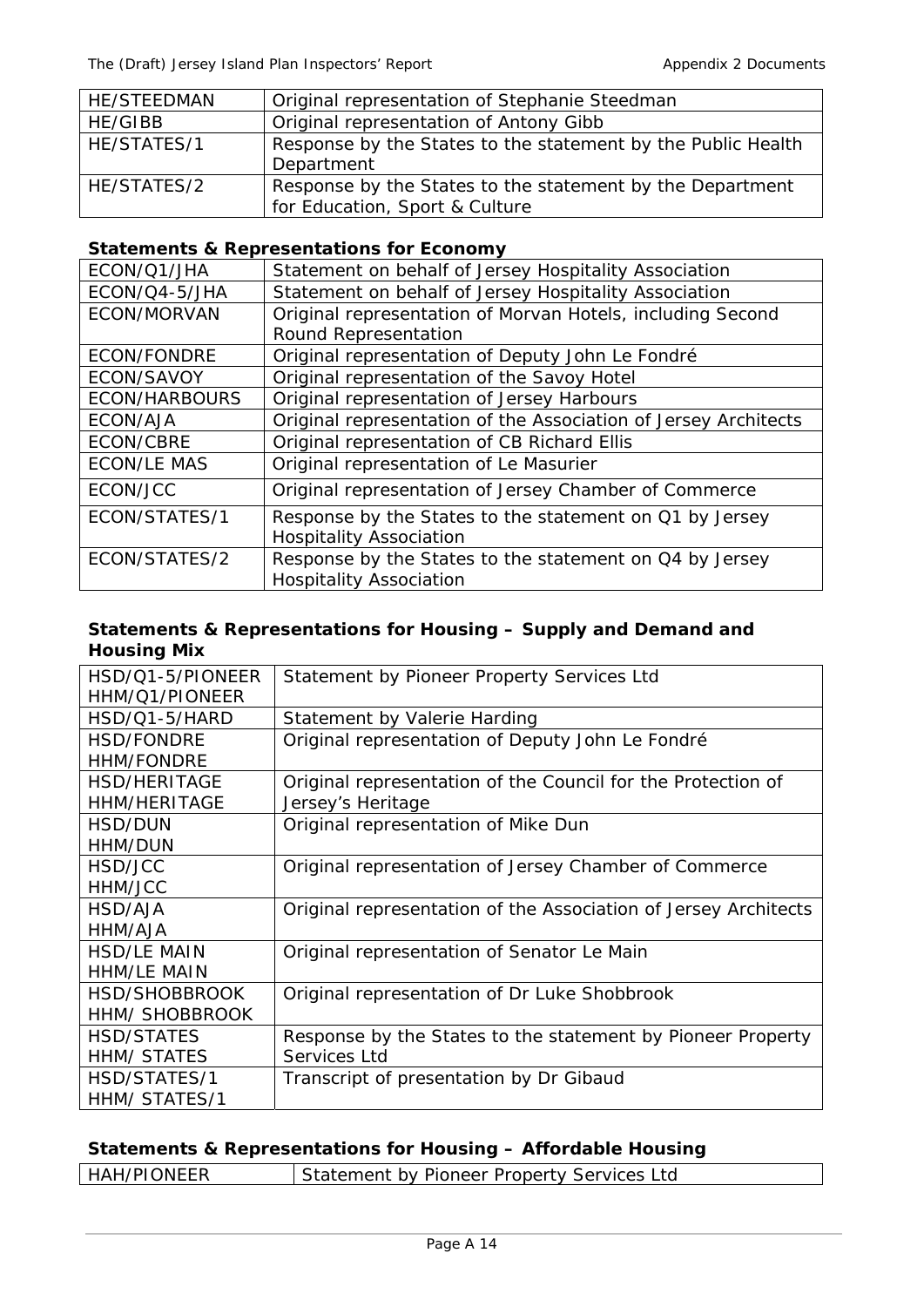| HAH/PIONEER/1      | Statement by Pioneer Property Services Ltd on the Draft<br>Outline Affordable Housing SPG                                         |
|--------------------|-----------------------------------------------------------------------------------------------------------------------------------|
| HAH/CONSTRUCTION   | Original representation of Jersey Construction Council Ltd,<br>including Second Round Representation                              |
| HAH/WEB            | Original representation of WEB                                                                                                    |
| HAH/IOD            | Original representation of the Institute of Directors                                                                             |
| HAH/CBRE           | Original representation of CB Richard Ellis                                                                                       |
| HAH/WADDINGTON     | Original representation of Mike Waddington                                                                                        |
| HAH/DANDARA        | Original representation of Dandara                                                                                                |
| HAH/FONDRE         | Original representation of Deputy John Le Fondré                                                                                  |
| HAH/JCC            | Original representation of Jersey Chamber of Commerce                                                                             |
| HAH/AJA            | Original representation of the Association of Jersey<br>Architects                                                                |
| <b>HAH/LE MAIN</b> | Original representation of Senator Le Main                                                                                        |
| <b>HAH/STATES</b>  | Response by the States to the statement by Pioneer<br>Property Services Ltd on the Draft Outline Affordable<br><b>Housing SPG</b> |

## **Statements & Representations for Housing – Rural Areas/Agricultural Workers Accommodation**

| HRA/Q1-2/YATES     | Statement by Connetable Yates                              |
|--------------------|------------------------------------------------------------|
| HRA/Q1-3/STEIN     | Statement by Mike Stein                                    |
| HRA/NT             | Original representation of The National Trust for Jersey   |
| HRA/ROYAL          | Original representation of the Royal Jersey Agricultural & |
|                    | <b>Horticultural Society</b>                               |
| <b>HRA/FARMERS</b> | Original representation of Jersey Farmers                  |
| <b>HRA/FORUM</b>   | Original representation of Jersey Environmental Forum      |

## **Statements in response to the States' Draft Housing Policies – Update Note**

| DHP/PIONEER | Response to the States' Draft Housing Policies - Update Note |
|-------------|--------------------------------------------------------------|
| DHP/STEIN/1 | Response to the States' Draft Housing Policies - Update Note |
|             | (Longueville)                                                |
| DHP/STEIN/2 | Response to the States' Draft Housing Policies - Update Note |
|             | (Samares)                                                    |
| DHP/STEIN/3 | Response to the States' Draft Housing Policies - Update Note |
|             | (Cooke's Rose Farm)                                          |
| DHP/COOKE   | Response to the States' Draft Housing Policies - Update Note |
|             | (Cooke's Rose Farm)                                          |

## **Statements & Representations for Travel and Transport**

| <b>TT/Q1-3/JCC</b> | Statement by David Dodge (to confirm if JCC)                    |
|--------------------|-----------------------------------------------------------------|
| TT/Q1-3 & 5/MD     | <b>Statement by Maurice Dubras</b>                              |
| TT/FONDRE          | Original representation of Deputy John Le Fondré                |
| TT/AJA             | Original representation of the Association of Jersey Architects |
| <b>TT/GRUCHY</b>   | Original representation of Stephen de Gruchy                    |
| TT/WIMBERLEY       | Original representation of Deputy Daniel Wimberley              |
| <b>TT/LE MAS</b>   | Original representation of Le Masurier                          |
| TT/IOD             | Original representation of the Institute of Directors           |
| <b>TT/LE SUEUR</b> | Original representation of Mark Le Sueur                        |
| TT/SYVRET          | Original representation of Mark Syvret                          |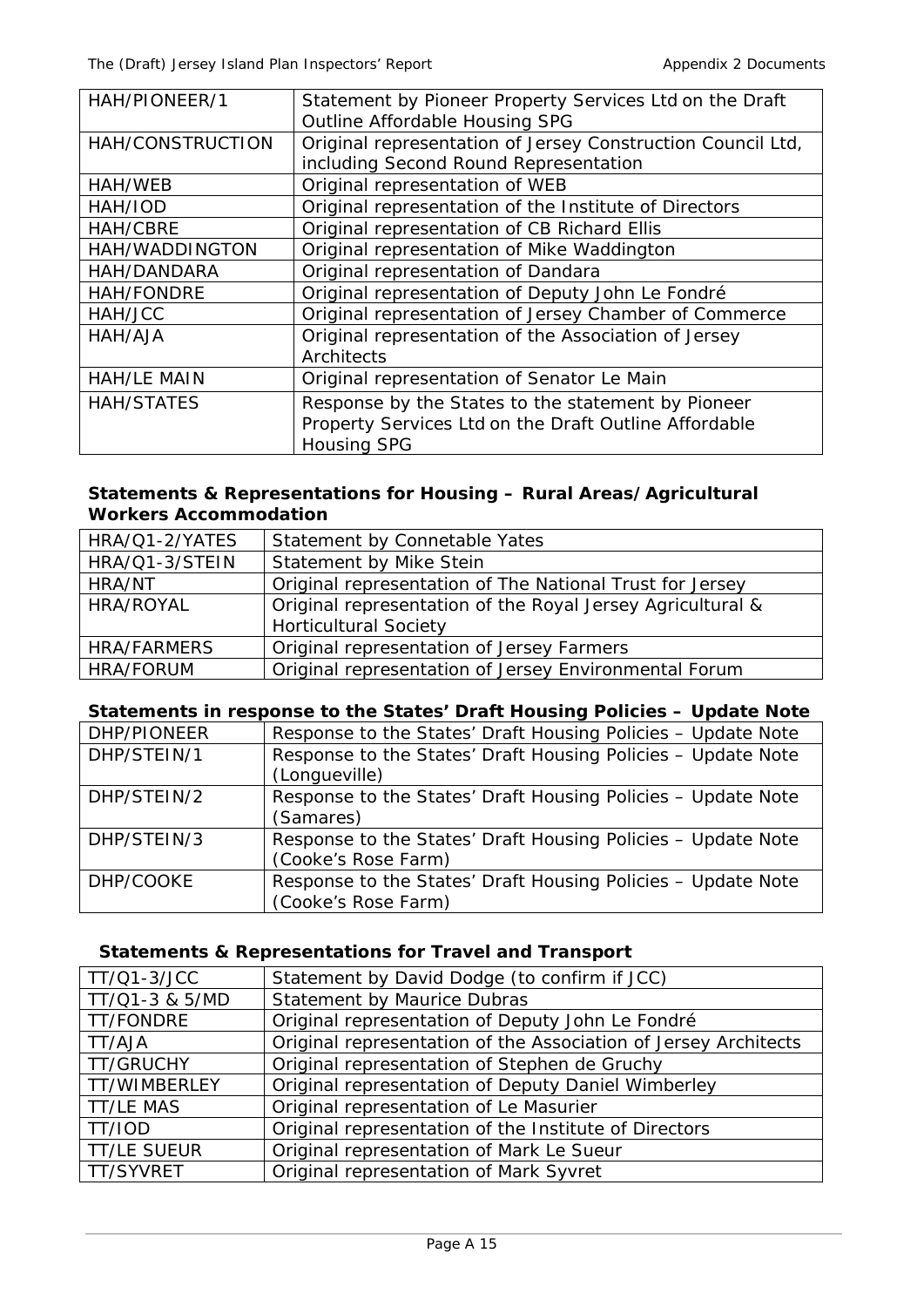## **Statements & Representations for Natural Resources and Utilities and Waste Management**

| NR/Q1-2/SIMON   | Statement by Simon Sand & Gravel Ltd. (original rep)            |
|-----------------|-----------------------------------------------------------------|
| NR/Q1-2/GRANITE | Original representation of Granite Products                     |
| NR/Q3-4/MOREL   | Original representation of Greg Morel                           |
| NR/Q3-4/WATER   | Original representation of Jersey Water                         |
| NR/Q5/GAS       | Statement by Jersey Gas                                         |
| NR/Q5/GRUCHY    | Original representation of Stephen de Gruchy                    |
| NR/Q5/ELECTRIC  | Original representation of Jersey Electricity                   |
| NR/Q5/COPSEY    | Original representation of Jamie Copsey                         |
| NR/SOCIETE      | Original representation of Société Jersiaise                    |
| NR/NT           | Original representation of The National Trust for Jersey        |
| NR/FORUM        | Original representation of Jersey Environmental Forum           |
| NR/IOD          | Original representation of the Institute of Directors           |
| NR/WADDINGTON   | Original representation of Mike Waddington                      |
| NR/HPS          | Original representation of Health Protection Services           |
| NR/AJA          | Original representation of the Association of Jersey Architects |
| NR/BINET        | Original representation of Ani Binet                            |
| NR/GRUCHY       | Original representation of Stephen de Gruchy                    |
| NR/JCC          | Original representation of Jersey Chamber of Commerce           |
| NR/LE SAUX      | Original representation of Pierre Le Saux                       |

### **Statements for Open Session**

| OS/QUESNE | Statement by Ed Le Quesne |
|-----------|---------------------------|
| OS/DUN    | Statement by Mike Dun     |

## **STATEMENTS AND REPRESENTATIONS FOR THE SITE SPECIFIC SESSIONS**

### **Statement for B1 - Booster Station, St Brelade**

| TEIN<br>B <sub>1</sub> | Stein<br>- - -<br>nv.<br>Mike<br>naten<br>∵члепы…<br>் ⊶ |
|------------------------|----------------------------------------------------------|
|                        |                                                          |

### **Statement for B2 - Brook Farm, Mont Nicolle, St Brelade**

| $\overline{F}$ IN | Mike Stein    |
|-------------------|---------------|
| R2                | $\sim$ $\sim$ |
| ້                 | iatement hv   |
|                   |               |

|          | Statement for B8 - Oak Lane Farm, La Route Du Petit Port, St Brelade |
|----------|----------------------------------------------------------------------|
| B8/STEIN | Statement by Mike Stein                                              |

#### **Statements for B9 - Ocean View, Peiti Port Close, St Brelade**

| B9/STEIN   | Statement by Mike Stein        |
|------------|--------------------------------|
| B9/JACKLIN | Photographs from Donna Jacklin |

### **Statement for B12 - Villa Devereux, La Route Orange, St Brelade**

| B12/STEIN | Statement by Mike Stein |
|-----------|-------------------------|
|           |                         |

## **Statement for C4 - Field 190a, La Rue Graut, St Clement**

| ⊡ N<br>$\Delta V$ | Statement by Mike Stein |
|-------------------|-------------------------|
|                   |                         |

### **Original representations for C6 - Samares Nursery, St Clement**

| C6/STEIN | Statement by Mike Stein |
|----------|-------------------------|
|          |                         |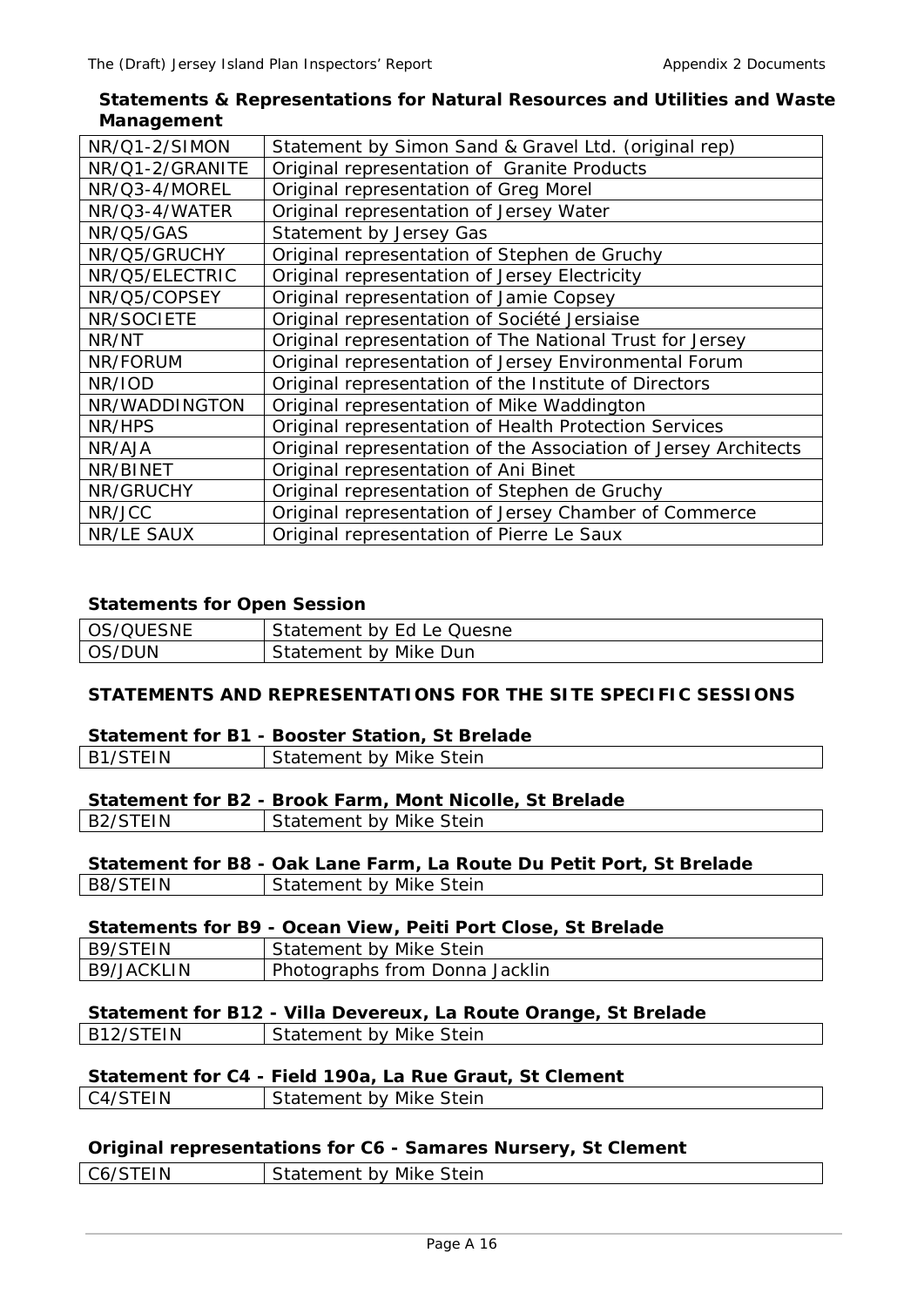| C6/GORST  | Original representation of Deputy Ian Gorst      |
|-----------|--------------------------------------------------|
| C6/NORMAN | Original representation of Connetable Len Norman |

#### **Original representations for G2 - De la Mare Nurseries, Grouville**

| G2/SMITH | Original representation of Roy Smith                                  |
|----------|-----------------------------------------------------------------------|
| G2/NT    | <sup>1</sup> Original representation of The National Trust for Jersey |

#### **Statements for G4 - Field 263A, Grouville**

| ' G4/ESC      | Statement by the Department for Education, Sports & Culture |
|---------------|-------------------------------------------------------------|
| l G4/MCCARTHY | Statement by Patrick McCarthy                               |

#### **Statement for G6 - Netherlee, Le Chemin des Maltieres, Grouville**

| G6/HARRIS |  | Statement by Steven and Claire Harris |
|-----------|--|---------------------------------------|
|-----------|--|---------------------------------------|

**Statement for G7 - Panorama, Land to the South of, Les Fonds de Longueville, Grouville**

| G7/STEIN | Statement by Mike Stein |
|----------|-------------------------|
|          |                         |

## **Statement for G9 - The Grange & Field 730A, Grouville**

| G9/STEIN | Statement by Mike Stein |  |
|----------|-------------------------|--|

#### **Statement for H9 - Field 1550, Westmount Road, St Helier**

| H9/STEIN | Statement by Mike Stein |
|----------|-------------------------|
|          |                         |

#### **Statement for H10 - Fields 1551 & 1552, Westmount Road, St Helier**

| H10/STEIN | Statement by Mike Stein |
|-----------|-------------------------|
|           |                         |

#### **Statement for H16 - Sunnymeade, Le Mont Cochon, St Helier**

| H <sub>16</sub> /STFIN | Statement by Mike Stein |
|------------------------|-------------------------|
|                        |                         |

#### **Statement for J1 - East Grove, La Route du Mont Mado, St John**

| $T^{\text{H}}$<br>$11/\text{STF}$<br>ັ | Stein<br>Mike '<br>hv<br>י ווים |
|----------------------------------------|---------------------------------|
|                                        |                                 |

# **Statement for J4 - Fields 228, 230/230A, 613, 616, St John**

| J4/SYMES | Statement by Maureen Symes |
|----------|----------------------------|
|          |                            |

# **Statement for J11 - Old Garden, Blair Adam House, St John**

J11/RONDEBOSCH | Statement on behalf of Rondebosch Ltd.

#### **Statement for L1– Bienvenue Farm, St Lawrence**  L1/STEIN | Statement by Mike Stein

#### **Statement for L2– Field 79, Broadfield Vineries,Les Chanolles De Six Rues, St Lawrence**  L2/STEIN Statement by Mike Stein

### **Statement and original representations for L3 - Cooke's Rose Farm, Field 114, Le Passage, Carrefour Selous, St Lawrence**

| FIN<br>.<br>ື | Statement by Mike Stein |
|---------------|-------------------------|
|               |                         |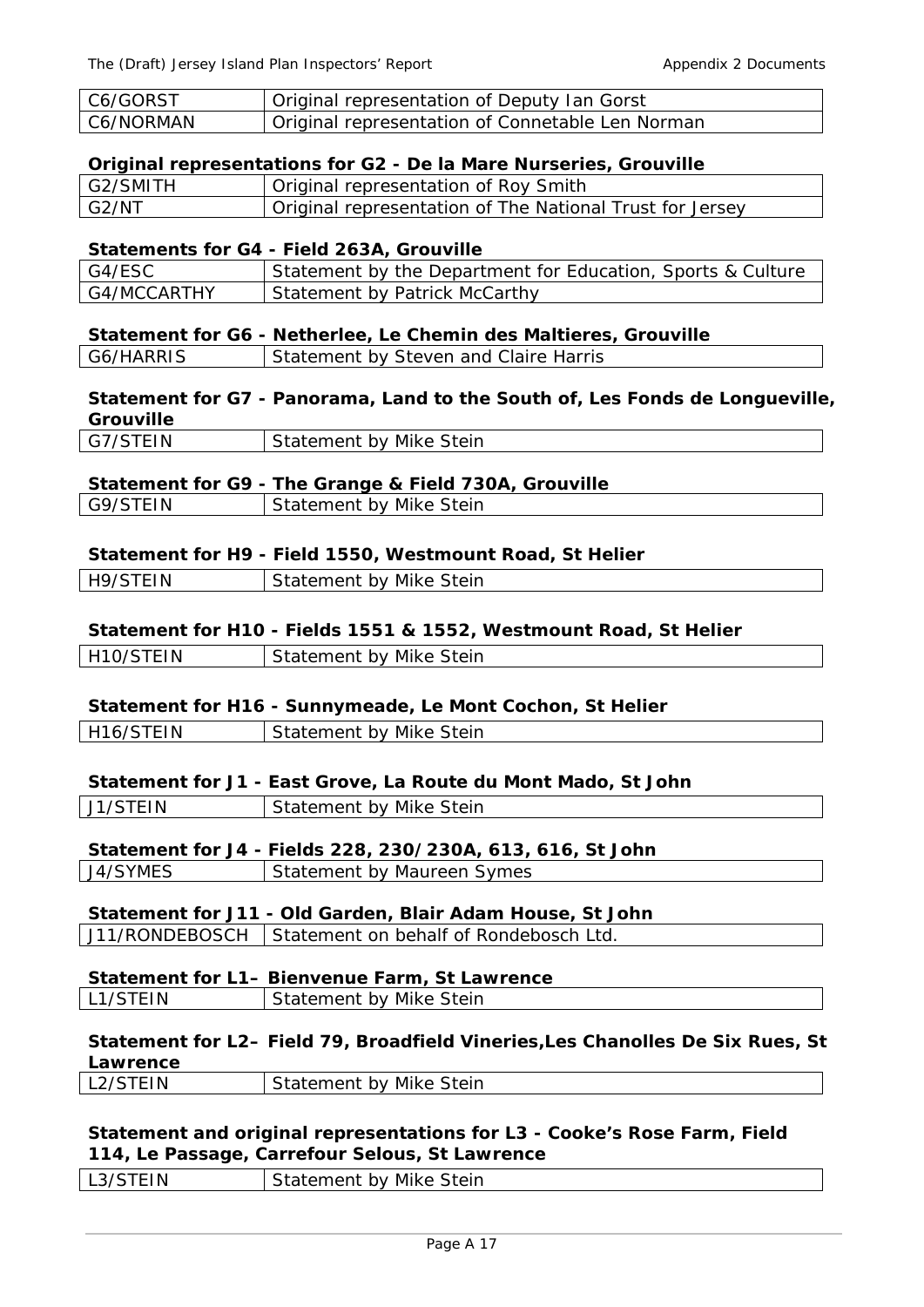| L3/KERLEY       | Original representation of Susan Kerley                 |
|-----------------|---------------------------------------------------------|
| L3/MEZBOURIAN   | Original representation of Connetable Deidre Mezbourian |
| L3/MEZBOURIAN/1 | Written representation of Connetable Deidre Mezbourian  |

 **Statement for L6 – La Maisonette, La Rue De Haut, St Lawrence**

L6/STEIN | Statement by Mike Stein

### **Statement & original representations for L10 - Thistlegrove, St Lawrence**

| L10/STEIN        | Statement by Mike Stein                                 |
|------------------|---------------------------------------------------------|
| L10/RONDEL       | Original representation of Deputy Rondel                |
| L10/MEZBOURIAN   | Original representation of Connetable Deidre Mezbourian |
| L10/MEZBOURIAN/1 | Written representation of Connetable Deidre Mezbourian  |

### **Statement for MN3 – Field 681, La Rue Bauchauderie, St Martin**

| MN3/STEIN | Statement by Mike Stein |
|-----------|-------------------------|
|           |                         |

### **Statement for MN4 – Houguemont, La Rue D'aval, St Martin**

| <b>MN</b><br>۱N | teirد<br>∸Mik.<br>hv<br>$\overline{\phantom{a}}$<br>ा⊬<br>- 11<br>- |
|-----------------|---------------------------------------------------------------------|
|                 |                                                                     |

## **Original representation for MN5 – Land Adjacent Field 715, La Rue Des Cabarettes, St Martin**

|  | MN5/REYNAL | Original representation of John Reynal |
|--|------------|----------------------------------------|
|--|------------|----------------------------------------|

### **Statement for MN6 – Queruee Lodge, St Martin**

| MN6/ZELAH | Statement by Zelah Limited |
|-----------|----------------------------|
|-----------|----------------------------|

### **Statement for O2 - Field 622, Clos De La Croute, St Ouen**

| l O2/CREEDON | Statement by Douglas Creedon |
|--------------|------------------------------|
|              |                              |

### **Statement for O3 - Field 669, La Rue des Grantez, St Ouen**

| O3/STEIN | Statement by Mike Stein |
|----------|-------------------------|
|          |                         |

# **Statement for O5 - Field 783 & 785, La Route De Millais, St Ouen**

| O <sub>5</sub> /STEIN | Statement by Mike Stein |
|-----------------------|-------------------------|
|                       |                         |

# **Statement for O7 - Mont Matthieu, St Ouen**

| O7/STEIN | Statement by Mike Stein |
|----------|-------------------------|
|          |                         |

#### **Statement for O11- Field 1519 - La Rue de la Ville au Neveu, St Ouen**  | 011/BISSON | Statement by Graham Bisson

| .                                       |  |
|-----------------------------------------|--|
|                                         |  |
|                                         |  |
|                                         |  |
| Statement for 012 - Field 1037. St Quen |  |

| Statement for OTZ - Field 1037, St Ouen |                                         |  |
|-----------------------------------------|-----------------------------------------|--|
| O12/LEQUESNE                            | Statement on behalf of Philip Le Quesne |  |
|                                         |                                         |  |

# **Statement for P4 - Field 287 St Peter**

| P4/Masefield | Statement by Barry Masefield |
|--------------|------------------------------|
|              |                              |

# **Statements for P6 - Field 641, St Peter**

| P6/HOLL | Statement by Michael and Jennifer Holley, including Second<br>Round Representation |
|---------|------------------------------------------------------------------------------------|
| P6/ROSS | Statement by Alan and Elaine Le Rossignol                                          |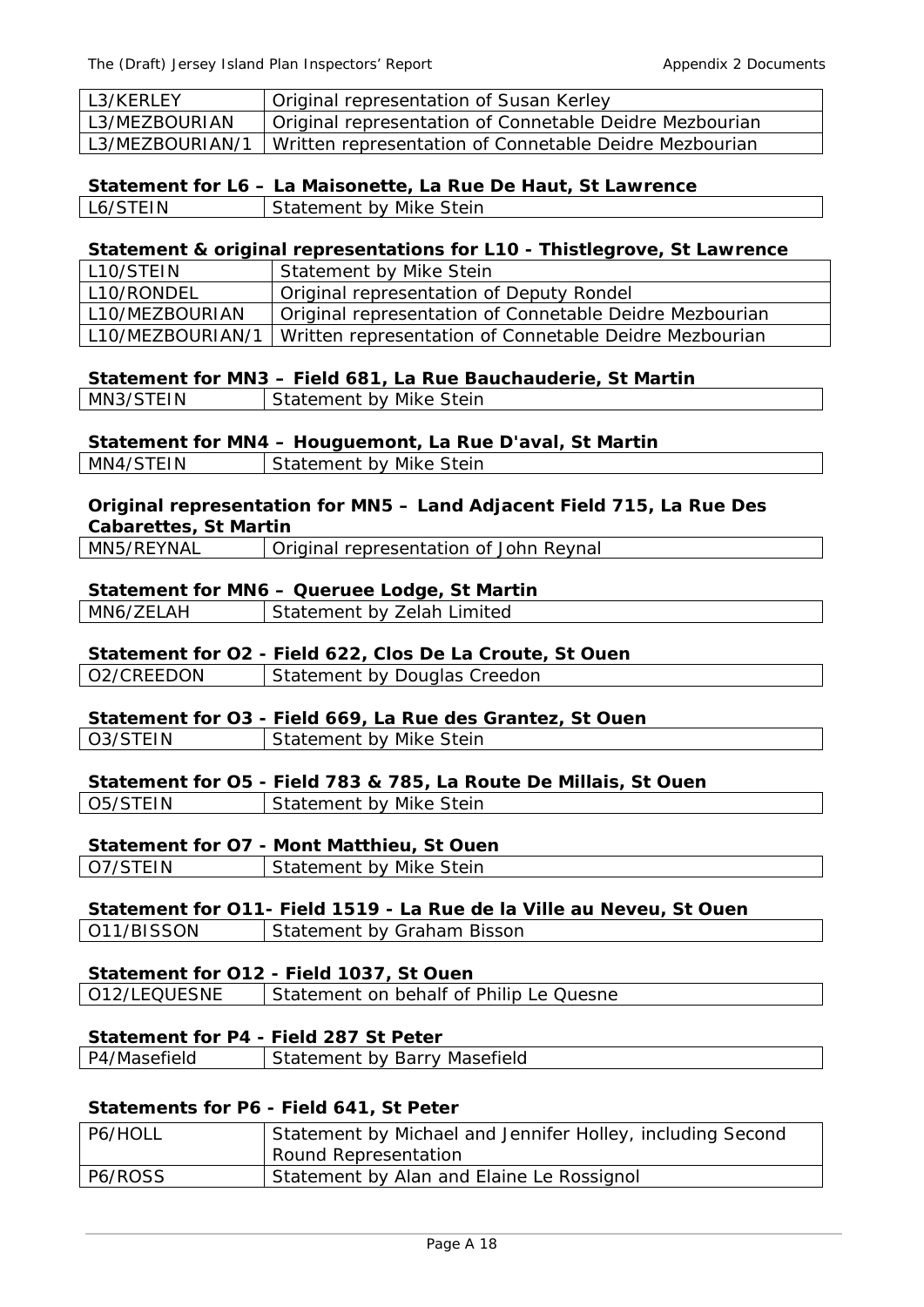| P6/JACKSON   | Statement by John and Jayne Jackson         |
|--------------|---------------------------------------------|
| P6/JONES     | Statement by Bill and Sue Jones             |
| P6/MORG-ALEX | Statement by Gill Morgan and Mike Alexandre |

# **Statement for P7 - Field 739, Le Clos de Remon, St Peter**

| P7/EGRE | Statement on behalf of Mrs Juana Egre |
|---------|---------------------------------------|
|         |                                       |

#### **Statement for P8 - Field 797, St Peter**

| EIN<br>DR/S | Mike Stein<br>Statement by |
|-------------|----------------------------|
|             |                            |

#### **Original representation for P10 - Fields 888 and 890, St Peter**

P10/RONDEL Original representation of Riva Architects

## **Statement for S2 - Fields 341 & 342, Clos De La Pommeraie, La Rue De Deloraine, St Saviour**

| ΙV | Stein<br>Mike<br>hv<br>ненг<br>. . |
|----|------------------------------------|
|    |                                    |

## **Statement for S3b- Field 530a, Les Cinq Chenes Estate, Princes Tower Road, St Saviour**

| $\overline{\mathsf{C}}$ IN<br>$\sim$ $\sim$ $\sim$<br>ັບ<br>∼ | $\sim$ $\sim$<br>Mike<br>stein<br>nv<br>۱۱ ۱۱ ۱۱ |
|---------------------------------------------------------------|--------------------------------------------------|
|                                                               |                                                  |

#### **Statement for S5- Fields 741 & 742, New York Lane, St Saviour**

| HN.<br>S5/S | by Mike Stein<br>Statement |
|-------------|----------------------------|
|             |                            |

### **Statement for S9a- Les Sapins, La Rue De Guilleamerie, St Saviour**

| S9a/STEIN | Statement by Mike Stein |  |
|-----------|-------------------------|--|
|           |                         |  |

# **Statement for S9b- Les Guillleaumerie, St Saviour**

| ٦M<br>.<br>∼<br>ັ | steir<br>Mik<br>$\mathbf{v}$<br>╶<br>--<br>$\sim$ |
|-------------------|---------------------------------------------------|
|                   |                                                   |

#### **Statement and original representations for S10 - Longueville Nurseries, New York Lane, St Saviour**

| S10/STEIN  | Statement by Mike Stein                                  |
|------------|----------------------------------------------------------|
| S10/RANSOM | Original representation of James Ransom                  |
| S10/HAMON  | Original representation of Brian Hamon, including Second |
|            | Round Representation                                     |

#### **Statement for S11- Field 200 - Rue du Vieux Menage. St Saviour**  S11/BISSON Statement by Graham Bisson

|          | Statement for T3- Field 1017a, La Rue Du Moulin Du Ponterrin, Trinity |
|----------|-----------------------------------------------------------------------|
| T3/STEIN | Statement by Mike Stein                                               |

| Statement for T4- Field 1404- La Grande Route de St Jean, Trinity |                            |
|-------------------------------------------------------------------|----------------------------|
| T4/BISSON                                                         | Statement by Graham Bisson |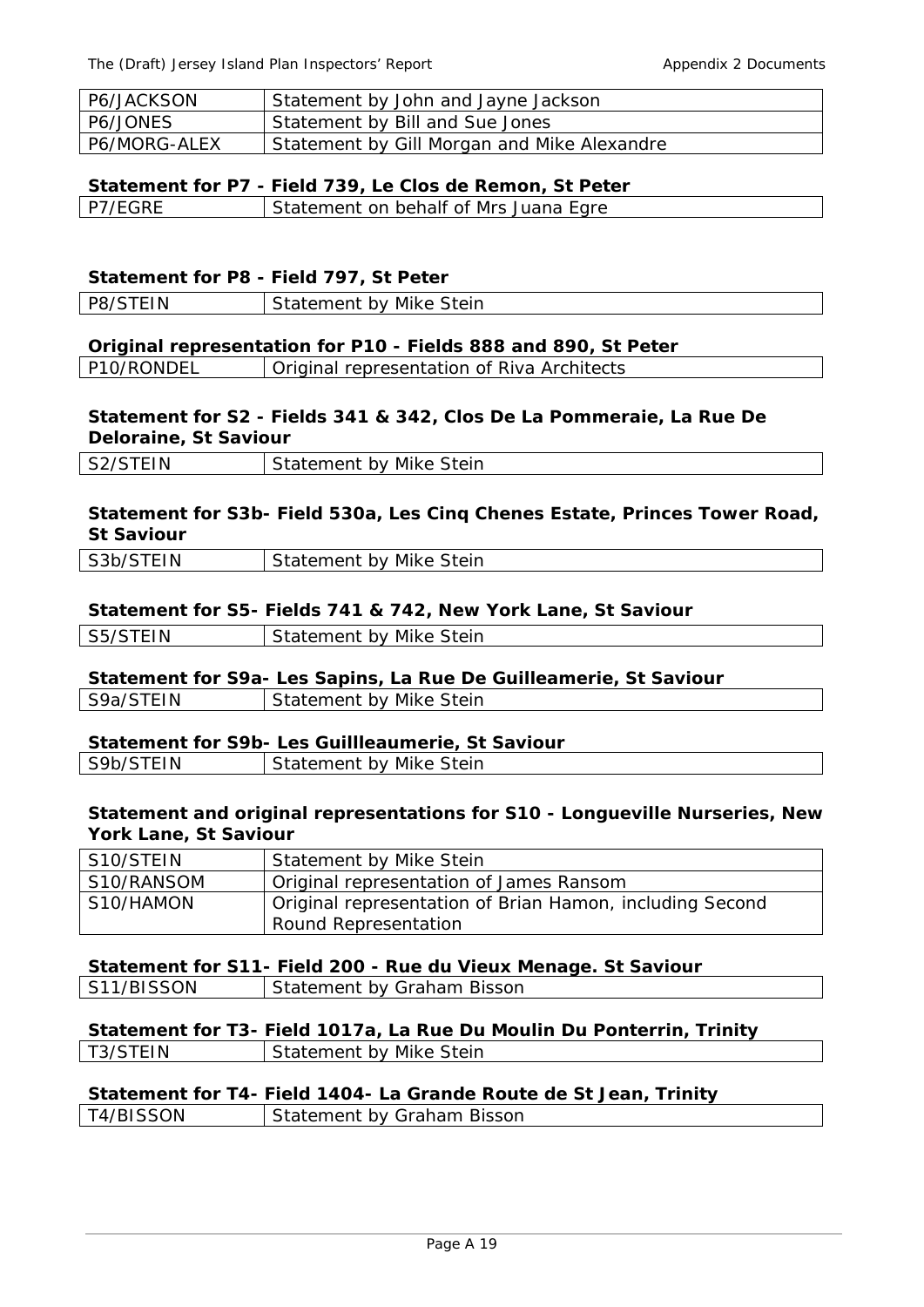# **APPENDIX 3**

## **DRAFT JERSEY ISLAND PLAN EXAMINATION IN PUBLIC**

## **CORE DOCUMENTS LIST**

| IP <sub>1</sub>  | Island Plan Review Green Paper - Strategic Options                      |
|------------------|-------------------------------------------------------------------------|
| IP <sub>2</sub>  | Island Plan Review White Paper Draft Plan                               |
| IP <sub>3</sub>  | <b>Island Proposals Map</b>                                             |
| IP4              | <b>Town Proposals Map</b>                                               |
| IP <sub>5</sub>  | <b>Policy &amp; Zoning Amendments Schedule</b>                          |
| IP <sub>6</sub>  | Strategic Environmental Assessment (Hyder Report)                       |
| IP <sub>6a</sub> | Minister's Response to Strategic Environmental Assessment               |
| IP7              | Strategic Environmental Assessment (Hyder Report) Appendix D - Matrices |

## **PUBLIC CONSULTATION RELATED DOCUMENTS**

| PC <sub>1</sub>   | <b>Green Paper Consultation Report</b>           |
|-------------------|--------------------------------------------------|
| PC <sub>1a</sub>  | Green Paper Consultation Report - Appendix 1     |
| PC <sub>1</sub> b | Green Paper Consultation Report - Appendix 2     |
| PC <sub>1c</sub>  | Green Paper Consultation Report - Appendix 3     |
| PC <sub>2</sub>   | <b>Coastal National Park Consultation Report</b> |
| PC <sub>3</sub>   | <b>White Paper Consultation Report</b>           |
| PC4               | Green Paper Stakeholder Briefing Papers          |
| PC <sub>5</sub>   | <b>Green Paper Stakeholder Meeting Minutes</b>   |
| PC <sub>6</sub>   | <b>Green Paper Plenary Minutes</b>               |
| PC7               | <b>White Paper Consultation Summary</b>          |
| PC <sub>8</sub>   | White Paper Draft Plan Amendment Schedule        |
| PC <sub>9</sub>   | Closing Submission by the States                 |

# BACKGROUND TECHNICAL DOCUMENTS

| BT <sub>1</sub>   | Retail Study - DTZ - 2008                                              |
|-------------------|------------------------------------------------------------------------|
| BT <sub>2</sub>   | Inert Waste Study - Ian Williams - 2008                                |
| BT <sub>2a</sub>  | Inert Waste Study - Appendices 1-4                                     |
| BT <sub>2</sub> b | Inert Waste Study - Appendices 5-8                                     |
| BT <sub>3</sub>   | JPC Open Space Study - 2009                                            |
| BT4               | Kelvin Macdonald Housing Affordability Report - 2009                   |
| BT <sub>5</sub>   | 2007 Housing Needs Survey - Statistics Unit                            |
| BT <sub>6</sub>   | Future Requirements for Homes - 2005-2035                              |
| BT <sub>6a</sub>  | Future Requirements for Homes - 2005-2035 - Addendum                   |
| BT <sub>6</sub> b | Future Requirements for Homes - 2005-2035 - Second Addendum            |
| BT7               | Town Capacity Report - Ralph Buchholz                                  |
| BT <sub>8</sub>   | St. Helier Office Market Report - BNP Paribas Real Estate Jersey -2009 |
| BT9               | Light Industrial Report - BNP Paribas Real Estate Jersey - 2009        |
| <b>BT10</b>       | St. Helier Character Appraisal Report - Willie Miller -2005            |
| <b>BT11</b>       | St Helier Development & Regeneration Strategy EDAW - 2007              |
| <b>BT12</b>       | Countryside Character Appraisal - LUC - 1999                           |
| <b>BT13</b>       | Sustainable Transport Plan - 2010                                      |